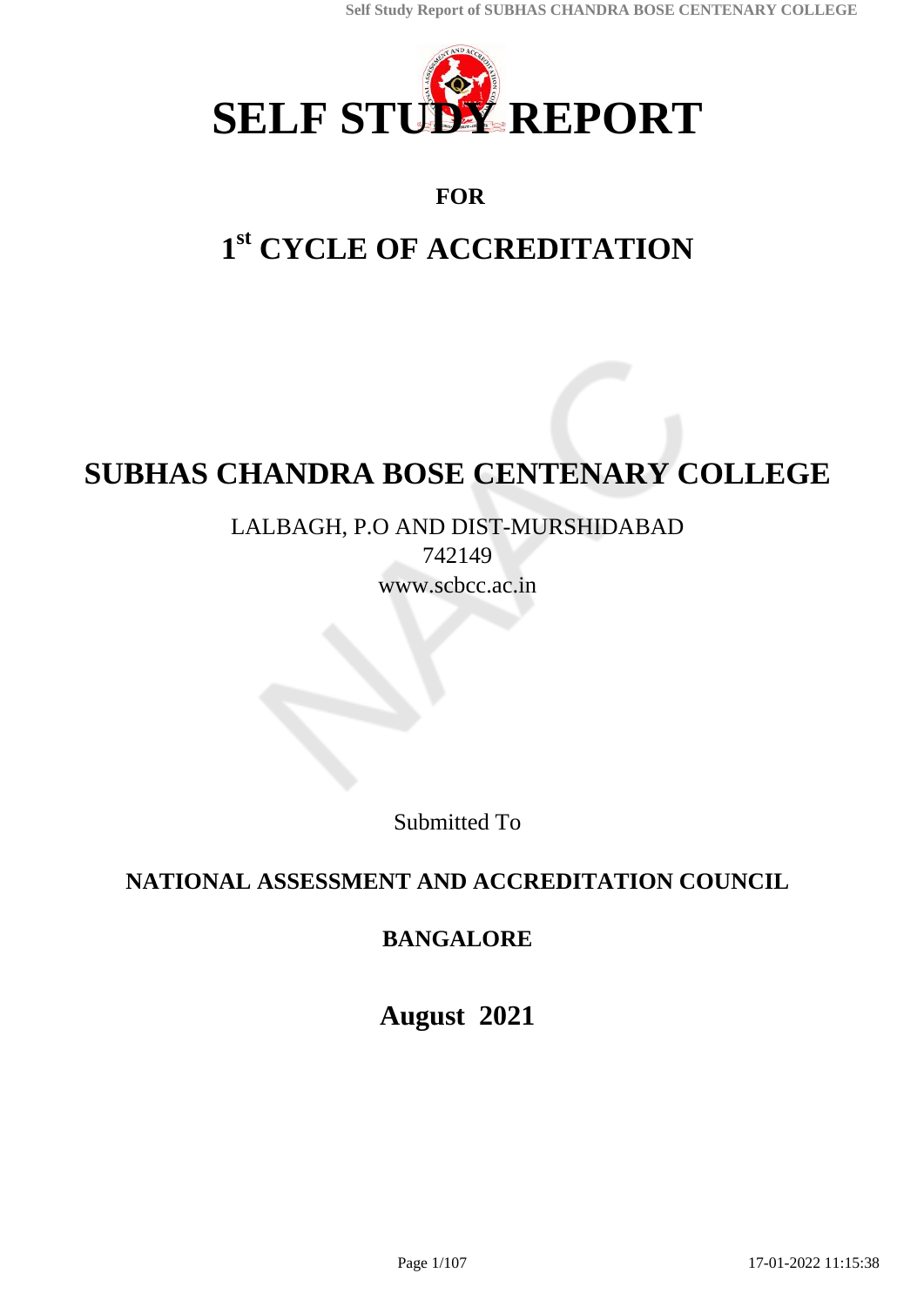# **1. EXECUTIVE SUMMARY**

# **1.1 INTRODUCTION**

Subhas Chandra Bose Centenary College, Lalbagh , Murshidabad was established in 1998 as a co-educational institution with a view to catering to the academic needs of higher education for the students of the sub divisional town, Murshidabad and its surrounding region. Though the vast area has a long historical heritage, unfortunately this area is educationally backward. Most of the students from this area hail from lower income backgrounds below poverty line (BPL), i.e., marginal cultivators, landless labourers, bidi workers, masons and so on. The need of higher education for them and holistic development of this area drove some eminent educationists, administrators and personalities from different wings and the local populace to take initiative in promoting a centre of higher education at Lalbagh i.e., Murshidabd town. After the meeting at administrative level a plot of land measuring 1.9 acres primarily was allotted from the Murshidabad Estate for the proposed college building on the basis of 30 years' lease and on 5th September 1997 the foundation stone was laid for the proposed college building. The official inaugural ceremony was held on 12th August 1998.

Primarily this college, affiliated to Calcutta University, started functioning in Lalbagh Singhi High School building. Soon under the leadership of the D.M. of Murshidabad, who is the ex-officio President of our governing body, SCBC College had its own building in the midst of a sprawling area of 4.16 acres at a prime location in the town. Our College started teaching with five general subjects and three more general subjects were included in 2002 under the affiliation of Kalyani University. The first two Honours subjects were introduced in 2004. Now SCBCcollege runs with nine honours and general humanities subjects and the students' strength is more than 3000. Besides Post Graduate Course under Distance Education affiliated by the University of Klayani the college is a study centre and Under Graduate course (Urdu Medium) under Maulana Azad National Urdu University is another scope in this college.Undoubtedly this college has added a new dimension to the scenario of higher education in Murshidabad.

#### **Vision**

To carry the light of higher education within the reach of all and to empower the learners from the marginal background to be the part of national development.

#### **Mission**

In order to accomplish the vision the institution has promulgated the Mission Statements as –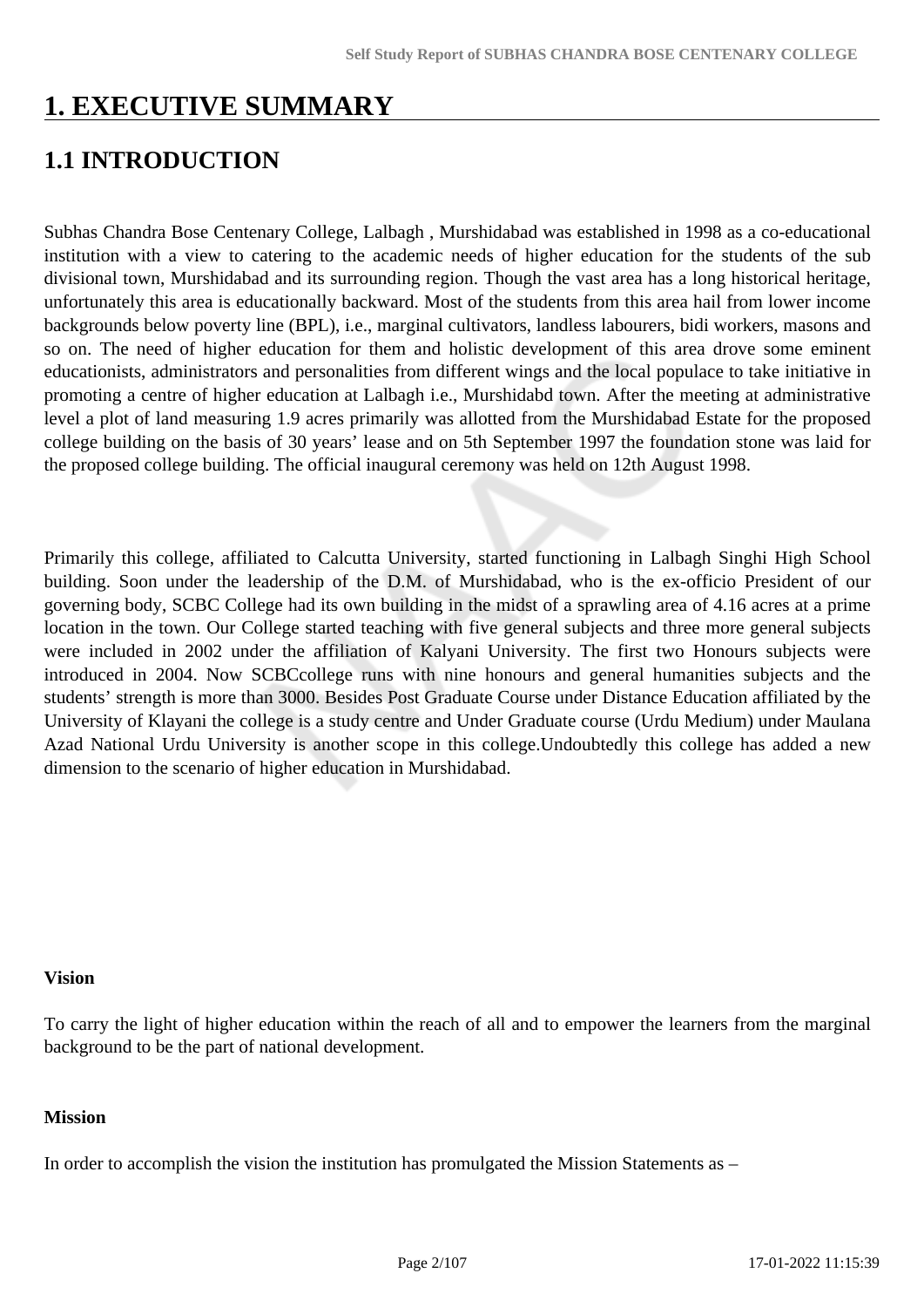- To impart sound and meaningful higher education to the learners.
- To expand the facility of higher education to all eligible students of the society.
- To facilitate them achieve successful professional career.
- To expand the horizon of education through introduction of new pedagogical praxis.
- To empower the student to be self reliant and to achieve excellence so that they can derive the benefit of national development.
- To support them to become ideal and responsible citizens of the country.
- To produce intellectually sound, morally upright socially concerned students to be of service to the nation.

# **1.2 Strength, Weakness, Opportunity and Challenges(SWOC)**

#### **Institutional Strength**

Major strength of Subhas Chandra Bose Centenary College:

- **Young and efficient faculty members** try their level best to perform efficiently and most friendly manner with the students. This young and efficient group of teachers is the major strength of the Institution.
- **Combination of experienced and well skilled faculties** helps to identify the real needs of the students and do accordingly.
- Our **student resource**s that are always ready to conquer any hurdle are the most important strength. It is true that a major number of them are first generation learners and from low income group, but their determination to quench the thirst of education always help even the teachers to guide them in the target of success.
- **Student friendly attitude of the administration** is strength for the college. The administration following its hierarchy concentrate on demands from each level of employers and students, analyse the demands and take decision accordingly to support the best teaching-learning environment.
- In spite of several limitations the college tries its level best to facilitate the students with **ICT enabled class rooms, seminar halls, language lab** and **well equipped Geography laboratory**.
- A considerable **stock of library books** helps the students in their study.
- In pandemic situation the initiatives for online classes taken by academic departments and students' eagerness to attend the classes opened a new **virtual world of exchanging knowledge** even for the students of remote villages.
- The initiative of the Career Counselling and Development Cell provides the students an opportunity to be familiar with the **World of competition for seeking the job**.
- **Extended activities** like participation of students in **NSS** and **Eco-club** inspire them to be active part of society reminding their duties as the citizen of the nation and part of the environment.
- Other important cells like Anti-ragging Cell, Grievance RedressalCell, Gender Sensitization Cell, and Minority Cell open the **scope of equity** among students and a **smooth teaching-learning environment**.

#### **Institutional Weakness**

The College with all its efforts try to reach the level of excellence, but can't avoid the following weaknesses: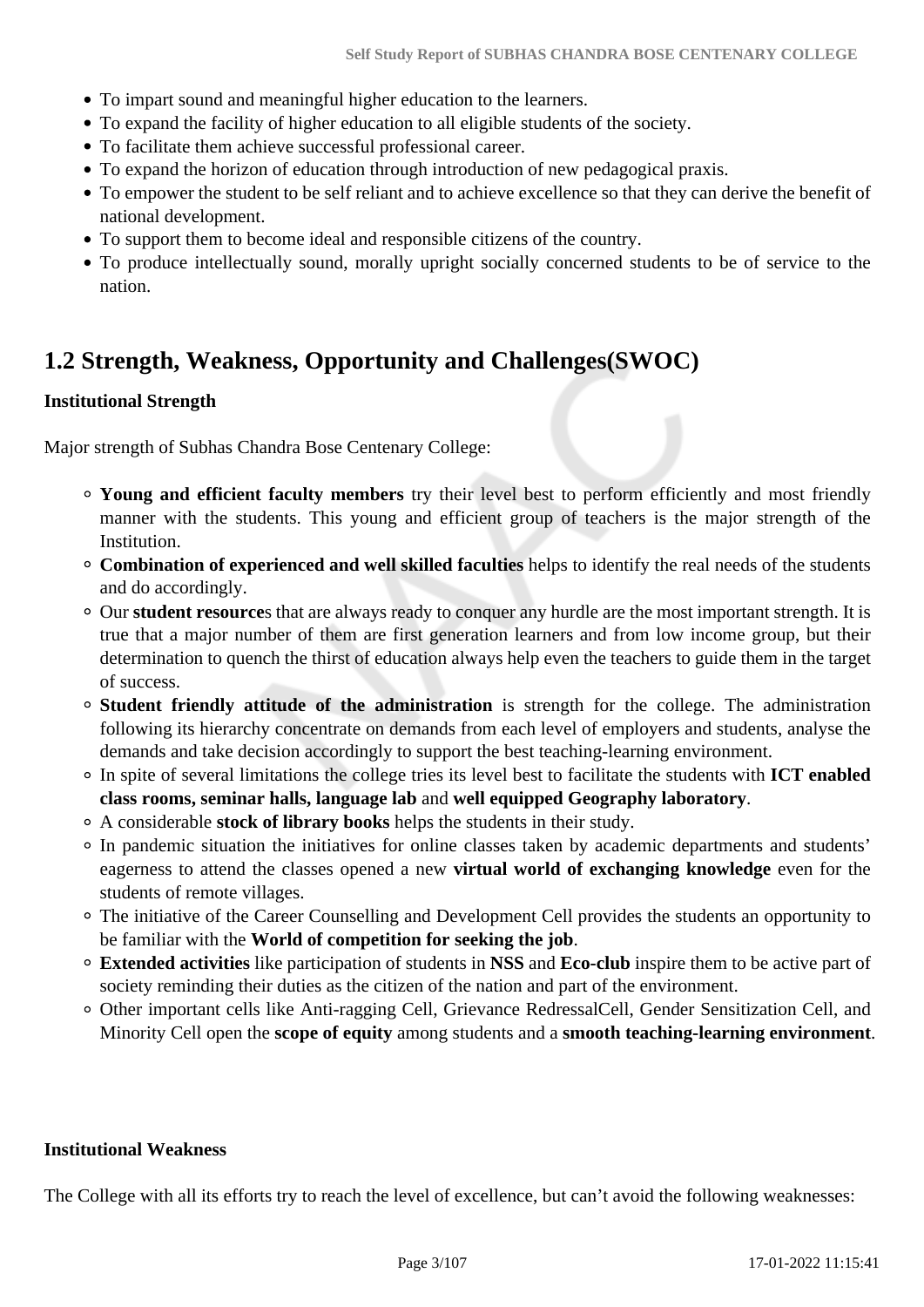- It is true that we have efficient, skilled and experienced teachers but for several academic departments **the number of teachers is not sufficient** especially for smooth running of CBCS.
- We couldn't start **any science subject** which causes the college to be of minimum scope in CBCS and least attractive in comparison to well infrastructure nearby colleges.
- Major number of our students is **first generation learner** and of **poor economic background** which often cause them in trouble to perform their best.
- Number of ICT enabled class rooms; number of computers per student for academic purpose is not of satisfactory level, it causes **limitation of facility** for all the students.
- In spite of a good stock of books, due to lack of a Librarian and adequate number of staff, complete digitization of the College library and giving the students digital access has not yet been possible.
- Still now the college couldn't provide sufficient facilities to the physically challenged students, we still need more ramps with proper facilities, lift facility to reach 1st and 2nd floor to provide the differently able people an equal opportunity.
- The college could not provide the facilities of a proper playground, hostel and canteen which are of long demand among the students and still have to be fulfilled.

# **Institutional Opportunity**

In spite of several challenges and weakness the future of the college can be viewed in an optimistic way. The Institution could easily use the following opportunities:

- Location of the college in the sub-division head quarter and in close vicinity to the Railway station and bus-stand is a real opportunity to be easily accessible to a large number of students from the surroundings, even from remote areas.
- Raising the college fund and utilizing it intensively in proper way (in most useful heads) the college could provide more modernize technique before the efficient teachers and facilitate the students.
- In this Institution four different languages are taught, which could be a real scope for interdisciplinary research work in future.
- The college has a sufficient land area to make arrangements for practice ground for games. The pond within the college boundary is an ecological asset in one sense and provides a proper scope for field based practical works through which the students could experience conservation and storage measures for useful resources.

## **Institutional Challenge**

All the members of the college dream for an ideal Institution with proper teaching-learning facility but they have to face the following challenges:

The college is within a distance of 15km from two adjoining important urban centres with five old and esteemed degree colleges. Compared to them our College is younger and therefore lacks the strength of faculty, infrastructure and funds. So, often meritorious students become least interested to take admission to a younger college like ours instead of the nearby bigger colleges.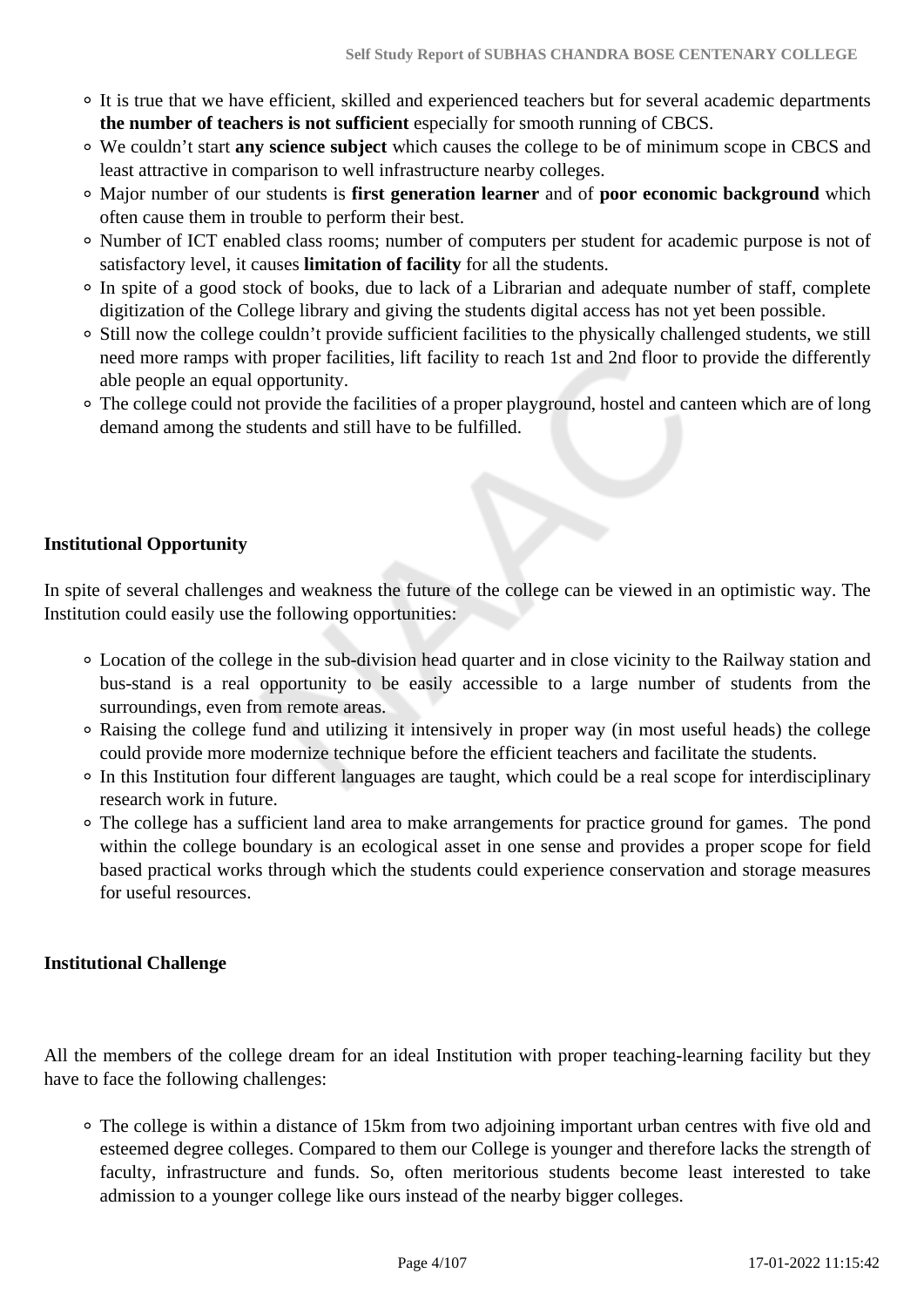- Our college is of a new infrastructure and to improve the conditions. As fees collected from the students is our major source of income, often we cannot reduce the fees to an amount considerable for students of all economic background. It often compels the meritorious but poor students to take admission to other colleges.
- Facilitating the students from lower income group to achieve best educational facility is really a challenge for this institution. Concession in fees and reduction in fees structure cannot always cope with the real need.
- In pandemic situation when online study and online teaching-learning is becoming more and more important, a huge number of our students who are from lower income group and in poor network coverage area cannot attend the classes regularly.

# **1.3 CRITERIA WISE SUMMARY**

#### **Curricular Aspects**

Regarding curricular planning and implementation, SCBC College can boast for implementing the Choice Based Credit System (CBCS) in the entire 3-year curriculum (including the Programme Course) in accordance with the affiliating university. The academic schedules are meticulously planned as per UGC and University guidelines and monitored closely by concerned sub-committees and IQAC. Nearly every teacher is involved in research works, their in-depth study is reflected in their classroom teaching, from which the students benefit. They also take part in curriculum development and evaluation procedures of the affiliating university. And the college makes not only a student's academic development, but also the overall development of a student as a competent, socially responsible human being a priority. On the other hand, in spite of having good intentions of starting add-on/certificate courses on subjects that would aid the students to move ahead towards becoming responsible citizens, SCBC College has not been able to offer any due to lack of resources. However, proposals of such certificate programmes have been accepted from various departments and the College is giving a priority to materialization of these proposals. Like every sphere of life on earth, the Covid-19 pandemic period proved to be a difficult time for the college as well. The transition from physical classroom teaching to absolute online teaching was not at all easy. The period hampered the smooth execution of a pre-planned academic schedule/calendar. Still, SCBC College coped with the adverse situation as best as possible with commendable alacrity and cooperation from all quarters of the administration, the teaching and non-teaching staff and students.

#### **Teaching-learning and Evaluation**

SCBC College pays careful attention to the aspect of teaching-learning and evaluation. Members of the teaching faculty regularly publishes research articles in reputed journals and book chapters. They are keen on academic and research oriented exchange programmes and regularly participates in state/national/international seminars and conferences. SCBC College has hosted a few of such seminars and conferences too. In order to provide the students with better academic environment, the College has two fully equipped ICT classroom and a smart Seminar Hall. The entire college is free wi-fi zone to the students. The college library has a digital cataloguing system (OPAC). The Career Development and Counselling Cell has been working tirelessly to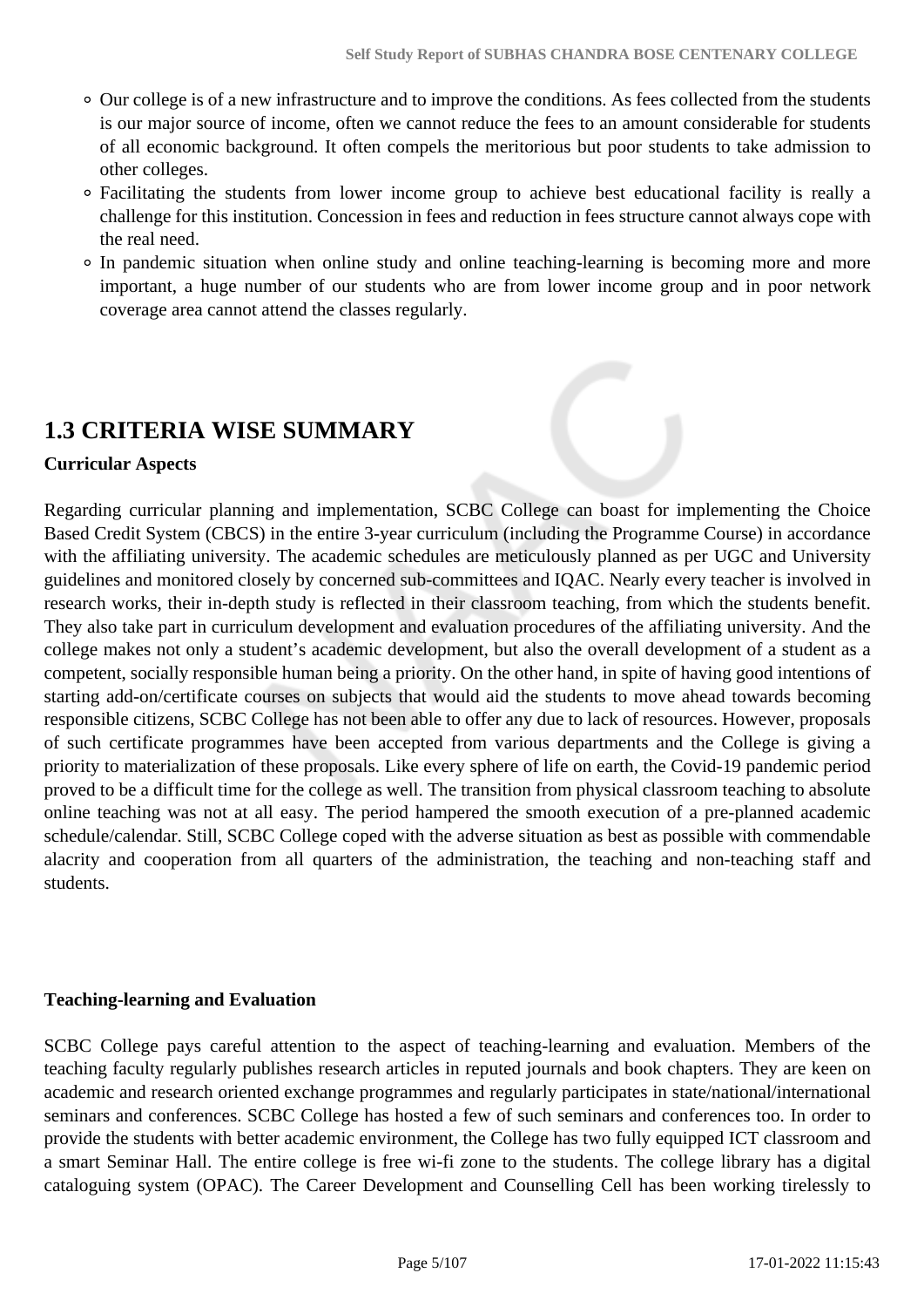bring the students up to the mark for professional life. Student participation in community outreach programmes and students' initiatives in placement and entrepreneurial activities have amplified the scope for building linkage with non-government organisations and corporate sectors. On the other hand, the new government guidelines emphasize onincrease in student intake; but capping in sanctioned strength of the teaching faculty and lack of infrastructure has resulted in constraints in offering multiple options for discipline papers in the undergraduate CBCS curriculum in spite of the College's best intentions and efforts.Owing to the dependence on approval from external authority, introduction of new programmes of study remains a challenge, as doesestablishing collaborative programmes with institutions at national and international level.

#### **Research, Innovations and Extension**

In spite of having started its journey only in 1998, SCBC College has already become a prominent name as far as development of an innovative ecosystem connecting teaching-learning with social responsibility is concerned. SCBC College put a significant footprint in the field of extensive activities and outreach programme in the vicinity of Murshidabad town through NSS and Eco Club.Both bodies set an example in planning and execution of their projects with impeccable smoothness and effectiveness. Thus, the college has established a strong environment within and outside the institution simultaneously through various academic as well as nonacademic programmes. Notwithstanding the facts that the College is located in the small town of Murshidabad and its students come mainly from remote areas, the performance of the NSS unit has been consistently remarkable. This led to Dr.Supam Mukherjee receiving the award of the Best Programme Officer in the academic session 2015-16. But this goes without saying that despite the College'sexhaustive extension and outreach program, a lot of tasks (like awareness programmes in association with the fire brigade, for instance, and likewise) remain yet to be executed. But this is a cause of regret that though the NSS tried to involve each and every student in its outreach programmes, student involvement in NSS has not met the College's expectation. The teachers of different departments of our college are enthusiastic in publishing research articles, book chapter and book editing, which is a very active aspect of our college in the area of research. This aspect reflects directly in their teaching as well. However, the College acknowledges that the number of projects funded by Government and non-Government agencies undertaken by them should increase.

#### **Infrastructure and Learning Resources**

Within its limited means SCBC College is tirelessly making efforts to develop its infrastructure and learning resources. The sprawling campus includes the well-constructed three-storied college building, a fairly large open area,a well-maintained garden with medicinal plants and flower and fruit trees, a playground with volleyball net and open space for outdoor games and a well-equipped gymnasium with multi gym, motorized trade mill, magnetic bike, multi beach and a yoga centre with yoga mat for regular practice. There are facilities for indoor games, like table-tennis, carom and chess.We have a well-equipped seminar hall, a modern geography lab with projector facility and twoICT classrooms. The well-managed college library has a digital cataloguing system through KOHA. Besides, the college has fully functional auxiliary bodies run by enthusiastic faculty members, like Eco-club, NSS unit, Women's' Cell, Carrier Development and Counselling cell.A sanitary pad vending machine has been installed in the girls' common room. The entire college is free wifi zone and the digital office system serves as an indispensable component of the institutional administration.

Still infrastructural development in various aspects remain unfulfilled due to a number of reasons (lack of funds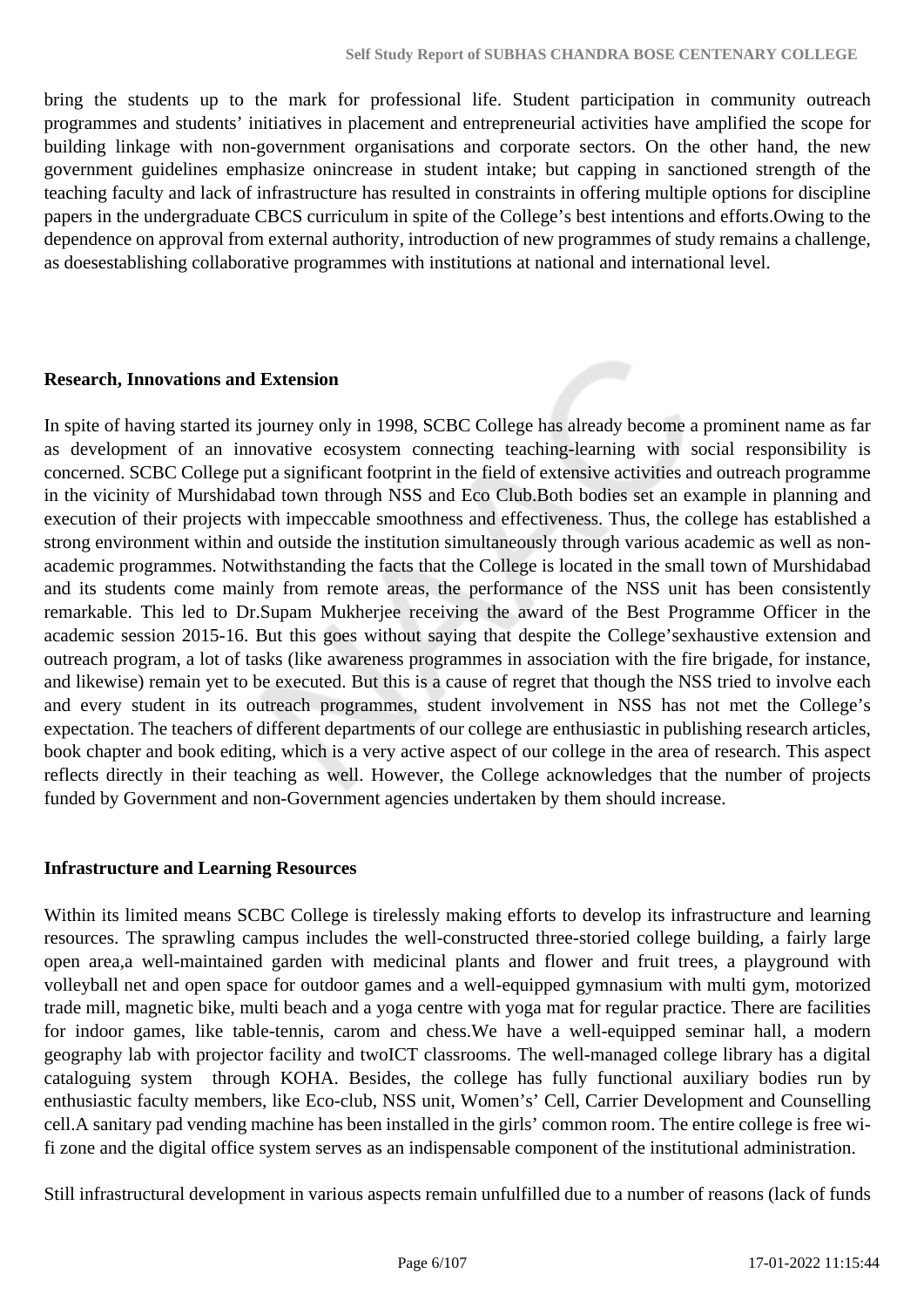being one of them), which the College, with best intentions in mind, is striving hard to achieve as soon as possible. It has not been possible to implement wi-fi facility all over the entire College premise (regrettably, the college library also falls in this category). The college library has subscription to no noteworthy international journals as of yet due to lack of funds. The ongoing digitization process of the library is not yet complete, but would be complete soon as we believe. The institution feels the necessity of but is unable to provide enough number of computers for student use. Also, the institution has no facilities for a canteen and a boys' common room. The large open area of the campus is not enough for a proper playground,which compels the institution to arrange the annual sports outside the College premise. The institution's vision of building a proper sports complex still remains incomplete. There is limited facilities for the physically challenged persons.

#### **Student Support and Progression**

SCBC College is committed to provide the students with academic and co-curricular supports in best possible ways which would aid their overall development. As the majority of our students hail from lower income background, special care is taken to monitor the benefits of outcome smooth management of various scholarships provided by the Govt. of West Bengal to the students. Concessions in fees are allowed from time to time. Capacity building, development and skill enhancement programmes are often arranged for students. The guidance sessions for competitive examinations arranged by our Career Development and Counselling Cell have proven remarkably successful and a number of our students have been appointed by TCS through placement programmes. The alumni members, an integral part of the college, help the institution develop with their feedback on regular interval. They are encouraged to mentor the current students through educational activities and participatory support. The institution is focused upon the career opportunities for the Alumni members too. Our students are keen on sports and some have earned recognition at university, state and national levels. The NSS unit of SCBC College has earned a good reputation at state level and in the locality for outstanding social service. No cases of ragging and sexual harassment have taken place in our College. Due to lack of resource and infrastructural strength, it is impossible for the Career Development and Counselling Cell to cater to the need of the entire student body of the College. Unfortunately, most of our students being 1st generation learners, they lack communicative skills necessary for recruitment through campus placement. And a majority of them have difficulty in self-improvement even in skill enhancement programmes due to same reason. As for the alumni, the lack of consistency among the students in terms of higher studies makes them complacent and ignores the need to remain connected to their alma-mater. As a result, we have a lack of sufficient participation and financial support from the alumni members, which in turn leads to the lack of a strong database to keep a track of the alumni members.

#### **Governance, Leadership and Management**

The Institution practices well structured governance in every sector of planning, implementation of decisions and further monitoring of planned works. In every step of governance the effort to support the vision of creating true teaching-learning environment is evident. All the cells run as the part of administrative and academic unit, they do their jobs maintaining a hierarchy. Online admission process for students, make them skilled through career counselling cell, performance based appraisal system for teaching staffs, true maintenance of Government rules in appointment and promotion procedure, welfare measures for all the employees are important sides of well governance within the Institution.

In financial part regular external audit by State Government nominated auditor is other evidence of systematic governance, utilization of funds following proper steps support the infrastructural progress in one end and true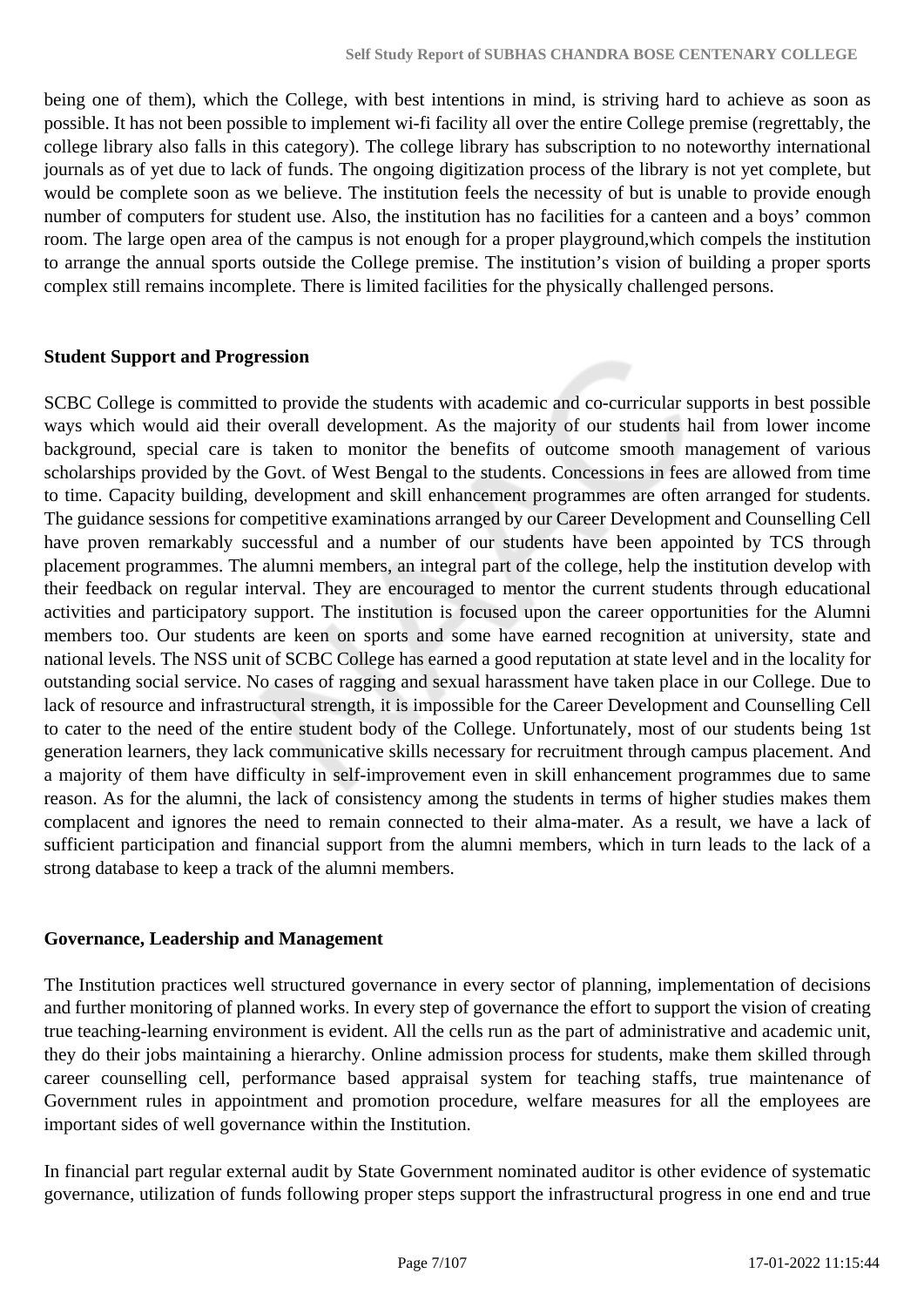financial management on the other.

The IQAC as the key communicator among all the units reviews teaching-learning process at regular interval, proposes strategies for betterment of academic environment. Regular meeting of IQAC, Annual Internal Academic Audit like initiatives, collaborative quality initiatives with other institutions prove the active role of IQAC. The cell always inspires the faculties for betterment of their career and experience through attending FDP like programmes.

There are several remarkable sectors where the Governance should be more effective, for instance except in student admission sector e-governance is not in full fledged form. Implementation of e-governance in administration, accounts and examination like sectors can provide satisfactory modernized governance, which the college still has to achieve.

Well maintained internal financial audit and proper maintenance of academic and administrative information is another demand for good governance where till we have to reach.

The remarkable drawback of IQAC is their failure in arranging professional development and administrative training programme at institutional level. Arrangement for professional development programme specially in present situation for modernized online classes is still under the plan of IQAC and has to implement. Promoting more teaching faculties in research work and to facilitate them with proper scope is another responsibility of IQAC, all these goals still have to achieve.

#### **Institutional Values and Best Practices**

Institutional values and best practices is the ultimate outcome for which people enters in an educational institution, it is beyond the degree, the ultimate target an educated person should achieve.

For Subhas Chandra Bose centenary College the thrust area for institutional values include measures for gender equity, environmental awareness programme and application of skills for best use of resources to lessen the pollution level. After the introduction of women cell and its joint activity with gender sensitization cell made initiatives like spreading awareness on women trafficking, domestic violence on women and health related issues which made the scope of awareness both for the boys and girls students. The Eco-club and NSS unit of the college played significant role in spreading awareness among locality to raise the greenery, maintaining quality of drinking water, cleaning programme in river Bhagirathi and places of crowd like in Murshidabad Railway Station and surroundings.

Initiatives to raise the feelings of cultural harmony celebration of events like 'World Mother Language Day' play an important role. Participation of students in all the important days like Independence Day, Republic Day and remembering the great patriots on their birth centenaries are the culture of this college.

Involving the students in programme on voters' day, participation by them for youth parliament are some of the initiatives to make the students aware about the right of citizens.

College disciplinary committee has to maintain the discipline within the college maintaining the issues like antiragging, steps against sexual harassment and any kind of misconduct which may adversely affect the academic environment.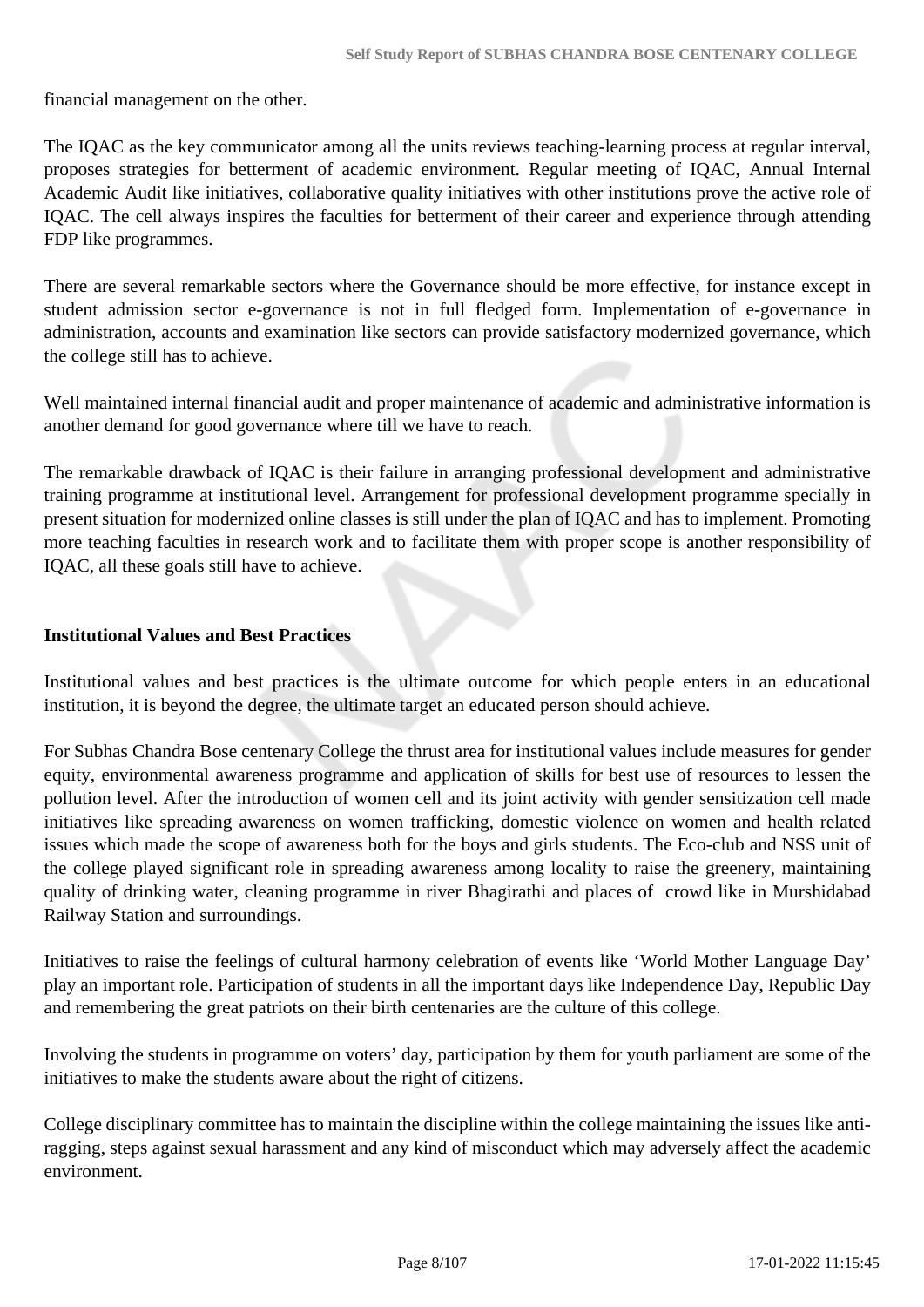Performance by our NSS unit during pandemic situation to serve foods among needed ones, organising annual blood donation camp, waste management programme on behalf of eco club to maintain the greenery of the famous historical spot are among the best practices in which our students are involved.

Proper management for rain water harvesting, more utilization of alternate energy source, make the environment of equity beyond gender, cast, religion, language among all the students are still the goals which the college has to achieve.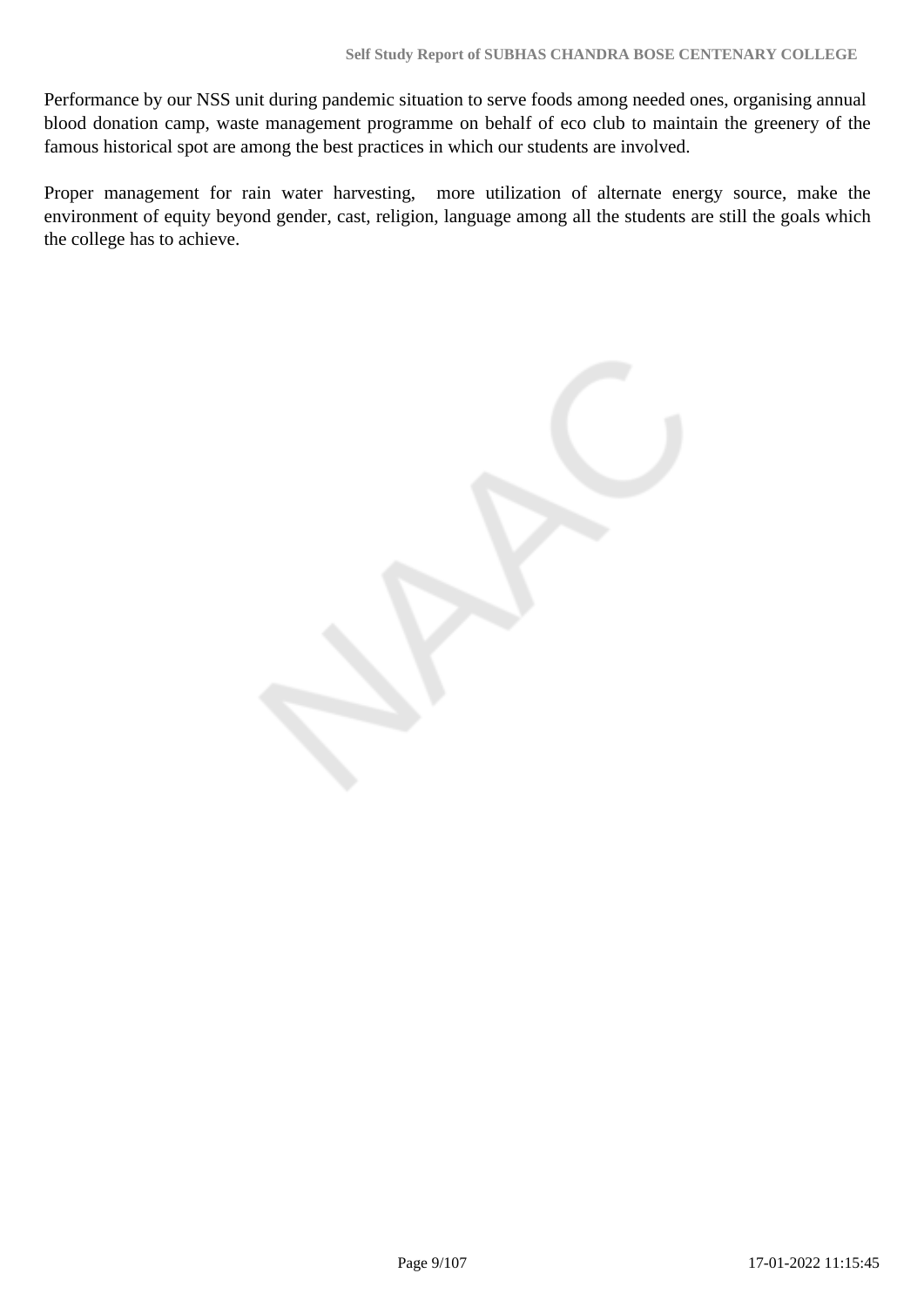# **2. PROFILE**

# **2.1 BASIC INFORMATION**

| Name and Address of the College |                                                        |  |
|---------------------------------|--------------------------------------------------------|--|
| Name                            | <b>SUBHAS CHANDRA BOSE CENTENARY</b><br><b>COLLEGE</b> |  |
| Address                         | LALBAGH, P.O AND DIST-MURSHIDABAD                      |  |
| City                            | <b>MURSHIDABAD</b>                                     |  |
| <b>State</b>                    | West Bengal                                            |  |
| Pin                             | 742149                                                 |  |
| Website                         | www.scbcc.ac.in                                        |  |

| <b>Contacts for Communication</b> |                           |                                          |               |             |                               |
|-----------------------------------|---------------------------|------------------------------------------|---------------|-------------|-------------------------------|
| <b>Designation</b>                | <b>Name</b>               | <b>Telephone with</b><br><b>STD Code</b> | <b>Mobile</b> | Fax         | <b>Email</b>                  |
| Principal(in-<br>charge)          | Supam<br>Mukherjee        | 03482-270643                             | 9434222716    | 03482-27054 | supammukherjee@<br>gmail.com  |
| IQAC / CIQA<br>coordinator        | Subarna Band<br>yopadhyay | 03482-295501                             | 9732564404    | 03474-26826 | subarna.am $81@gm$<br>ail.com |

| <b>Status of the Institution</b> |              |
|----------------------------------|--------------|
| <b>Institution Status</b>        | Grant-in-aid |

| Type of Institution |              |
|---------------------|--------------|
| By Gender           | Co-education |
| By Shift            | Day          |

| <b>Recognized Minority institution</b>     |  |
|--------------------------------------------|--|
| If it is a recognized minroity institution |  |

| <b>Establishment Details</b>         |            |
|--------------------------------------|------------|
| Date of establishment of the college | 12-08-1998 |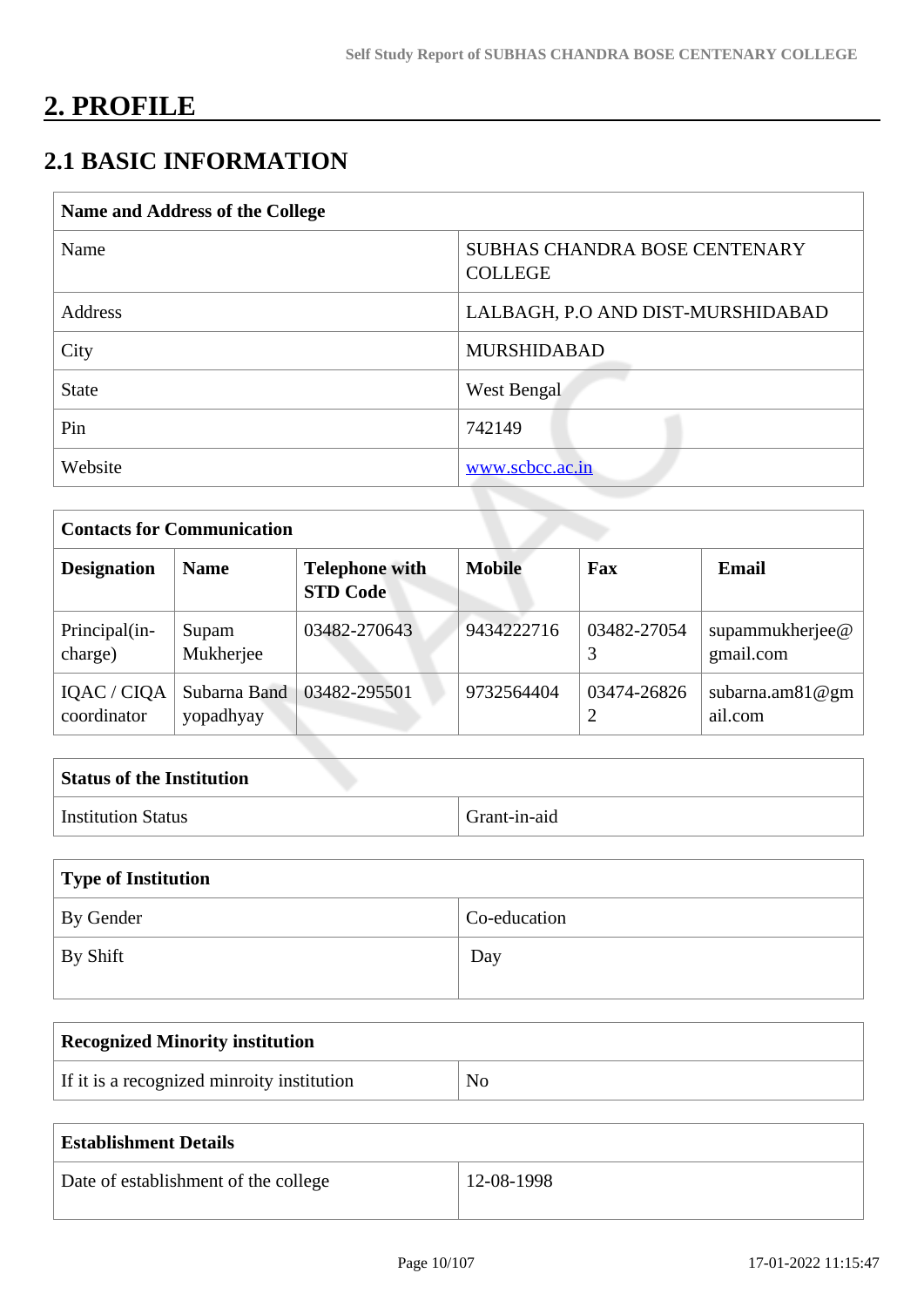| college) | University to which the college is affiliated/ or which governs the college (if it is a constituent |  |
|----------|-----------------------------------------------------------------------------------------------------|--|
|          |                                                                                                     |  |

| <sup>'</sup> State | <b>University name</b> | <b>Document</b>      |
|--------------------|------------------------|----------------------|
| West Bengal        | University of Kalyani  | <b>View Document</b> |

# **Details of UGC recognition**

| <b>Under Section</b> | Date       | <b>View Document</b> |
|----------------------|------------|----------------------|
| 2f of UGC            | 16-08-2007 | <b>View Document</b> |
| $12B$ of UGC         | 23-07-2012 | <b>View Document</b> |

|                                                           | Details of recognition/approval by stationary/regulatory bodies like<br>AICTE, NCTE, MCI, DCI, PCI, RCI etc (other than UGC) |                                        |                              |                |
|-----------------------------------------------------------|------------------------------------------------------------------------------------------------------------------------------|----------------------------------------|------------------------------|----------------|
| <b>Statutory</b><br><b>Regulatory</b><br><b>Authority</b> | <b>Recognition/App</b><br>roval details Inst<br>itution/Departme<br>nt programme                                             | Day, Month and<br>year(dd-mm-<br>yyyy) | <b>Validity in</b><br>months | <b>Remarks</b> |
| No contents                                               |                                                                                                                              |                                        |                              |                |

| <b>Details of autonomy</b>                                                                                                           |    |
|--------------------------------------------------------------------------------------------------------------------------------------|----|
| Does the affiliating university Act provide for<br>conferment of autonomy (as recognized by the<br>UGC), on its affiliated colleges? | No |

| <b>Recognitions</b>                                                                  |    |
|--------------------------------------------------------------------------------------|----|
| Is the College recognized by UGC as a College<br>with Potential for Excellence(CPE)? | No |
| Is the College recognized for its performance by<br>any other governmental agency?   | No |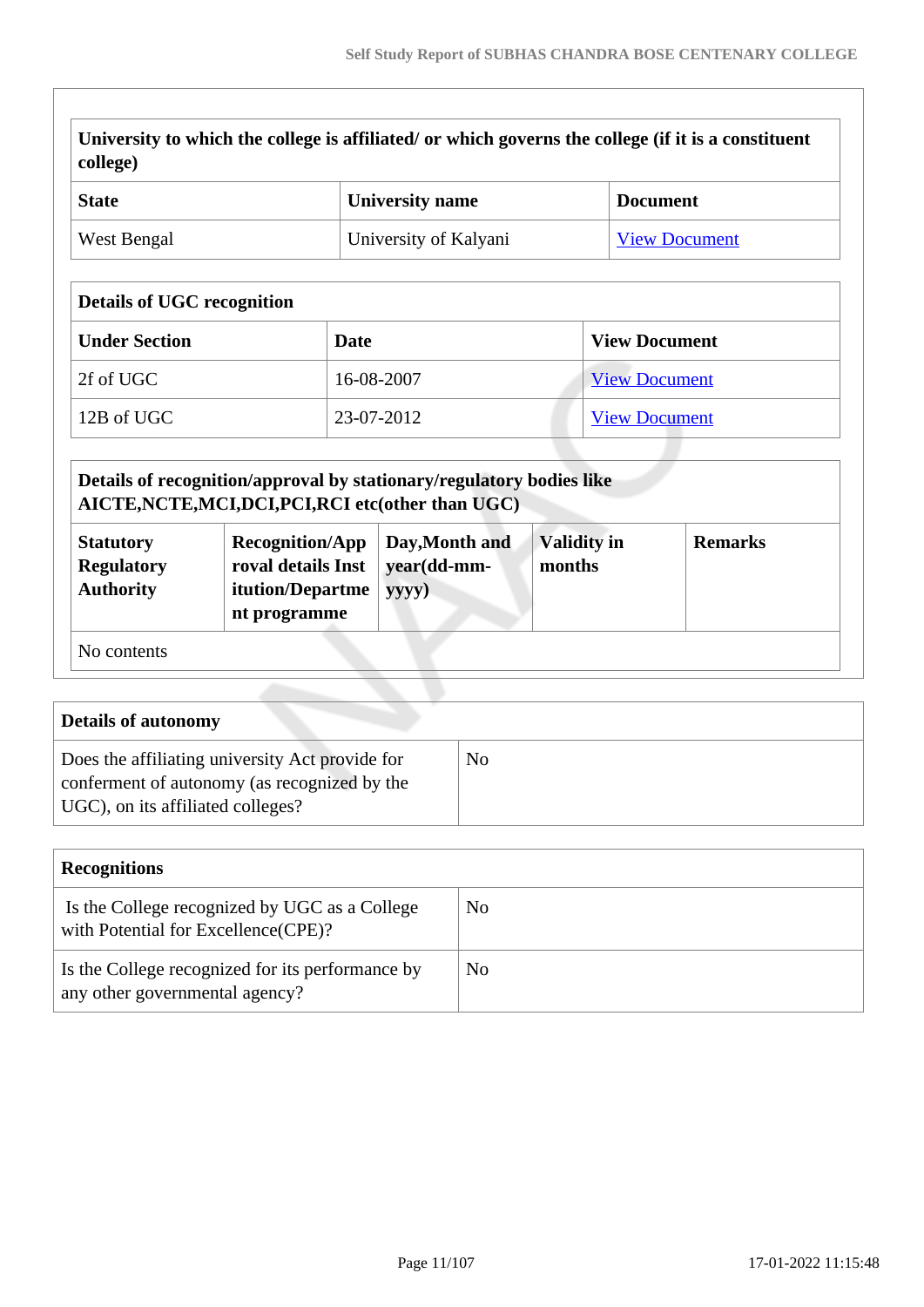| <b>Location and Area of Campus</b> |                                              |            |                                |                             |  |  |  |  |  |  |
|------------------------------------|----------------------------------------------|------------|--------------------------------|-----------------------------|--|--|--|--|--|--|
| <b>Campus Type</b>                 | <b>Address</b>                               | Location*  | <b>Campus Area</b><br>in Acres | Built up Area in<br>sq.mts. |  |  |  |  |  |  |
| Main campus<br>area                | LALBAGH, P.O AND DIST-<br><b>MURSHIDABAD</b> | Semi-urban | 4.16                           | 16834.92                    |  |  |  |  |  |  |

# **2.2 ACADEMIC INFORMATION**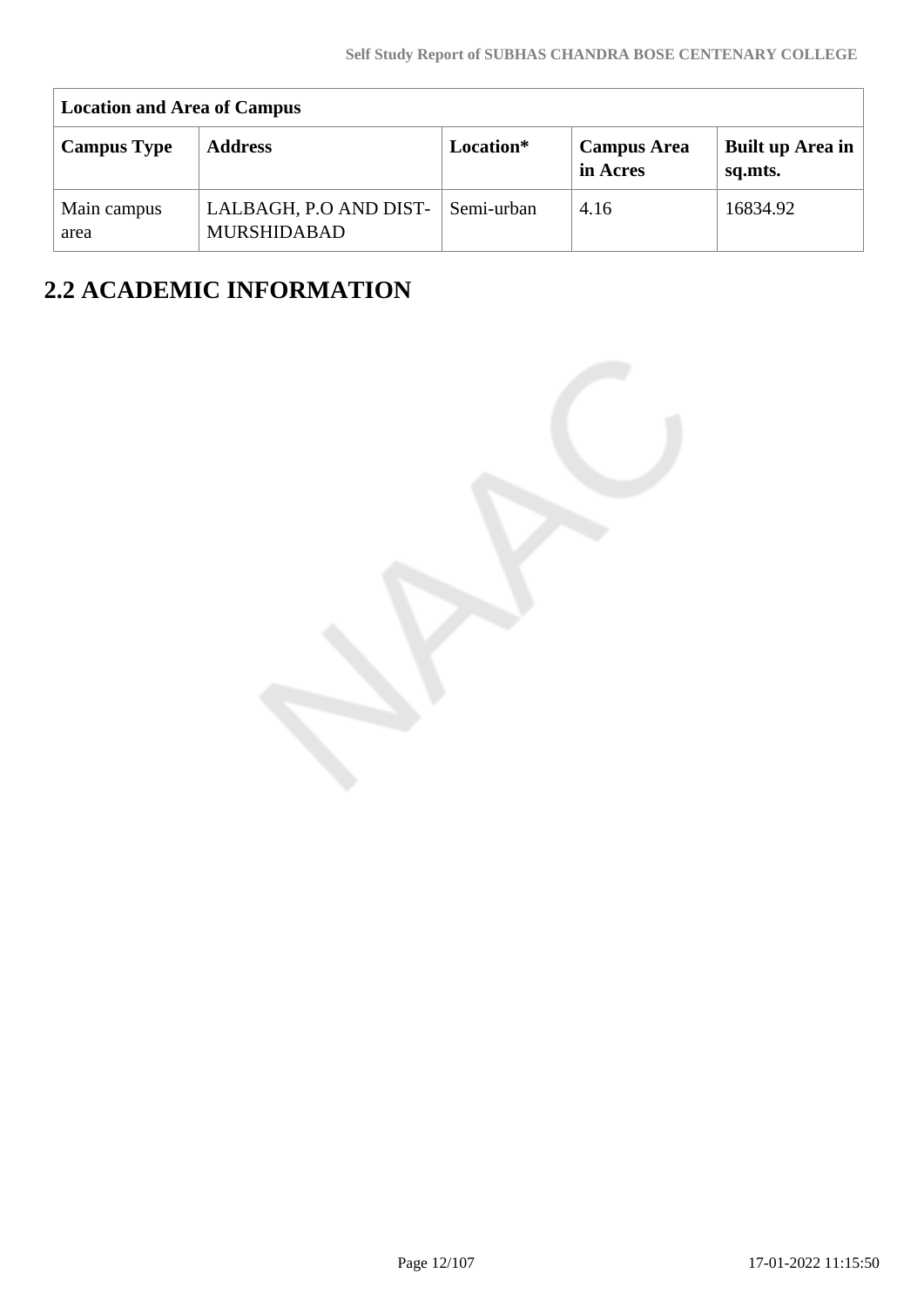| Details of Programmes Offered by the College (Give Data for Current Academic year) |                                         |                                     |                                             |                                        |                                      |                                             |  |  |  |  |
|------------------------------------------------------------------------------------|-----------------------------------------|-------------------------------------|---------------------------------------------|----------------------------------------|--------------------------------------|---------------------------------------------|--|--|--|--|
| Programme<br><b>Level</b>                                                          | <b>Name of Pr</b><br>ogramme/C<br>ourse | <b>Duration</b> in<br><b>Months</b> | <b>Entry</b><br>Qualificatio<br>$\mathbf n$ | <b>Medium of</b><br><b>Instruction</b> | <b>Sanctioned</b><br><b>Strength</b> | No.of<br><b>Students</b><br><b>Admitted</b> |  |  |  |  |
| $\rm U G$                                                                          | BA, Bengali                             | 36                                  | Higher<br>Secondary<br>and<br>equivalent    | Bengali                                | 1500                                 | 748                                         |  |  |  |  |
| <b>UG</b>                                                                          | BA, Bengali                             | 36                                  | Higher<br>secondary<br>and<br>equivalent    | Bengali                                | 100                                  | 99                                          |  |  |  |  |
| UG                                                                                 | BA, Educatio<br>n                       | 36                                  | Higher<br>Secondary<br>and<br>equivalent    | English, Ben<br>gali                   | 1500                                 | 617                                         |  |  |  |  |
| <b>UG</b>                                                                          | BA, Educatio<br>n                       | 36                                  | Higher<br>Secondary<br>and<br>equivalent    | English, Ben<br>gali                   | 82                                   | 76                                          |  |  |  |  |
| <b>UG</b>                                                                          | BA, English                             | 36                                  | Higher<br>Secondary<br>and<br>equivalent    | English                                | 1500                                 | 12                                          |  |  |  |  |
| ${\rm U}{\rm G}$                                                                   | BA, English                             | 36                                  | Higher<br>Secondary<br>and<br>equivalent    | English                                | 85                                   | 52                                          |  |  |  |  |
| $\rm U G$                                                                          | <b>BA, History</b>                      | 36                                  | Higher<br>Secondary<br>and<br>equivalent    | English, Ben<br>gali                   | 85                                   | 84                                          |  |  |  |  |
| <b>UG</b>                                                                          | <b>BA, History</b>                      | 36                                  | Higher<br>Secondary<br>and<br>equivalent    | English, Ben<br>gali                   | 1500                                 | 525                                         |  |  |  |  |
| <b>UG</b>                                                                          | BA, Geograp<br>hy                       | 36                                  | Higher<br>Secondary<br>and<br>equivalent    | English, Ben<br>gali                   | 50                                   | 5                                           |  |  |  |  |
|                                                                                    |                                         |                                     |                                             |                                        |                                      |                                             |  |  |  |  |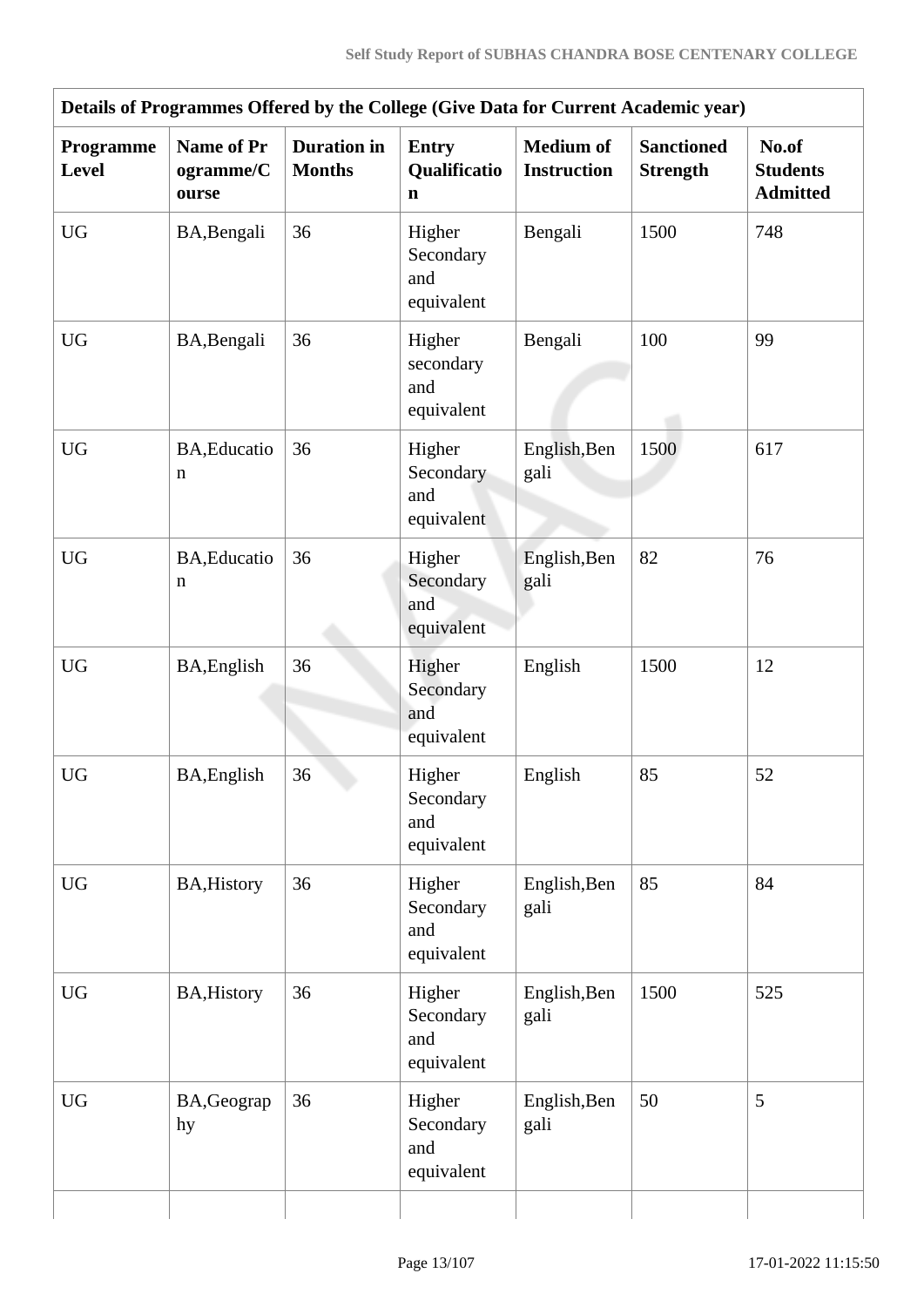| ${\rm U}{\rm G}$ | BA, Geograp<br>hy                | 36 | Higher<br>Secondary<br>and<br>equivalent | English, Ben<br>gali  | 65   | 55             |
|------------------|----------------------------------|----|------------------------------------------|-----------------------|------|----------------|
| <b>UG</b>        | BA, Philosop<br>hy               | 36 | Higher<br>Secondary<br>and<br>equivalent | English, Ben<br>gali  | 1500 | 43             |
| <b>UG</b>        | BA, Philosop<br>hy               | 36 | Higher<br>Secondary<br>and<br>equivalent | English, Ben<br>gali  | 65   | 32             |
| <b>UG</b>        | <b>BA,Sanskrit</b>               | 36 | Higher<br>Secondary<br>and<br>equivalent | Bengali, Sans<br>krit | 1500 | 39             |
| <b>UG</b>        | BA, Sanskrit                     | 36 | Higher<br>Secondary<br>and<br>equivalent | Bengali, Sans<br>krit | 65   | 22             |
| <b>UG</b>        | <b>BA, Political</b><br>Science  | 36 | Higher<br>Secondary<br>and<br>equivalent | English, Ben<br>gali  | 65   | 51             |
| <b>UG</b>        | <b>BA, Political</b><br>Science  | 36 | Higher<br>Secondary<br>equivalent        | English, Ben<br>gali  | 1500 | 205            |
| <b>UG</b>        | BA, Urdu                         | 36 | Higher<br>Secondary<br>and<br>equivalent | Urdu                  | 1500 | $\mathbf{1}$   |
| ${\rm U}{\rm G}$ | BA, Urdu                         | 36 | Higher<br>Secondary<br>and<br>equivalent | Urdu                  | 20   | $\overline{2}$ |
| <b>UG</b>        | <b>BA, Physical</b><br>Education | 36 | Higher<br>Secondary<br>and<br>equivalent | English, Ben<br>gali  | 100  | 65             |

**Position Details of Faculty & Staff in the College**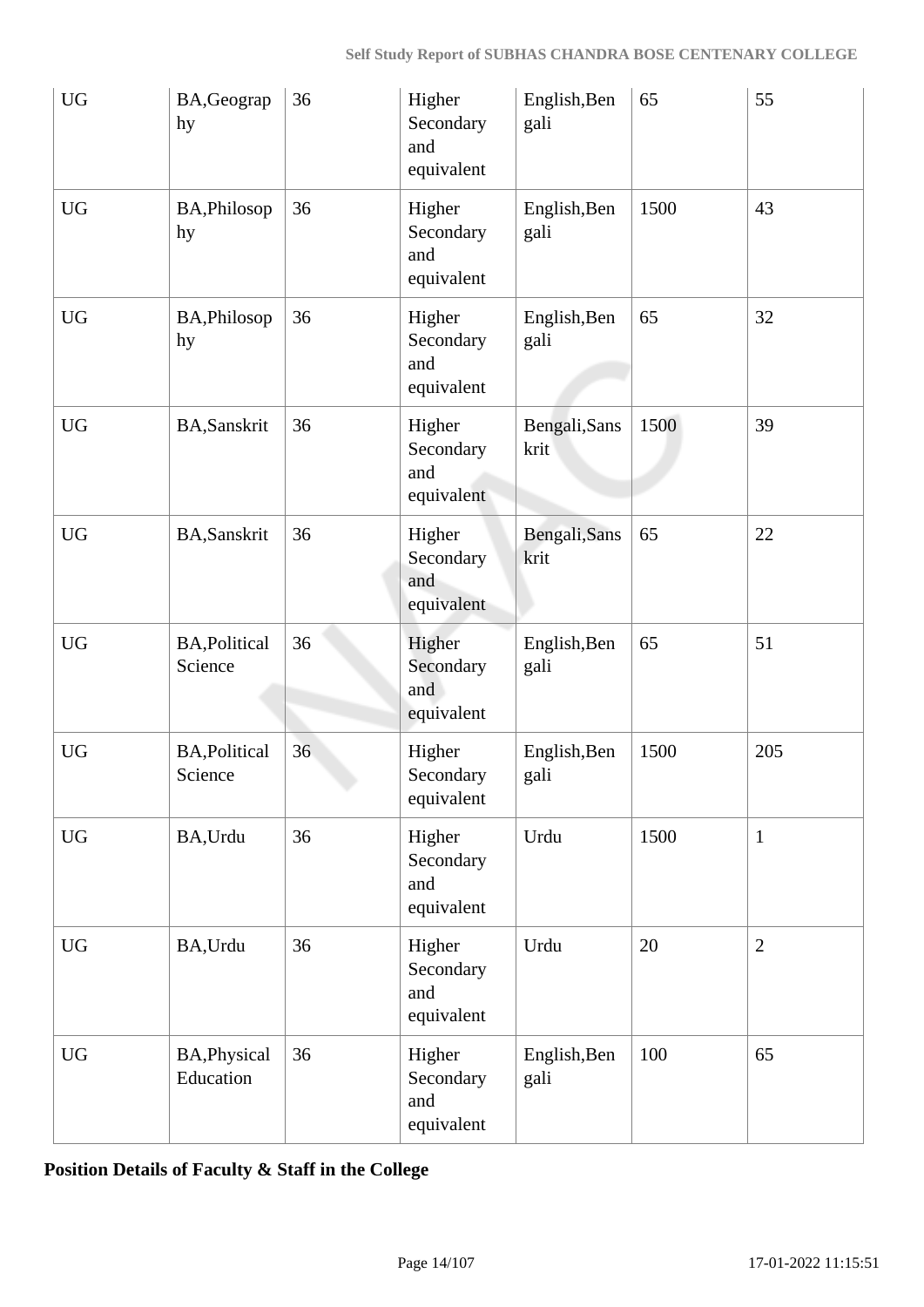| <b>Teaching Faculty</b>                                                             |                  |                  |                |                |                  |                            |                |                  |                |                            |                |                |
|-------------------------------------------------------------------------------------|------------------|------------------|----------------|----------------|------------------|----------------------------|----------------|------------------|----------------|----------------------------|----------------|----------------|
|                                                                                     |                  | <b>Professor</b> |                |                |                  | <b>Associate Professor</b> |                |                  |                | <b>Assistant Professor</b> |                |                |
|                                                                                     | Male             | Female           | Others         | Total          | Male             | Female                     | Others         | Total            | Male           | Female                     | Others         | Total          |
| Sanctioned by the<br>UGC /University<br>State<br>Government                         |                  |                  |                | $\overline{0}$ |                  |                            |                | $\overline{0}$   |                |                            |                | 20             |
| Recruited                                                                           | $\overline{0}$   | $\overline{0}$   | $\overline{0}$ | $\overline{0}$ | $\boldsymbol{0}$ | $\overline{0}$             | $\mathbf{0}$   | $\overline{0}$   | 11             | $\boldsymbol{7}$           | $\overline{0}$ | 18             |
| Yet to Recruit                                                                      |                  |                  |                | $\overline{0}$ |                  |                            |                | $\boldsymbol{0}$ |                |                            |                | $\overline{2}$ |
| Sanctioned by the<br>Management/Soci<br>ety or Other<br>Authorized<br><b>Bodies</b> |                  |                  |                | $\overline{0}$ |                  |                            |                | $\overline{0}$   |                |                            |                | $\overline{0}$ |
| Recruited                                                                           | $\boldsymbol{0}$ | $\overline{0}$   | $\mathbf{0}$   | $\mathbf{0}$   | $\mathbf{0}$     | $\overline{0}$             | $\overline{0}$ | $\boldsymbol{0}$ | $\overline{0}$ | $\overline{0}$             | $\overline{0}$ | $\overline{0}$ |
| Yet to Recruit                                                                      |                  |                  |                | $\overline{0}$ |                  |                            |                | $\overline{0}$   |                |                            |                | $\theta$       |

|                                                                                 | <b>Non-Teaching Staff</b> |                |                |                  |  |  |  |  |  |  |  |
|---------------------------------------------------------------------------------|---------------------------|----------------|----------------|------------------|--|--|--|--|--|--|--|
|                                                                                 | <b>Male</b>               | <b>Female</b>  | <b>Others</b>  | <b>Total</b>     |  |  |  |  |  |  |  |
| Sanctioned by the<br><b>UGC</b> / University State<br>Government                |                           |                |                | 11               |  |  |  |  |  |  |  |
| Recruited                                                                       | 9                         | $\mathbf{1}$   | $\overline{0}$ | 10               |  |  |  |  |  |  |  |
| Yet to Recruit                                                                  |                           |                |                | $\mathbf{1}$     |  |  |  |  |  |  |  |
| Sanctioned by the<br>Management/Society<br>or Other Authorized<br><b>Bodies</b> |                           |                |                | $\theta$         |  |  |  |  |  |  |  |
| Recruited                                                                       | $\overline{0}$            | $\overline{0}$ | $\theta$       | $\boldsymbol{0}$ |  |  |  |  |  |  |  |
| Yet to Recruit                                                                  |                           |                |                | $\overline{0}$   |  |  |  |  |  |  |  |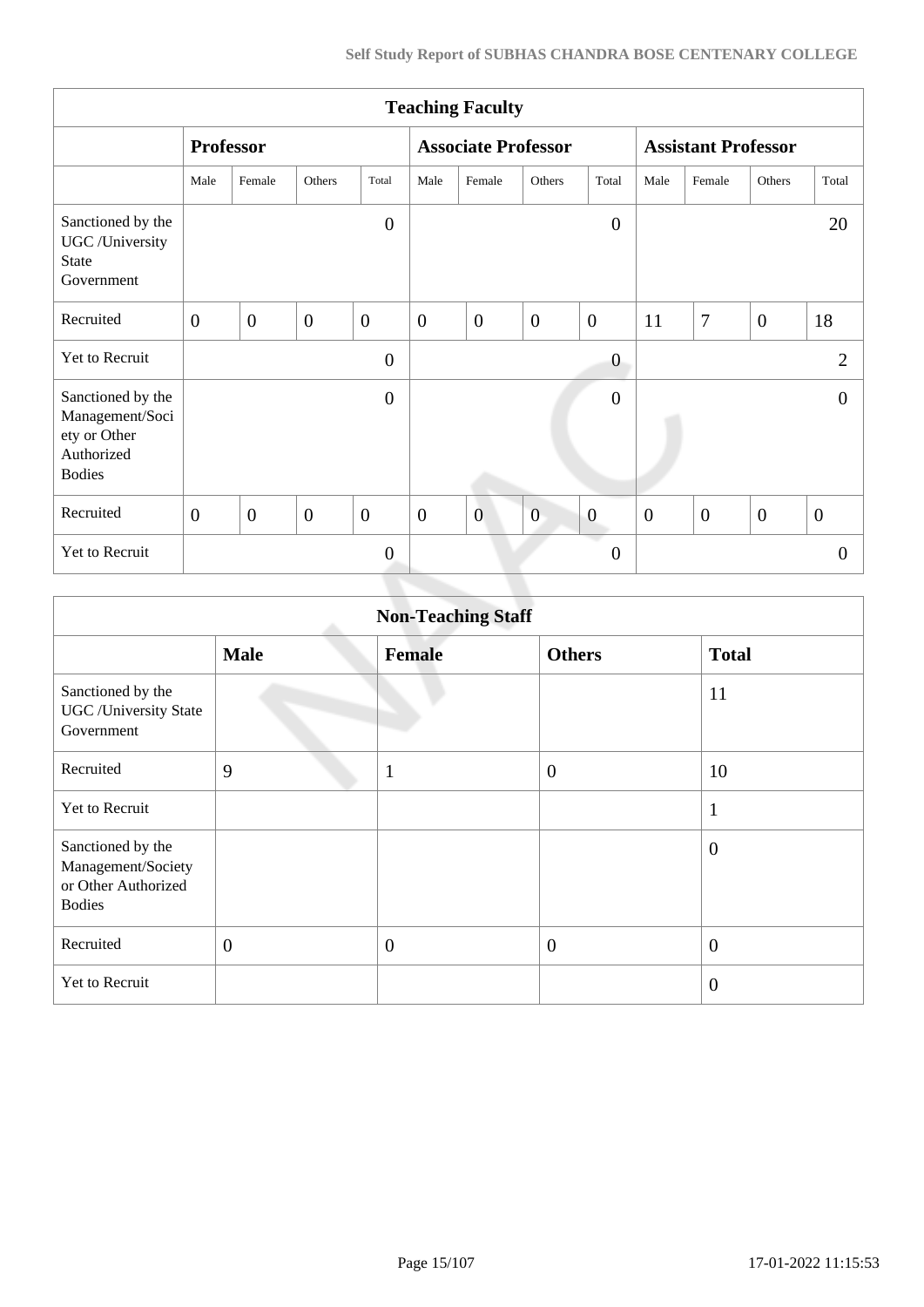| <b>Technical Staff</b>                                                          |              |              |                |                |  |  |  |  |  |  |
|---------------------------------------------------------------------------------|--------------|--------------|----------------|----------------|--|--|--|--|--|--|
|                                                                                 | <b>Male</b>  | Female       | <b>Others</b>  | <b>Total</b>   |  |  |  |  |  |  |
| Sanctioned by the<br><b>UGC</b> / University State<br>Government                |              |              |                | $\overline{0}$ |  |  |  |  |  |  |
| Recruited                                                                       | $\mathbf{0}$ | $\mathbf{0}$ | $\overline{0}$ | $\overline{0}$ |  |  |  |  |  |  |
| Yet to Recruit                                                                  |              |              |                | $\overline{0}$ |  |  |  |  |  |  |
| Sanctioned by the<br>Management/Society<br>or Other Authorized<br><b>Bodies</b> |              |              |                | $\theta$       |  |  |  |  |  |  |
| Recruited                                                                       | $\mathbf{0}$ | $\mathbf{0}$ | $\overline{0}$ | $\theta$       |  |  |  |  |  |  |
| Yet to Recruit                                                                  |              |              |                | $\overline{0}$ |  |  |  |  |  |  |

# **Qualification Details of the Teaching Staff**

|                                     | <b>Permanent Teachers</b> |                  |                |                            |                  |                  |                            |                |                |                |  |
|-------------------------------------|---------------------------|------------------|----------------|----------------------------|------------------|------------------|----------------------------|----------------|----------------|----------------|--|
| <b>Highest</b><br>Qualificatio<br>n | <b>Professor</b>          |                  |                | <b>Associate Professor</b> |                  |                  | <b>Assistant Professor</b> |                |                |                |  |
|                                     | Male                      | Female           | <b>Others</b>  | Male                       | Female           | Others           | Male                       | Female         | Others         | Total          |  |
| D.sc/D.Litt/<br><b>LLD</b>          | $\overline{0}$            | $\boldsymbol{0}$ | $\overline{0}$ | $\overline{0}$             | $\mathbf{0}$     | $\overline{0}$   | $\theta$                   | $\theta$       | $\overline{0}$ | $\theta$       |  |
| Ph.D.                               | $\overline{0}$            | $\mathbf{0}$     | $\overline{0}$ | $\mathbf{1}$               | $\overline{0}$   | $\overline{0}$   | 5                          | $\overline{2}$ | $\theta$       | 8              |  |
| M.Phil.                             | $\boldsymbol{0}$          | $\overline{0}$   | $\overline{0}$ | $\overline{0}$             | $\boldsymbol{0}$ | $\boldsymbol{0}$ | $\overline{4}$             | $\overline{2}$ | $\overline{0}$ | 6              |  |
| PG                                  | $\boldsymbol{0}$          | $\boldsymbol{0}$ | $\overline{0}$ | $\overline{0}$             | $\boldsymbol{0}$ | $\overline{0}$   | $\mathbf{1}$               | 3              | $\overline{0}$ | $\overline{4}$ |  |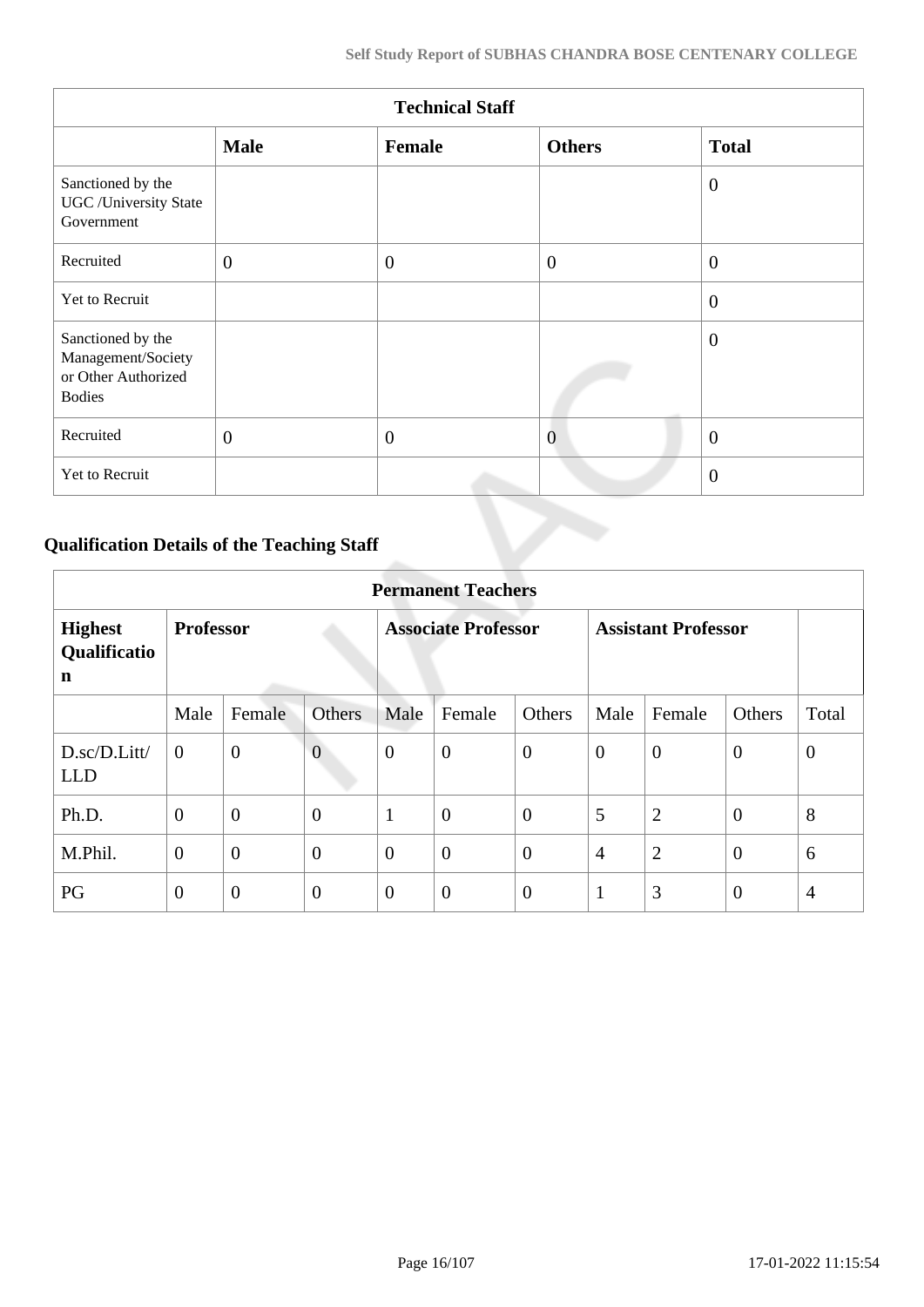| <b>Temporary Teachers</b>                     |                  |                |                |                  |                            |                  |                  |                            |              |                |  |
|-----------------------------------------------|------------------|----------------|----------------|------------------|----------------------------|------------------|------------------|----------------------------|--------------|----------------|--|
| <b>Highest</b><br>Qualificatio<br>$\mathbf n$ | <b>Professor</b> |                |                |                  | <b>Associate Professor</b> |                  |                  | <b>Assistant Professor</b> |              |                |  |
|                                               | Male             | Female         | Others         | Male             | Female                     | Others           | Male             | Female                     | Others       | Total          |  |
| D.sc/D.Litt/<br><b>LLD</b>                    | $\theta$         | $\overline{0}$ | $\overline{0}$ | $\overline{0}$   | $\boldsymbol{0}$           | $\overline{0}$   | $\overline{0}$   | $\overline{0}$             | $\mathbf{0}$ | $\mathbf{0}$   |  |
| Ph.D.                                         | $\overline{0}$   | $\overline{0}$ | $\overline{0}$ | $\overline{0}$   | $\overline{0}$             | $\boldsymbol{0}$ | $\overline{0}$   | $\boldsymbol{0}$           | $\mathbf{0}$ | $\overline{0}$ |  |
| M.Phil.                                       | $\overline{0}$   | $\overline{0}$ | $\overline{0}$ | $\boldsymbol{0}$ | $\boldsymbol{0}$           | $\overline{0}$   | $\overline{0}$   | $\overline{0}$             | $\mathbf{0}$ | $\overline{0}$ |  |
| PG                                            | $\mathbf{0}$     | $\overline{0}$ | $\overline{0}$ | $\overline{0}$   | $\boldsymbol{0}$           | $\boldsymbol{0}$ | $\boldsymbol{0}$ | $\boldsymbol{0}$           | $\mathbf{0}$ | $\overline{0}$ |  |
|                                               |                  |                |                |                  |                            |                  |                  |                            |              |                |  |

|                                     | <b>Part Time Teachers</b> |                  |                  |                |                            |                  |                |                            |                  |                |  |
|-------------------------------------|---------------------------|------------------|------------------|----------------|----------------------------|------------------|----------------|----------------------------|------------------|----------------|--|
| <b>Highest</b><br>Qualificatio<br>n | <b>Professor</b>          |                  |                  |                | <b>Associate Professor</b> |                  |                | <b>Assistant Professor</b> |                  |                |  |
|                                     | Male                      | Female           | Others           | Male           | Female                     | <b>Others</b>    | Male           | Female                     | Others           | Total          |  |
| D.sc/D.Litt/<br><b>LLD</b>          | $\overline{0}$            | $\mathbf{0}$     | $\boldsymbol{0}$ | $\overline{0}$ | $\overline{0}$             | $\overline{0}$   | $\overline{0}$ | $\overline{0}$             | $\theta$         | $\theta$       |  |
| Ph.D.                               | $\boldsymbol{0}$          | $\boldsymbol{0}$ | $\overline{0}$   | $\overline{0}$ | $\overline{0}$             | $\overline{0}$   | 1              | $\mathbf{1}$               | $\overline{0}$   | $\overline{2}$ |  |
| M.Phil.                             | $\mathbf{0}$              | $\overline{0}$   | $\overline{0}$   | $\overline{0}$ | $\boldsymbol{0}$           | $\boldsymbol{0}$ | 5              | $\mathbf{1}$               | $\theta$         | 6              |  |
| PG                                  | $\mathbf{0}$              | $\mathbf{0}$     | $\boldsymbol{0}$ | $\overline{0}$ | $\boldsymbol{0}$           | $\boldsymbol{0}$ | 18             | 5                          | $\boldsymbol{0}$ | 23             |  |

| <b>Details of Visting/Guest Faculties</b> |             |               |               |              |  |  |  |  |
|-------------------------------------------|-------------|---------------|---------------|--------------|--|--|--|--|
| <b>Number of Visiting/Guest Faculty</b>   | <b>Male</b> | <b>Female</b> | <b>Others</b> | <b>Total</b> |  |  |  |  |
| engaged with the college?                 |             |               |               |              |  |  |  |  |

**Provide the Following Details of Students Enrolled in the College During the Current Academic Year**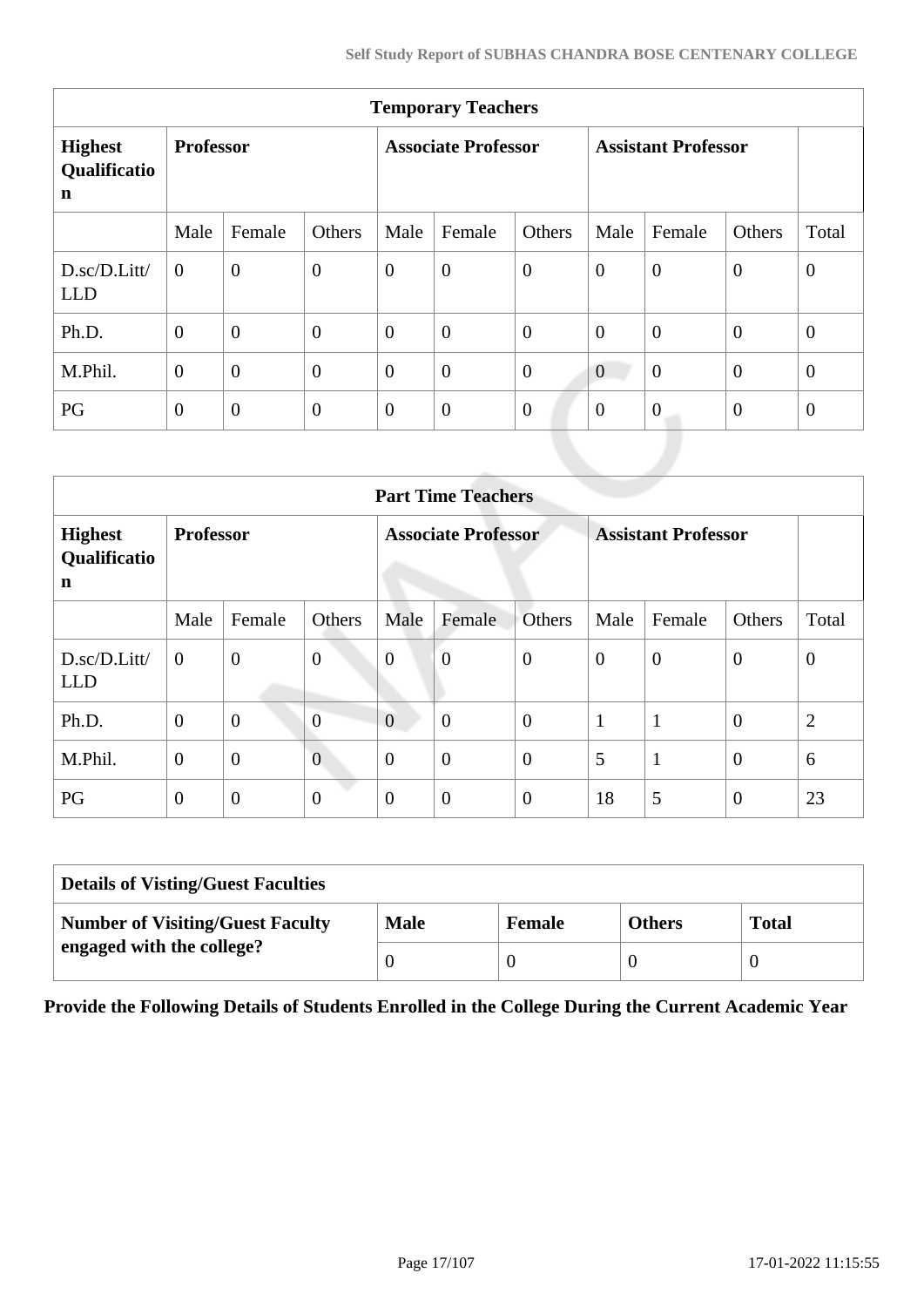| <b>Programme</b> |        | <b>From the State</b><br><b>Where College</b><br>is Located | <b>From Other</b><br><b>States of India</b> | <b>NRI Students</b> | Foreign<br><b>Students</b> | <b>Total</b>     |
|------------------|--------|-------------------------------------------------------------|---------------------------------------------|---------------------|----------------------------|------------------|
| <b>UG</b>        | Male   | 1354                                                        | 0                                           | O                   | 0                          | 1354             |
|                  | Female | 1727                                                        | 0                                           | $\cup$              | 0                          | 1727             |
|                  | Others | $\theta$                                                    |                                             | $\theta$            | 0                          | $\boldsymbol{0}$ |

 **Provide the Following Details of Students admitted to the College During the last four Academic Years**

| Programme |        | Year 1           | Year 2           | Year 3           | Year 4           |
|-----------|--------|------------------|------------------|------------------|------------------|
| <b>SC</b> | Male   | 104              | 120              | 136              | 139              |
|           | Female | 119              | 124              | 132              | 167              |
|           | Others | $\overline{0}$   | $\overline{0}$   | $\mathbf{0}$     | $\overline{0}$   |
| <b>ST</b> | Male   | $\tau$           | $\overline{9}$   | 19               | 13               |
|           | Female | 5 <sup>1</sup>   | 10               | 17               | 18               |
|           | Others | $\boldsymbol{0}$ | $\overline{0}$   | $\overline{0}$   | $\mathbf{0}$     |
| OBC       | Male   | 183              | 215              | 241              | 249              |
|           | Female | 280              | 289              | 269              | 291              |
|           | Others | $\overline{0}$   | $\overline{0}$   | $\overline{0}$   | $\overline{0}$   |
| General   | Male   | 588              | 534              | 614              | 596              |
|           | Female | 639              | 680              | 508              | 708              |
|           | Others | $\boldsymbol{0}$ | $\boldsymbol{0}$ | $\boldsymbol{0}$ | $\boldsymbol{0}$ |
| Others    | Male   | $\mathbf{0}$     | $\boldsymbol{0}$ | $\overline{0}$   | $\overline{0}$   |
|           | Female | $\boldsymbol{0}$ | $\mathbf{0}$     | $\overline{0}$   | $\overline{0}$   |
|           | Others | $\boldsymbol{0}$ | $\boldsymbol{0}$ | $\overline{0}$   | $\overline{0}$   |
| Total     |        | 1925             | 1981             | 1936             | 2181             |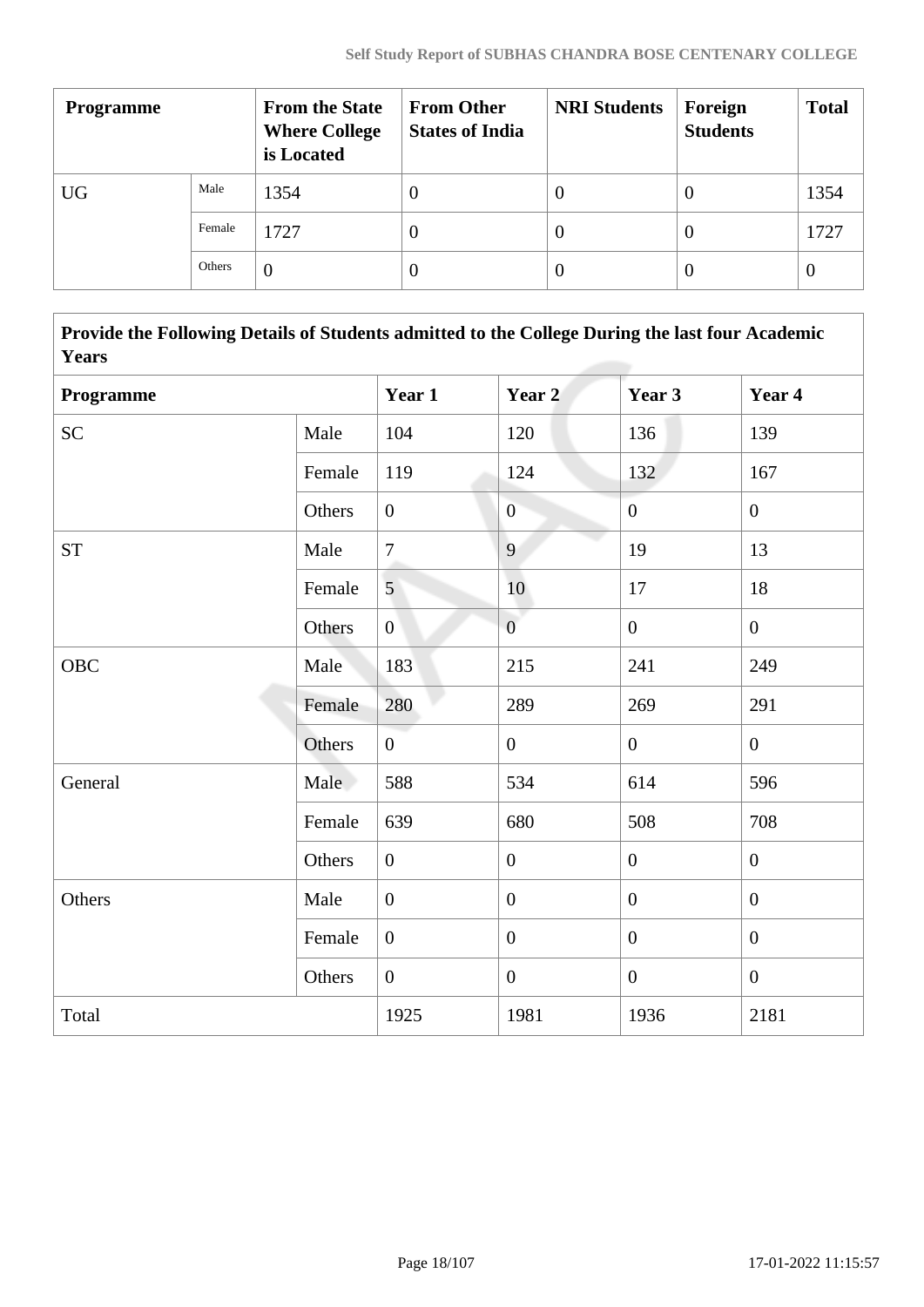# **Extended Profile**

# **1 Program**

# **1.1**

# **Number of courses offered by the Institution across all programs during the last five years**

| 2019-20                 | 2018-19                                 | 2017-18 |          | 2016-17              | 2015-16 |  |
|-------------------------|-----------------------------------------|---------|----------|----------------------|---------|--|
| 452                     | 452                                     | 428     |          | 428                  | 428     |  |
| <b>File Description</b> |                                         |         | Document |                      |         |  |
|                         | Institutional data in prescribed format |         |          | <b>View Document</b> |         |  |

## **1.2**

#### **Number of programs offered year-wise for last five years**

| 2019-20 | 2018-19    | 2017-18 | 2016-17   | 2015-16 |
|---------|------------|---------|-----------|---------|
| 19      | 1 Q<br>* * | 18      | - 0<br>18 | U       |

# **2 Students**

#### **2.1**

#### **Number of students year-wise during last five years**

| 2019-20                                 | 2018-19 | 2017-18  |                      | 2016-17 | 2015-16 |  |
|-----------------------------------------|---------|----------|----------------------|---------|---------|--|
| 3051                                    | 3688    | 3505     |                      | 3907    | 4027    |  |
| <b>File Description</b>                 |         | Document |                      |         |         |  |
| Institutional data in prescribed format |         |          | <b>View Document</b> |         |         |  |

#### **2.2**

# **Number of seats earmarked for reserved category as per GOI/State Govt rule year-wise during last five years**

| 2019-20 | 2018-19 | 2017-18 | 2016-17 | 2015-16 |
|---------|---------|---------|---------|---------|
| 1004    | 004     | 954     | 954     | 954     |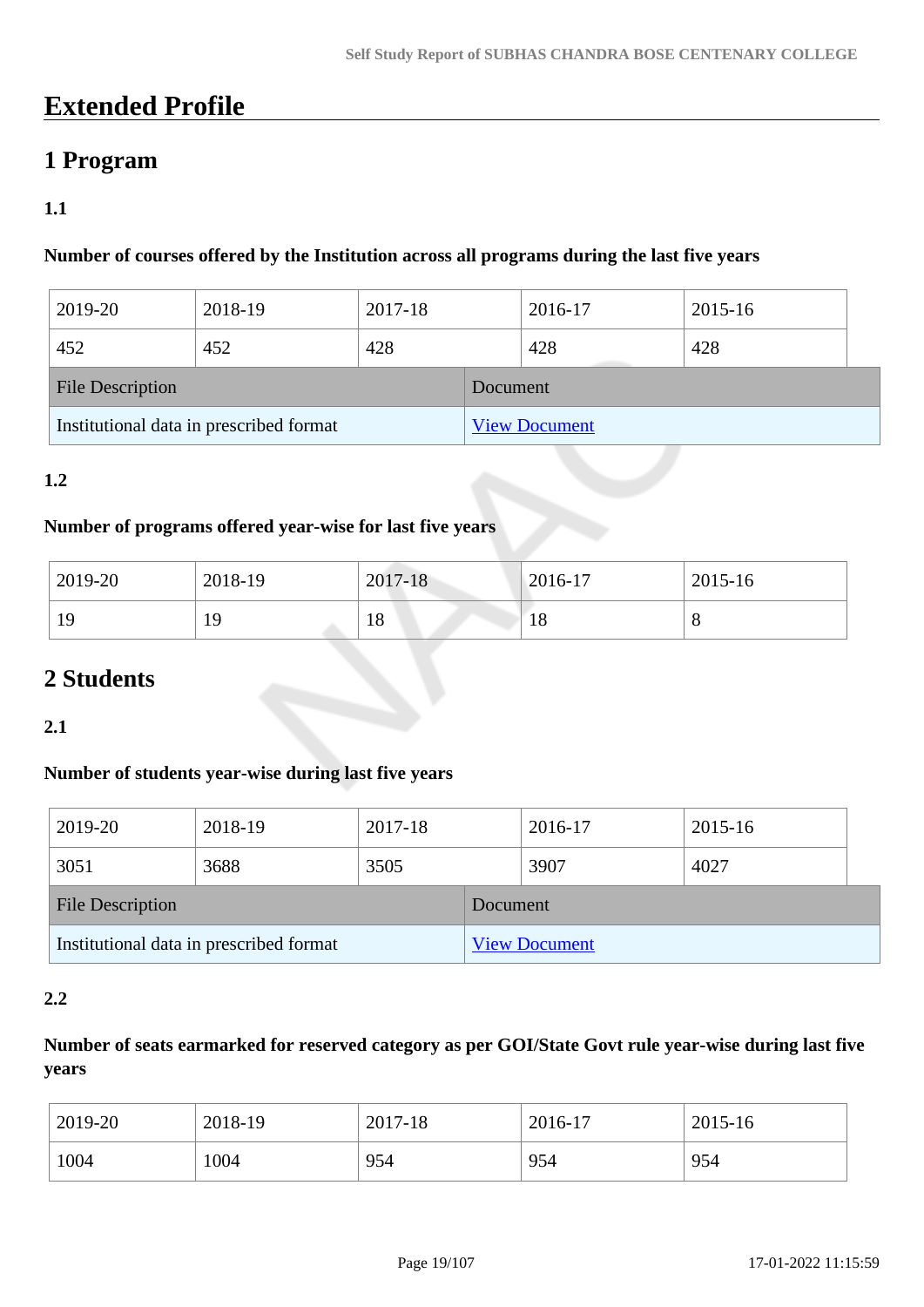| <b>File Description</b>                 | Document             |
|-----------------------------------------|----------------------|
| Institutional data in prescribed format | <b>View Document</b> |

# **2.3**

#### **Number of outgoing / final year students year-wise during last five years**

| 2019-20                                 | 2018-19 | 2017-18  |                      | 2016-17 | 2015-16 |  |
|-----------------------------------------|---------|----------|----------------------|---------|---------|--|
| 474                                     | 459     | 420      |                      | 547     | 512     |  |
| <b>File Description</b>                 |         | Document |                      |         |         |  |
| Institutional data in prescribed format |         |          | <b>View Document</b> |         |         |  |

# **3 Teachers**

# **3.1**

# **Number of full time teachers year-wise during the last five years**

| 2019-20                                 | 2018-19 | 2017-18  |                      | 2016-17 | 2015-16 |
|-----------------------------------------|---------|----------|----------------------|---------|---------|
| 17                                      |         |          |                      | 07      | 06      |
| <b>File Description</b>                 |         | Document |                      |         |         |
| Institutional data in prescribed format |         |          | <b>View Document</b> |         |         |

## **3.2**

# **Number of sanctioned posts year-wise during last five years**

| 2019-20                                 | 2018-19 | 2017-18  |                      | 2016-17 | 2015-16 |  |
|-----------------------------------------|---------|----------|----------------------|---------|---------|--|
| 20                                      | 20      | 20       |                      | 20      | 20      |  |
| <b>File Description</b>                 |         | Document |                      |         |         |  |
| Institutional data in prescribed format |         |          | <b>View Document</b> |         |         |  |

# **4 Institution**

## **4.1**

**Total number of classrooms and seminar halls**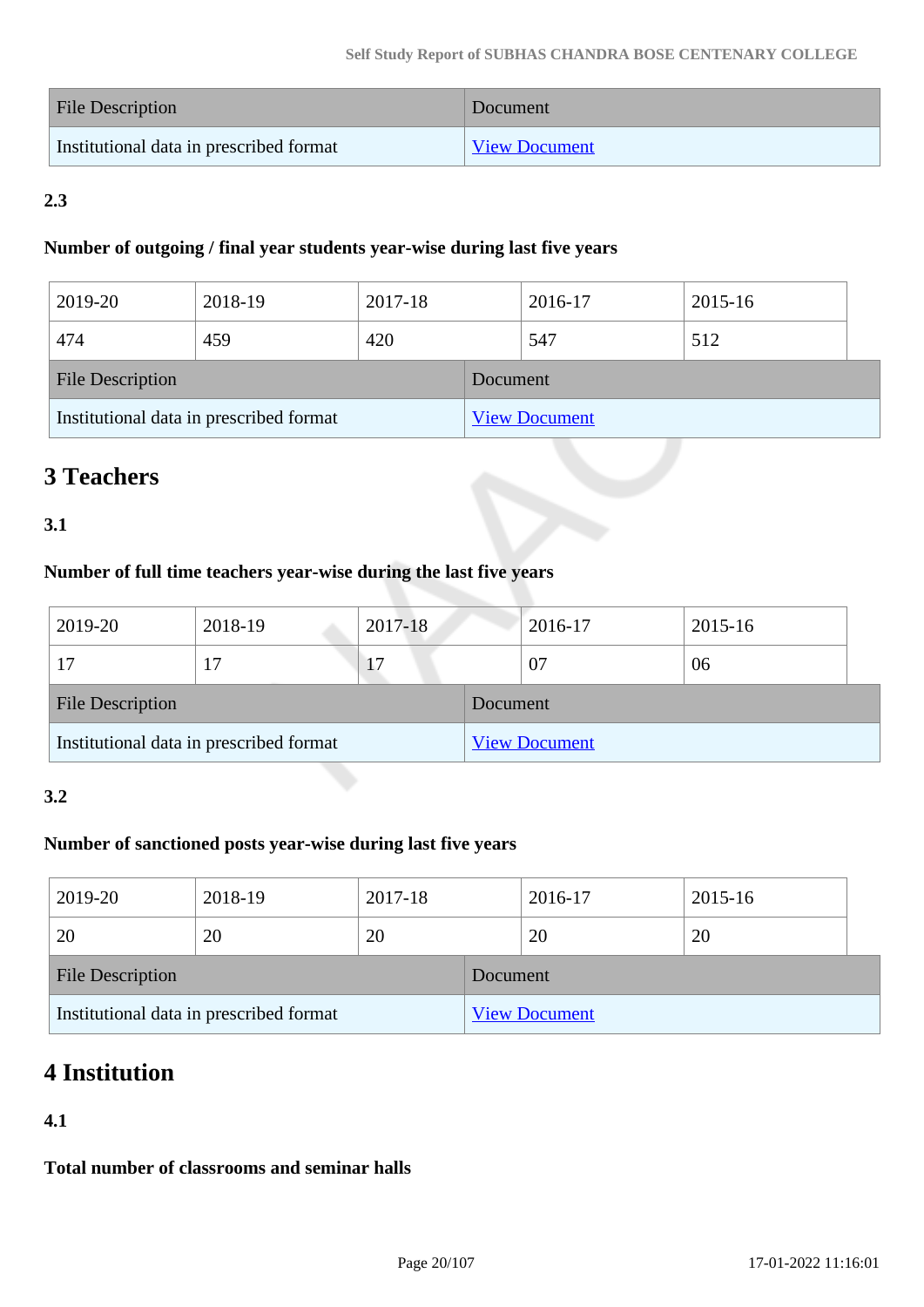## **Response: 25**

## **4.2**

### **Total Expenditure excluding salary year-wise during last five years ( INR in Lakhs)**

| 2019-20 | 2018-19 | 2017-18 | 2016-17 | 2015-16 |
|---------|---------|---------|---------|---------|
| 41      | 42      | 48      | 60      | 36      |

### **4.3**

# **Number of Computers**

#### **Response: 37**

#### **4.4**

**Total number of computers in the campus for academic purpose**

## **Response: 16**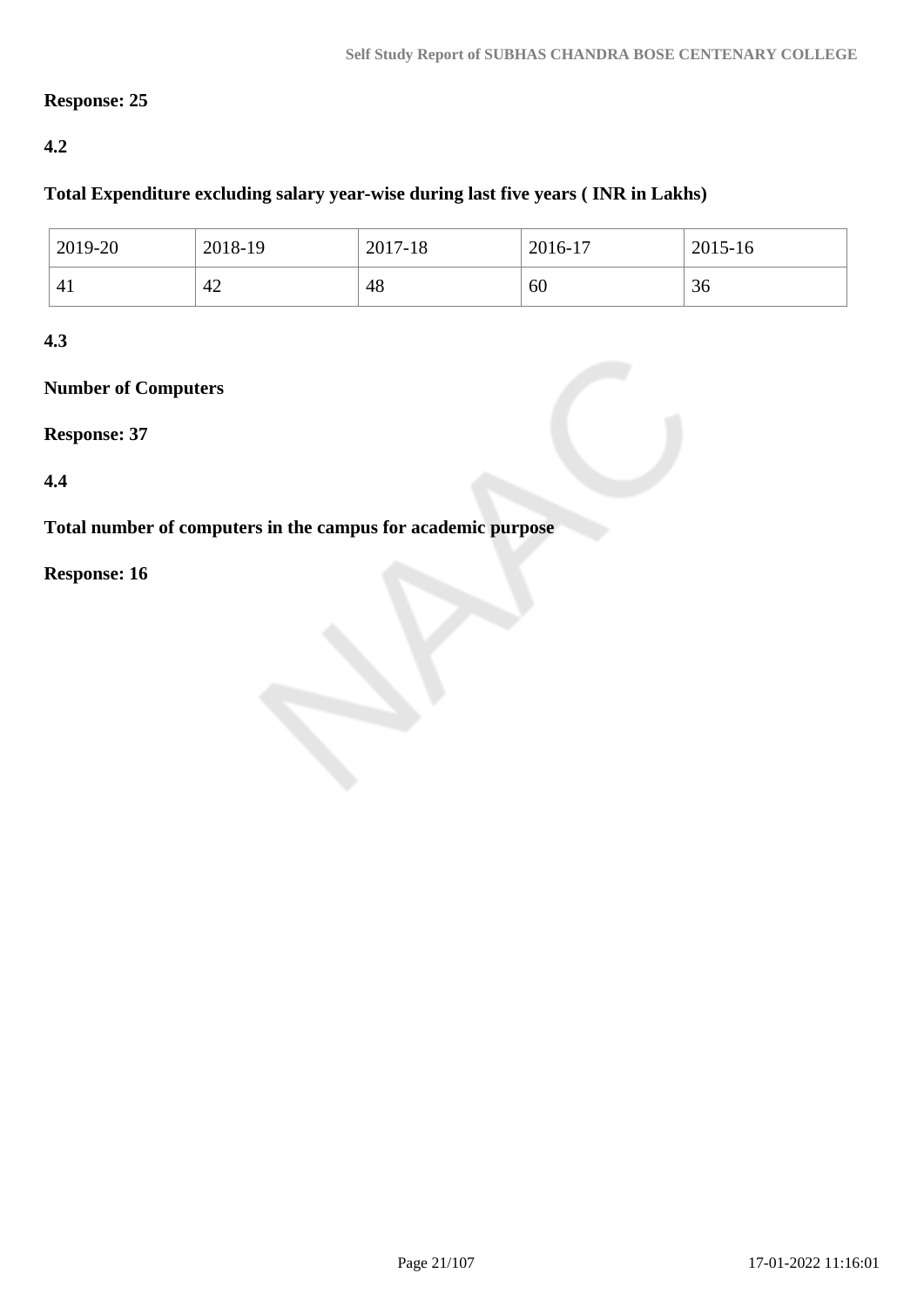# **4. Quality Indicator Framework(QIF)**

# **Criterion 1 - Curricular Aspects**

# **1.1 Curricular Planning and Implementation**

 **1.1.1 The Institution ensures effective curriculum delivery through a well planned and documented process**

### **Response:**

Subhas Chandra Bose Centenary College, affiliated to Kalyani University, follows the university curriculum. The current syllabi for every Honours & General subject are recommended by the UG Council of the affiliating University. Through teaching the prescribed syllabi, the college takes a holistic approach towards the overall development of the students as human individuals. In order for the curriculum to become more useful in real life, the students are introduced to hands-on experience through various educational excursions, workshops and community services. In accordance with Choice Based Credit System (CBCS), various interdisciplinary classes and lectures are organized.

TEACHING PLAN: Every department devises tentative teaching plans at the beginning of each academic session. For the annual system prevailing before the CBCS (implemented from 2018-19) the whole teaching days were divided into three modules of approx. 60 teaching days. In CBCS each semester is divided into three (3) segments, each having about 8 weeks. The syllabi of every discipline are divided among the departmental teachers according to their specialization. In case of non-completion of syllabus as per teaching plan, a teacher takes extra classes. The teachers focus on target learning, i.e., teaching most important topic of the syllabus first, then other topics. They make use of various diagrams and charts in classrooms and online lectures. Seating arrangement in classroom is made keeping in mind to motivate students to take part in discussion.

Academic Calendar : The IQAC of the college prepares an academic calendar before the commencement of the academic session in accordance with the academic calendar of the affiliating University.

Academic Routine : The routine sub-committee of the college frames the routine for Hons. and General programmes and the routine is displayed on the Central Notice Board as well as the Departmental notice boards.

Evaluation Blueprint: For the previously prevailing annual system, after completion of first and second modules class tests/unit tests were taken by the departmental teachers. On completion of the third module, pre-examination mock test was conducted on the entire syllabus, following the university question pattern under guidance of Examination Sub-committee.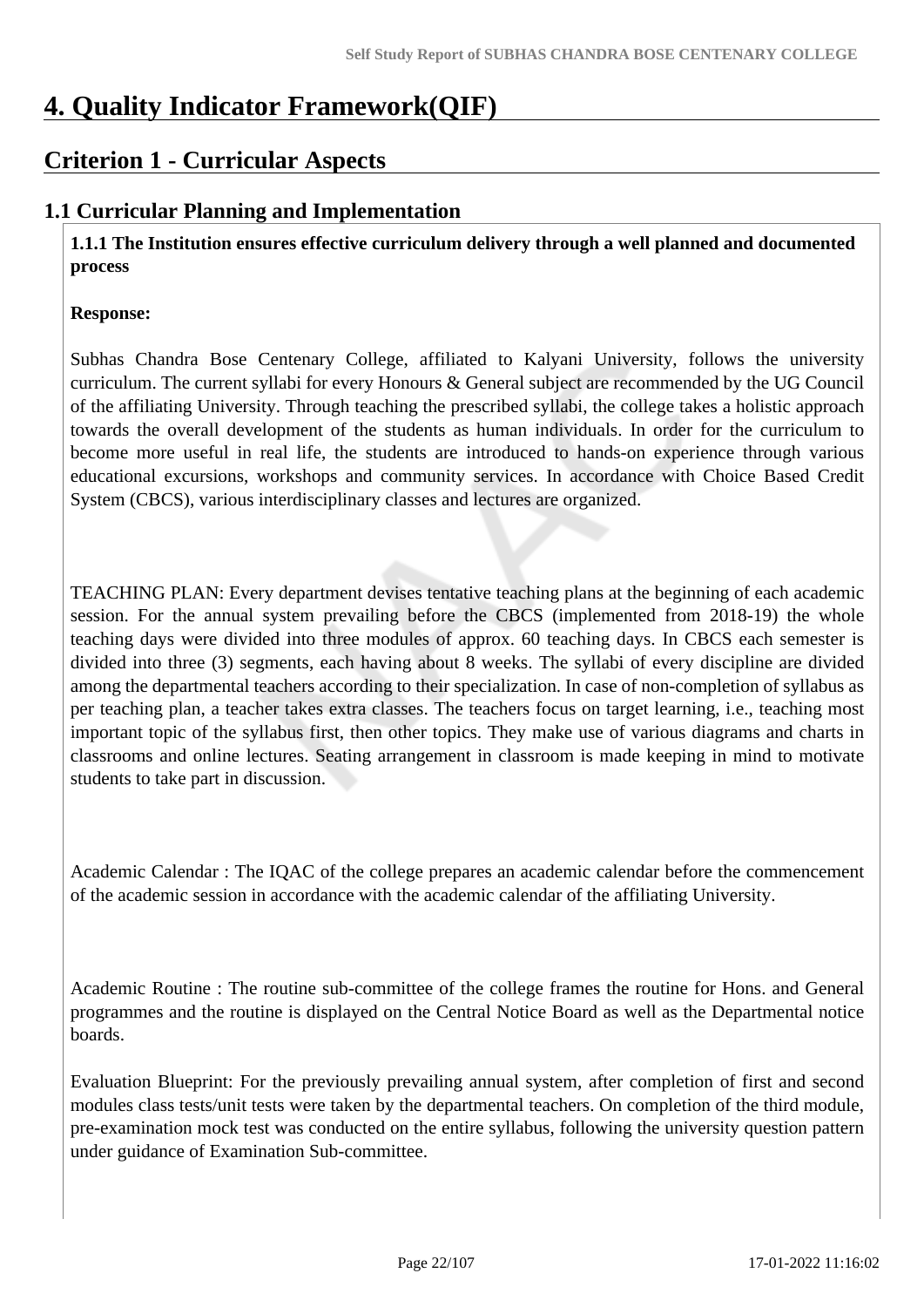In CBCS, the evaluation of students is based on continuous assessment. The students are informed about the modalities of continuous assessment activities well in advance. The Departments are given autonomy in choosing the form of evaluation. Attendance of minimum 75% carries 5 marks according to University norms. After every assessment the student performance is evaluated at Departmental level and after each University examination, by the academic sub-committee. Students are encouraged to adapt to innovative ways of assessment, like group discussion, presentation, creative writing, etc.

The Covid-19 pandemic has compelled the college to conduct evaluations online. Amidst the educational jeopardization during this period, due to infrastructural shortfalls conducting internal assessments at scheduled intervals has not always been possible for the college. In cases when conducting only one internal assessment was possible, evaluation was done on the basis of the ratio of the scores of the conducted assessment.

| <b>File Description</b>              | <b>Document</b>      |
|--------------------------------------|----------------------|
| <b>Upload Additional information</b> | <b>View Document</b> |

# **1.1.2 The institution adheres to the academic calendar including for the conduct of CIE**

#### **Response:**

The academic calendar is prepared by the University at the beginning of Session/ Semester and the college follows accordingly. All faculties give preference to completion of the prescribed syllabus in the specified time. Semester end tests are compulsory for every student to appear and their progress is closely monitored. All the teaching and evaluation activities follow an academic calendar.

The institution strictly adheres to the academic calendar for the conduction of CIE. Unit tests, class tests, and pre-final test exams were conducted in the annual system prevailing before the CBCS was implemented in 2018-2019. In CBCS, the evaluation of students is based on continuous assessment. Each semester assessment is divided into three (3) components, viz. C1, C2 and C3. After completion of C1 and C2 internal assessments are held.

The Covid-19 pandemic has compelled the college to conduct evaluations online. Amidst the educational jeopardization during this period, due to infrastructural shortfalls conducting internal assessments at scheduled intervals has not always been possible for the college. In cases when conducting only one internal assessment was possible, evaluation was done on the basis of the ratio of the scores of the conducted assessment.

At the beginning of the session, the academic sub-committee prepares the academic plans, which the Teacher-in-Charge ratifies. The plans are implemented passionately and properly. Results are prepared by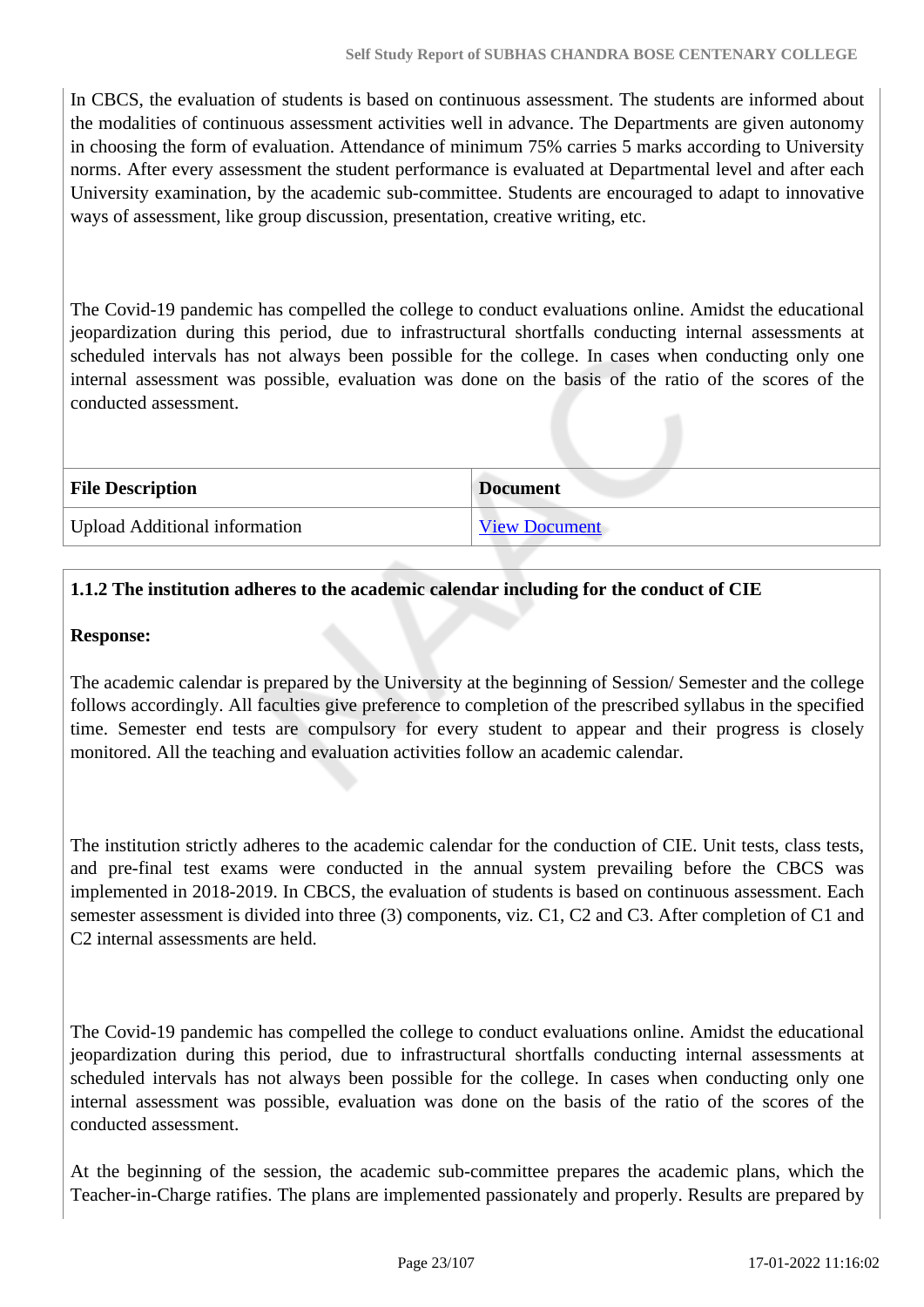the Departments and are displayed on the Departmental noticeboards. After each test, internal assessment or end-semester examination, the Departments hold review meetings with concerned candidates. Instructions are given by the Teachers discuss the examination related problems with students and give instructions accordingly to improve their writing skills. Departments are given autonomy in choosing the form of evaluation. Departments organize classroom seminars, workshops and paper presentation activities to evaluate the students' attainment. These evaluations make the students improve themselves before the CIE and final exams.

| <b>File Description</b>       | <b>Document</b>      |
|-------------------------------|----------------------|
| Upload Additional information | <b>View Document</b> |

 **1.1.3 Teachers of the Institution participate in following activities related to curriculum development and assessment of the affiliating University and/are represented on the following academic bodies during the last five years** 

**1.Academic council/BoS of Affiliating university**

**2.Setting of question papers for UG/PG programs** 

**3.Design and Development of Curriculum for Add on/ certificate/ Diploma Courses** 

**4.Assessment /evaluation process of the affiliating University**

**Response:** B. Any 3 of the above

| <b>File Description</b>                 | <b>Document</b>      |
|-----------------------------------------|----------------------|
| Institutional data in prescribed format | <b>View Document</b> |
| Any additional information              | <b>View Document</b> |

#### **1.2 Academic Flexibility**

 **1.2.1 Percentage of Programmes in which Choice Based Credit System (CBCS)/ elective course system has been implemented** 

**Response:** 100

1.2.1.1 **Number of Programmes in which CBCS/ Elective course system implemented.**

Response: 19

| <b>File Description</b>                               | <b>Document</b>      |
|-------------------------------------------------------|----------------------|
| Minutes of relevant Academic Council/ BOS<br>meetings | <b>View Document</b> |
| Institutional data in prescribed format               | <b>View Document</b> |
| Any additional information                            | <b>View Document</b> |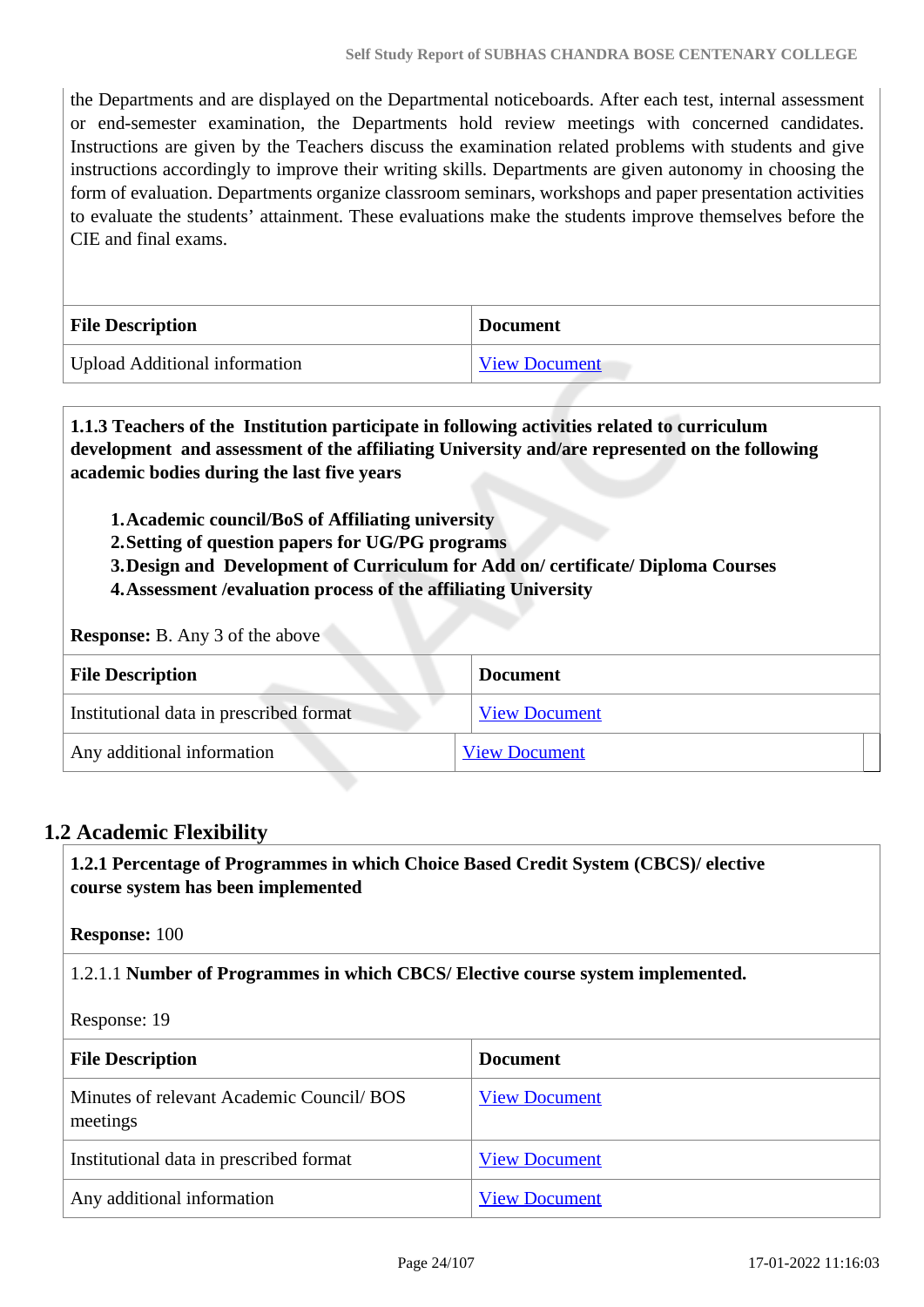| <b>Response: 0</b>      |                                         |                |                                                                                    |                |
|-------------------------|-----------------------------------------|----------------|------------------------------------------------------------------------------------|----------------|
|                         |                                         |                | 1.2.2.1 How many Add on /Certificate programs are offered within the last 5 years. |                |
| 2019-20                 | 2018-19                                 | 2017-18        | 2016-17                                                                            | $2015 - 16$    |
| $\Omega$                | $\theta$                                | $\overline{0}$ | $\overline{0}$                                                                     | $\overline{0}$ |
|                         |                                         |                |                                                                                    |                |
|                         |                                         |                |                                                                                    |                |
|                         |                                         |                |                                                                                    |                |
| <b>File Description</b> |                                         |                | <b>Document</b>                                                                    |                |
|                         | Institutional data in prescribed format |                | <b>View Document</b>                                                               |                |

# **1.2.3 Average percentage of students enrolled in Certificate/ Add-on programs as against the total number of students during the last five years**

#### **Response:** 0

1.2.3.1 **Number of students enrolled in subject related Certificate or Add-on programs year wise during last five years**

| 2019-20 | 2018-19 | 2017-18 | 2016-17 | 2015-16 |  |
|---------|---------|---------|---------|---------|--|
| v       |         | ν       | ν       |         |  |
|         |         |         |         |         |  |

# **1.3 Curriculum Enrichment**

 **1.3.1 Institution integrates crosscutting issues relevant to Professional Ethics ,Gender, Human Values ,Environment and Sustainability into the Curriculum**

#### **Response:**

SCBC College incorporates cross-cutting issues relevant to Gender, Environment and Sustainability, Human Values and Professional Ethics into the curriculum within the University prescribed framework. The compulsory undergraduate courses include "Environmental Science" of 4 credit under the Ability Enhancement Compulsory Course (AECC) (Taught in Semester I in the CBCS; taught as a compulsory paper of 50 marks in the curriculum of the previous 3-year degree course system). In Environmental Science, students learn about ecology, natural resources, conservation, biodiversity, management of the environment, human population, social issues, etc. In 2017, under the guidance of the IQAC, the Eco-Club named 'Arcadia' was founded with the principal objectives of creating awareness about environment among students and conservation of natural resources, motivating students to keep their surroundings clean, imparting knowledge about proper waste management and segregation of waste, creating awareness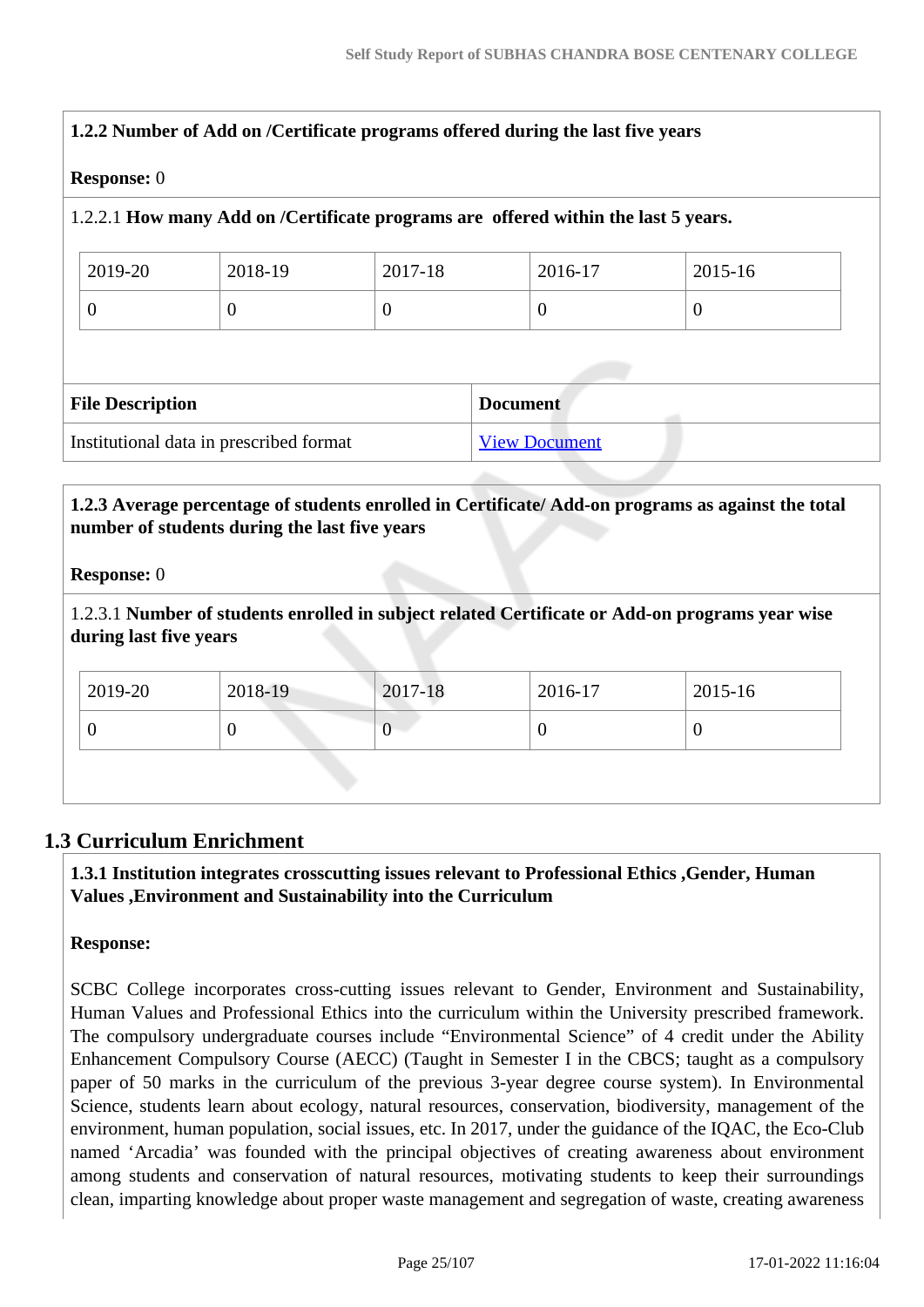among students about environment, bio-diversity and climate change, teaching skills to the students to identify and solve environmental problems. S.C.B.C College has established a Women Empowerment Cell named "Pratyayee" to focus on a vision of gender equity. "Pratyayee" strives to inform the Students about various movements, gender rights, legal rights of women, gender and society, gender and the nation and women's representation in the decision making process, gender, and economy. They also learn about contemporary issues like dowry problem, female feticide and infanticide, domestic violence. To make the learning more effective gender sensitization programmes are conducted by the college. International Women's Day is celebrated every year in college. Students of Philosophy study about Indian and Western ethics especially in Semester III. Here they study the concepts related with Karma, *dharma* and *purusartha*, *pañca??la* and *brahmavih?rabh?van?* from Buddhist ethics, *anuvrata*, *mahavrata* and *triratna* from Jaina ethics and Joga ethics. In Western Ethics they study nature and scope of moral philosophy, Teleological Ethics, Deontological Ethics, Practical Ethics, Virtue Ethics. Students of Sanskrit study Essentials of Indian Philosophy and teachings of the Gita in Semester VI and the theories of yoga and meditation as aids to healthy existence in Semester V. The introduction of such courses has developed and deepened the students' moral value system.

Organizing Seminars, Workshops, Lectures and awareness programmes in connection of values through various departments is always encouraged. A list of selected events is given below.

| <b>Department</b>                | <b>Event Topic</b>                | Date and time | <b>Resource Person</b>       |  |
|----------------------------------|-----------------------------------|---------------|------------------------------|--|
| PhilosophyDepart Buddhist Ethics |                                   | 04.01.2017    | Sumana Pal Bhikku            |  |
| ment                             |                                   |               |                              |  |
| Sanskrit                         | Interdisciplinary class about     | 09.10.2018    | BasundharaGanguly            |  |
| Department                       | concept of Nyaya Darshan          |               |                              |  |
| English                          | Interdisciplinary class about     | 10.10.2018    | BasundharaGanguly            |  |
| Department                       | concept of Dharma in Indian       |               |                              |  |
|                                  | philosophy                        |               |                              |  |
| English, History,                | Interdisciplinary one day seminar | 07.12.2017    | Faculties History, Sanskrit, |  |
| Philosophy,                      | on the Culture of the Vedic Age   |               | Philosophy and English       |  |
| Sanskrit                         |                                   |               | Department                   |  |

The College has an extensively active NSS unit. Through exhaustive NSS activities like tree plantation, blood donation, thalassemia checking, cleanliness, AIDS awareness, residential campsite students get to know the society and its environment well for a proactive social role for environment and sustainability. As a result, students develop professional and ethical attitudes. They grow up to be responsible citizens of the nation.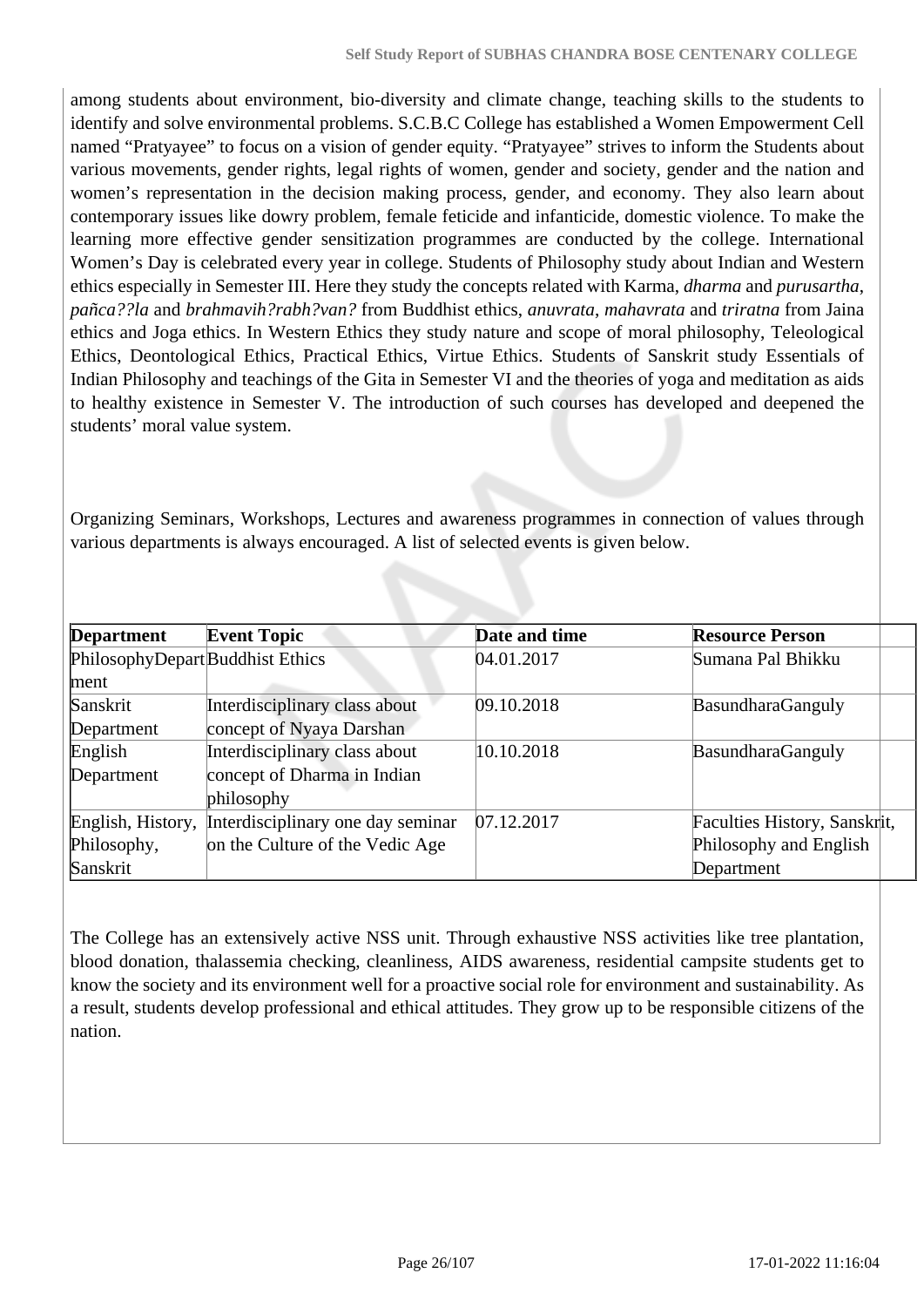| <b>File Description</b>                                                                                                                                              | <b>Document</b>      |
|----------------------------------------------------------------------------------------------------------------------------------------------------------------------|----------------------|
| Upload the list and description of courses which<br>address the Professional Ethics, Gender, Human<br>Values, Environment and Sustainability into the<br>Curriculum. | <b>View Document</b> |
| Any additional information                                                                                                                                           | <b>View Document</b> |

## **1.3.2 Average percentage of courses that include experiential learning through project work/field work/internship during last five years**

**Response:** 0.5

## 1.3.2.1 **Number of courses that include experiential learning through project work/field work/internship year-wise during last five years**

| 2019-20  | 2018-19 | 2017-18 | 2016-17 | 2015-16 |
|----------|---------|---------|---------|---------|
| <u>ب</u> | ∼       | ∸       | -       | ∼       |

| <b>File Description</b>                                                                        | <b>Document</b>      |
|------------------------------------------------------------------------------------------------|----------------------|
| Programme / Curriculum/ Syllabus of the courses                                                | <b>View Document</b> |
| Minutes of the Boards of Studies/Academic<br>Council meetings with approvals for these courses | <b>View Document</b> |
| Institutional data in prescribed format                                                        | <b>View Document</b> |
| Any additional information                                                                     | <b>View Document</b> |

## **1.3.3 Percentage of students undertaking project work/field work/ internships (Data for the latest completed academic year**

**Response:** 3.28

## 1.3.3.1 **Number of students undertaking project work/field work / internships**

Response: 100

| <b>File Description</b>                 | <b>Document</b>      |
|-----------------------------------------|----------------------|
| Institutional data in prescribed format | <b>View Document</b> |
| Any additional information              | <b>View Document</b> |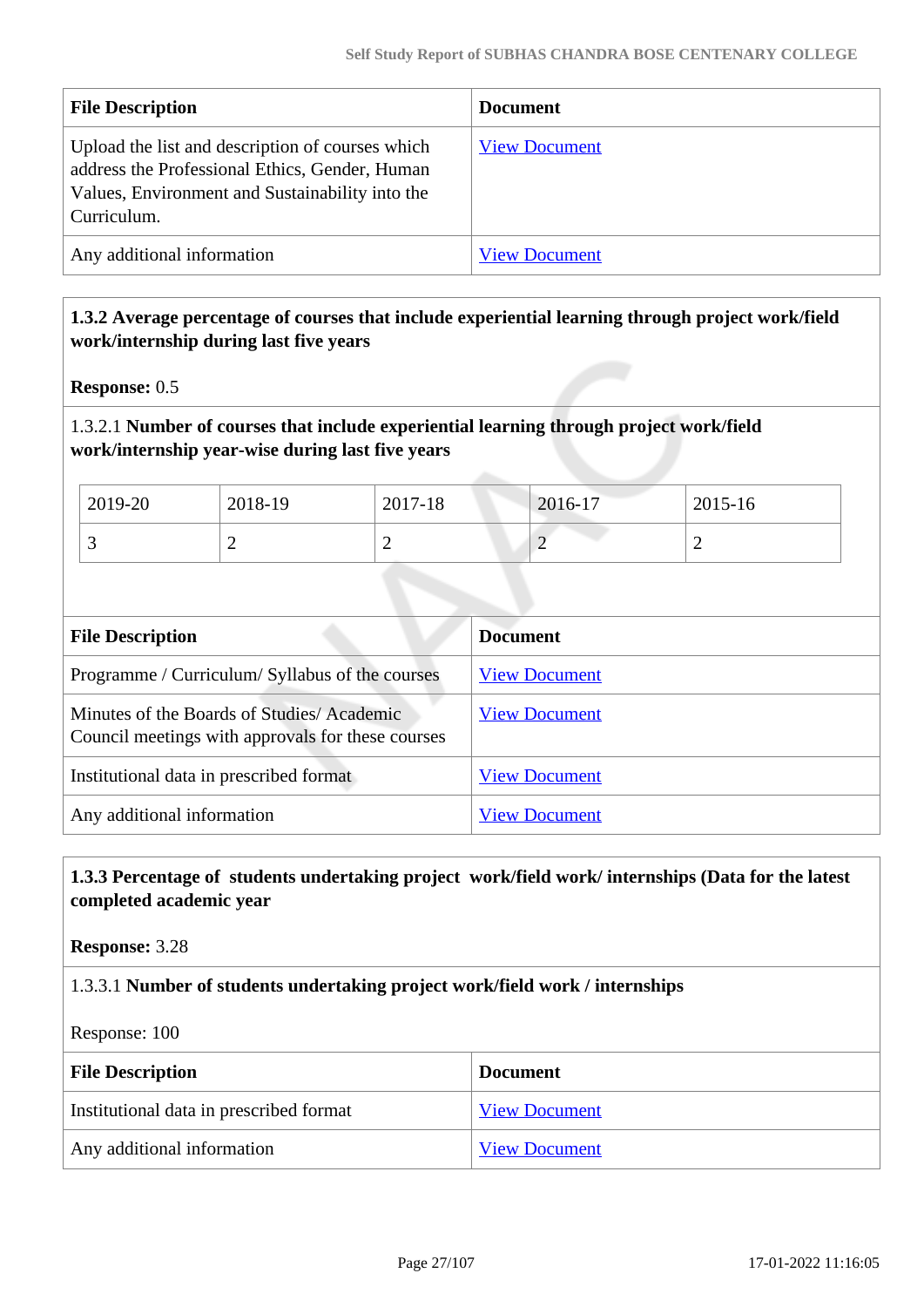# **1.4 Feedback System**

 **1.4.1** *Institution obtains feedback on the syllabus and its transaction at the institution from the following stakeholders 1) Students 2)Teachers 3)Employers 4)Alumni* 

**Response:** C. Any 2 of the above

| <b>File Description</b>                                                                                                                                    | <b>Document</b>      |
|------------------------------------------------------------------------------------------------------------------------------------------------------------|----------------------|
| Any additional information (Upload)                                                                                                                        | <b>View Document</b> |
| Action taken report of the Institution on feedback<br>report as stated in the minutes of the Governing<br>Council, Syndicate, Board of Management (Upload) | <b>View Document</b> |

| 1.4.2 Feedback process of the Institution may be classified as follows: Options:                                                                                                                                                                   |                      |
|----------------------------------------------------------------------------------------------------------------------------------------------------------------------------------------------------------------------------------------------------|----------------------|
| 1. Feedback collected, analysed and action taken and feedback available on website<br>2. Feedback collected, analysed and action has been taken<br>3. Feedback collected and analysed<br><b>4. Feedback collected</b><br>5. Feedback not collected |                      |
| <b>Response:</b> C. Feedback collected and analysed                                                                                                                                                                                                |                      |
| <b>File Description</b>                                                                                                                                                                                                                            | <b>Document</b>      |
| URL for feedback report                                                                                                                                                                                                                            | <b>View Document</b> |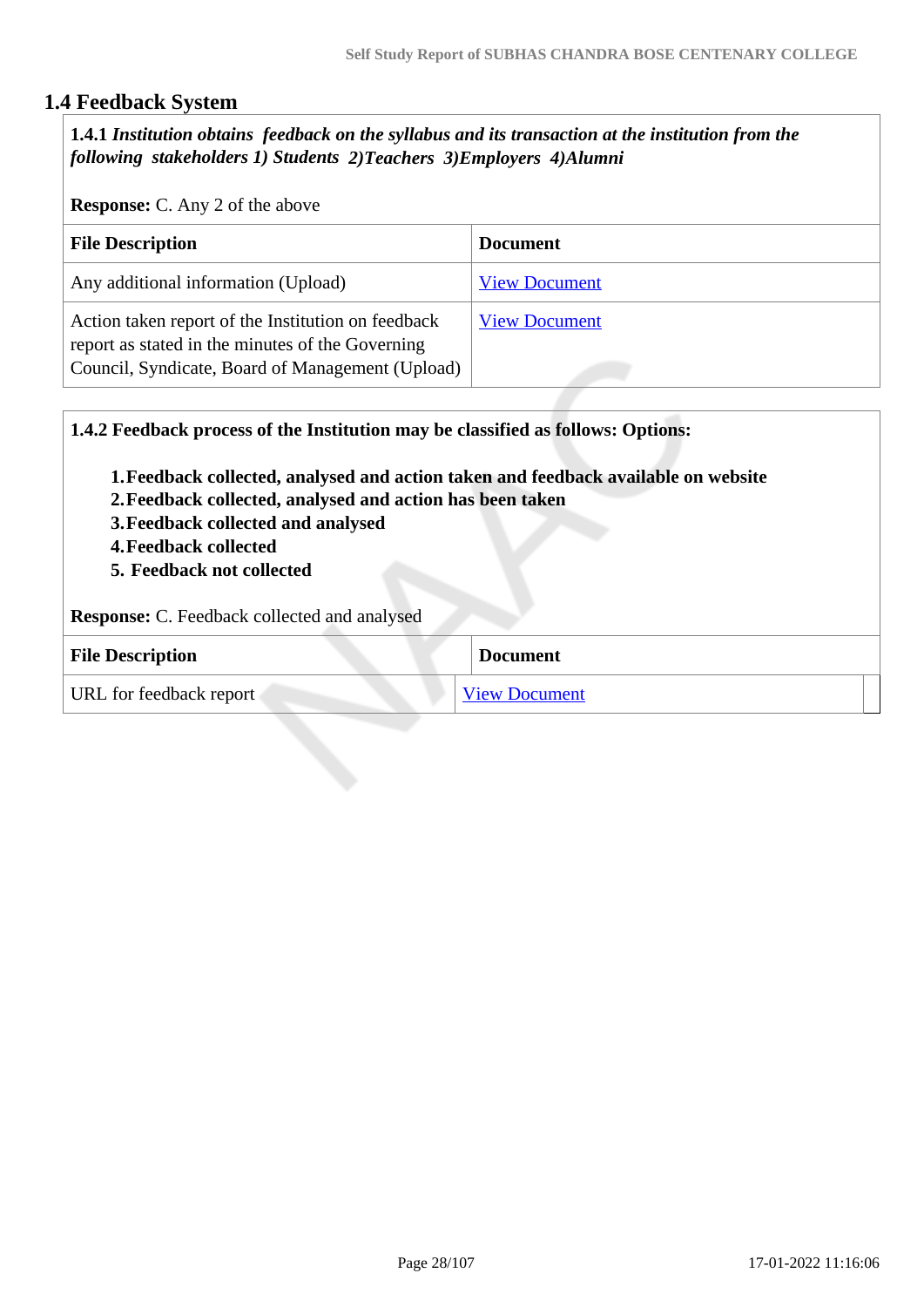# **Criterion 2 - Teaching-learning and Evaluation**

# **2.1 Student Enrollment and Profile**

| Response: 92.64 |         |                                                                                |         |         |
|-----------------|---------|--------------------------------------------------------------------------------|---------|---------|
|                 |         | 2.1.1.1 Number of students admitted year-wise during last five years           |         |         |
| 2019-20         | 2018-19 | 2017-18                                                                        | 2016-17 | 2015-16 |
| 1921            | 1982    |                                                                                |         |         |
|                 |         | 1892                                                                           | 2179    | 2042    |
| 2019-20         | 2018-19 | 2.1.1.2 Number of sanctioned seats year wise during last five years<br>2017-18 | 2016-17 | 2015-16 |

| <b>File Description</b>                 | <b>Document</b>      |
|-----------------------------------------|----------------------|
| Institutional data in prescribed format | <b>View Document</b> |
| Any additional information              | <b>View Document</b> |

 **2.1.2 Average percentage of seats filled against reserved categories (SC, ST, OBC, Divyangjan, etc. as per applicable reservation policy ) during the last five years ( exclusive of supernumerary seats)**

**Response:** 79.9

2.1.2.1 **Number of actual students admitted from the reserved categories year wise during last five years**

| 2019-20 | 2018-19 | 2017-18 | 2016-17 | 2015-16 |
|---------|---------|---------|---------|---------|
| 698     | 766     | 813     | 877     | 730     |

| <b>File Description</b>                 | <b>Document</b>      |
|-----------------------------------------|----------------------|
| Institutional data in prescribed format | <b>View Document</b> |
| Any additional information              | <b>View Document</b> |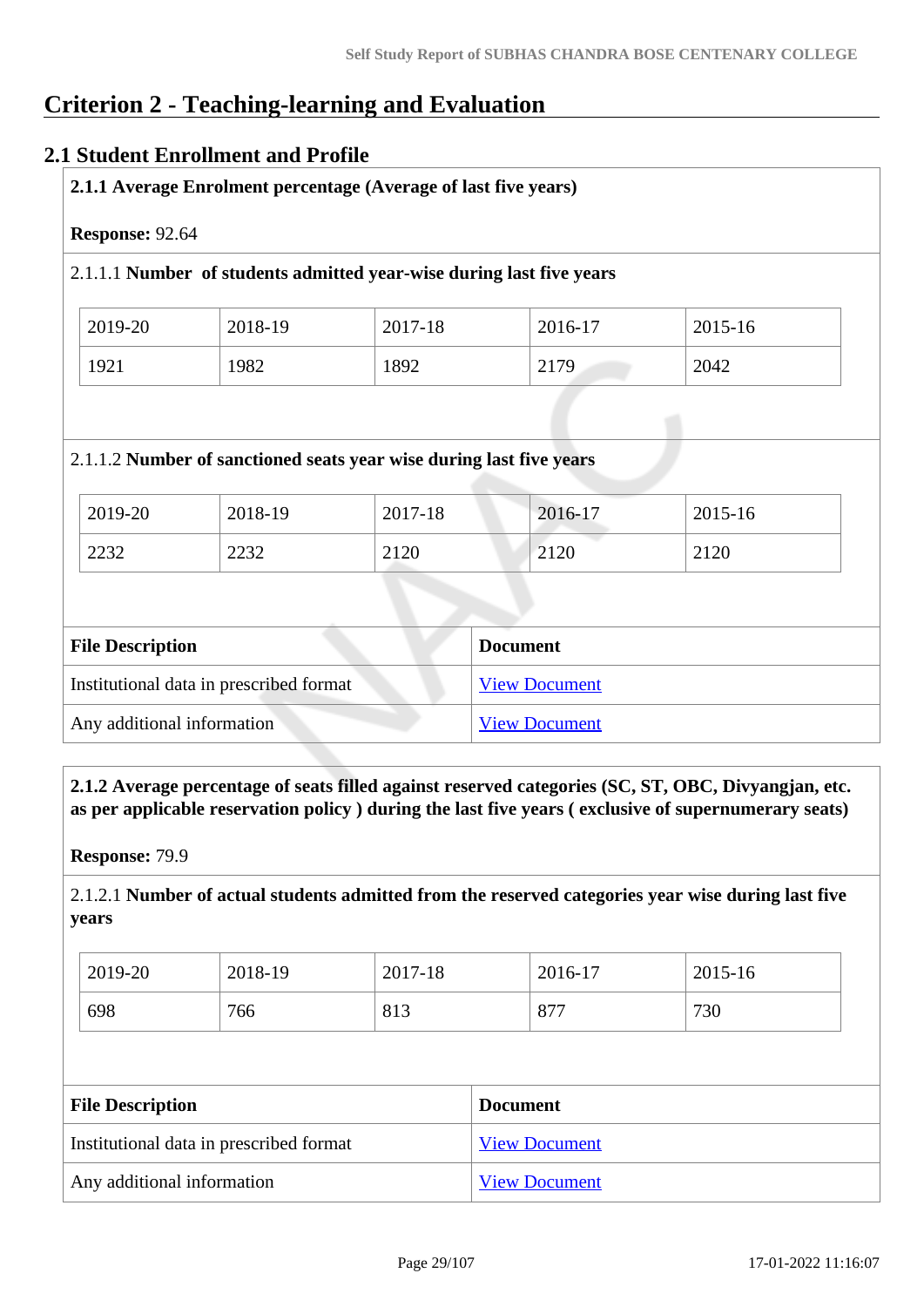# **2.2 Catering to Student Diversity**

#### **2.2.1 The institution assesses the learning levels of the students and organises special Programmes for advanced learners and slow learners**

#### **Response:**

The department organizes an orientation program for the parents and the students at the commencement of the new batch every year. The program would help students and parents to get familiarized with the institution, curricular and co-curricular activities, facilities, rules, and regulations, etc. Before the commencement of classes, the differential requirements of students are identified and addressed at the earliest by way of a strategic approach.

Every year students are given personality development programs that involve bridge programs like, communication skills, personality development, time management, and motivational sessions.

#### **Special Programs for Advanced Learner:**

- High-performing students are identified on the basis of internal assessment, university examination, involvement in the classroom.
- Advising to participate in group discussions, technical quizzes to develop analytical and problemsolving abilities in them and thereby, to improve their presentation skills.
- Provide opportunities to develop their creativity by participating and organizing intercollegiate as well as national-level symposiums.
- Encourage them with extra care to obtain University ranks.
- Take up competitive exams like WBCS, RAIL, and training for TCS other MNCs, etc.
- Semester Toppers and University rank holders are motivated by the department and college authority.
- They are given additional academic assignments and suggested to read more reference books and related materials outside the syllabus.
- The advanced learners participate in seminars, workshops, literary competitions at District and State levels.
- The college is under free Wi-Fi for students.

#### **Special Programs for Slow learners:**

- The Institute practices a robust student academic counseling process. The counselors of different departments monitor academic performance and interact frequently to understand and assist any student with issues that affect their ability to learn or impeding their academic success.
- Department-specific activities like heritage walks, museum visits, one-day field trips, study tours, long excursions which are part of the curriculum are organized.
- The department has a system to communicate the performance and attendance of students regularly. Faculty takes care in monitoring the performance of slow learners. Faculty members do periodic interaction with parents about the performance of slow learners.
- Departments conduct remedial classes for students who are slow.
- Those students are given regular class tests in order to improve their performance in the university exam, Further faculty members revise the tough topics as per the student's requisition and provide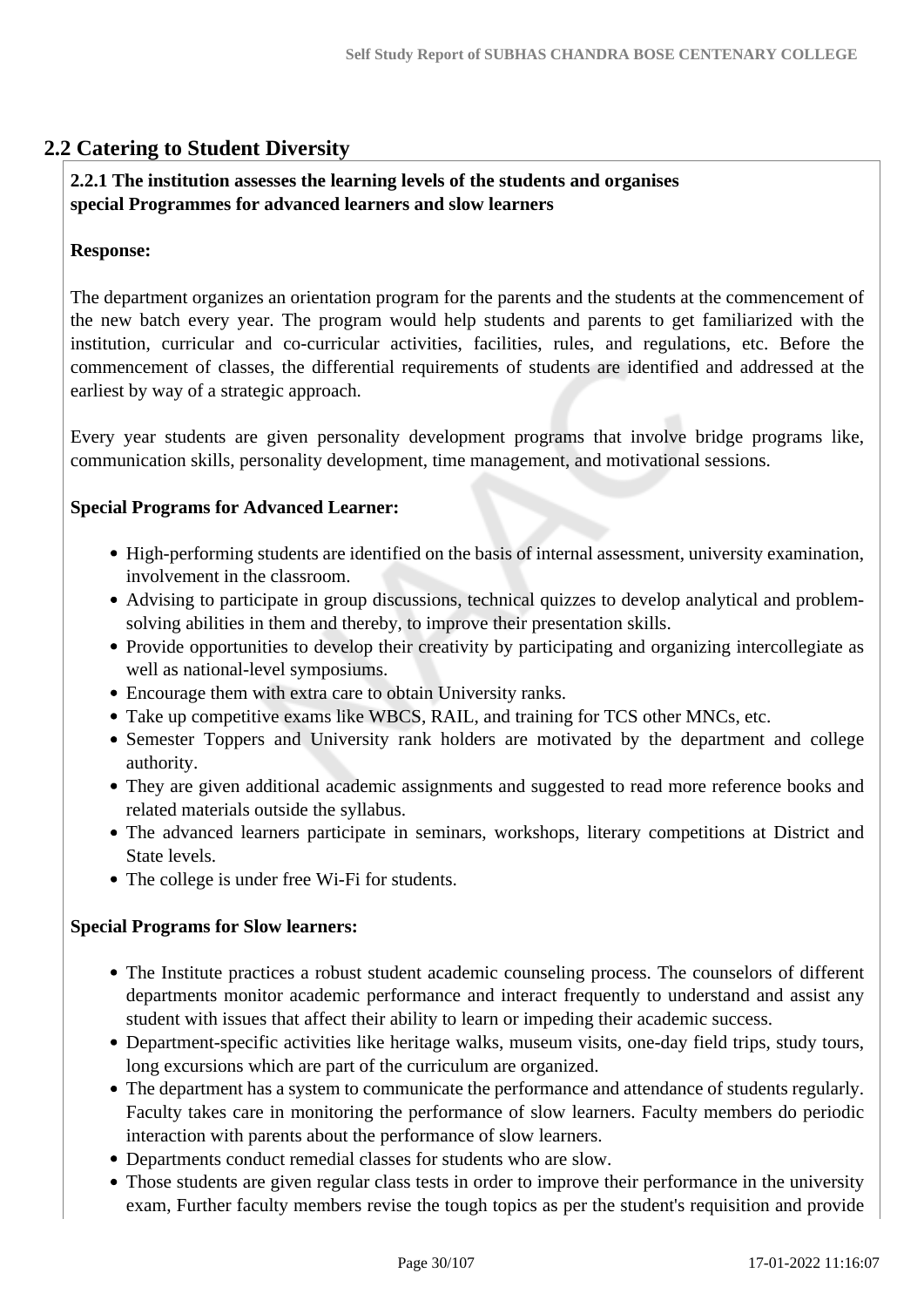university question bank and discuss the way of presenting the answers in the exam to score marks.

- Extra classes are organized to clarify doubts, re-explaining the critical topics for improving performance. Appropriate counseling with additional teaching eventually helps to attend classes regularly.
- Slow learners are motivated to join NSS and other extension activities to develop Life skills and self-confidence as well as personality.
- A Parent-teacher meeting is organized in different departments to clarify the student's present academic conditions.

| <b>File Description</b>               | <b>Document</b>      |
|---------------------------------------|----------------------|
| Upload any additional information     | <b>View Document</b> |
| Paste link for additional Information | <b>View Document</b> |

#### **2.2.2 Student- Full time teacher ratio (Data for the latest completed academic year)**

**Response:** 179.47

| <b>File Description</b>    | <b>Document</b>      |
|----------------------------|----------------------|
| Any additional information | <b>View Document</b> |

## **2.3 Teaching- Learning Process**

 **2.3.1 Student centric methods, such as experiential learning, participative learning and problem solving methodologies are used for enhancing learning experiences**

#### **Response:**

The institution endeavors to involve the students directly in all the phases of their studies to make learning student-centric as far as practicable.

#### **Experiential Learning& Problem-solving methodologies**

- **Learning through Experiments& Observations**: The College has two well-equipped(language labs & geography labs) laboratories for students to do experiments as a part of their curriculum. Outdoor experiments and observations are also regularly arranged for the students of Geography.
- **Study tour/ Field tour:** Departments like Geography arrange educational/field tours for landscape studies and socio-economic study. Students of History, Political Science visit historical places and conduct cross-cultural and multicultural studies. The students remain eagerly waiting for such trips as learning through direct experience is a great pleasure to them.
- **Geo-informatics Laboratory:** Provide information about spatial analysis of both physical and social features of the earth in micro, meso, and macro scales. It helps the students become more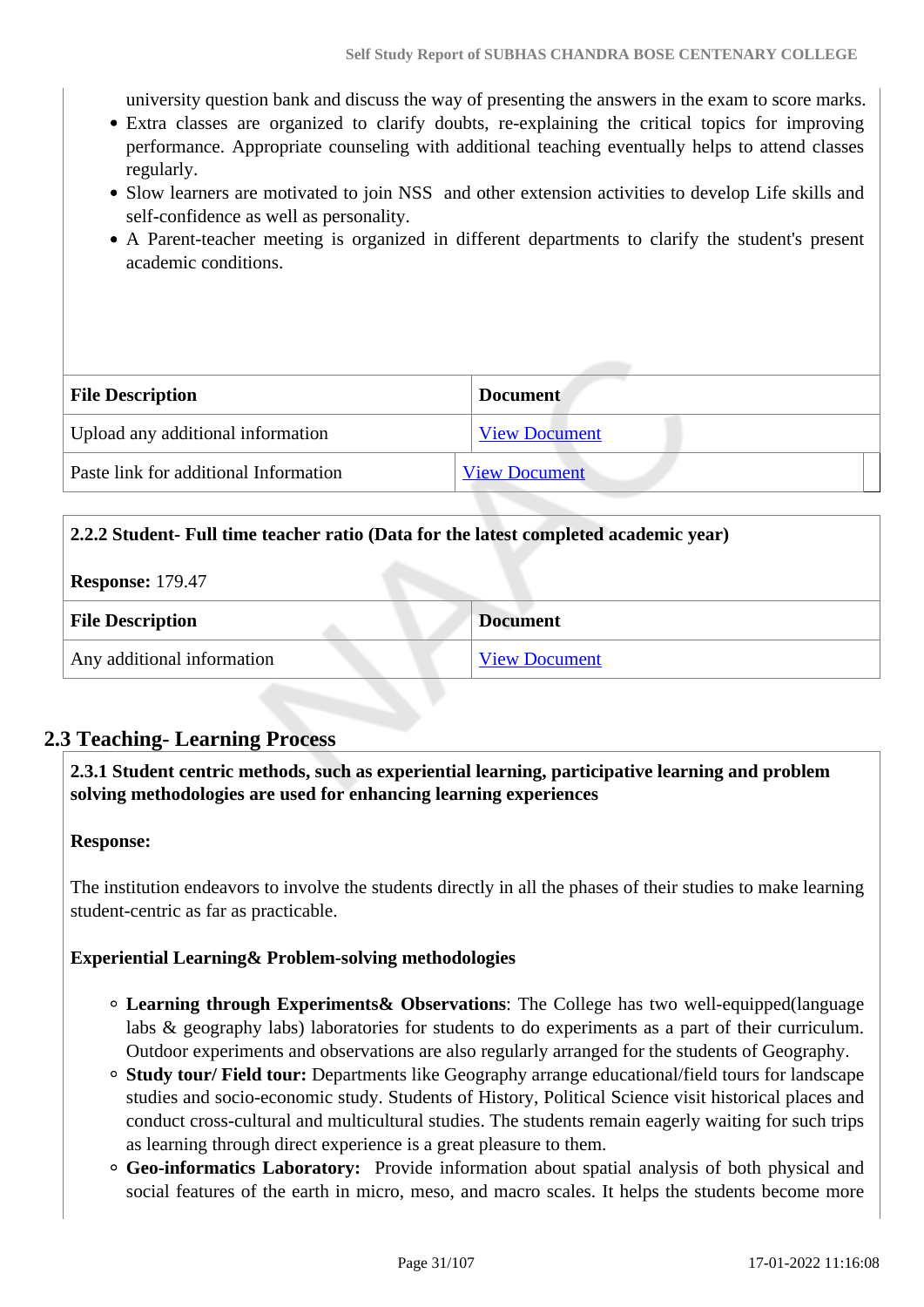efficient in the field of Geospatial Mapping and analysis the Geographical Facts.

- **Career-oriented courses (COP):** Training programs such as TCS, RAIL, BANK, WBCS are arranged at different times to extend self-employed opportunity to students.
- **Skill development:** The language laboratory aims to develop the language skills of all students and to promote experimental learning. Training programs on Computer languages and software is arranged to develop IT-based skill. **Participative Learning**
- **Mock-Teaching, Seminar, Debates & Quizzes**: Students deliver lectures and seminars departmentwise, take part in seminars, workshops, etc. organized by other colleges and universities, NGOs, etc. Participation in debates, extempore, power-point presentation, speeches, enables the students to learn new things.
- **Exhibition**: Academic Exhibitions are annually arranged to promote innovations, participative learning, and the ability to accept challenges.
- **Mock Parliament**: The students in the last few years have regularly participated in mockparliament competitions (sponsored by the Govt. of West Bengal), and have achieved great success.
- **Cultural competition**: Various cultural and academic competitions (recitation, song, debate essay writing, etc.) are also organized by which the students get the scope of participative learning.
- **Extension/ Outreach activity**: NSS inculcates the spirit of nationalism and helps students to learn how to serve the nation and how to improve the leadership quality.
- **Sports Activity**: The students regularly participate in different inter-college sports competitions (arranged by the University)and achieve success every year. Participation in such programs gives the scope to the students to interact in wider academic as well as cultural circles.

| <b>File Description</b>           | <b>Document</b>      |
|-----------------------------------|----------------------|
| Upload any additional information | <b>View Document</b> |
| Link for additional information   | <b>View Document</b> |

# **2.3.2 Teachers use ICT enabled tools for effective teaching-learning process.**

## **Response:**

- The traditional method of classroom lectures (chalk and talk) has undergone a sea change in the last five years. The lecture method is presently supplemented by audio-visual aids. 2 ICT classrooms at present in our college are equipped with projectors, and many of the teachers present their topics of discussion in the classroom through power-point presentations and slide shows.
- The geography department has its own well-equipped classroom with projectors.
- The college has a seminar room with well equipped.
- The college has a language lab and geography lab with the proper software.
- For the large classrooms, particularly for the social science and language classes, sound systems and microphones have been provided so that the teacher becomes perfectly audible to even the students sitting in the rear part of the room away from the lecture dais.
- Recently the college has developed 2 large rooms into two different e-classrooms (Virtual classroom) with different types of modern teaching aids such as smart-board, audio-visual system, etc. to provide the students of the college with a better teaching-learning atmosphere.
- All the students and teachers at present are internet and computer literate. This changed perspective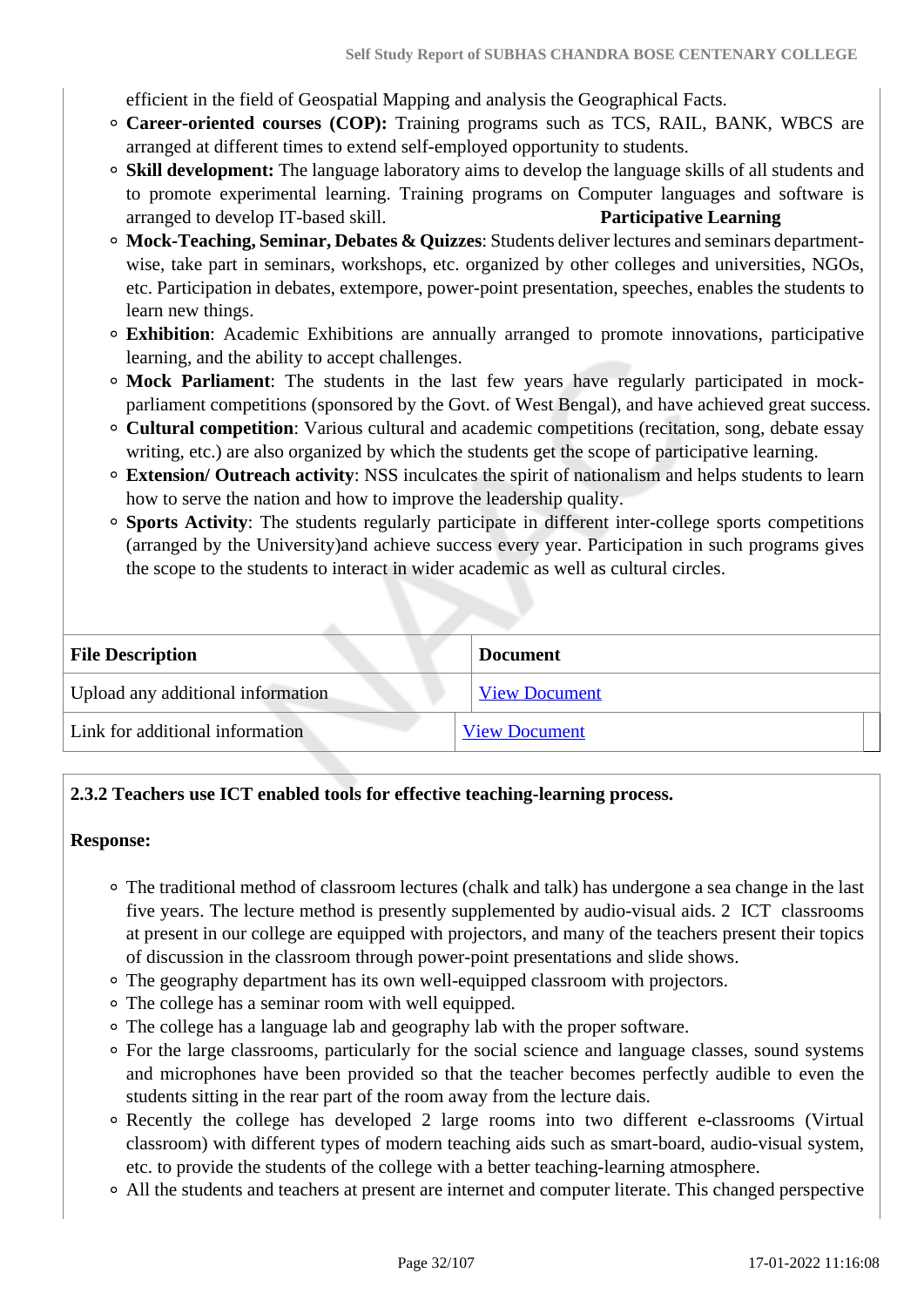has made the teaching-learning scenario more innovative. The teacher-student interaction at present is not time-bound or space-bound. A student comes in touch with the teacher anytime and from anywhere through Whatsapp, Facebook, email, etc. The students enjoy the help of the teacher as and when required. Necessary articles, books, teaching materials, etc. are uploaded and downloaded by the teachers concerned as well as students.

Students are encouraged to use e-resources such as e-books, e-journals, and other related ematerials.

| <b>File Description</b>           | <b>Document</b>      |
|-----------------------------------|----------------------|
| Upload any additional information | <b>View Document</b> |

# **2.3.3 Ratio of students to mentor for academic and other related issues (Data for the latest completed academic year )**

**Response:** 179.47

2.3.3.1 **Number of mentors**

Response: 17

| <b>File Description</b>                                                          | <b>Document</b>      |
|----------------------------------------------------------------------------------|----------------------|
| Upload year wise, number of students enrolled and<br>full time teachers on roll. | <b>View Document</b> |
| Mentor/mentee ratio                                                              | <b>View Document</b> |
| Circulars pertaining to assigning mentors to mentees                             | <b>View Document</b> |

# **2.4 Teacher Profile and Quality**

**2.4.1 Average percentage of full time teachers against sanctioned posts during the last five years**

| <b>Response: 64</b>                                             |                      |  |
|-----------------------------------------------------------------|----------------------|--|
| <b>File Description</b>                                         | <b>Document</b>      |  |
| List of the faculty members authenticated by the<br>Head of HEI | <b>View Document</b> |  |
| Institutional data in prescribed format                         | <b>View Document</b> |  |
| Any additional information                                      | <b>View Document</b> |  |

 **2.4.2 Average percentage of full time teachers with Ph. D. / D.M. / M.Ch. / D.N.B Superspeciality / D.Sc. / D.Litt. during the last five years (consider only highest degree for count)**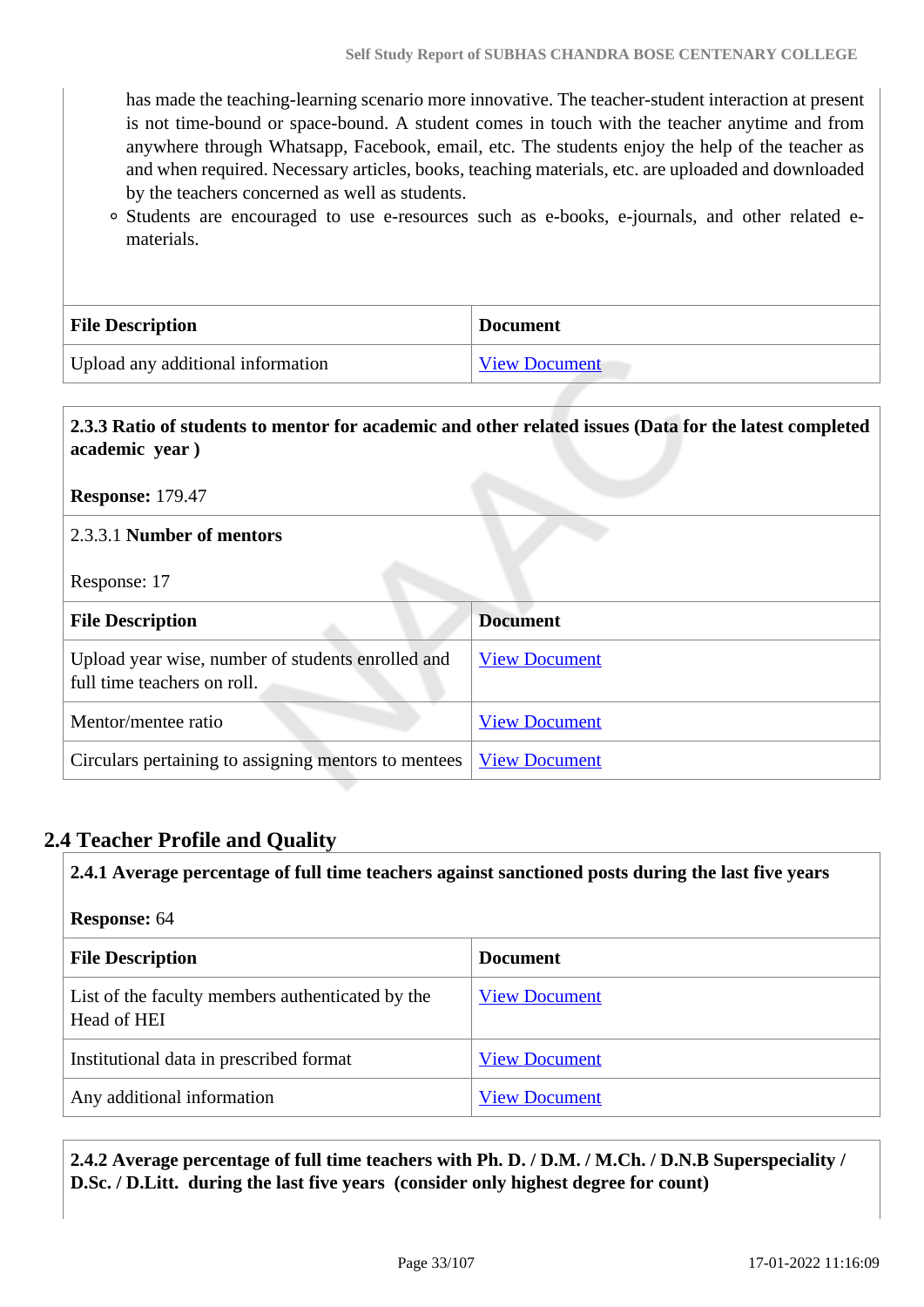#### **Response:** 8.24

## 2.4.2.1 **Number of full time teachers with** *Ph. D. / D.M. / M.Ch. / D.N.B Superspeciality / D.Sc. / D.Litt.* **year wise during the last five years**

|                                         | 2019-20 | 2018-19              | 2017-18              |  | 2016-17        | 2015-16  |  |
|-----------------------------------------|---------|----------------------|----------------------|--|----------------|----------|--|
|                                         | 3       | $\overline{2}$       | $\overline{2}$       |  | $\overline{0}$ | $\theta$ |  |
|                                         |         |                      |                      |  |                |          |  |
| <b>File Description</b>                 |         |                      | <b>Document</b>      |  |                |          |  |
| Institutional data in prescribed format |         | <b>View Document</b> |                      |  |                |          |  |
| Any additional information              |         |                      | <b>View Document</b> |  |                |          |  |

#### **2.4.3 Average teaching experience of full time teachers in the same institution (Data for the latest completed academic year in number of years)**

**Response:** 5.53

| 2.4.3.1 Total experience of full-time teachers |  |
|------------------------------------------------|--|
|------------------------------------------------|--|

Response: 94

| <b>File Description</b>                 | <b>Document</b>      |
|-----------------------------------------|----------------------|
| Institutional data in prescribed format | <b>View Document</b> |
| Any additional information              | <b>View Document</b> |

## **2.5 Evaluation Process and Reforms**

**2.5.1 Mechanism of internal assessment is transparent and robust in terms of frequency and mode**

**Response:** 

- Presently at the U.G. level, two types of systems (CBCS and non-CBCS) are running in the college. In the old system (non-CBCS) the students have to appear in the University Examinations as Part- I Examination at the end of 1st year, Part-II Examination at the end of 2nd year, and Part-II Examination at the end of 3rd or final year.
- The choice-based credit system (CBCS) was introduced in the U.G. section from the 2018-2019 academic session. The University Examinations are now held at the end of each semester.
- The college has a transparent and continuous internal assessment system. 20% marks in each paper are awarded through internal assessment while the remaining 80% are awarded by University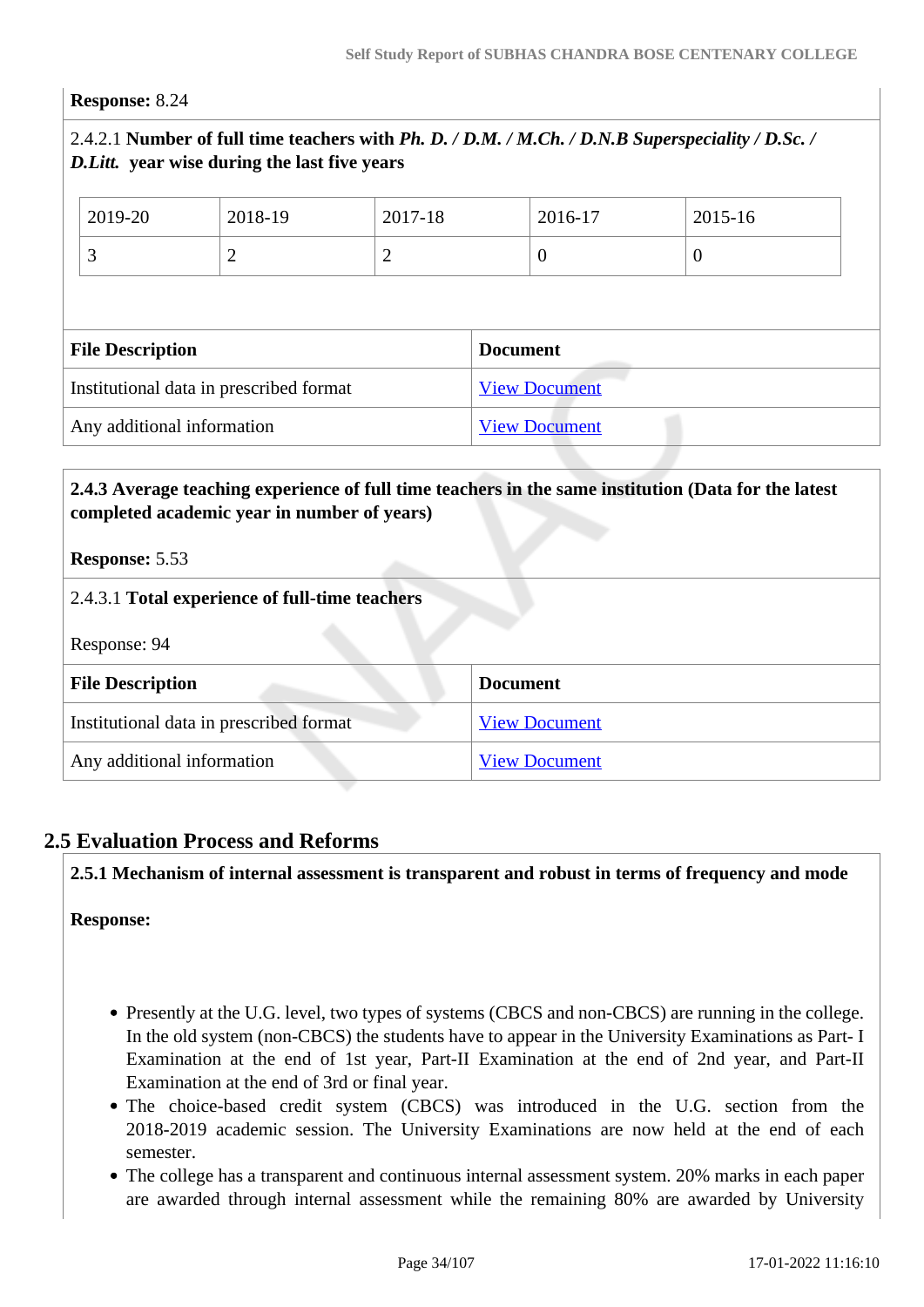appointed examiners on the basis of the performance of students in semester-end examinations.

- The internal assessment is carried out through a mechanism specified by the University of Kalyani. 5% of the marks are awarded on the basis of attendance and are calculated as per university rules.
- The ratio of weightage between the semester-end examination and internal assessment shall be 80:20. This should be highlighted in the Course/Syllabus outline of each program. The College authority shall formulate its own method of Internal Assessment as per UGC guidelines, which shall be communicated to the students at the beginning of the Course. Generally, there should be two examinations in the 9th week and 16th week of the course.
- University guidelines are strictly adhered to with respect to the evaluation process. There are internal tests conducted. The schedules of internal assessments are communicated to students and faculty at the beginning of the semester through the institute academic calendar which is prepared based on the university academic calendar. Before a week internal exam timetable is displayed on the notice board. Questions are framed, such that they adhere to the University of Kalyani standards.
- Question papers are given to the internal exam coordinators of the department on the day of the test, after approval from the Principal. The internal exam coordinator ensures smooth conduction of tests and proper valuation of the internal tests.
- Here are 15 marks for internals and 5 marks for assignments/class tests/seminars, In total 20 marks for Internals and 80 marks for externals.

| <b>File Description</b>         | <b>Document</b>      |
|---------------------------------|----------------------|
| Any additional information      | <b>View Document</b> |
| Link for additional information | <b>View Document</b> |

#### **2.5.2 Mechanism to deal with internal examination related grievances is transparent, time- bound and efficient**

#### **Response:**

The college has an in-built mechanism to deal with examination-related grievances that are transparent, time-bound, and efficient.

#### **Transparency:**

Grievances related to the internal evaluation are sorted out departmentally. Answer scripts are given back to the students with necessary comments either by the Head of the department or by the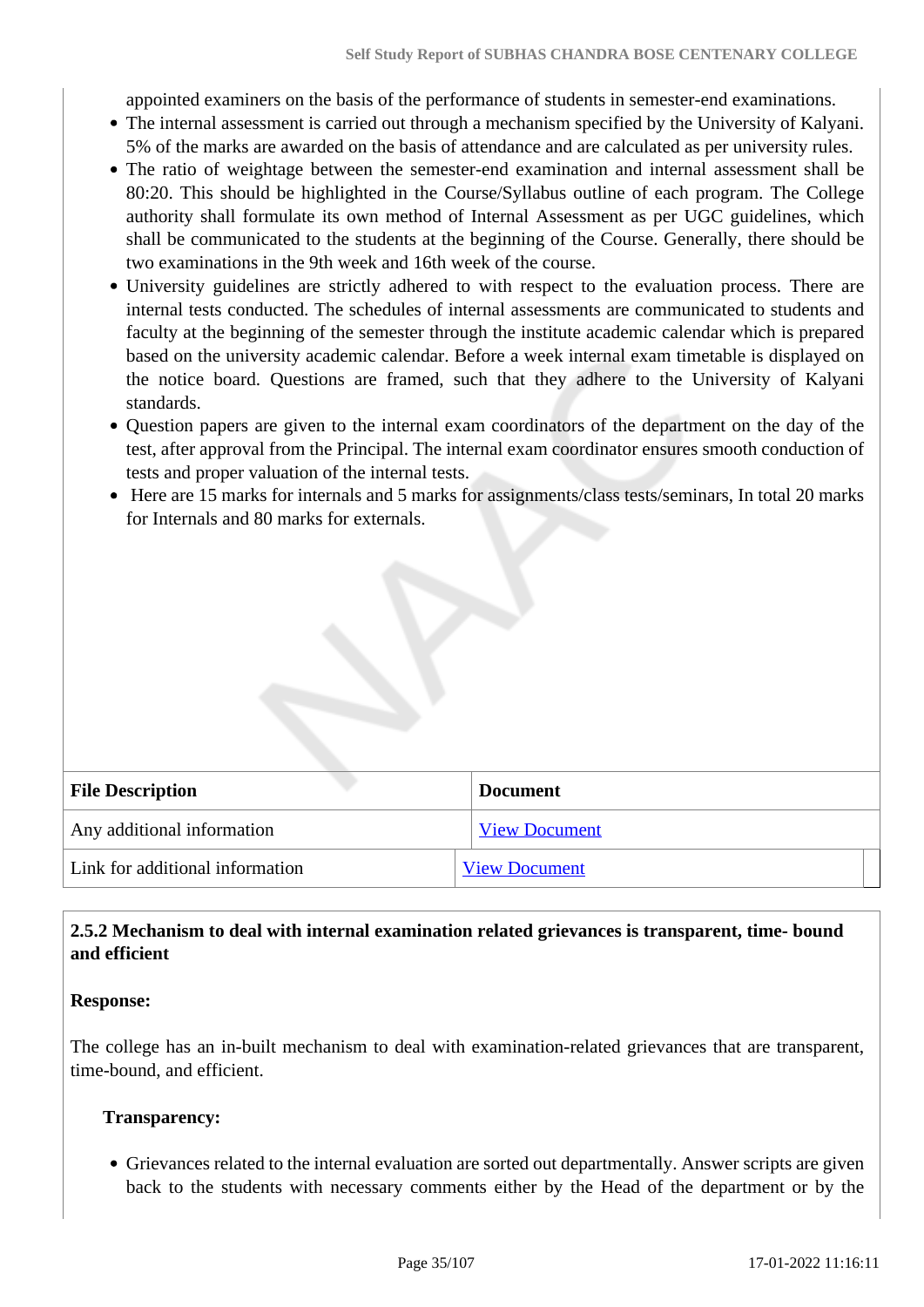respective teachers. After checking their scripts the students understand their drawbacks if any. In case of grievance, they report the same to the respective teachers if they so desire or to the Head of the department for necessary redressal.

- If a student is dissatisfied with the department or the steps taken / not taken by the Head of the concerned department then the college Principal can be approached who addresses such grievance.
- Anyone who is not satisfied with his / her performance in a university examination can avail of the mechanism to check or ask for a re-evaluation. This is an inherent feature of the system of examination currently in vogue.
- The students can ask for photocopies of their answer sheets by depositing the required fees with the university under the provision of the RTI (Right to Information) act. Also, a student aggrieved with his / her result can ask for an entire review of the answer script.
- In the case of University examinations, most of the issues are addressed by the Controller of Examination of the University of Kalyani.

#### **Time-bound grievance redressal:**

- Grievances regarding any incident in the examination hall in any examination be it an internal evaluation or a university examination – are promptly addressed by the Head of the concerned department and/or the Principal of the institution.
- If an examinee, after the declaration of university result is not satisfied with the marks awarded he/she can apply either for review or for RTI within a stipulated period of time as set by the university—generally within a month from the declaration of the result of the concerned examination.

#### **Efficient grievance redressal:**

- Assessing the performance of the students in examinations each semester consists of a continuous evaluation process through class performance, seminar (PowerPoint presentation), extra-curricular activities as well as semester-end examination. During grievance redressal, the weak points of examinees are also pointed out by the concerned teachers so that they can improve their performance in the future. In case, a student fails to appear at any of the internal tests the concerned head of the department conducts his/ her test separately.
- The grievance redressal mechanism involves the aggrieved as well as his / her mentor. Always efforts are taken so that the process is impartial and as per currently existing rules.
- In the case of university examination if the Review / Scrutiny results show the change (decrease/increase) of the marks, then such marks are conveyed to the students promptly and a fresh mark sheet is issued within a reasonable period of time.
- A grievance redressal cell is also running in our college.

| <b>File Description</b>         | <b>Document</b>      |
|---------------------------------|----------------------|
| Any additional information      | <b>View Document</b> |
| Link for additional information | <b>View Document</b> |

## **2.6 Student Performance and Learning Outcomes**

 **2.6.1 Teachers and students are aware of the stated Programme and course outcomes of the Programmes offered by the institution.**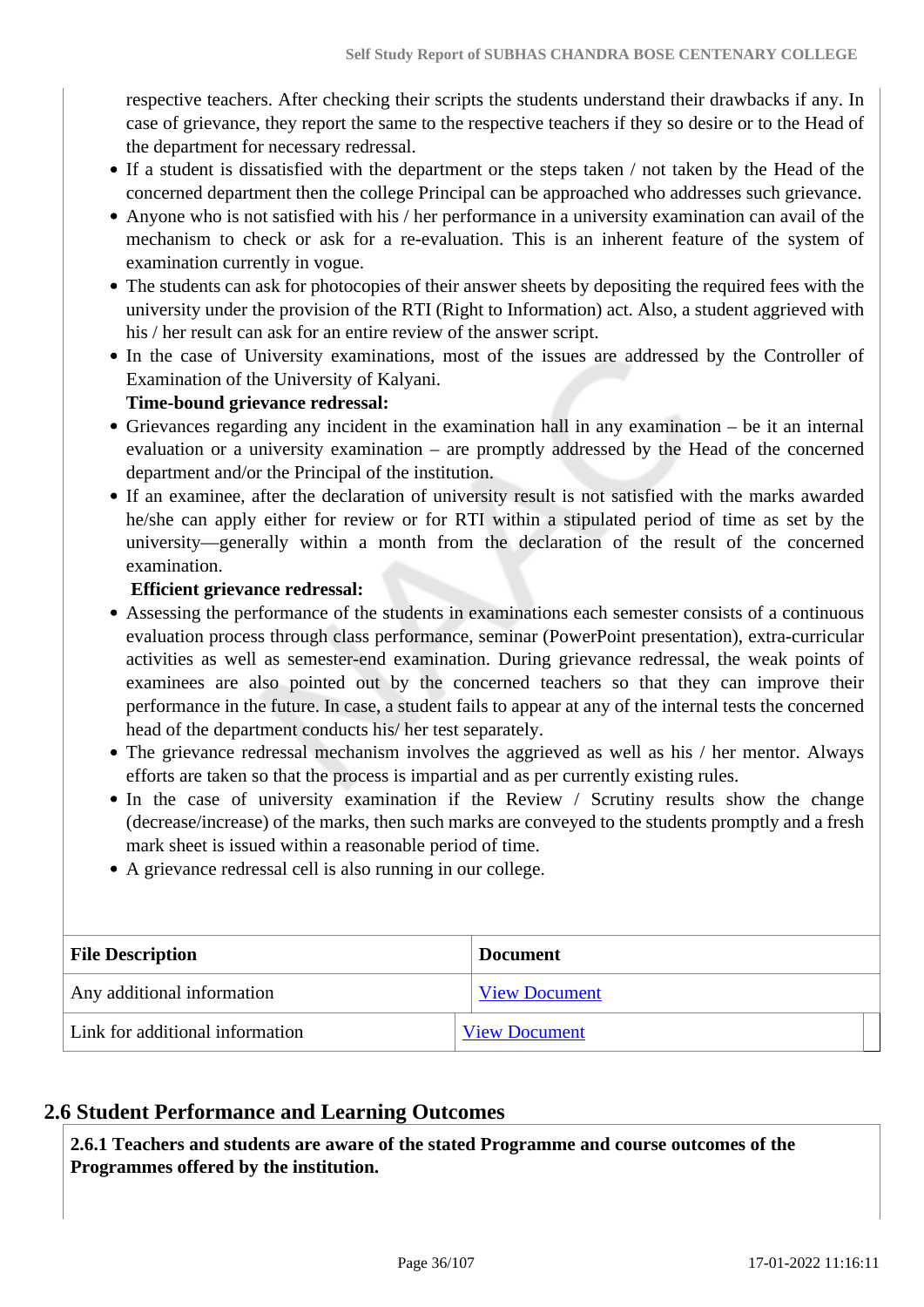### **Response:**

Program outcomes encompass a broad spectrum of knowledge, skills, abilities, and attitudes that students acquire during the pursuit of graduate courses. SCBC College offers a number of programs in Social Science, Humanities, each of them with unique and well-defined outcomes. The specific learning outcomes of various courses are built into the curriculum of each discipline and are available on the University website.

- Program outcomes and course outcomes for all programs offered by the institution are stated and displayed on the college website.
- The primary objective of a specific course is communicated and explained to the students by the faculty members at the beginning of the session.
- The website of the college is comprehensive and is maintained by IT professionals. The courses taught in the college, the facilities provided to the students, and the teaching faculties available are given on the website. Regular updates are also provided to all concerned in relation to the courses.

| <b>File Description</b>                                | <b>Document</b>      |
|--------------------------------------------------------|----------------------|
| Upload COs for all courses (examples from<br>Glossary) | <b>View Document</b> |
| Upload any additional information                      | <b>View Document</b> |
| Paste link for Additional information                  | <b>View Document</b> |

### **2.6.2 Attainment of programme outcomes and course outcomes are evaluated by the institution.**

### **Response:**

- The college evaluates the POs and COs in every academic session/semester. Attention is given to the proper completion of the syllabus of each and every programme and course.
- The teachers of the respective departments are given their academic assignments at the beginning of the session/semester. The total number of teaching days in a semester/session is calculated and the classes are allotted in the routine in such a way that the courses may be taught to the students conforming to the time frame.
- Each department takes different initiatives (both curricular and co-curricular) so that the learning objectives of each course (paper-wise) be achieved.
- The class tests taken periodically are there to evaluate the outcomes of the courses. By studying the results of the students (percentage of successful and unsuccessful students) in the Mid-Term Tests and End-Term/semester, the institution evaluates the outcomes of different programmes and courses. Course wise performance of students are discussed, analyzed and recorded in the meeting of the Academic Affairs Committee and IQAC.
- The students of the college also take regular part in co-curricular and extra-curricular activities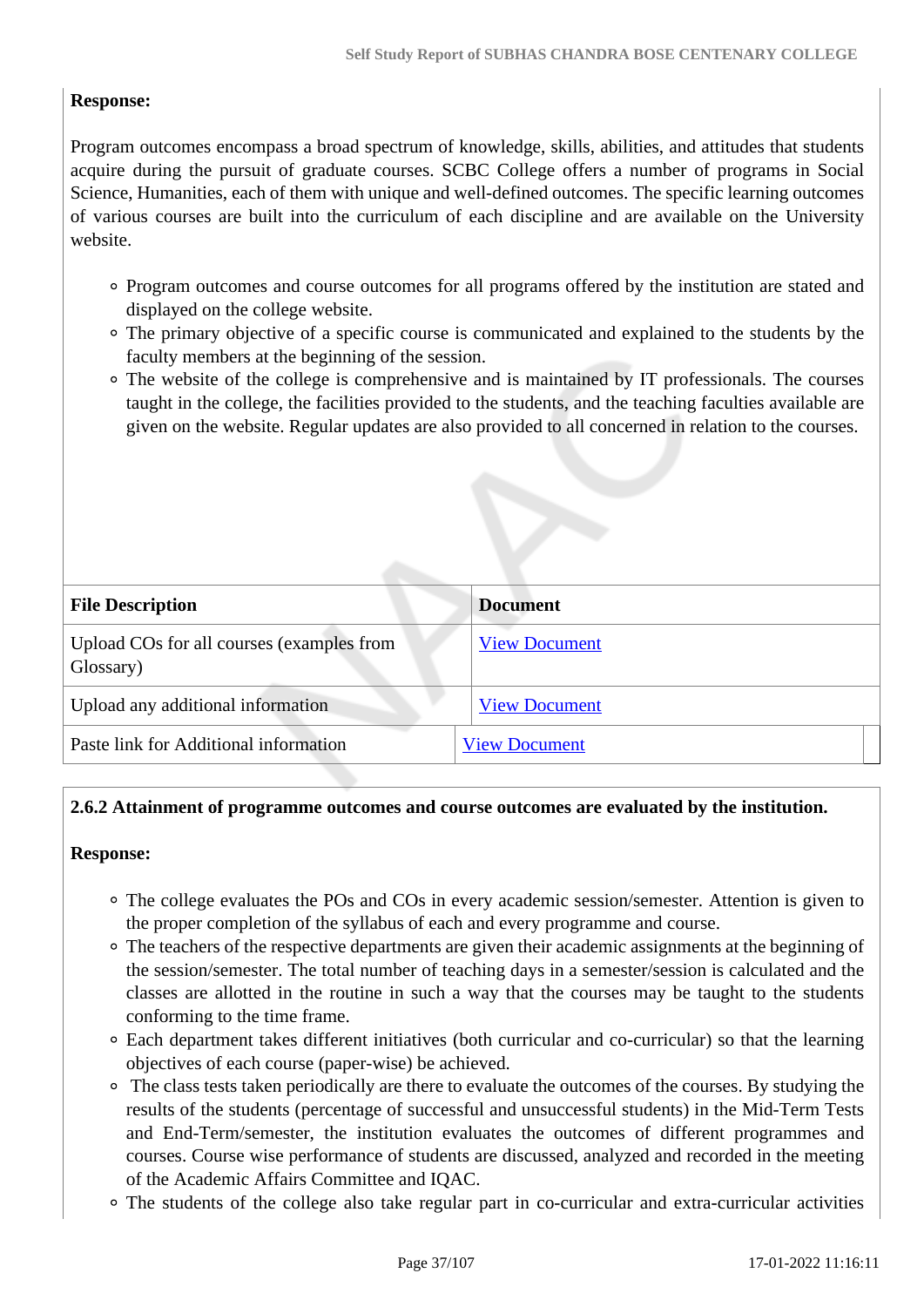throughout the year through the departmental activities, NSS and games and sports. The Students' Council also organizes various programmes such as Fresher's Welcome, Annual Exhibition, Blood Donation Camp, Farewell function, Cultural Competition, etc.

| <b>File Description</b>               | Document             |
|---------------------------------------|----------------------|
| Upload any additional information     | <b>View Document</b> |
| Paste link for Additional information | <b>View Document</b> |

### **2.6.3 Average pass percentage of Students during last five years**

**Response:** 82.38

2.6.3.1 **Total number of final year students who passed the university examination year-wise during the last five years**

| 2019-20 | 2018-19 | 2017-18 | 2016-17 | 2015-16     |
|---------|---------|---------|---------|-------------|
| 543     | 500     | 426     | 569     | 51 J<br>ے د |

### 2.6.3.2 **Total number of final year students who appeared for the university examination year-wise during the last five years**

| 2019-20 | 2018-19 | 2017-18             | 2016-17 | 2015-16 |
|---------|---------|---------------------|---------|---------|
| 546     | 585     | $\epsilon$<br>J I 1 | 697     | 724     |

| <b>File Description</b>                 | <b>Document</b>      |
|-----------------------------------------|----------------------|
| Institutional data in prescribed format | <b>View Document</b> |
| Paste link for the annual report        | <b>View Document</b> |

### **2.7 Student Satisfaction Survey**

**2.7.1 Online student satisfaction survey regarding teaching learning process**

**Response:** 3.52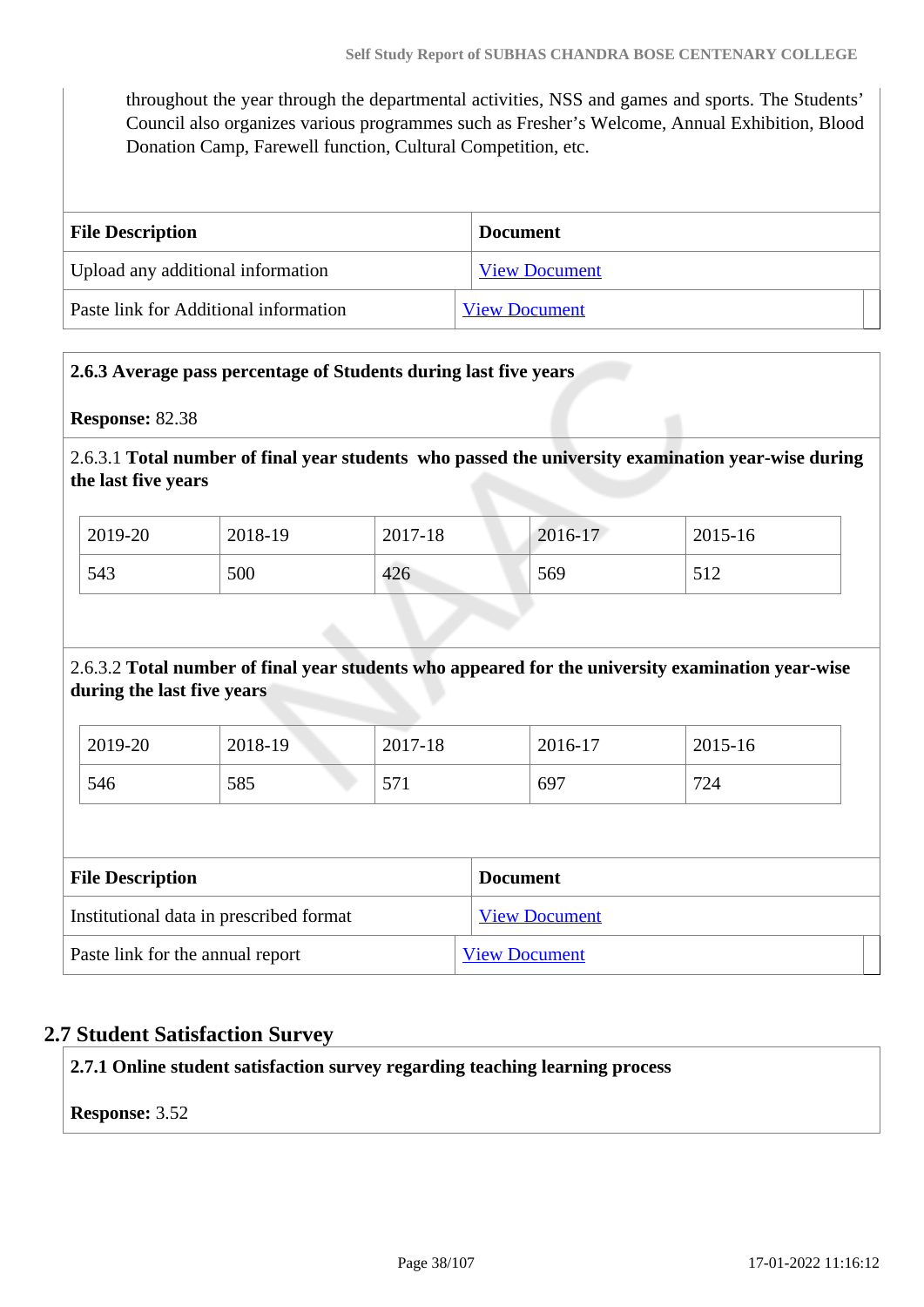| <b>File Description</b>                                               | <b>Document</b>      |
|-----------------------------------------------------------------------|----------------------|
| Upload database of all currently enrolled students<br>(Data Template) | <b>View Document</b> |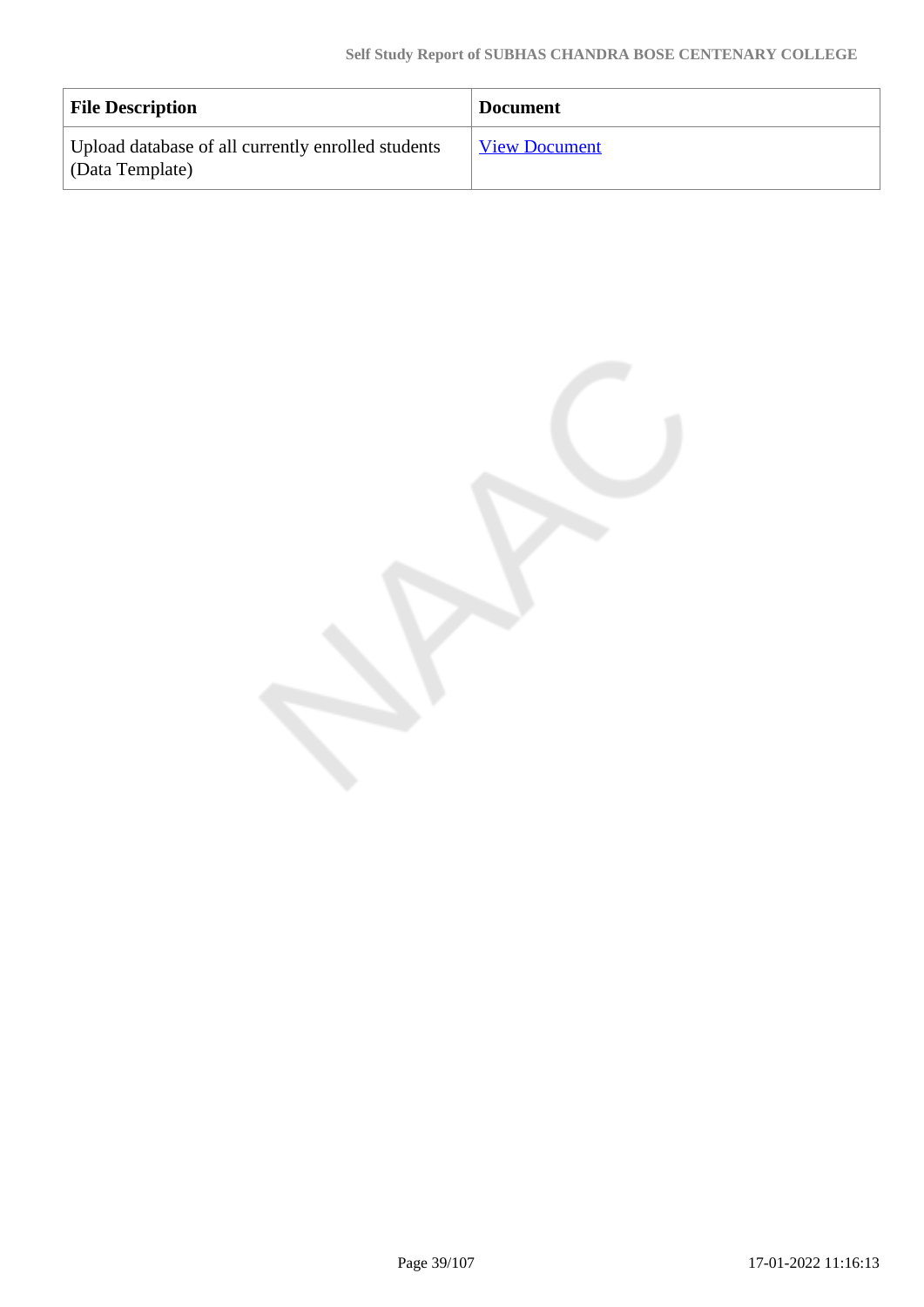# **Criterion 3 - Research, Innovations and Extension**

### **3.1 Resource Mobilization for Research**

 **3.1.1 Grants received from Government and non-governmental agencies for research projects / endowments in the institution during the last five years (INR in Lakhs)** 

**Response:** 0.8

3.1.1.1 **Total Grants from Government and non-governmental agencies for research projects / endowments in the institution during the last five years (INR in Lakhs)**

| 2019-20 | 2018-19 | 2017-18 | 2016-17 | 2015-16 |  |
|---------|---------|---------|---------|---------|--|
| 00      | $00\,$  | 0.16    | 00      | 0.64    |  |

| <b>File Description</b>                 | <b>Document</b>      |
|-----------------------------------------|----------------------|
| Institutional data in prescribed format | <b>View Document</b> |

 **3.1.2 Percentage of departments having Research projects funded by government and non government agencies during the last five years**

### **Response:** 2.13

3.1.2.1 **Number of departments having Research projects funded by government and nongovernment agencies during the last five years**

| 2019-20 | 2018-19 | 2017-18 | 2016-17 | 2015-16 |
|---------|---------|---------|---------|---------|
| 00      | 00      | 00      | $00\,$  | 01      |

### 3.1.2.2 **Number of departments offering academic programes**

| 2019-20 | 2018-19 | 2017-18 | 2016-17 | 2015-16 |
|---------|---------|---------|---------|---------|
| 10      | 10      | 09      | 09      | 09      |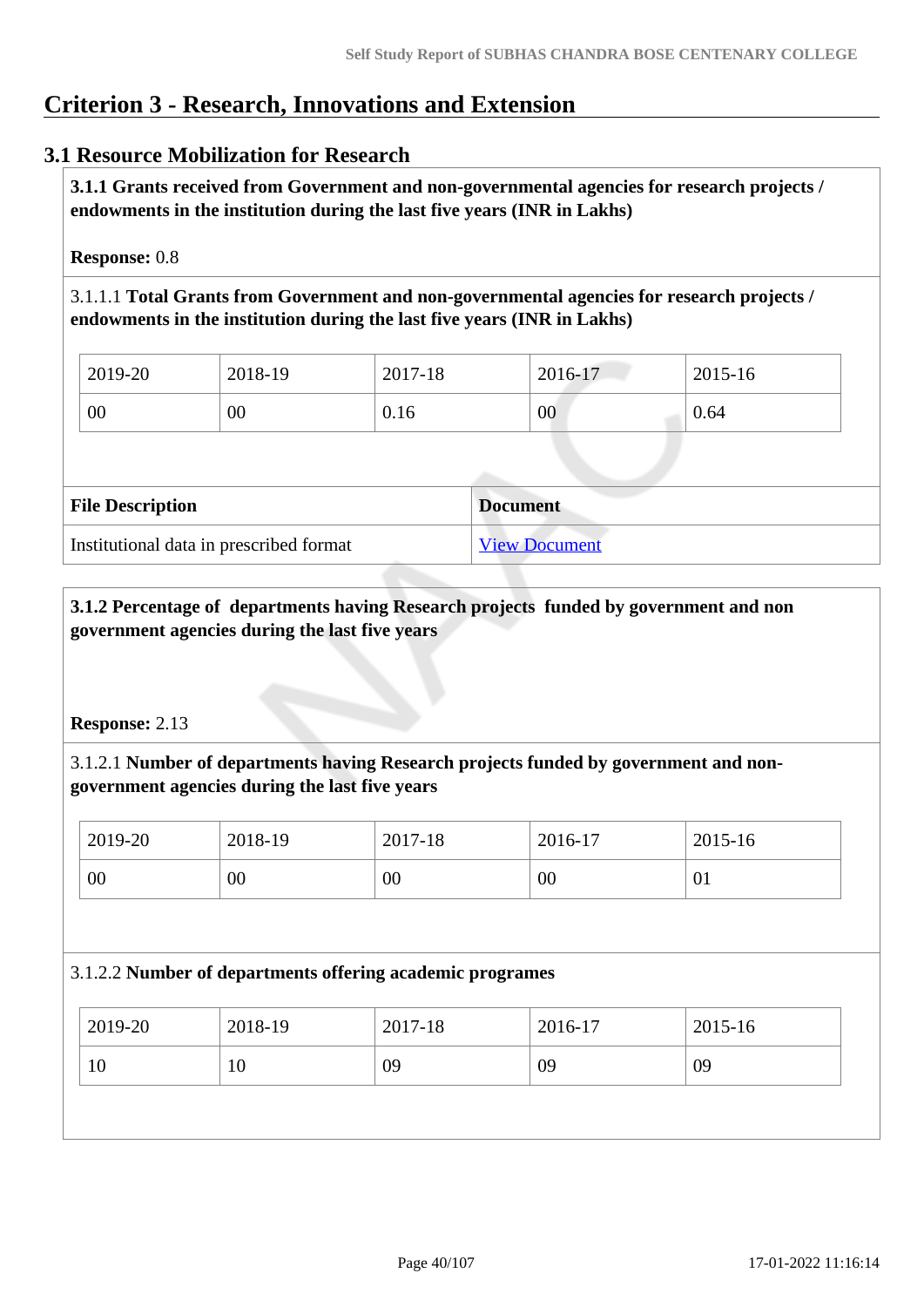| <b>File Description</b>                 | <b>Document</b>      |
|-----------------------------------------|----------------------|
| Supporting document from Funding Agency | <b>View Document</b> |
| Institutional data in prescribed format | <b>View Document</b> |

 **3.1.3 Number of Seminars/conferences/workshops conducted by the institution during the last five years**

#### **Response:** 36

3.1.3.1 **Total number of Seminars/conferences/workshops conducted by the institution year-wise during last five years** 

| 2019-20 | 2018-19 | 2017-18 | 2016-17 | 2015-16 |
|---------|---------|---------|---------|---------|
| 09      | 03      | 03      | $\sim$  | 08      |

| <b>File Description</b>                 | <b>Document</b>      |
|-----------------------------------------|----------------------|
| Report of the event                     | <b>View Document</b> |
| Institutional data in prescribed format | <b>View Document</b> |

# **3.2 Research Publications and Awards**

 **3.2.1 Number of papers published per teacher in the Journals notified on UGC website during the last five years** 

**Response:** 0.31

3.2.1.1 **Number of research papers in the Journals notified on UGC website during the last five years.**

| 2019-20 | 2018-19 | 2017-18 | 2016-17       | 2015-16 |
|---------|---------|---------|---------------|---------|
| ∽       |         | ິ       | $\mathcal{L}$ |         |

| <b>File Description</b>                 | <b>Document</b>      |
|-----------------------------------------|----------------------|
| Institutional data in prescribed format | <b>View Document</b> |
| Any additional information              | <b>View Document</b> |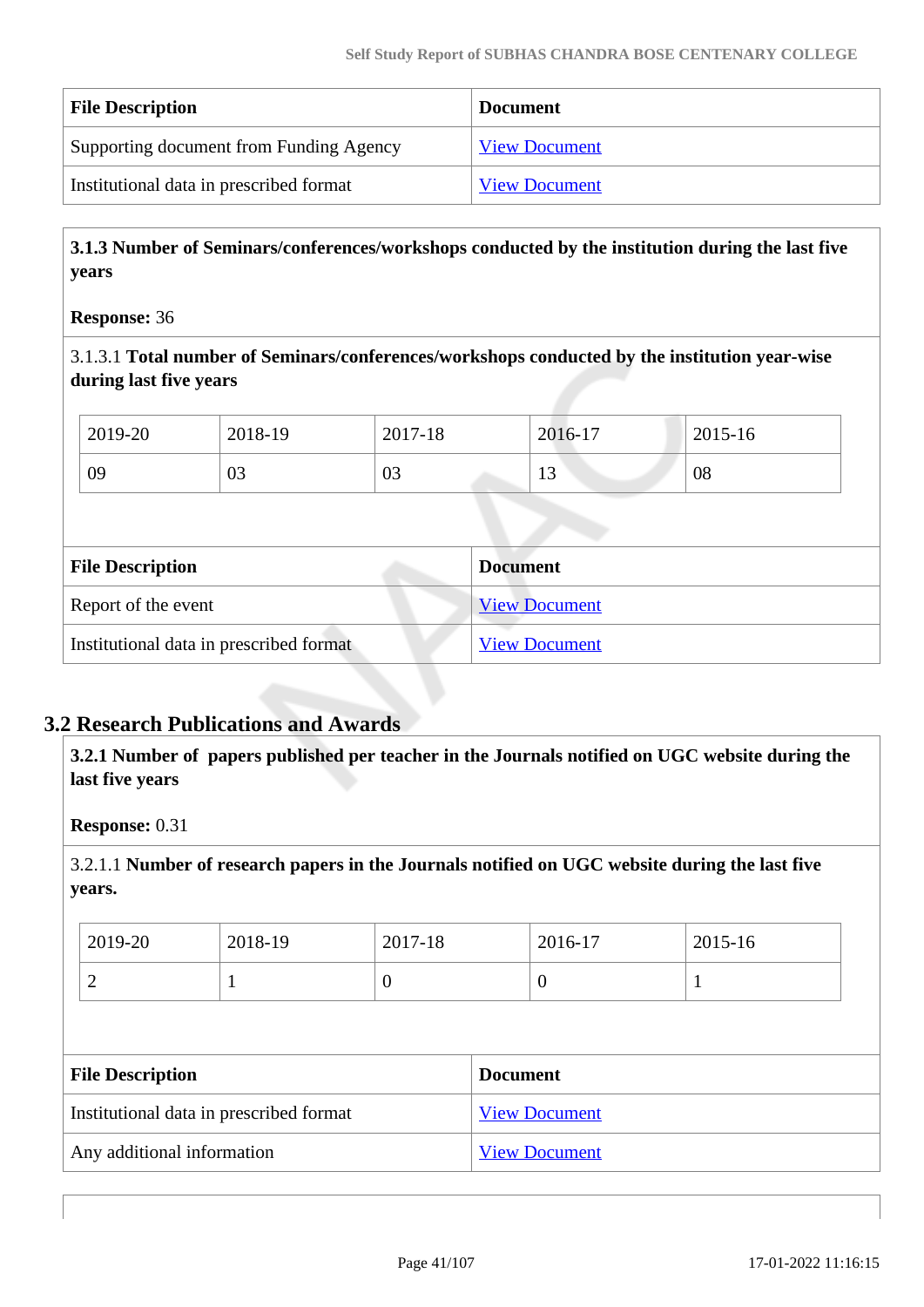**3.2.2 Number of books and chapters in edited volumes/books published and papers published in national/ international conference proceedings per teacher during last five years**

**Response:** 0.16

3.2.2.1 **Total number of books and chapters in edited volumes/books published and papers in national/ international conference proceedings year-wise during last five years**

| 2019-20                 | 2018-19 | 2017-18 | 2016-17         | 2015-16 |
|-------------------------|---------|---------|-----------------|---------|
| 02                      | 00      | 00      | 00              | 00      |
|                         |         |         |                 |         |
|                         |         |         |                 |         |
| <b>File Description</b> |         |         | <b>Document</b> |         |

# **3.3 Extension Activities**

 **3.3.1 Extension activities are carried out in the neighborhood community, sensitizing students to social issues, for their holistic development, and impact thereof during the last five years.**

### **Response:**

Subhas Chandra Bose Centenary College had a glorious history in terms of Extension activities by different segments of the institution. The NSS and Eco Club unit of the institution made a great contribution regarding this matter. The NSS unit of the institution started its journey in the year of 2005. Since its year of establishment, it maintains a close interaction with the people of the surrounding area throughout the year. Indeed, the NSS unit of SCBC College adopted a village named Dighi Para. Apart from this, the members of NSS are truly involved in various programs that are arranged by the college. For the excellent performance, Dr. Supam Mukherjee achieved the best Program Officer Award in the 2015-16 sessions. The NSS unit of the institution also does not pause their activities in COVID-19 pandemic situation. Indeed they maintain a significant relation cum interaction with the local people of college surroundings with providing some necessary goods in pandemic situations. On the other hand, Eco- Club also plays a vital role in increasing consciousness about different environmental issues not within the students but also within the local people also. Two major programs were conducted by the unit in the year 2018 and 2000 respectively. In the year 2018, a field program was conducted by Eco club, entitled "Field Measurement and Best Management practices for the Environmental Hazards". The fundamental objectives of this workshop are: 1. Building an orientation on techniques of arsenic and iron measurement and removal in the household tube wells installed around our institute. 2. Setting up a best management practice for the household waste at our college premises. This kind of field based program busted morality and enhanced the responsibility towards the environment to both students and local people. Apart from this, the Eco club unit of the institution was very active in the Pandemic condition also. They celebrate World Environment Day with association to NSS on 5th June in 2020 in virtual mode by conducting drawing exhibitions and some other cultural programs. But still they have lots of work to do to bring social sustainability not only within the institution but also the surrounding environment.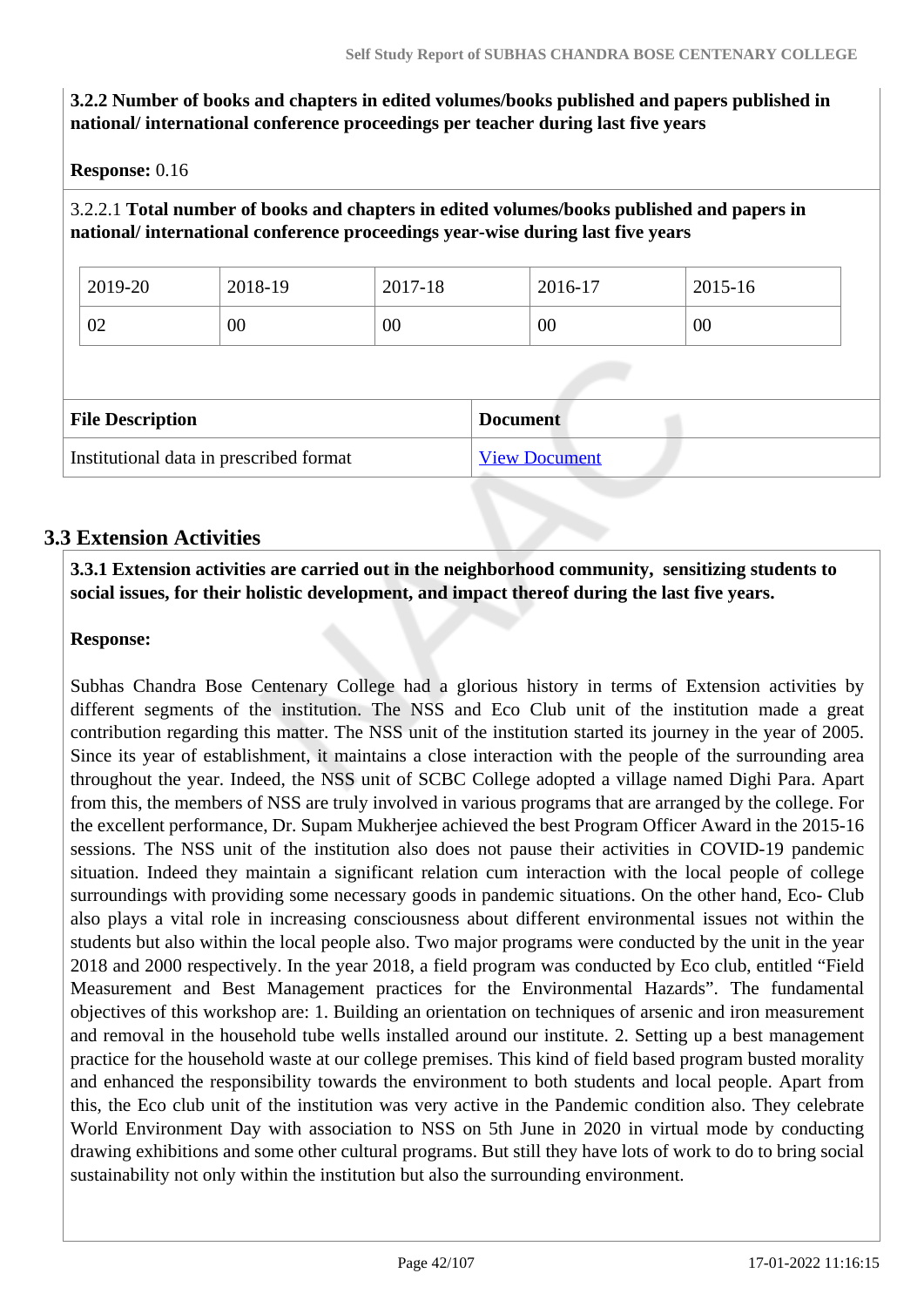| <b>File Description</b>               | <b>Document</b>      |
|---------------------------------------|----------------------|
| Paste link for additional information | <b>View Document</b> |

### **3.3.2 Number of awards and recognitions received for extension activities from government/ government recognised bodies during the last five years**

**Response:** 1

3.3.2.1 **Total number of awards and recognition received for extension activities from Government/ Government recognised bodies year-wise during the last five years.**

| 2019-20 | 2018-19 | 2017-18 | 2016-17 | 2015-16 |
|---------|---------|---------|---------|---------|
|         | ν       |         | v       | -       |

| <b>File Description</b>                 | <b>Document</b>      |
|-----------------------------------------|----------------------|
| Institutional data in prescribed format | <b>View Document</b> |
| e-copy of the award letters             | <b>View Document</b> |

### **3.3.3 Number of extension and outreach programs conducted by the institution through NSS/NCC, Government and Government recognised bodies during the last five years**

**Response:** 96

3.3.3.1 **Number of extension and outreach programs conducted by the institution through NSS/NCC, Government and Government recognised bodies during the last five years**

| 2019-20                 | 2018-19 | 2017-18 |                 | 2016-17 | 2015-16 |
|-------------------------|---------|---------|-----------------|---------|---------|
| 19                      | 18      | 19      |                 | 23      | 17      |
|                         |         |         |                 |         |         |
|                         |         |         |                 |         |         |
| <b>File Description</b> |         |         | <b>Document</b> |         |         |

 **3.3.4 Average percentage of students participating in extension activities at 3.3.3. above during last five years**

**Response:** 36.49

3.3.4.1 **Total number of Students participating in extension activities conducted in collaboration with**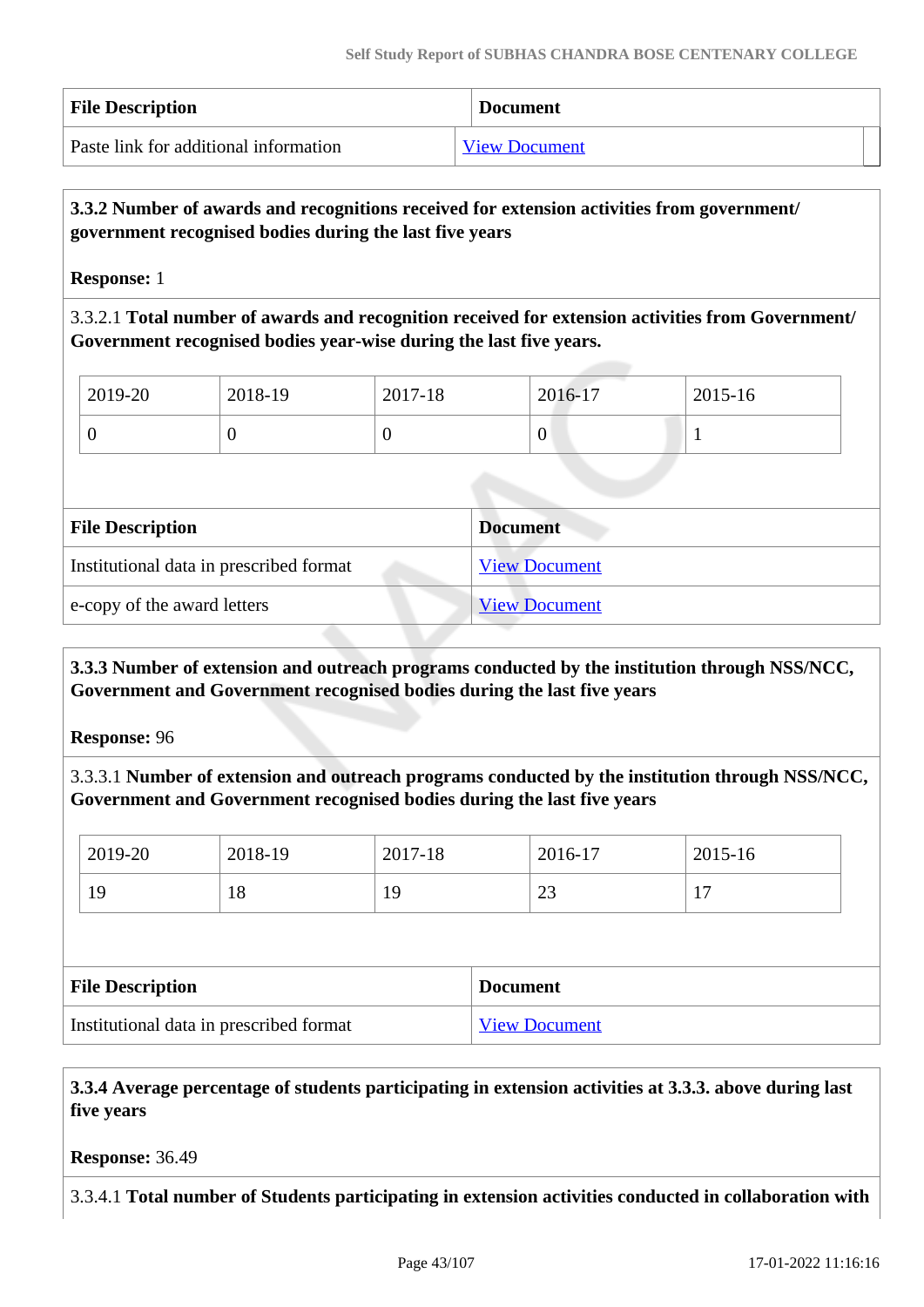**industry, community and Non- Government Organizations through NSS/ NCC/ Red Cross/ YRC etc., year-wise during last five years** 2019-20 2018-19 2017-18 2016-17 2015-16 1226 | 1211 | 1323 | 1700 | 1135 **File Description Document** Institutional data in prescribed format [View Document](https://assessmentonline.naac.gov.in/storage/app/hei/SSR/103261/3.3.4_1626692342_6549.xls) Any additional information [View Document](https://assessmentonline.naac.gov.in/storage/app/hei/SSR/103261/3.3.4_1626692373_6549.pdf)

# **3.4 Collaboration**

 **3.4.1 The Institution has several collaborations/linkages for Faculty exchange, Student exchange, Internship, Field trip, On-job training, research etc during the last five years** 

**Response:** 25

3.4.1.1 **Number of linkages for faculty exchange, student exchange, internship, field trip, on-job training, research etc year-wise during the last five years**

| 2019-20 | 2018-19 | 2017-18 | 2016-17 | 2015-16 |
|---------|---------|---------|---------|---------|
|         | ັ       | U       |         |         |

| <b>File Description</b>                 | <b>Document</b>      |
|-----------------------------------------|----------------------|
| Institutional data in prescribed format | <b>View Document</b> |
| e-copies of linkage related Document    | <b>View Document</b> |
| Any additional information              | <b>View Document</b> |

 **3.4.2 Number of functional MoUs with national and international institutions, universities, industries, corporate houses etc. during the last five years**

**Response:** 2

3.4.2.1 **Number of functional MoUs with Institutions of national, international importance, other universities, industries, corporate houses etc. year-wise during the last five years**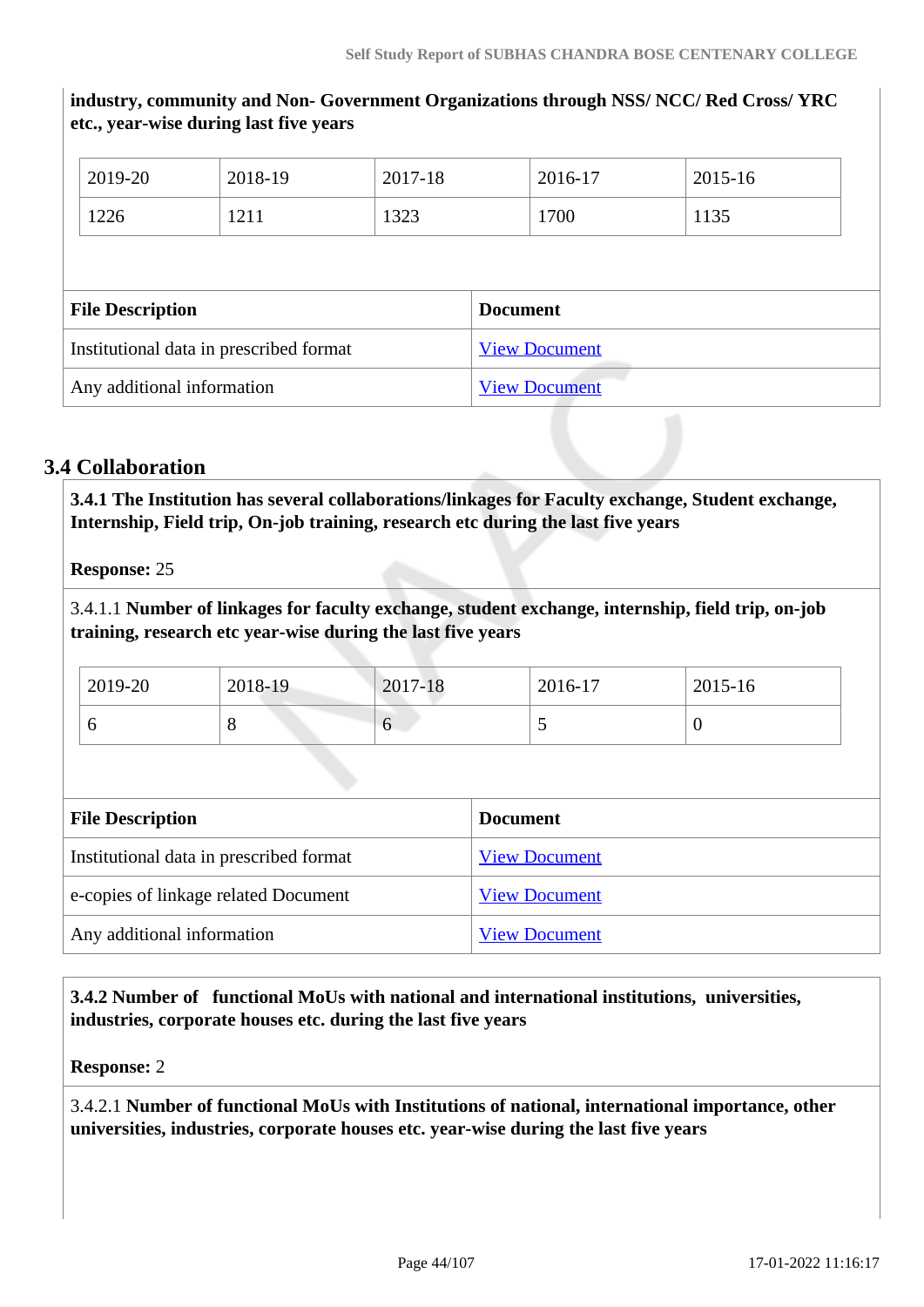| 2019-20                                                               | 2018-19  | 2017-18 |                      | 2016-17 | 2015-16          |
|-----------------------------------------------------------------------|----------|---------|----------------------|---------|------------------|
| $\overline{0}$                                                        | $\theta$ | л       |                      |         | $\boldsymbol{0}$ |
|                                                                       |          |         |                      |         |                  |
| <b>File Description</b>                                               |          |         | <b>Document</b>      |         |                  |
| Institutional data in prescribed format(Data<br>template)             |          |         | <b>View Document</b> |         |                  |
| e-Copies of the MoUs with institution./ industry/<br>corporate houses |          |         | <b>View Document</b> |         |                  |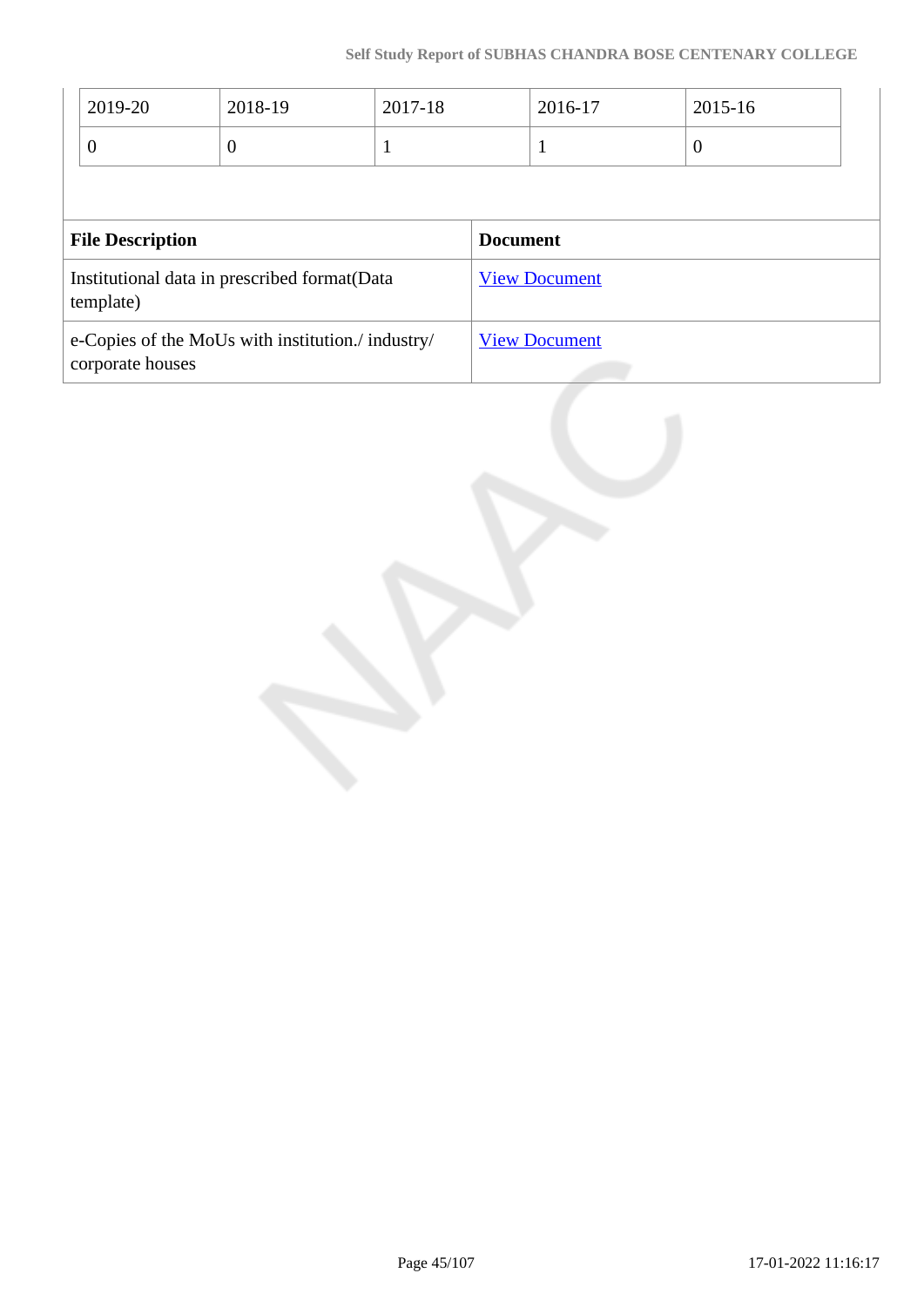# **Criterion 4 - Infrastructure and Learning Resources**

# **4.1 Physical Facilities**

 **4.1.1 The Institution has adequate infrastructure and physical facilities for teaching- learning. viz., classrooms, laboratories, computing equipment etc.** 

### **Response:**

The institution has a total campus area of 177587.09 Sq feet. in which an area of 15139.30 sq feet has an well-constructed college building. We have 31 clean classrooms; out of which exclusively 2 rooms are equipped with ICT facility for convenient screening of PowerPoint presentations, short films and documentaries to improve and boost the classroom experience. Faculty members are provided with adequate assistance for convenient use of the LCD facility for teaching .There is a dedicated ICT enabled digitalized seminar hall room available in the Institute for better teaching-learning and conducting academic as well as cultural programme. We have a language laboratory to cater the need of language group students as well as to enchance better understanding. There is also a Geography laboratory for the use of the students of the said discipline.

1. Seminar Room: We have 1 well-equipped seminar room.

2. Tutorial Spaces: Our classrooms are the main tutorial spaces.

3. Our institute has an exquisite garden with a variety of flower and fruit plants. The garden is maintained by the NSS unit of the college.

4.Animal House: Nil

5. Specialized facilities and equipment for teaching, learning and research etc.-

Black-board-25

White-board- 2

LCD projectors:3

Smart classroom

Digital camera:2

Black & White printer: 6

Printer-Scanner: 4

Desktops: 20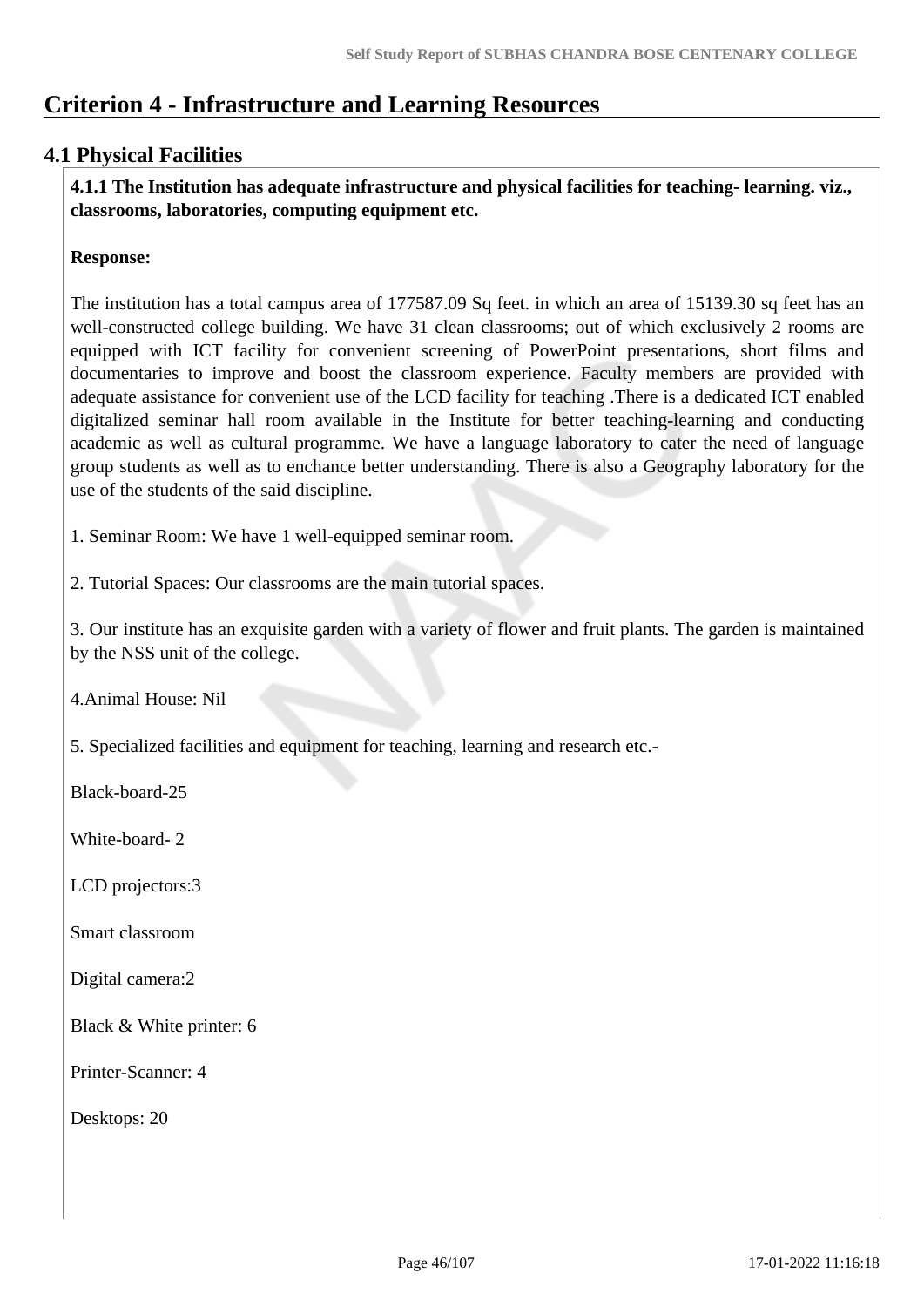ICT rooms with internet facility: 2

#### Photocopier: 4

| <b>File Description</b>               | <b>Document</b>      |
|---------------------------------------|----------------------|
| Upload any additional information     | <b>View Document</b> |
| Paste link for additional information | <b>View Document</b> |

### **4.1.2 The Institution has adequate facilities for cultural activities, sports, games (indoor, outdoor), gymnasium, yoga centre etc.**

#### **Response:**

Yes, the institution provides facilities for sports, games (indoor, outdoor, etc.,) and cultural activities.

- The institution has a playground dedicated to games like football, volleyball and indigenous games like kabaddi etc.
- We have a table-tennis board set, a Carom board and Chess board to engage our students to indoor games.
- A well-equipped gymnasium with 4 Station Multi Gym, Motorized Trade Mill, Multi Bench, Sit Up Bench, Exercise Magnetic Bike, Preacher Curl Machine etc is inside the college campus.
- We also have an well-equipped Yoga-centre with a 10 yoga mats.
- The institution holds annual sports every year in order to promote physical health and health awareness among students. The institution has students who have represented the institution to the national level.
- Our institution has an well- functioned Cultural Committee who regularly organize cultural programmes on International Language Day, Rabindra Jayanti, Independence Day and other cultural activities like recitation, drama, dance-drama etc.
- Extempore, debates and quiz competitions are organized on regular basis to develop the skill of public speaking and communication skill among students.
- Department of Sanskrit has organized workshops on Spoken Sanskrit.
- A part of cultural committee looks after the publication of College Magazine every year and all the departments regularly publish their departmental wall-magazine.
- There is a primary health kit (First Aid Box) in college to meet minor emergency situations. There is provision for filtered drinking water for students and staff.
- The institution has a Vending machine to provide free sanitary napkins to students and sanitary napkin destroyer.
- The Eco-club and NSS Units of the college play an active part in spreading awareness regarding health and hygiene.
- The Womens' Cell 'Pratyaee' regularly organize awareness programmes on menstrual hygiene,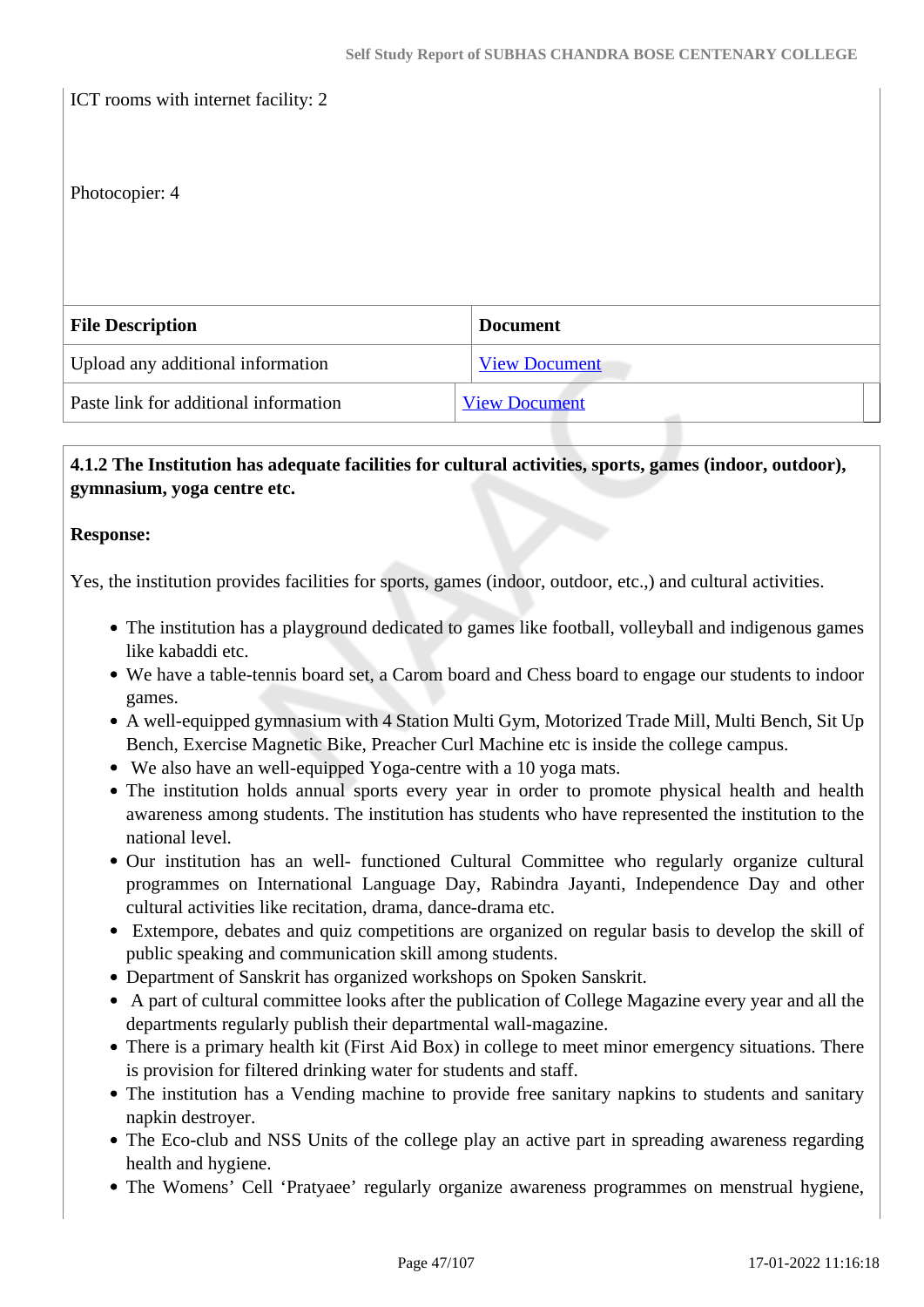cervical and breast cancer etc.

We have a Counseling Cell too in our institution to take care of the mental health of our students.

| <b>File Description</b>               | <b>Document</b>      |
|---------------------------------------|----------------------|
| Paste link for additional information | <b>View Document</b> |

### **4.1.3 Percentage of classrooms and seminar halls with ICT- enabled facilities such as smart class, LMS, etc.** *(Data for the latest completed academic year)*

**Response:** 8

#### 4.1.3.1 **Number of classrooms and seminar halls with ICT facilities**

Response: 2

| <b>File Description</b>                                    | <b>Document</b>      |
|------------------------------------------------------------|----------------------|
| Upload any additional information                          | <b>View Document</b> |
| Institutional data in prescribed format (Data<br>template) | <b>View Document</b> |
| Paste link for additional information                      | <b>View Document</b> |

### **4.1.4 Average percentage of expenditure, excluding salary for infrastructure augmentation during last five years(INR in Lakhs)**

**Response:** 15.15

4.1.4.1 **Expenditure for infrastructure augmentation, excluding salary year-wise during last five years (INR in lakhs)**

| 2019-20                 | 2018-19                               | 2017-18 |                 | 2016-17              | 2015-16 |  |
|-------------------------|---------------------------------------|---------|-----------------|----------------------|---------|--|
| 4.9                     | 6.3                                   | 6.4     |                 | 9.6                  | 7       |  |
|                         |                                       |         |                 |                      |         |  |
|                         |                                       |         |                 |                      |         |  |
| <b>File Description</b> |                                       |         | <b>Document</b> |                      |         |  |
|                         | Upload audited utilization statements |         |                 | <b>View Document</b> |         |  |

### **4.2 Library as a Learning Resource**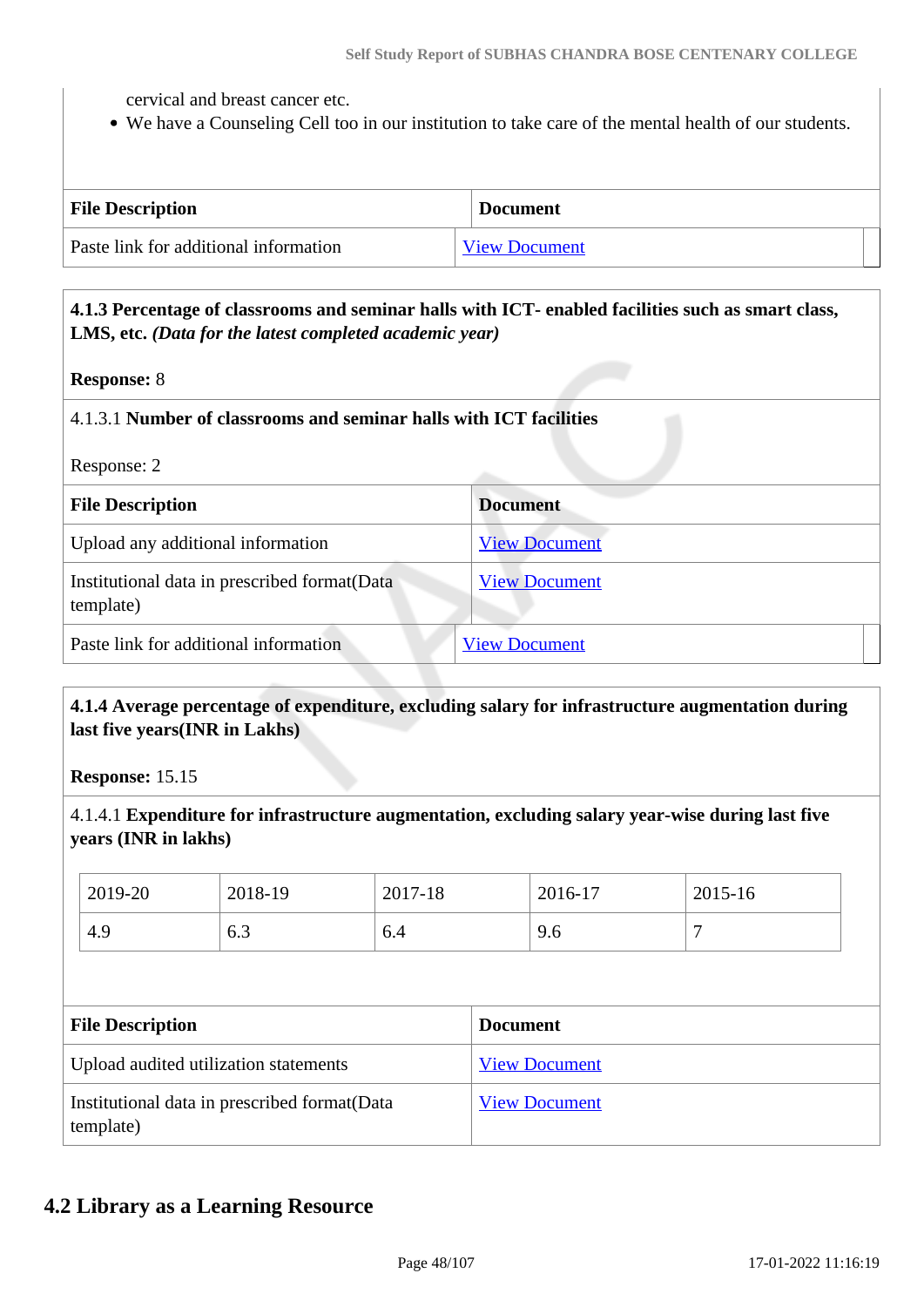### **4.2.1 Library is automated using Integrated Library Management System (ILMS)**

### **Response:**

The library is equipped with ILMS. The institutional library is well-managed through KOHA version: 19.11.11.000. Though the process of full digitization is not completed yet but we are steadily in the process of making it fully digitized. Our library has a vast collection of books which are neccessary for UG syllabus of the affiliated university and also we have vast number of books which can be used for referance purpose. our students and teachers can borrow books and journals as per their need from the library. Though the library staffs used to maintain those transactions manually but after the installation of KOHA the process is now going to maintained in automated way.

Our membership in NLIST will certainly provide the scope of e-resources before our teachers and students.

Lack of staffs in library hampers the integrated library management to run smoothly.

| <b>File Description</b>               | <b>Document</b>      |
|---------------------------------------|----------------------|
| Upload any additional information     | <b>View Document</b> |
| Paste link for Additional Information | <b>View Document</b> |

### **4.2.2 The institution has subscription for the following e-resources**

**1.e-journals 2.e-ShodhSindhu 3.Shodhganga Membership 4.e-books 5.Databases 6.Remote access to e-resources**

#### **Response:** D. Any 1 of the above

| <b>File Description</b>                                    | <b>Document</b>      |
|------------------------------------------------------------|----------------------|
| Upload any additional information                          | <b>View Document</b> |
| Institutional data in prescribed format (Data<br>template) | <b>View Document</b> |

### **4.2.3 Average annual expenditure for purchase of books/e-books and subscription to journals/ejournals during the last five years (INR in Lakhs)**

**Response:** 1.09

4.2.3.1 **Annual expenditure of purchase of books/e-books and subscription to journals/e- journals year wise during last five years (INR in Lakhs)**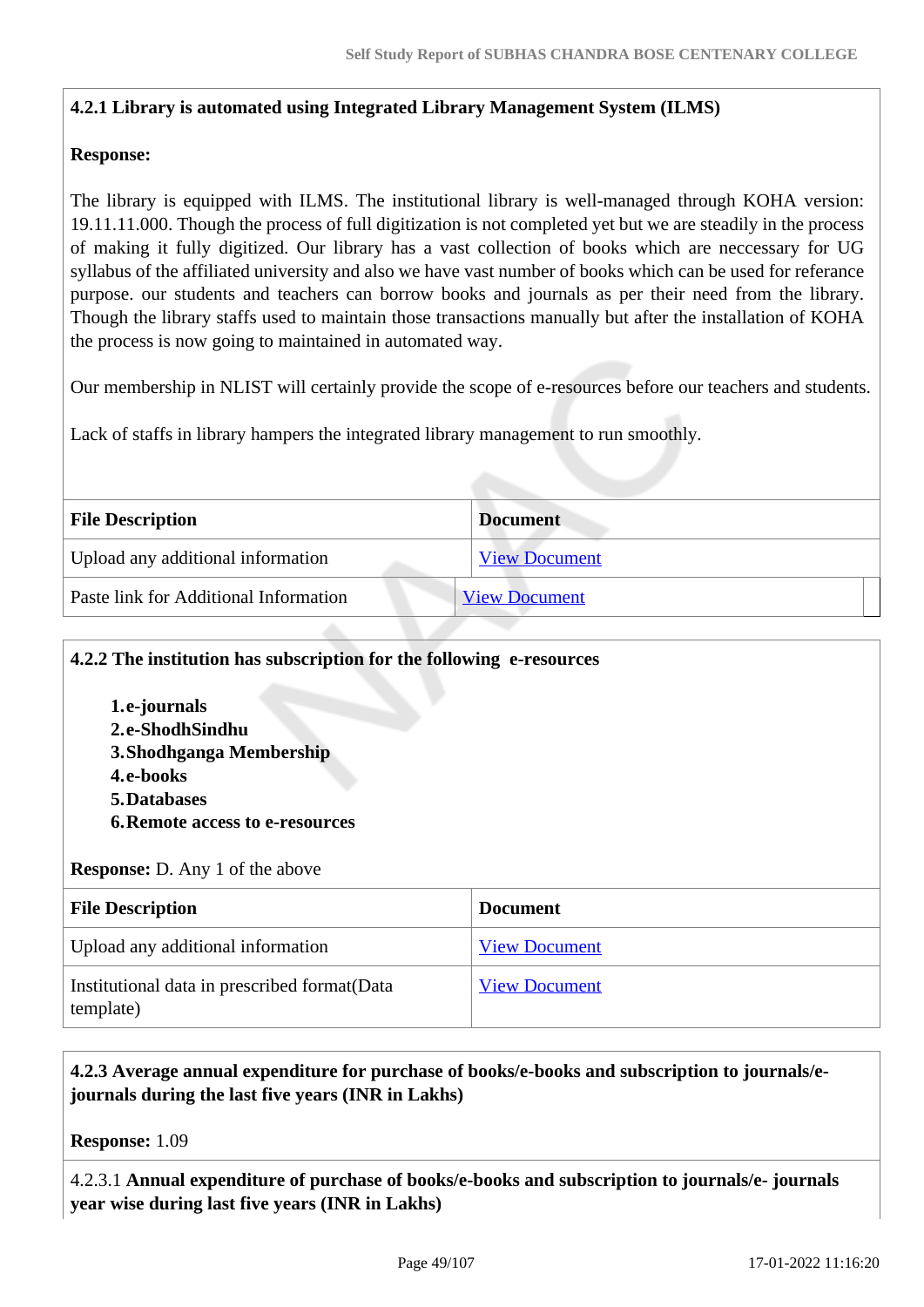|                                                            | 2019-20 | 2018-19 | 2017-18              |                      | 2016-17                  | 2015-16 |  |
|------------------------------------------------------------|---------|---------|----------------------|----------------------|--------------------------|---------|--|
|                                                            | 0.06    | 1.72    | 0.03                 |                      | 2.11                     | 1.53    |  |
|                                                            |         |         |                      |                      |                          |         |  |
| <b>File Description</b>                                    |         |         | <b>Document</b>      |                      |                          |         |  |
| Institutional data in prescribed format (Data<br>template) |         |         | <b>View Document</b> |                      |                          |         |  |
| Audited statements of accounts                             |         |         |                      | <b>View Document</b> |                          |         |  |
| Any additional information                                 |         |         |                      | <b>View Document</b> | <b>Contract Contract</b> |         |  |

 **4.2.4 Percentage per day usage of library by teachers and students ( foot falls and login data for online access) during the latest completed academic year**

**Response:** 0.2

4.2.4.1 **Number of teachers and students using library per day over last one year**

Response: 6

| <b>File Description</b>                           | <b>Document</b>      |
|---------------------------------------------------|----------------------|
| Details of library usage by teachers and students | <b>View Document</b> |

# **4.3 IT Infrastructure**

### **4.3.1 Institution frequently updates its IT facilities including Wi-Fi**

### **Response:**

There is an annual budget allocation for procurement, upgradation, deployment and maintenance of the computers and their accessories. Maintenance of computers and their accessories are done from the funds available in the college.

- The administrative works and admission system is thoroughly done online. There is a digital office management system which is used.
- There are 2 classrooms and 1 seminar hall which is ICT enabled for better upgradation of the education process of the institution. It has a number of computers with wifi facility In order to emphasize on the ICT enabled teaching-learning process and to make it more effective and studentcentric the Institute is aiming at making all the rooms digitalized where the teaching-learning method can make more interactive.
- The library management system is also being digitalized with the help of KOHA.
- Our language lab is also equipped with desktops and Wi-Fi connection.
-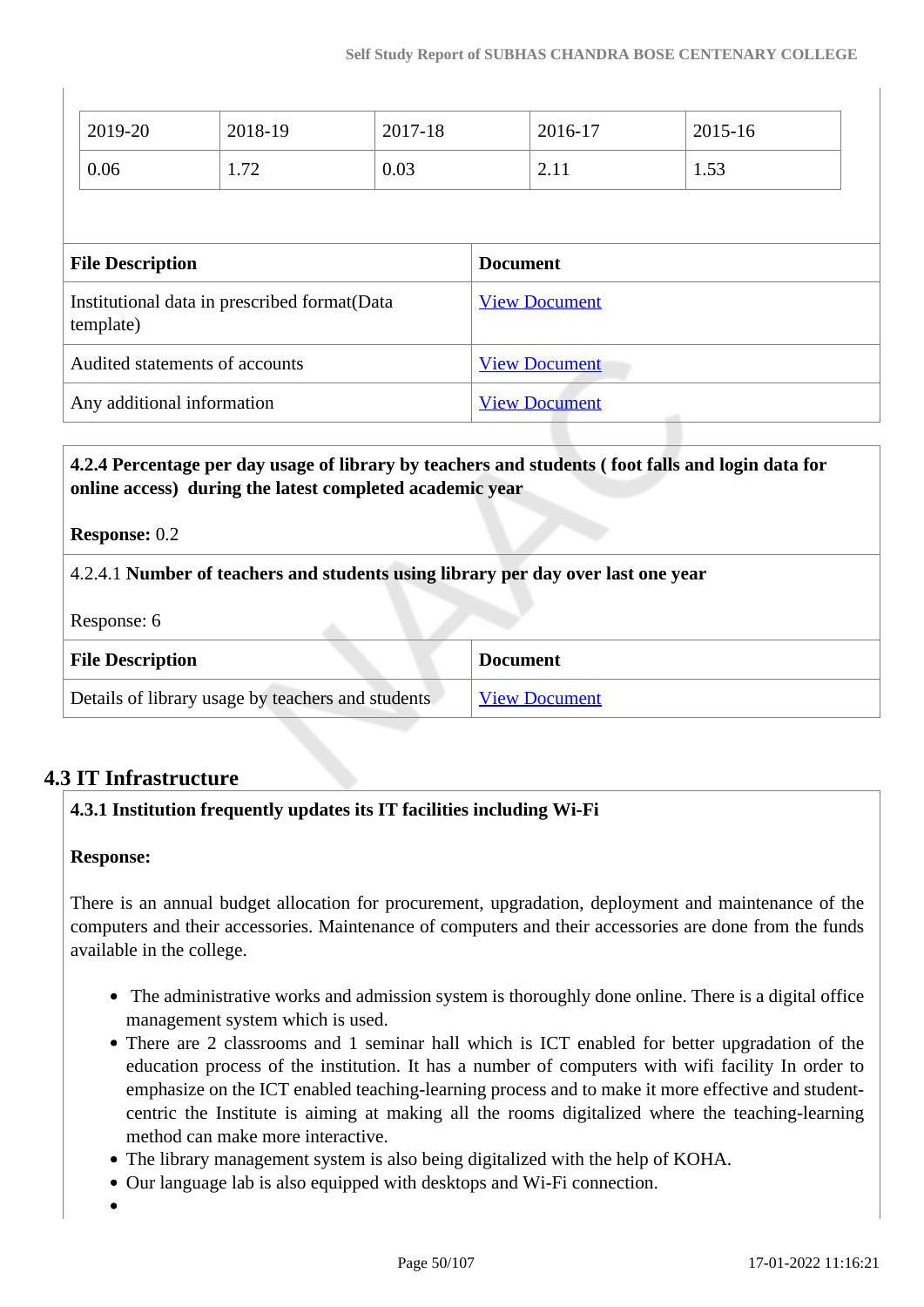| <b>File Description</b>               | <b>Document</b>      |
|---------------------------------------|----------------------|
| Upload any additional information     | <b>View Document</b> |
| Paste link for additional information | <b>View Document</b> |

### **4.3.2 Student - Computer ratio (Data for the latest completed academic year)**

| <b>Response: 190.69</b>           |                      |  |
|-----------------------------------|----------------------|--|
| <b>File Description</b>           | <b>Document</b>      |  |
| Upload any additional information | <b>View Document</b> |  |

| 4.3.3 Bandwidth of internet connection in the Institution                   |                      |  |
|-----------------------------------------------------------------------------|----------------------|--|
| <b>Response:</b> B. 30 MBPS $-50$ MBPS                                      |                      |  |
| <b>File Description</b>                                                     | <b>Document</b>      |  |
| Details of available bandwidth of internet<br>connection in the Institution | <b>View Document</b> |  |

## **4.4 Maintenance of Campus Infrastructure**

 **4.4.1 Average percentage of expenditure incurred on maintenance of infrastructure (physical and academic support facilities) excluding salary component during the last five years(INR in Lakhs)**

**Response:** 65.83

 $\begin{array}{c} \hline \end{array}$ 

4.4.1.1 **Expenditure incurred on maintenance of infrastructure (physical facilities and academic support facilities) excluding salary component year-wise during the last five years (INR in lakhs)**

| 2019-20 | 2018-19 | 2017-18 | 2016-17 | 2015-16 |
|---------|---------|---------|---------|---------|
| 27.32   | 29.7    | 28.76   | 35.36   | 26.26   |

| <b>File Description</b>                                    | <b>Document</b>      |
|------------------------------------------------------------|----------------------|
| Upload any additional information                          | <b>View Document</b> |
| Institutional data in prescribed format (Data<br>template) | <b>View Document</b> |
| Audited statements of accounts                             | <b>View Document</b> |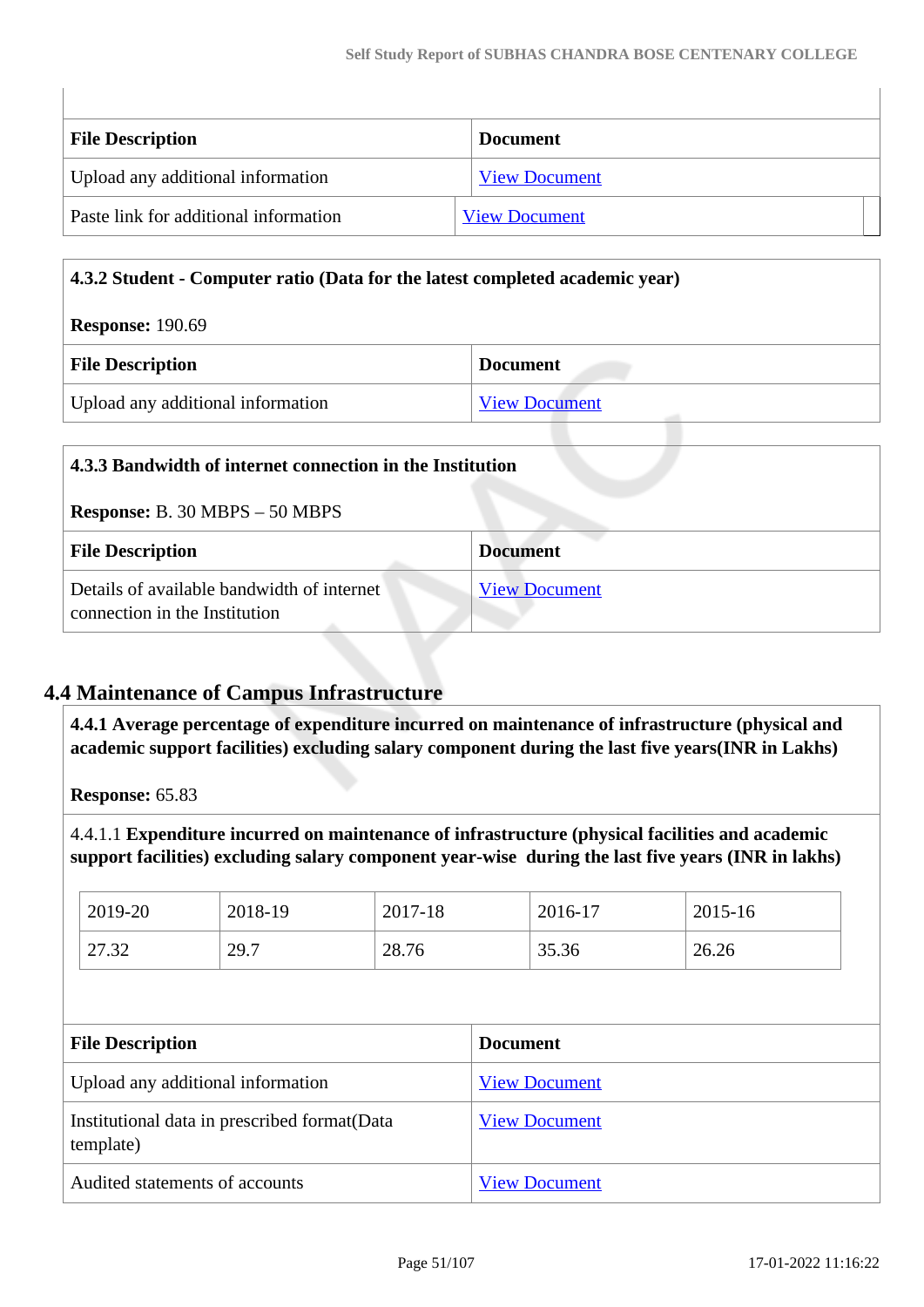**4.4.2 There are established systems and procedures for maintaining and utilizing physical, academic and support facilities - laboratory, library, sports complex, computers, classrooms etc.**

#### **Response:**

The institution has ways of maintaining and utilizing physical, academic and support facilities – laboratory ,library, sports complex, computers, classrooms etc which are as follows:

- Academic Facilities: The college has a building with 31 classrooms, 1 seminar room, 1 student common room ,Principal's Chamber, Staff room, Offices, Library and a play ground for sports and cultural activities. The building has separate toilet facilities for staff and students . For smooth functioning of the institution under the guidance of the head of the institution various committees have been formed to look after the various academic and literary activities. Also student welfare schemes such as scholarships facility offered by state government are also notified to students.
- Building infrastructure: The Institution is fully government aided. A constant effort is made to provide a dedicated and secure space for types of equipment and tools. There is a maintenance committee to look after the maintenance, repair and constructional work related to the building. Construction, repair and maintenance of the main building and physical infrastructures like water, power supply is looked after by this committee. All work is done through web tender& e-tender system as per standard norms. During all maintenance and up gradation work related to civil and electrical a supervisor is assigned by the college authority to verify the work done by the contractors. All minor faults are attended and repaired by hired technicians, carpenters etc
- Common Room: The College has common rooms for girl students. The institution provides sanitary napkins free of cost to girls' and those are available in the girls' common room. The girls' common room has a wash zone.
- Computer & IT infrastructure-The admission process is done in online mode. The institution is moving towards complete digitalization. Maintenance and up gradation is looked after by a maintenance committee from time to time. Annual Maintenance Contracts (AMC) for computers used in different departments as well as those used as a central facility like the Wide Area Network (WAN), Close Circuit TV (CCTV) etc. are renewed regularly to ensure their good service.
- Furniture related items- There is staff to look after the maintenance and repair work of furniture and fixtures and other physical infrastructure. He brings into the notice of the authority the needs of repair work and certifies after the work has been completed.
- Play Ground: The institution has a playground for outdoor games like volleyball, Kabaddi etc. Sports are also organized in this playground nearby. Students play there. It plays a crucial role in preparing the students to be psychologically strong. It helps to impart a spirit of cooperation and coordination among the students. We also have a gymnasium, a yoga-centre and an indoor-play room within college compound.
- Library: The college has a well-stocked and digitalized library with around 21000 books in hardcopy. Students can borrow books as per their need.

| <b>File Description</b>               | <b>Document</b>      |
|---------------------------------------|----------------------|
| Paste link for additional information | <b>View Document</b> |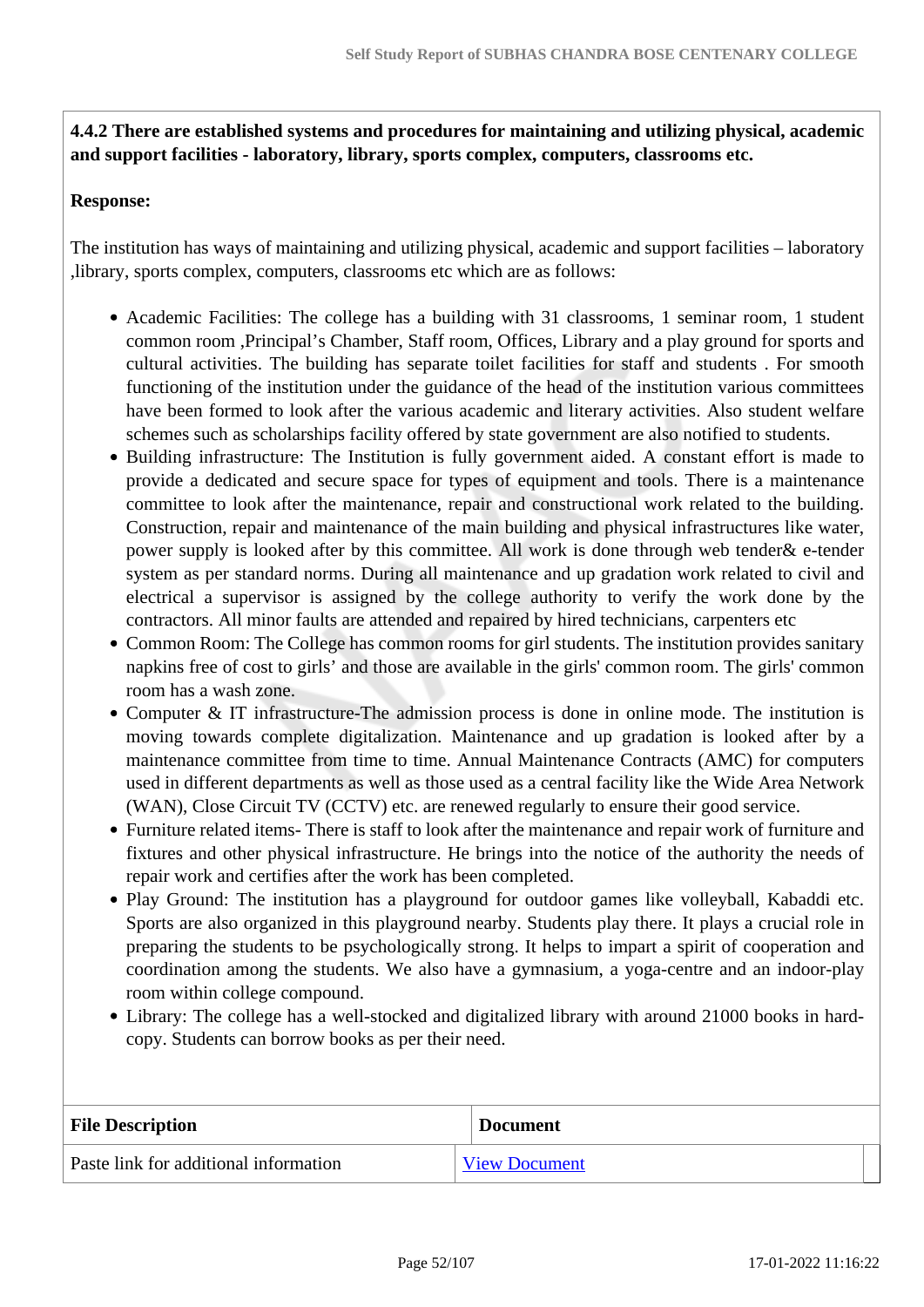# **Criterion 5 - Student Support and Progression**

### **5.1 Student Support**

 **5.1.1 Average percentage of students benefited by scholarships and freeships provided by the Government during last five years** 

**Response:** 11.88

5.1.1.1 **Number of students benefited by scholarships and free ships provided by the institution, Government and non-government bodies, industries, individuals, philanthropists during the last five years (other than students receiving scholarships under the government schemes for reserved categories)** 

| 2019-20 | 2018-19 | 2017-18 | 2016-17 | 2015-16 |
|---------|---------|---------|---------|---------|
| 403     | 471     | 511     | 456     | 289     |

| <b>File Description</b>                                                         | <b>Document</b>      |
|---------------------------------------------------------------------------------|----------------------|
| upload self attested letter with the list of students<br>sanctioned scholarship | <b>View Document</b> |
| Institutional data in prescribed format                                         | <b>View Document</b> |

 **5.1.2 Average percentage of students benefitted by scholarships, freeships etc. provided by the institution / non- government agencies during the last five years**

**Response:** 0

5.1.2.1 **Number of students benefited by scholarships and free ships provided by the institution, Government and non-government bodies, industries, individuals, philanthropists during the last five years (other than students receiving scholarships under the government schemes for reserved categories)** 

| 2019-20 | 2018-19 | 2017-18 | 2016-17 | 2015-16 |
|---------|---------|---------|---------|---------|
|         | ν       |         |         |         |

| <b>File Description</b>                 | <b>Document</b>      |
|-----------------------------------------|----------------------|
| Institutional data in prescribed format | <b>View Document</b> |

 **5.1.3 Capacity building and skills enhancement initiatives taken by the institution include the following**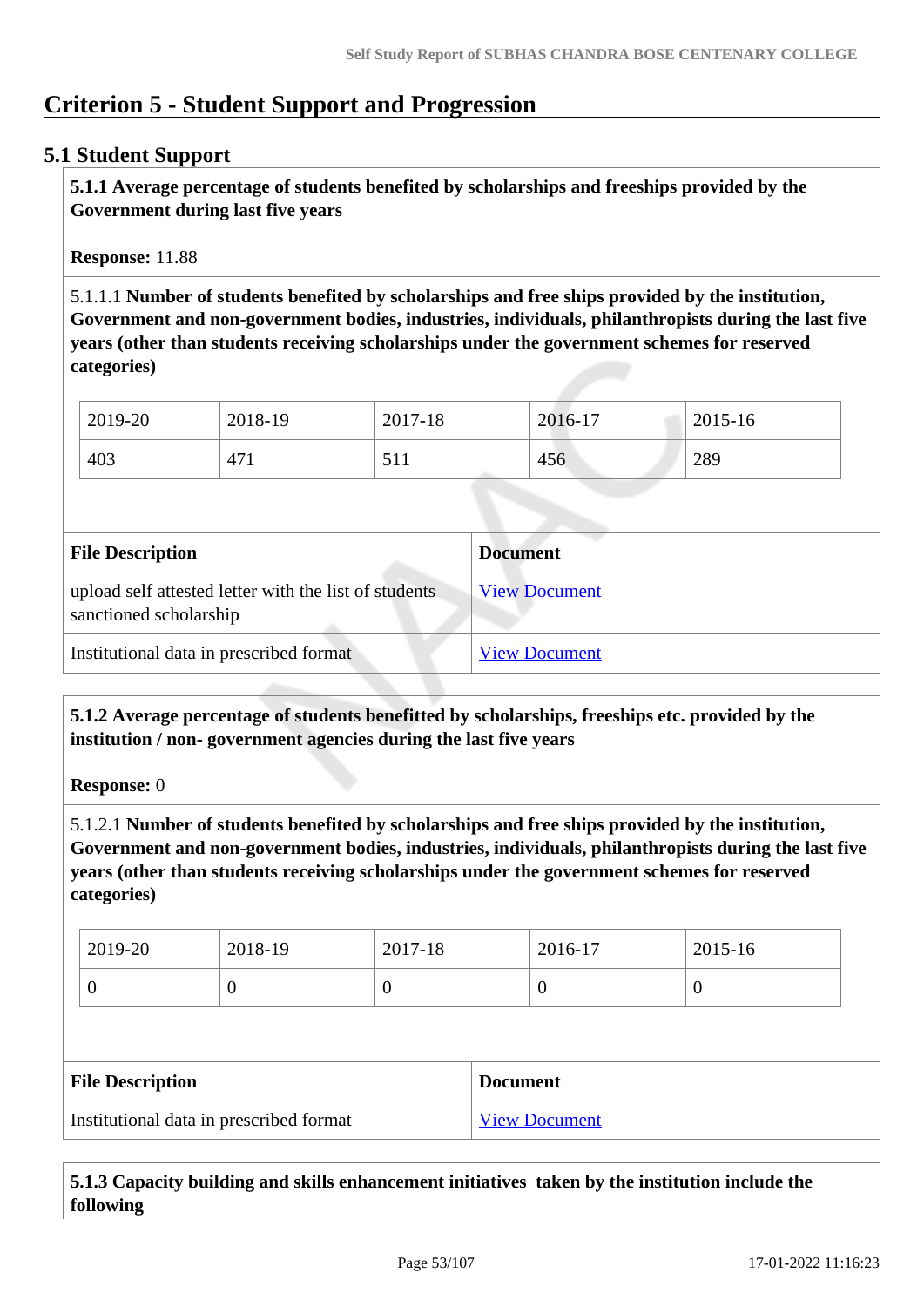# **1.Soft skills 2.Language and communication skills 3.Life skills (Yoga, physical fitness, health and hygiene) 4.ICT/computing skills Response:** D. 1 of the above **File Description Document** Institutional data in prescribed format [View Document](https://assessmentonline.naac.gov.in/storage/app/hei/SSR/103261/5.1.3_1626541505_6549.xls) Any additional information [View Document](https://assessmentonline.naac.gov.in/storage/app/hei/SSR/103261/5.1.3_1627813311_6549.pdf) Link to Institutional website [View Document](http://www.scbcc.ac.in/career_counselling.php)

 **5.1.4 Average percentage of students benefitted by guidance for competitive examinations and career counselling offered by the Institution during the last five years**

**Response:** 1.27

5.1.4.1 **Number of students benefitted by guidance for competitive examinations and career counselling offered by the institution year wise during last five years**

| 2019-20 | 2018-19 | 2017-18 | 2016-17 | $2015-16$ |
|---------|---------|---------|---------|-----------|
| 35      | 104     | 84      |         |           |

| <b>File Description</b>                 | <b>Document</b>      |
|-----------------------------------------|----------------------|
| Institutional data in prescribed format | <b>View Document</b> |
| Any additional information              | <b>View Document</b> |

 **5.1.5 The Institution has a transparent mechanism for timely redressal of student grievances including sexual harassment and ragging cases**

**1.Implementation of guidelines of statutory/regulatory bodies**

**2.Organisation wide awareness and undertakings on policies with zero tolerance**

**3.Mechanisms for submission of online/offline students' grievances**

**4.Timely redressal of the grievances through appropriate committees**

**Response:** C. 2 of the above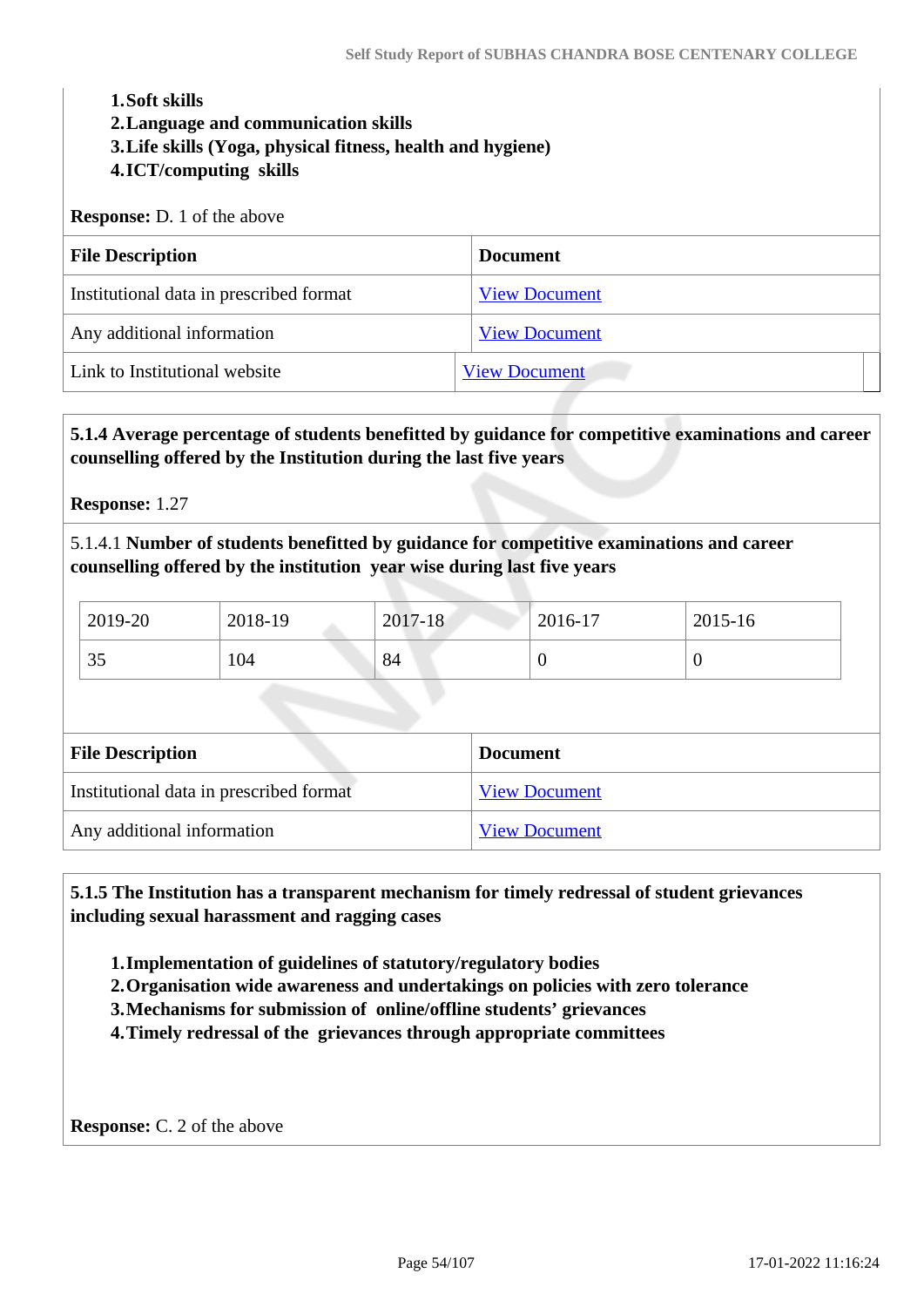| <b>File Description</b>                                                                                                            | <b>Document</b>      |
|------------------------------------------------------------------------------------------------------------------------------------|----------------------|
| Upload any additional information                                                                                                  | <b>View Document</b> |
| Minutes of the meetings of student redressal<br>committee, prevention of sexual harassment<br>committee and Anti Ragging committee | <b>View Document</b> |

### **5.2 Student Progression**

|                         |                                         |         | 5.2.1 Average percentage of placement of outgoing students during the last five years |                |
|-------------------------|-----------------------------------------|---------|---------------------------------------------------------------------------------------|----------------|
| Response: 0.49          |                                         |         |                                                                                       |                |
|                         |                                         |         | 5.2.1.1 Number of outgoing students placed year - wise during the last five years.    |                |
| 2019-20                 | 2018-19                                 | 2017-18 | 2016-17                                                                               | 2015-16        |
| 3                       | $\overline{4}$                          | 4       | $\overline{0}$                                                                        | $\overline{0}$ |
|                         |                                         |         |                                                                                       |                |
| <b>File Description</b> |                                         |         | <b>Document</b>                                                                       |                |
|                         | Upload any additional information       |         | <b>View Document</b>                                                                  |                |
|                         | Self attested list of students placed   |         | <b>View Document</b>                                                                  |                |
|                         | Institutional data in prescribed format |         | <b>View Document</b>                                                                  |                |

### **5.2.2 Average percentage of students progressing to higher education during the last five years**

### **Response:** 25.53

### 5.2.2.1 **Number of outgoing student progressing to higher education.**

### Response: 121

| <b>File Description</b>                   | <b>Document</b>      |
|-------------------------------------------|----------------------|
| Upload supporting data for student/alumni | <b>View Document</b> |
| Institutional data in prescribed format   | <b>View Document</b> |

### **5.2.3 Average percentage of students qualifying in state/national/ international level examinations during the last five years (eg: JAM/CLAT/GATE/ GMAT/CAT/GRE/ TOEFL/ Civil Services/State government examinations)**

**Response:** 80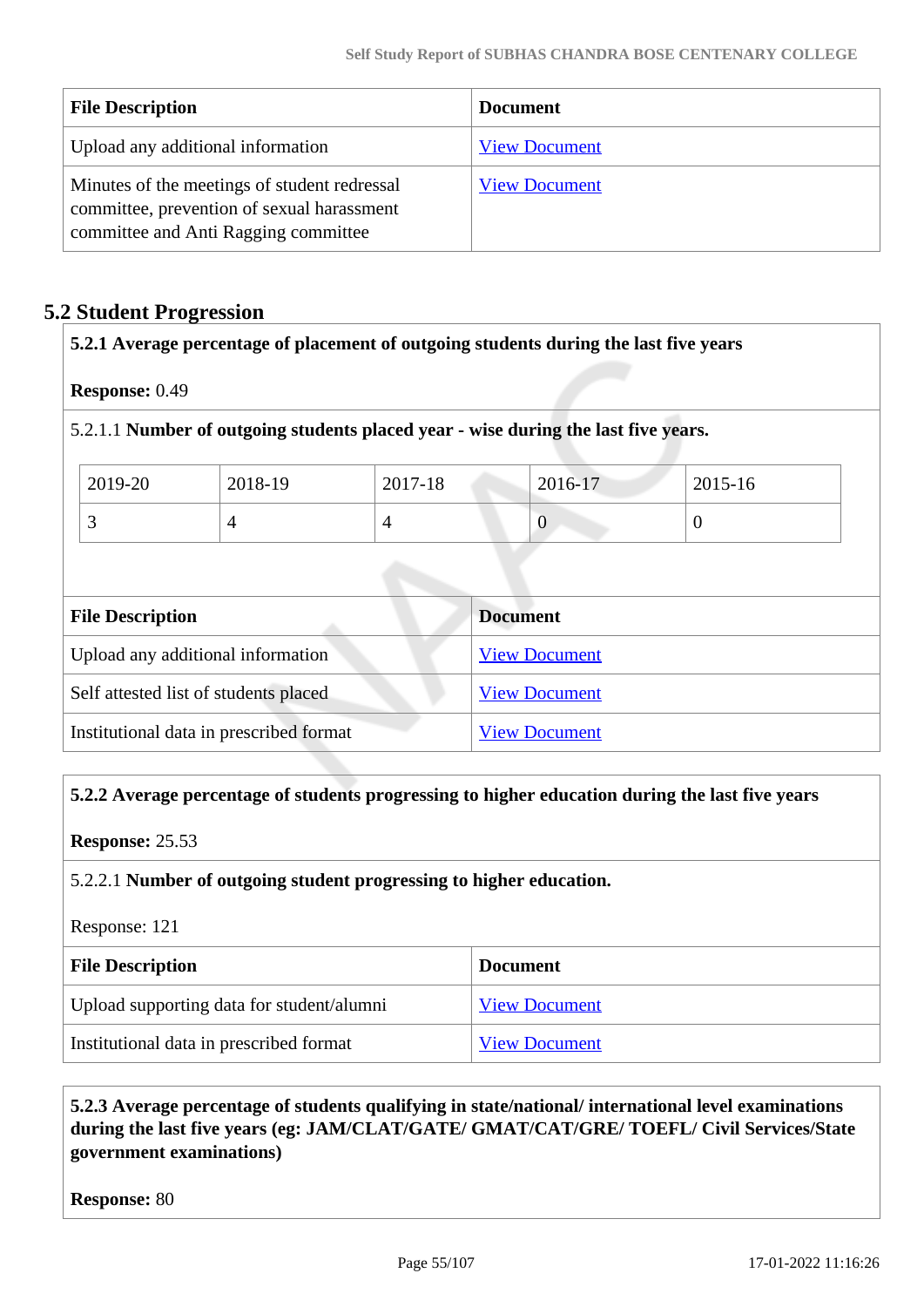### 5.2.3.1 **Number of students qualifying in state/ national/ international level examinations (eg: JAM/CLAT/NET/ SLET/ GATE/ GMAT/CAT/GRE/ TOEFL/ Civil Services/ State government examinations) year wise during last five years**

| 2019-20 | 2018-19 | 2017-18 | 2016-17 | 2015-16          |
|---------|---------|---------|---------|------------------|
|         | ັ       | ັ       |         | $\boldsymbol{0}$ |

5.2.3.2 **Number of students appearing in state/ national/ international level examinations (eg: JAM/CLAT/NET/ SLET/ GATE/ GMAT/CAT,GRE/ TOFEL/ Civil Services/ State government examinations) year-wise during last five years**

| 2019-20 | 2018-19 | 2017-18 | 2016-17 | 2015-16 |
|---------|---------|---------|---------|---------|
| ັ       |         | ັ       | υ       | ◡       |

| <b>File Description</b>                 | <b>Document</b>      |  |
|-----------------------------------------|----------------------|--|
| Upload supporting data for the same     | <b>View Document</b> |  |
| Institutional data in prescribed format | <b>View Document</b> |  |

# **5.3 Student Participation and Activities**

 **5.3.1 Number of awards/medals won by students for outstanding performance in sports/cultural activities at inter-university/state/national / international level (award for a team event should be counted as one) during the last five years.**

### **Response:** 9

5.3.1.1 **Number of awards/medals for outstanding performance in sports/cultural activities at university/state/national / international level (award for a team event should be counted as one) yearwise during the last five years.**

| 2019-20 | 2018-19 | 2017-18 | 2016-17 | 2015-16 |
|---------|---------|---------|---------|---------|
|         | ◡       | ັ       | ν       | ν       |

| <b>File Description</b>                    | <b>Document</b>      |  |
|--------------------------------------------|----------------------|--|
| Institutional data in prescribed format    | <b>View Document</b> |  |
| e-copies of award letters and certificates | <b>View Document</b> |  |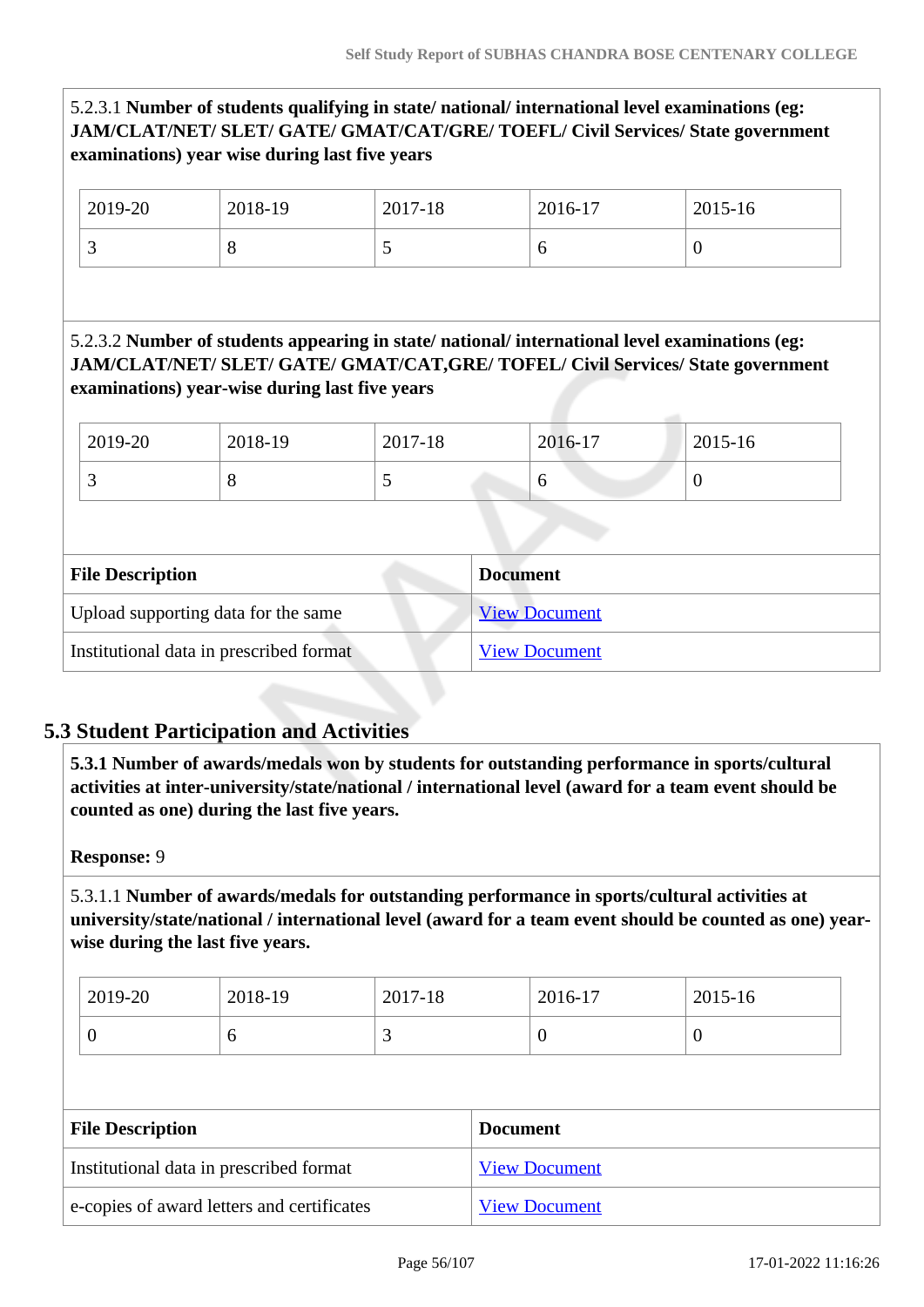**5.3.2 Institution facilitates students' representation and engagement in various administrative, cocurricular and extracurricular activities (student council/ students representation on various bodies as per established processes and norms )**

### **Response:**

Subhas Chandra Bose Centenary College has a very active and dynamic Student's Union. It maintains a good relationship between students and administration. It incorporates all provisions, objectives, functions, organization, election process, fund and budget etc. of the Students' Union. It serves as a unifying force that honors each individual and values.

### **Aims & Objectives of the Students' Union:**

- 1.To promote discipline and decorum in the college
- 2.To develop social harmony among all students and to work towards their cultural and academic development.
- 3.To help in organizing various cultural programme, sports and game.
- 4.To help close and cordial relations between students and teachers of the college.
- 5.To meet, discuss and make representation to the college authorities on matters concerning the common interest of the students.

#### **Constitution:**

The Students' Union constitutes the following office bearers with a teacher as the President of respective sub-committees:

- President
- General Secretary
- Assistant General Secretary
- Cultural Secretary
- Game Secretary
- Students Welfare Secretary

But there is no student election in the colleges of West Bengal since five years. So students are not holding these posts in our college now. But the students play their role as a student coordinator. The Union plays a vital role to encourage the common students to express themselves.

#### **Funding:**

Funding of the council are collected from the students subscription and our college also helps them.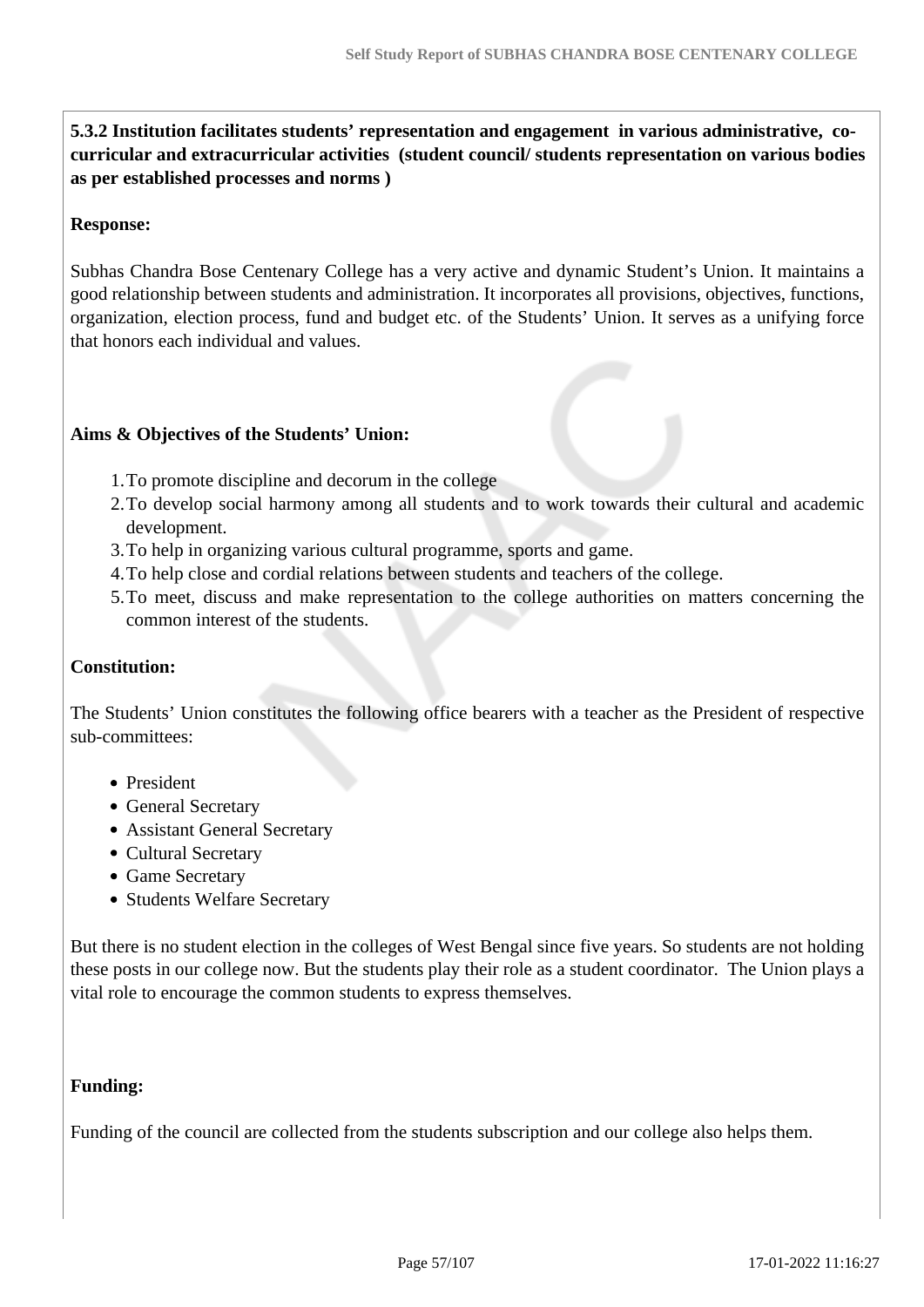Our college has some student representatives from different subjects in *Sports & Cultural Committee*. In *Government Body* our institution had also student representative. General Secretary was the representative of the Government Body. Due to no election there is also no student representative in GB.

### **Activities:**

The Students Union is supposed to college administration in inter acting the students. They try to find the problems of students. They look after the welfare of the students. They also organize cultural events of the college. They also participate in various games and tournaments and Annual Athletic Meet under the guidance of the Director of Games & Sports.

| <b>File Description</b>           | <b>Document</b>      |
|-----------------------------------|----------------------|
| Upload any additional information | <b>View Document</b> |

 **5.3.3 Average number of sports and cultural events/competitions in which students of the Institution participated during last five years (organised by the institution/other institutions)**

### **Response:** 1.6

5.3.3.1 **Number of sports and cultural events/competitions in which students of the Institution participated year-wise during last five years**

| 2019-20 | 2018-19 | $2017-18$ | 2016-17 | 2015-16 |
|---------|---------|-----------|---------|---------|
|         | ∸       | ິ         |         | -       |

| <b>File Description</b>                 | <b>Document</b>      |
|-----------------------------------------|----------------------|
| Upload any additional information       | <b>View Document</b> |
| Institutional data in prescribed format | <b>View Document</b> |

### **5.4 Alumni Engagement**

 **5.4.1 There is a registered Alumni Association that contributes significantly to the development of the institution through financial and/or other support services**

### **Response:**

Recently an Alumni Association has been formed to formally connect with the former students centrally. Although alumni meet is being arranged every session since 2017 on departmental level to foster a sense of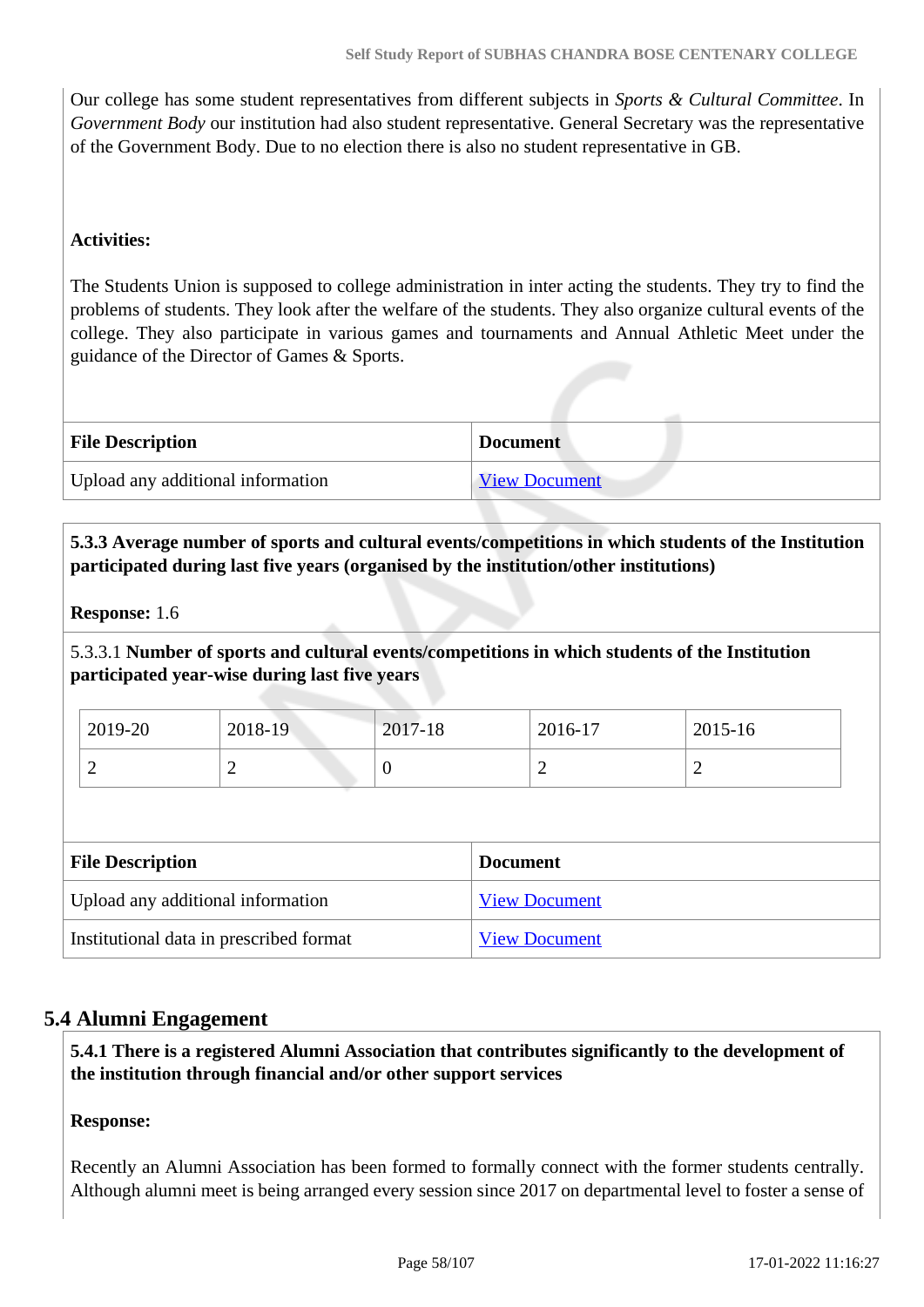community among the ex-students and current students. In a meeting of Academic Council and IQAC on 15th December, 2015 it was being decided that initially the students would organize Alumni meet at departmental level and the members would work as a contact point for alumni or prospective students who had no knowledge of the association and its activities. The participation of these students throughout these sessions encouraged the institution to work on central alumni association. Teaching and non teaching staff maintains a good relationship withthe former students.The Alumni contribute to the growth and development of the institution through their intellectual and participatory support.Occasional seminars, Lecture-demonstrations, theatre workshops are conducted by the Alumni under the supervision of College authority. This engaged Alumni community enriches the institution and curriculum by providing valuable feedback and also guide the current students through interaction. The institution acknowledges achievements of the Alumni and they stand as a role model for the current students. Finally a central meet was organized virtually on 30th May 2021with more than 100 registered members. The institution is working on the process of getting the association officially registered so that it can create opportunities for the students.

| <b>File Description</b>           | <b>Document</b>      |
|-----------------------------------|----------------------|
| Upload any additional information | <b>View Document</b> |

### **5.4.2 Alumni contribution during the last five years (INR in lakhs)**

**Response:** E. <1 Lakhs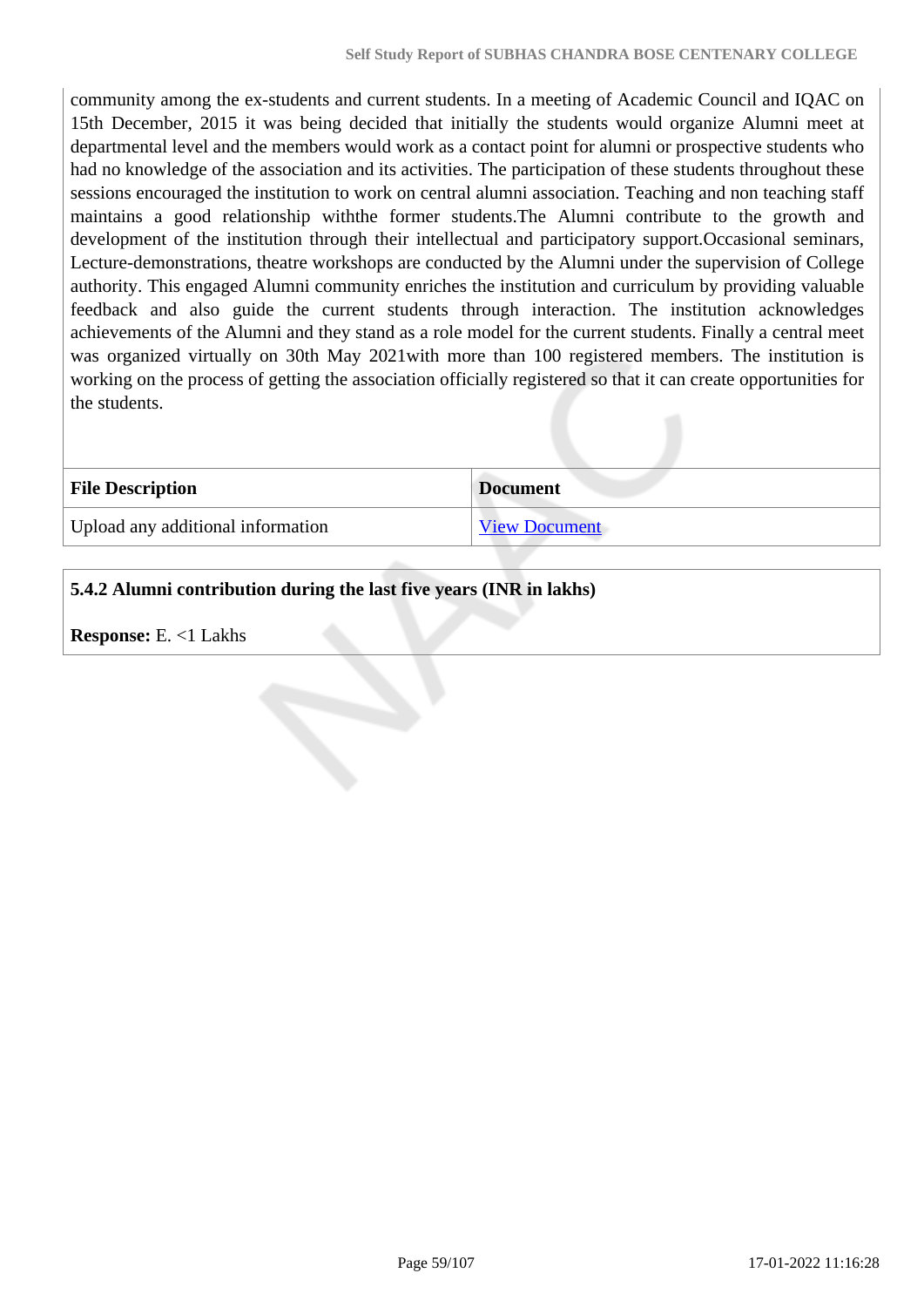# **Criterion 6 - Governance, Leadership and Management**

## **6.1 Institutional Vision and Leadership**

 **6.1.1 The governance of the institution is reflective of and in tune with the vision and mission of the institution**

### **Response:**

The Institution within a developing district of West Bengal started its journey with several challenges, but its aim and performance so far with best practicing initiatives may be discussed as follows:

### **Vision**

To carry the light of higher education within the reach of all to empower the learners from the marginal background to be the part of national development as embedded in logo of the college.

### **Mission**

In order to accomplish the vision the institution has promulgated the Mission Statements as –

- To impart sound and meaningful higher education to the learners.
- To expand the facility of higher education to all eligible students of the society.
- To facilitate them achieve successful professional career.
- To expand the horizon of education through introduction of new pedagogical praxis.
- To produce intellectually sound, morally upright socially concerned students to be of service to the nation.

To make the mission and vision true the Institution extends its activity in each and every sector with proper planning and systematic programme. From the very process of students' admission, their interaction with the teachers, preparation of their lessons, facilities for future professional world ----- the college continues a systematic approach which may be summarised as follows:

**Governance:**It follows a hierarchy which is shown through the organogram in mentioned link. The total process runs with the scope of two way verification. Firstly the Governing body takes plans and under the guidance of IQAC the plans are implemented at grass route level, secondly as per the demands placed by the academic departments, cells and all the sub-committees proposals are placed before the Governing Body through the IQAC and implementation of new strategies are done after the approval of the Governing Body.

**Perspective plans:**to make the vision of the college true the perspective plans cover issues like

- Systematic and fair admission.
- Orientation programmes for newly admitted students, discussion of scope of the courses they choose at the very beginning classes to motivate them with some aims.
- Make them aware about ill effects of ragging.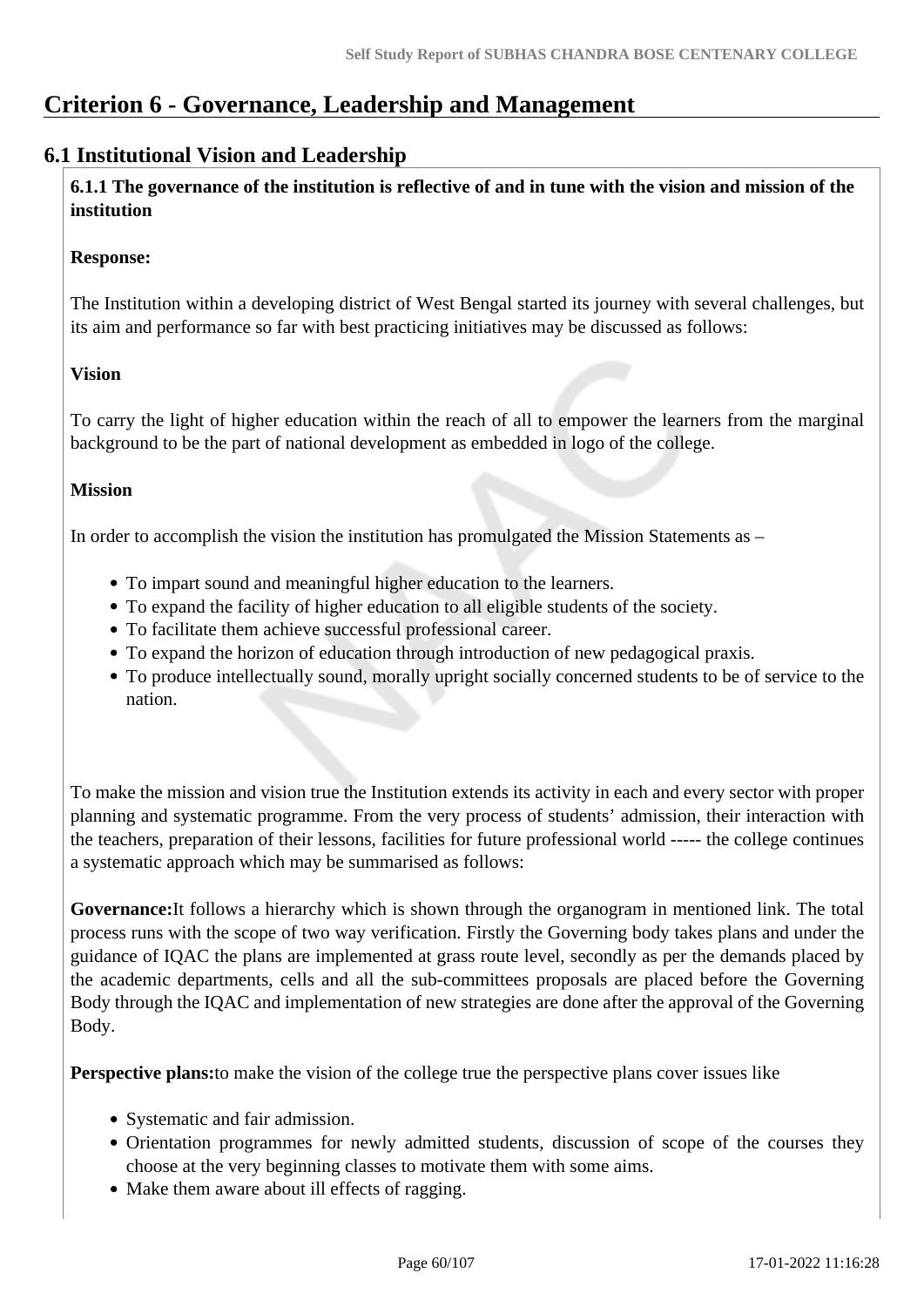- Innovative learning with the aid of technologies and students' direct involvement.
- Scope for both fast and slow learners by making the groups and remedial class like measures.
- Inspire the students in extended work participation through NSS, Eco Club, and Women cell like units.
- Make them eligible for future competition through Career Development Cell.
- Scope of grievance redresses and RTI.
- Reveal the students' eligibility in sports by continuous support and facility providence.
- Provide the students the environment to be a human being with eligibility in academic sector as well as to be the true part of a good society.

### **Participation of the teachers:**

In all the above mentioned perspective plans the teachers work as the planner, the implementer and the true partner of the students in their journey of three years course and beyond.

They have the scope to place students' demands before the authority.

They being part of Governing Body, IQAC and different committees also play the role in decision making.

| <b>File Description</b>               | <b>Document</b>      |
|---------------------------------------|----------------------|
| Upload any additional information     | <b>View Document</b> |
| Paste link for additional information | <b>View Document</b> |
|                                       |                      |

### **6.1.2 The effective leadership is visible in various institutional practices such as decentralization and participative management**

### **Response:**

The Institution practices a systematic hierarchy to manage the tasks. Governing Body is the topmost body within the Institution, it looks after all the needs and tries to satisfy the grievance occurred within the students and employees with its best efficiency. Under the leadership of the Teacher-in-Charge the IQAC as the core planner of the Institution observes all the needs, makes proposals and tries its level best to convey the message before the Governing Body to make the proposals, plans and demands feasible. The demands and needs from the very grass root level is placed before the IQAC by the students' union from the end of the students, from teachers' council in cases of demands placed by the teachers, by staff council for the needs placed by the employees for both teaching and nonteaching members, academic needs placed by the departments through academic heads. In case of financial decision it is both the Governing Body and the Finance sub-committee who depends on each other's decision.

We may consider the implementation of new Choice Based Credit System that is running within the college from the Academic Session 2018-19 like any other colleges within the University of Kalyani, and may show the systematic implementation of the process in a successful manner as a result of decentralized and participatory management.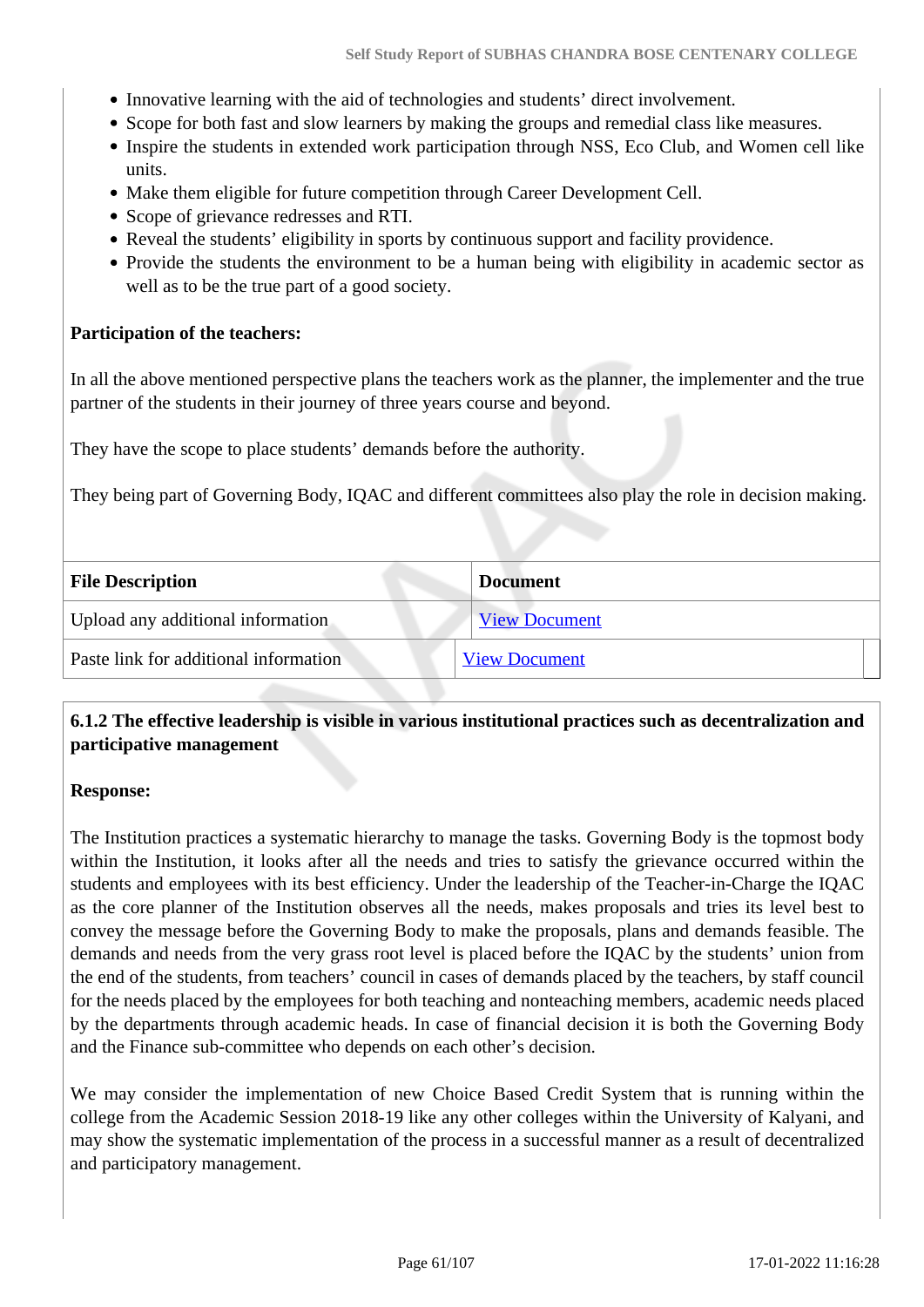With the due information from the end of the University the IQAC and under its leadership the Academic sub-committee prepared their strategies to facilitate the students at maximum level. The decisions taken by IQAC and implemented by the Academic sub-committee includes

- Proper library facility for the newly induced syllabus
- Time table management
- Internal examination under the guidance of department level coordinators.
- Remedial classes for the slow learners.
- Proper lesson planning.

All the above mentioned issues were truly maintained by the Academic Departments under the guidance of Academic Sub-committee.

Time table was properly managed as per the demands under the routine sub-committee under the guidance of IQAC.

The examination committee following the rule of Internal examination as mentioned by the University of Kalyani inspire the departments to continue the internal examinations in different methods including class tests, seminar presentations, assignments and at department level the whole process is maintained by a coordinator who monitors examination process, result and after the analysis the departments prepare list of the students who need remedial classes and it is done.

Under the true supervision of Library committee the demands of books as placed and recommended by the Teacher-in-Charge is purchased maintaining purchasing committee's decision.

Students' feedback is also analyzed by the IQAC and considering their demands for books or laboratory equipments further renovation is done.

The complete process is monitored by the IQAC under the true leadership of the Teacher-in-Charge and the permission of Governing Body when needed.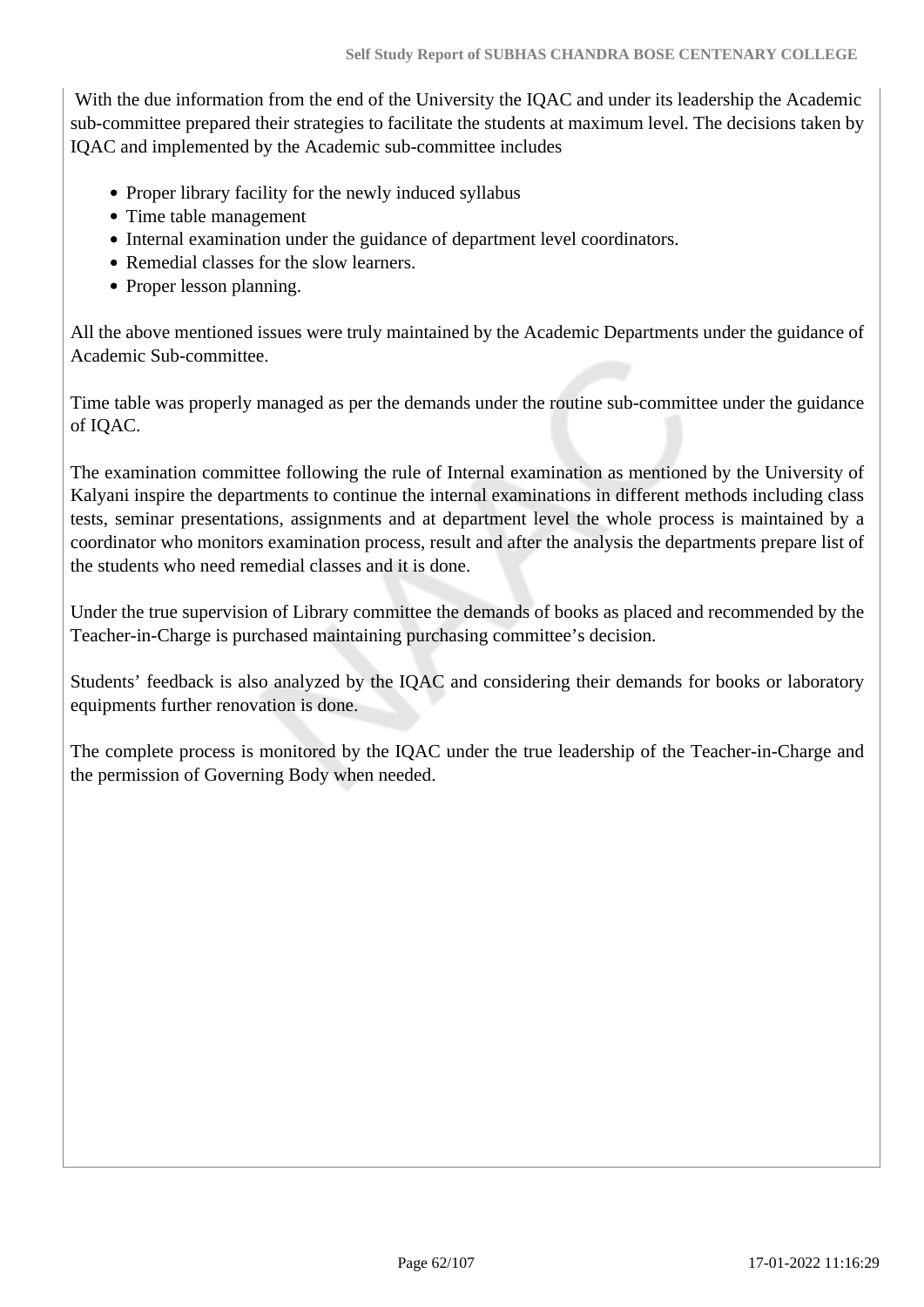| <b>File Description</b>               | <b>Document</b>      |
|---------------------------------------|----------------------|
| Upload any additional information     | <b>View Document</b> |
| Paste link for additional information | <b>View Document</b> |

# **6.2 Strategy Development and Deployment**

### **6.2.1 The institutional Strategic / Perspective plan is effectively deployed**

### **Response:**

We may here consider the case study of the ICT rooms which were of a long demand within the Institution. Due to lack of facility of Projector and facilities of well-equipped class room innovative practices for teaching-learning process getting hampered.

In the discussion of Academic sub-committee all the academic departments raised the need of ICT rooms. The absence of ICT facility also caused problems in organizing even department level seminars in a smart way. It was during February 2015 demands for ICT were raised from various academic departments before the Teacher-in-charge through the IQAC. In the IQAC meeting on 30.03.2015 the issue of ICT room was discussed. Then the demand was placed before the Governing Body and considering the financial condition of the College fund the demand was accepted on 23.05.2015 in the GB Meeting. The Body in its decision supported the issue.

Next the process of ICT rooms started. Two of the class rooms in the 2nd floor of the college were selected for ICT. We choose The complete process ran through the steps of tendering, selection of quotation, work order, progress of work and completion of work. In March 2017 the dream of ICT for the Institution became true. Initial level training for using the ICT was done by the installer agency next among the faculties who are quite familiar with the process of using ICT demonstrated the others about the use of ICT.

Now it is a real resource of our college, the facility became in use at its full-fledged form from the Academic session 2017-18.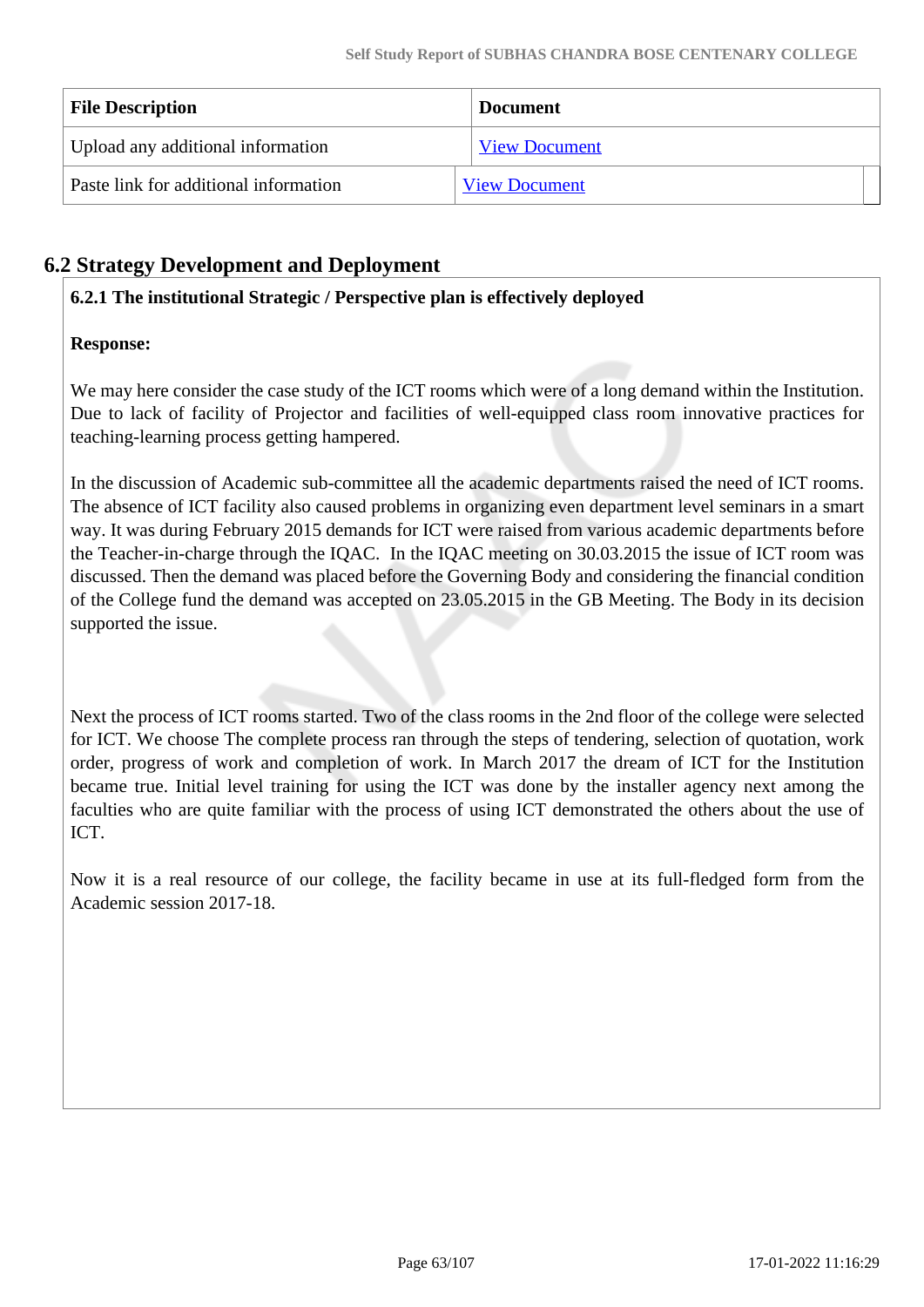| <b>File Description</b>                                   | <b>Document</b>      |
|-----------------------------------------------------------|----------------------|
| Upload any additional information                         | <b>View Document</b> |
| Strategic Plan and deployment documents on the<br>website | <b>View Document</b> |
| Paste link for additional information                     | <b>View Document</b> |

### **6.2.2 The functioning of the institutional bodies is effective and efficient as visible from policies, administrative setup, appointment, service rules and procedures, etc.**

### **Response:**

The Institutional administrative setup is already been represented through the Organogram. Here we may mention the strategies followed in admission, examination, appointment procedure for casual staffs and the service rules those are followed and reflects the administrative process.

In students' admission procedure the college strictly maintains the rules as per the Higher Education Department, Government of West Bengal and the rules of the University of Klayani. In cases of cut off mark for honors subjects, the seat capacity as per reservation policy

 We strictly follow the guideline of the Higher Education department, Government of West Bengal. The admission schedule, process of registration is followed as per the instructions provided by the University of Kalyani. All the internal decisions in issues related to admission process and schedule is strictly monitored by the Admission sub-committee as a sub-committee under Academic sub-committee.

Issues related to Examination procedure is strictly followed by the instructions provided by the University of Kalyani. The examination sub-committee within the institution selects at least two coordinators for each examination, they prepare the invigilators' list, on the spot decisions if any uneven incidence occurs. The Internal Examinations are monitored by the department level coordinators who decide the process and strategy. Internal Examination schedule normally follows the academic calendar of each academic year.

Appointment of full time faculties is controlled by the West Bengal College Service Commission. Till 2019 the College had the opportunity to select the guest faculties (now the SACT). During this period after the decision of the Governing Body the College could demand application from the eligible ones through open advertisement in newspapers and college website following UGC criteria and in the pre-scheduled date of interview the applicants had to face the board of interview and it was the board which had the only authority to select the suitable one. In case of non-teaching staffs for permanent post first of all the post has to be sanctioned by the DPI as per the recommendation placed by the Governing Body and in the next step open advertisement, written and/or viva examination before the selection committee will finalize the appointment. For casual posts of non-teaching staffs Governing Body provides the permission, then after advertisement, interview the selection committee recommends the Governing Body to accept the candidate for the post against temporary approval.

In case of service rules for the permanent staffs the employees have to follow Government Orders and the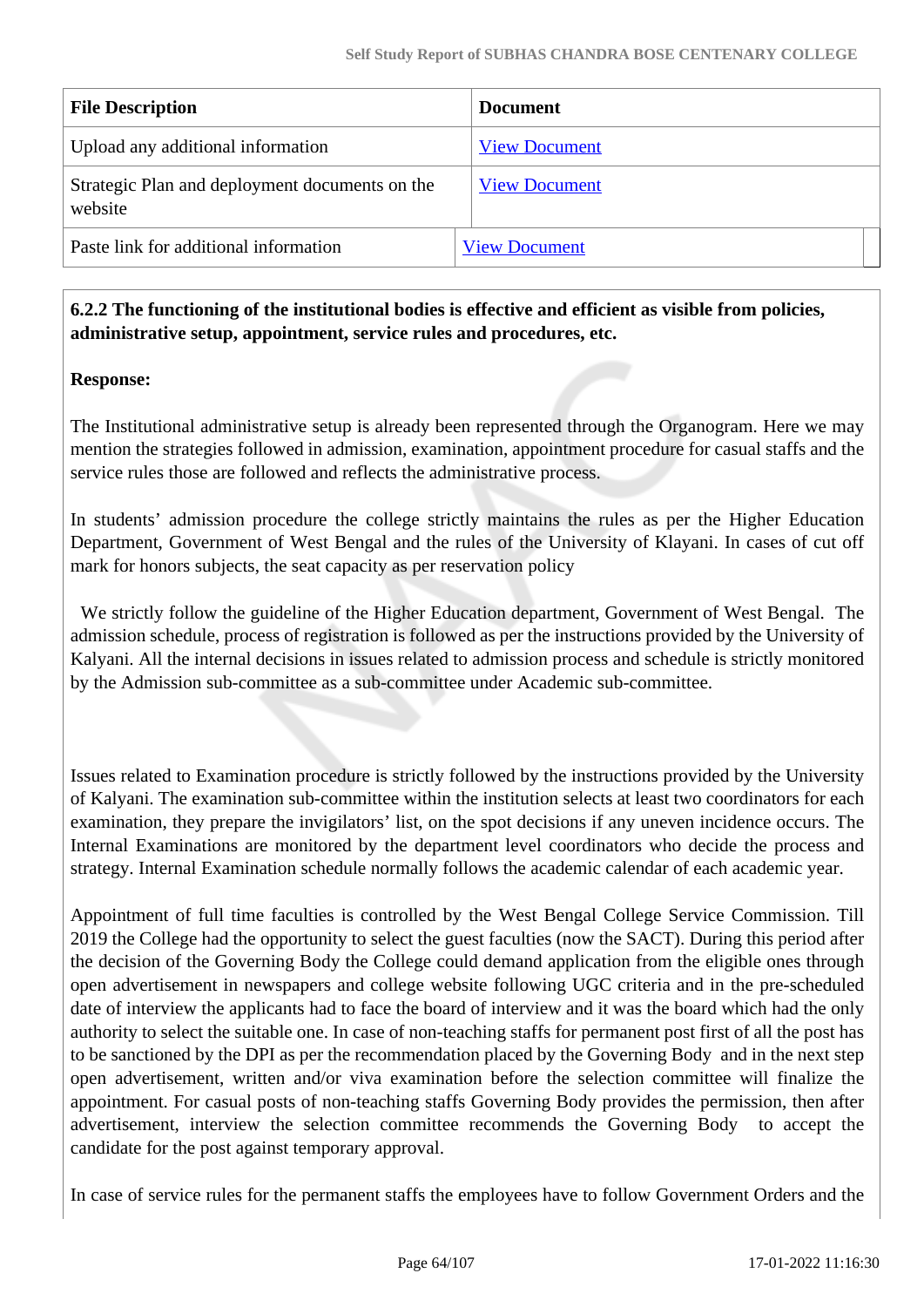Governing Body is the highest authority within the Institution to sanction leaves, promotions, and permission for participation in faculty induction programmes as recommended by the IQAC through the TIC. For casual staffs the Governing Body is the only authority to allow their annual pay increment.

| <b>File Description</b>                       | <b>Document</b>      |
|-----------------------------------------------|----------------------|
| Upload any additional information             | <b>View Document</b> |
| Link to Organogram of the Institution webpage | <b>View Document</b> |
| Paste link for additional information         | <b>View Document</b> |

| 6.2.3 Implementation of e-governance in areas of operation<br>1. Administration<br>2. Finance and Accounts<br><b>3. Student Admission and Support</b><br>4. Examination<br><b>Response:</b> D. 1 of the above |                      |  |
|---------------------------------------------------------------------------------------------------------------------------------------------------------------------------------------------------------------|----------------------|--|
| <b>File Description</b>                                                                                                                                                                                       | <b>Document</b>      |  |
| Screen shots of user interfaces                                                                                                                                                                               | <b>View Document</b> |  |
| Institutional data in prescribed format (Data<br>template)                                                                                                                                                    | <b>View Document</b> |  |
| ERP (Enterprise Resource Planning) Document                                                                                                                                                                   | <b>View Document</b> |  |

# **6.3 Faculty Empowerment Strategies**

### **6.3.1 The institution has effective welfare measures for teaching and non-teaching staff**

### **Response:**

Major welfare measures taken for the teaching and non-teaching staffs may be discussed under following heads:

### **Employees Cooperative Credit society:**

Present number of members in SCBC College Lalbagh ECCS Ltd is 23 including the teaching and nonteaching staffs. It was formed on 02.05.2013 under the registration number 19/MSD of 2013-14, date: 20.03.2014. So far the number of members availed loan facility may be summarized as follows: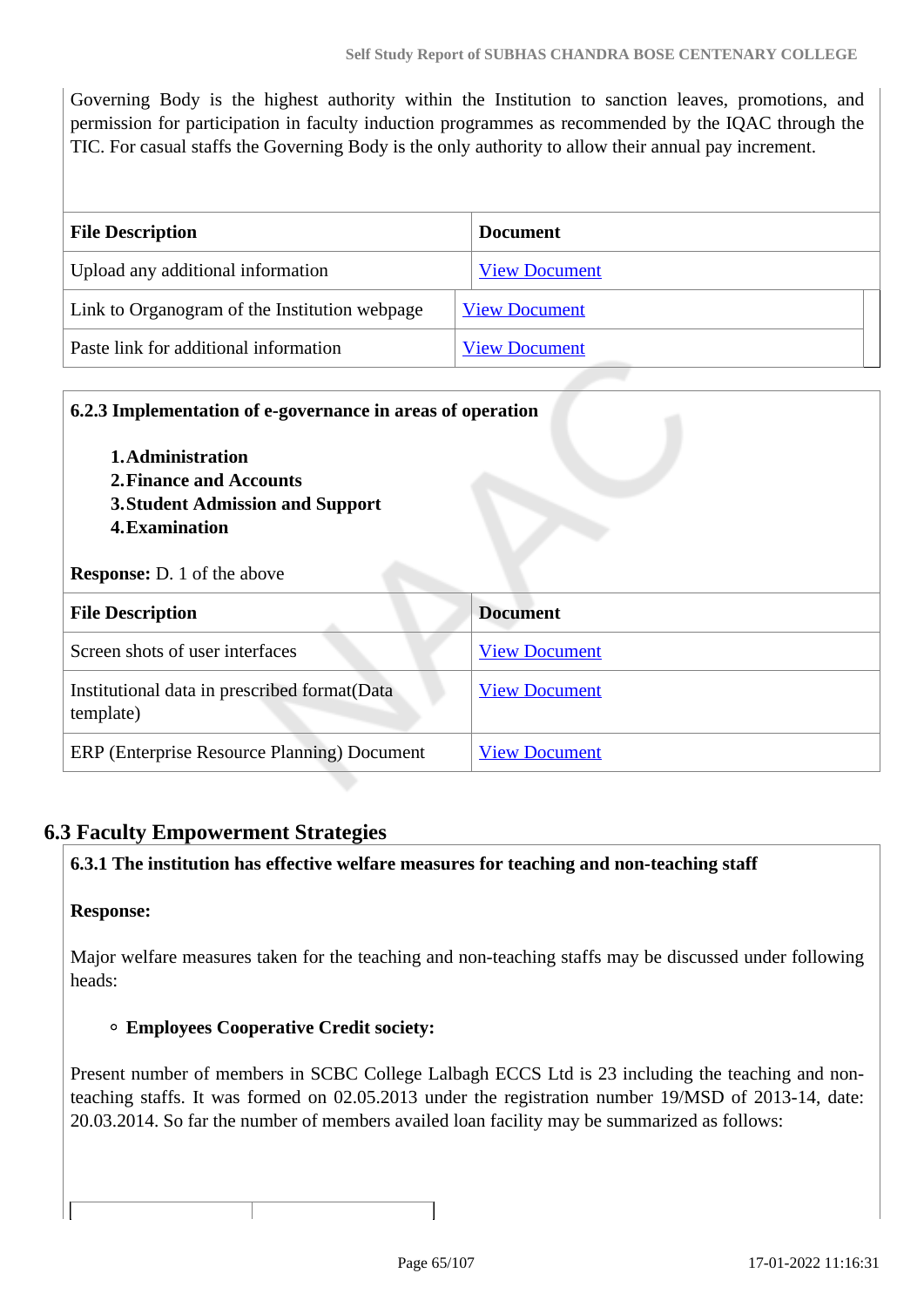| <b>Financial Year</b> | Number of members<br>availed loan |        |  |
|-----------------------|-----------------------------------|--------|--|
|                       | Short                             | Middle |  |
|                       | Term                              | Term   |  |
| $2015 - 16$           |                                   |        |  |
| 2016-17               |                                   |        |  |
| 2017-18               |                                   |        |  |
| 2018-19               | 12                                |        |  |
| 2019-20               |                                   |        |  |

This ECCS which is running under the Murshidabad District Central Cooperative bank is really the place of assurance for the employees of the college during financial need. Inclusion of the State Aided College Teachers is under procedure which will make the ECCS as the scope of dependence and assurance for a larger number of employees.

### **Provision of Maternity leaves and Child Care leaves for the female faculties as per their need:**

The female faculties as per their need are provided permission to avail maternity leave and child care leave as per Government Order, considering their need as well as maintaining the academic demands of the students during their leave period the leaves are sanctioned.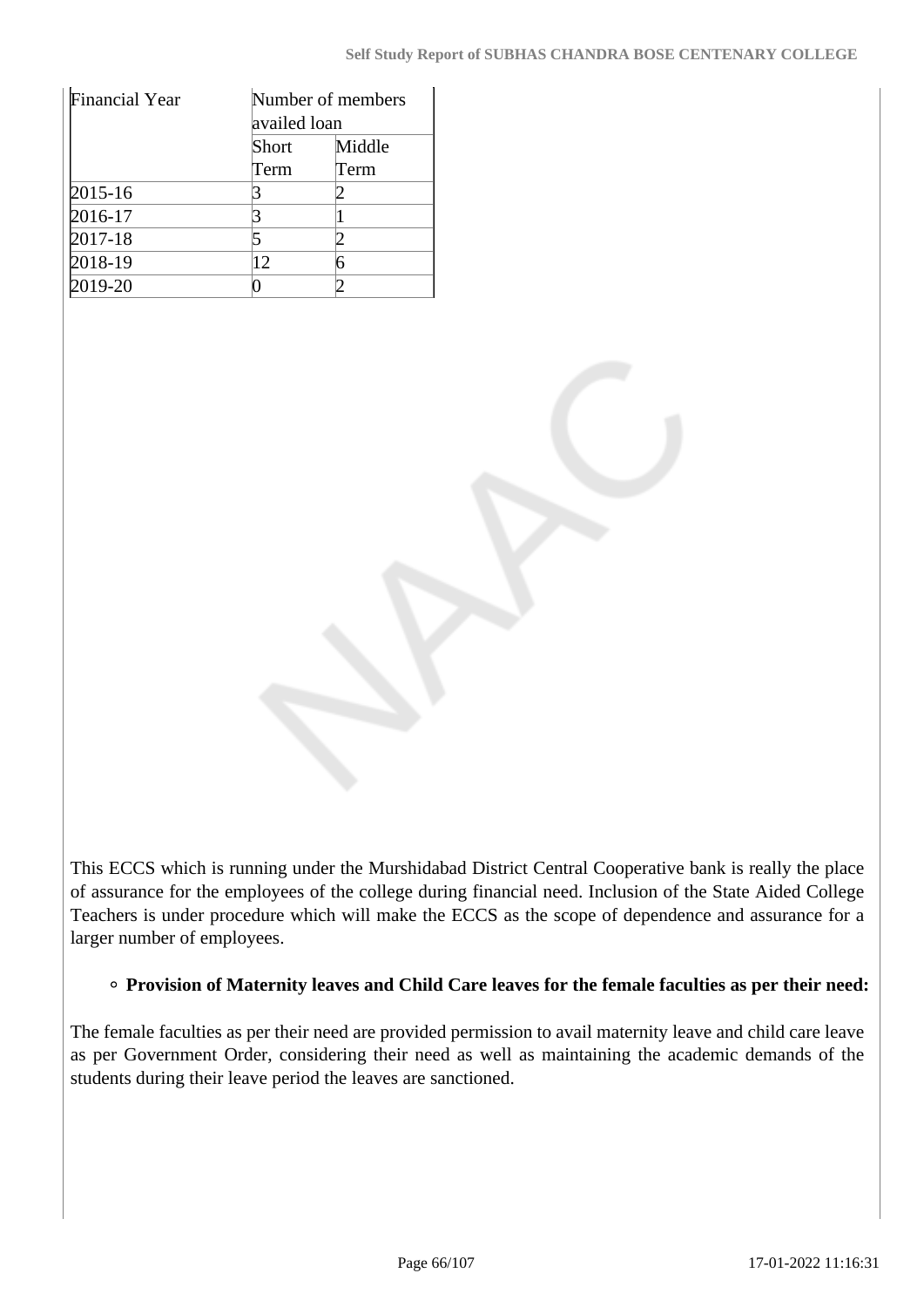### **Timely initiative for financial benefits as per Government Order:**

In spite of the lack of office staffs and in few cases late initiative by the candidate himself/herself several claims for financial benefits delay, but the Institution at its best level tries to submit all the required documents to the particular authority and to provide the staffs their right of financial benefit as and when they become eligible. The scenario for last five years is as follows:

| Faculties benefited Faculties benefitted Non-teaching staffs Pension procedure Financial |               |                                                    | demand               |
|------------------------------------------------------------------------------------------|---------------|----------------------------------------------------|----------------------|
| under CAS                                                                                |               | for greater academic availed promotional completed | fulfilled by retired |
|                                                                                          | qualification | benefits                                           | Part time teacher    |
|                                                                                          |               |                                                    |                      |

- The permanent teaching and non-teaching members could make their savings in GPF as per the rule of the finance department, Goverment of West Bengal.
- Salary increament for casual non-teaching staffs as per Governing Body resolution, facilities of advance payment in their need, festival bonus are other steps taken from the end of the Institution.

| <b>File Description</b>           | <b>Document</b>      |
|-----------------------------------|----------------------|
| Upload any additional information | <b>View Document</b> |

 **6.3.2 Average percentage of teachers provided with financial support to attend conferences / workshops and towards membership fee of professional bodies during the last five years.**

**Response:** 0

6.3.2.1 **Number of teachers provided with financial support to attend conferences/workshops and towards membership fee of professional bodies year wise during the last five years**

| 2019-20 | 2018-19 | 2017-18 | 2016-17 | 2015-16 |
|---------|---------|---------|---------|---------|
| ິ       | ν       | ◡       |         |         |

| <b>File Description</b>                                    | <b>Document</b>      |
|------------------------------------------------------------|----------------------|
| Institutional data in prescribed format (Data<br>template) | <b>View Document</b> |

**6.3.3 Average number of professional development /administrative training programs organized by**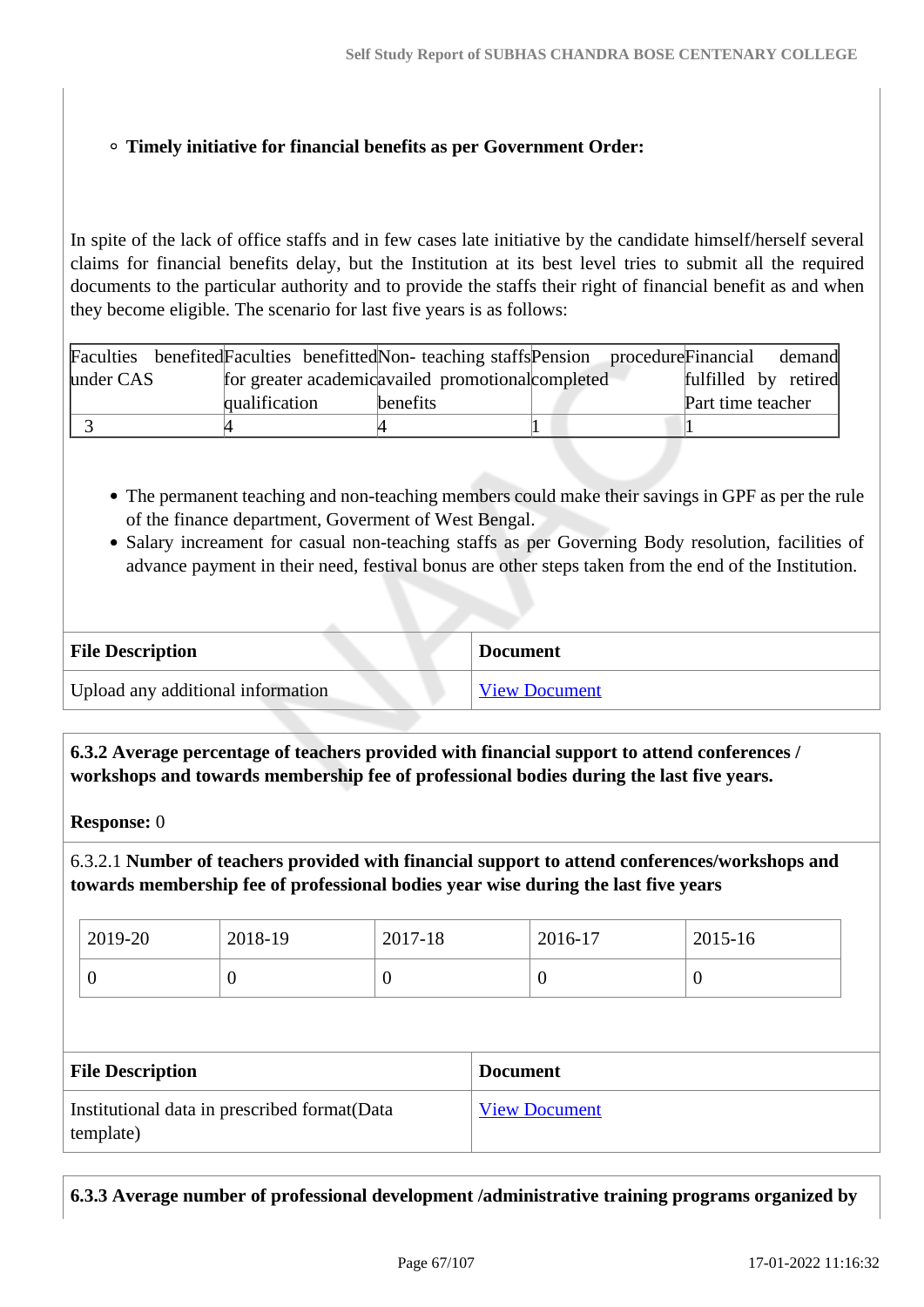#### **the institution for teaching and non teaching staff during the last five years**

#### **Response:** 0

### 6.3.3.1 **Total number of professional development /administrative training Programmes organized by the institution for teaching and non teaching staff year-wise during the last five years**

| 2019-20 | 2018-19 | 2017-18 | 2016-17 | 2015-16 |
|---------|---------|---------|---------|---------|
| ν       | υ       | ν       | υ       | v       |

| <b>File Description</b>                                    | <b>Document</b>      |
|------------------------------------------------------------|----------------------|
| Institutional data in prescribed format (Data<br>template) | <b>View Document</b> |

 **6.3.4 Average percentage of teachers undergoing online/ face-to-face Faculty Development Programmes (FDP)during the last five years (Professional Development Programmes, Orientation / Induction Programmes, Refresher Course, Short Term Course ).**

**Response:** 27.87

6.3.4.1 **Total number of teachers attending professional development Programmes viz., Orientation / Induction Programme, Refresher Course, Short Term Course year-wise during the last five years**

| 2019-20 | 2018-19 | 2017-18 | 2016-17 | 2015-16 |
|---------|---------|---------|---------|---------|
| 10      | -       | 4       | -       |         |

| <b>File Description</b>                                                                  | <b>Document</b>      |
|------------------------------------------------------------------------------------------|----------------------|
| Upload any additional information                                                        | <b>View Document</b> |
| Reports of the Human Resource Development<br>Centres (UGC ASC or other relevant centers) | <b>View Document</b> |
| <b>IQAC</b> report summary                                                               | <b>View Document</b> |
| Institutional data in prescribed format (Data<br>template)                               | <b>View Document</b> |

### **6.3.5 Institutions Performance Appraisal System for teaching and non-teaching staff**

**Response:**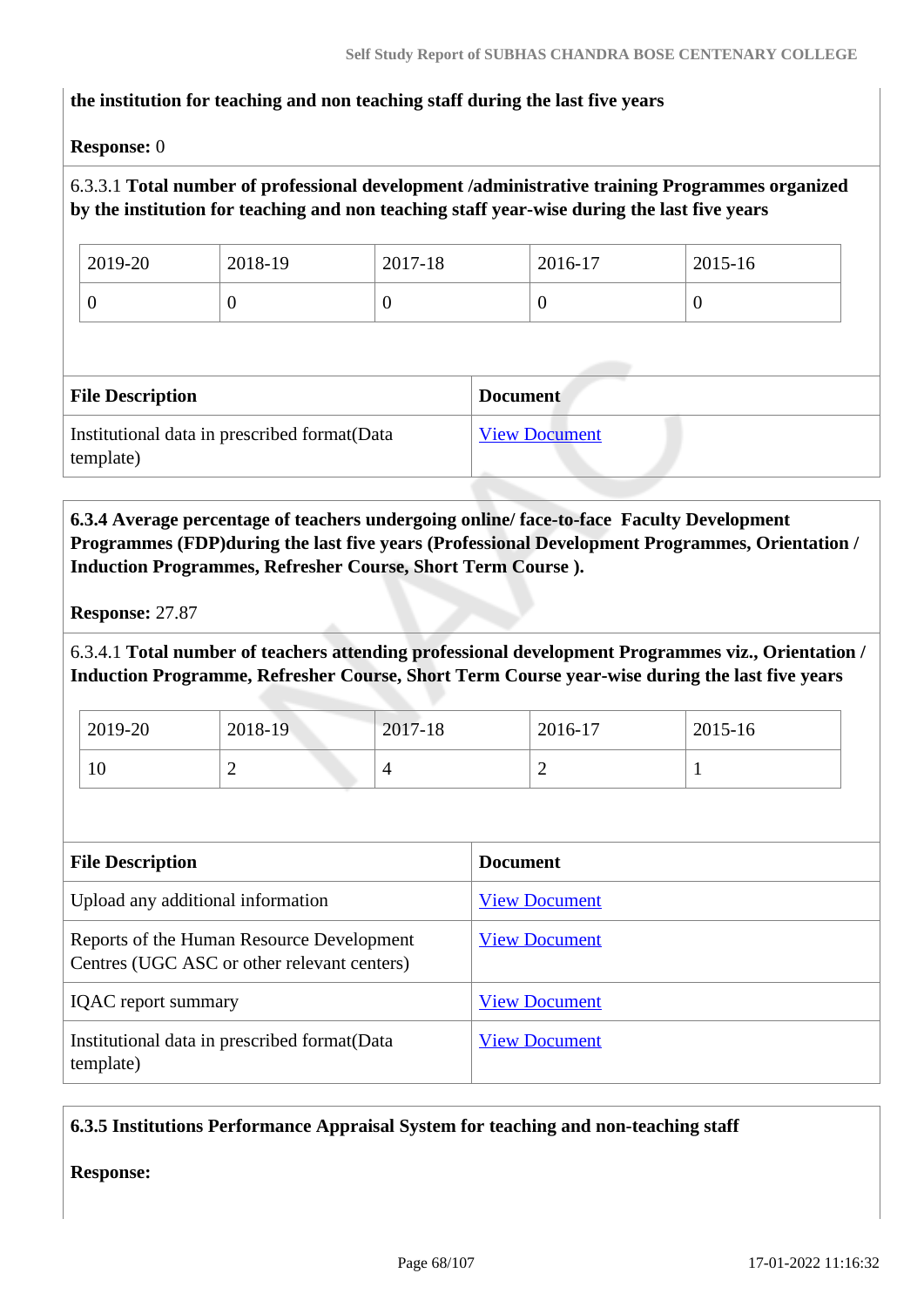Performance Appraisal System is the analysis to make performance at better level. The teaching faculties have to pass through self appraisal system at annual basis for their promotional work under Career Advancement Scheme. As per UGC prescribed norms the teaching faculties have to prepare their self appraisal report with proper evidence under the supervision of IQAC and then they could proceed for promotion. Annual Internal Academic Audit which is submitted by each of the Academic departments before the IQAC is the department level appraisal monitored by the IQAC.

Feedback collected from the students is a significant part of appraisal, where students share their views on participation of teaching faculties in academic fields and beyond.

We could not yet started appraisal from the end of students for individual teachers, but the authority will surely introduce the process such that the teaching faculties could share their knowledge with best initiative to the students and concentrate on students' demands.

For the non-teaching staffs no such appraisal system yet has been started, their promotional process is dependent upon their work experience. As per the service rule of the Government of West Bengal after completion of scheduled periods of 10 years or 20 years based on their work experience the promotional papers are preceded. In 2019-20 Academic Session when an online feedback was collected from the final year students they shared their views on the non-teaching staffs also. In future like that of the teaching faculties for the non-teaching faculties also individual appraisal given by the students and guardians may be introduced to make the teaching-learning environment friendly and transparent.

| <b>File Description</b>               | <b>Document</b>      |
|---------------------------------------|----------------------|
| Upload any additional information     | <b>View Document</b> |
| Paste link for additional information | <b>View Document</b> |

# **6.4 Financial Management and Resource Mobilization**

### **6.4.1 Institution conducts internal and external financial audits regularly**

**Response:** 

### **Internal Financial Audit:**

Any systematic internal financial audit is not done, but record keeping by the accountant and bursar is separately maintained and in regular interval tally of the accounts from both end is done. Before any Governing Body meeting the accountant has to show so far income-expenditure amount and finance committee and purchase committee are the other steps to tally the income with expenditure and prepare budgets.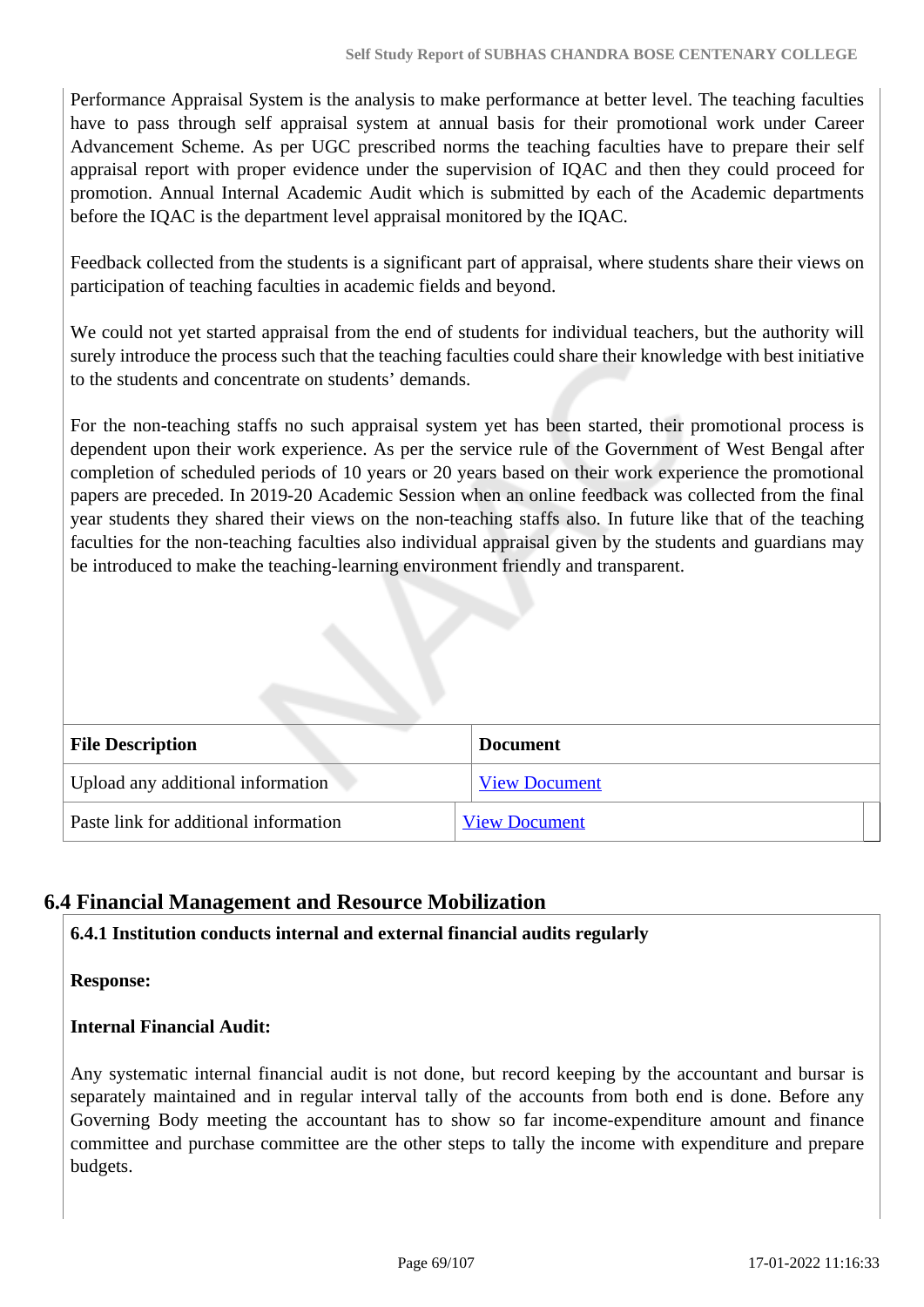### **External Financial Audit:**

The Institution continues external financial audits regularly. Under the guidance of the Department of Higher Education and Department of Finance, Government of West Bengal the external audit is done by the Government recognized auditors. To make the audit process smooth all the relevant documents are preserved time to time and are placed before the auditor, the documents include tender, quotation, work order, receipt, documents as per in case of online or offline transaction.

Audit report for last five years is as follows:

| Financial year | Income        | Expenditure | <b>Excess of income</b><br>over expenditure |
|----------------|---------------|-------------|---------------------------------------------|
|                |               |             | transfers to capital                        |
|                |               |             | fund                                        |
|                |               |             |                                             |
|                | Amount in INR |             |                                             |
| 2019-20        | 3,30,73,173   | 2,80,02,371 | 28, 55, 275                                 |
| 2018-19        | 25,986,662    | 29,678,206  | 11,95,240                                   |
| 2017-18        | 30,413,081    | 26,842,305  | 7,42,492                                    |
| 2016-17        | 20,487,837    | 24,890,413  | 13, 19, 340                                 |
| 2015-16        | 20,379,357    | 15,446,481  | 8,43,981                                    |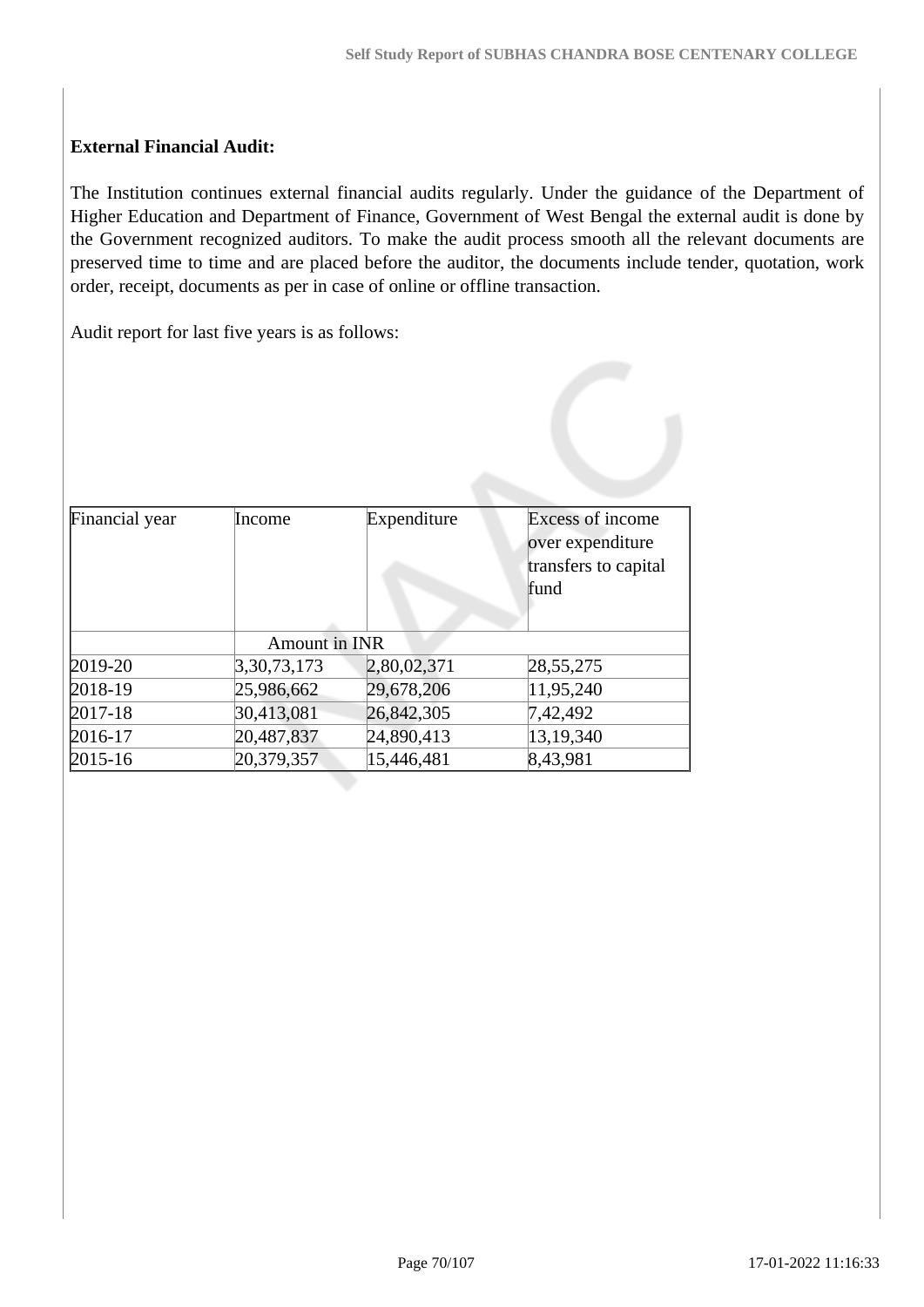Major sources of income are:

- Salary of the employees from Government of West Bengal, Department of Finance
- Admission fees collected from students
- If any Government grant is received
- Centre fees for different examinations under the Government of West Bengal.

Major expenditure includes:

- A percentage of tuition fees collected from the students have to return back to the Government.
- Release of salary
- Examination and registration fees.
- Infrastructural activities
- Maintenance of existing resources.

| <b>File Description</b>           | <b>Document</b>      |
|-----------------------------------|----------------------|
| Upload any additional information | <b>View Document</b> |

### **6.4.2 Funds / Grants received from non-government bodies, individuals, philanthropers during the last five years (not covered in Criterion III)**

**Response:** 0

6.4.2.1 **Total Grants received from non-government bodies, individuals, Philanthropers year-wise during the last five years (INR in Lakhs)**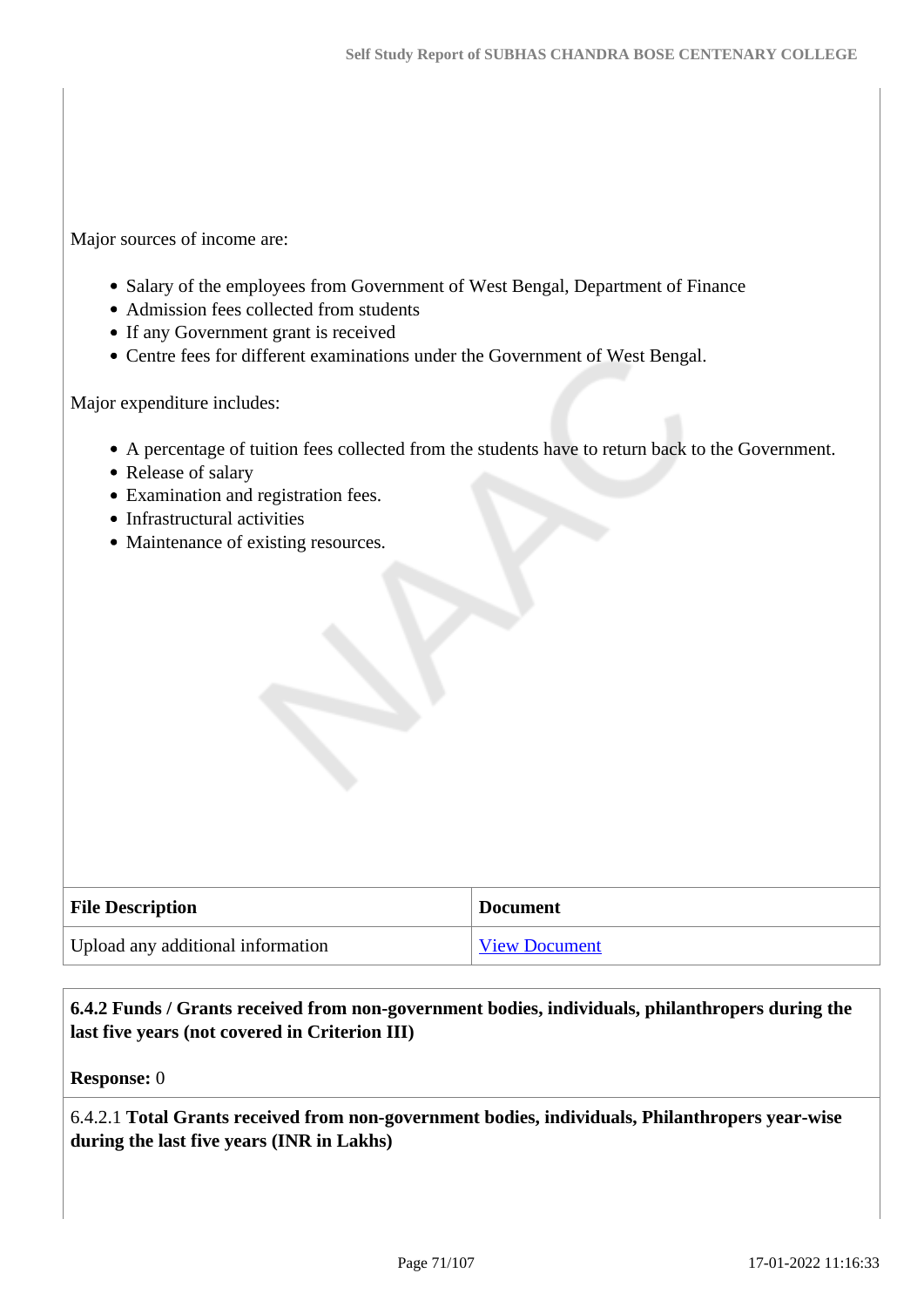|                                                            | 2019-20 | 2018-19  | 2017-18 |                      | 2016-17 | 2015-16 |  |
|------------------------------------------------------------|---------|----------|---------|----------------------|---------|---------|--|
|                                                            | 00      | 00<br>00 |         |                      | 00      | 00      |  |
|                                                            |         |          |         |                      |         |         |  |
| <b>File Description</b>                                    |         |          |         | <b>Document</b>      |         |         |  |
| Institutional data in prescribed format (Data<br>template) |         |          |         | <b>View Document</b> |         |         |  |

### **6.4.3 Institutional strategies for mobilisation of funds and the optimal utilisation of resources**

#### **Response:**

For mobilization of fund and optimum utilization of resources the following steps are taken:

- **Decision taken under IQAC:**The IQAC as the representative all the academic departments, cells and committees prepares the plan to cope with the demands from every section of the Institution including the students, teachers, non-teaching staffs and places the appeal before the Governing Body through the Teacher-in-Charge on required issues.
- **Recommendation by Governing Body:**Demands as placed by the IQAC through the Teacher-In-Charge before Governing Body is discussed and decisions are taken whether the demands are legitimate or not and in case of approving any demand or project the existing fund condition is judged and if it is possible with existing fund to complete the scheme the finance committee is referred for further steps under the leadership of bursar.

In cases where internal fund is not enough to complete any project or scheme procedures are taken to apply for Government grants under particular schemes.

- **Approval by finance and purchase committee:**The finance and purchase committee under the leadership of bursar and advice of the accountant makes further strategies like tender in cases required, work order and purchasing of goods or permanent infrastructural works.
- **Implementation of the project:**A number of teaching and non-teaching staffs preferably expert in particular issue are engaged to complete any project with full efficiency.

Covering the above mentioned phases

- List of priority works are prepared
- Permanent infrastructural works like up gradation of building, seminar hall or ICT like permanent infrastructural works, renovation of Geography Laboratory, starting of language lab, renovation of library, wi- fi facilities under campus, facilities of ramp like events become feasible.
- Maintenance of existing resources under Annual maintenance scheme or repairing is done.
- Other important infrastructural needs like facility of gym, renovation of the field area under college campus are considered.
- Cultural events under the Annual social proramme, , publication of magazines as part of innovative practice by the students, organizing seminars or lecture series, participation of students in creative works are also inspired by the Institution under financial support.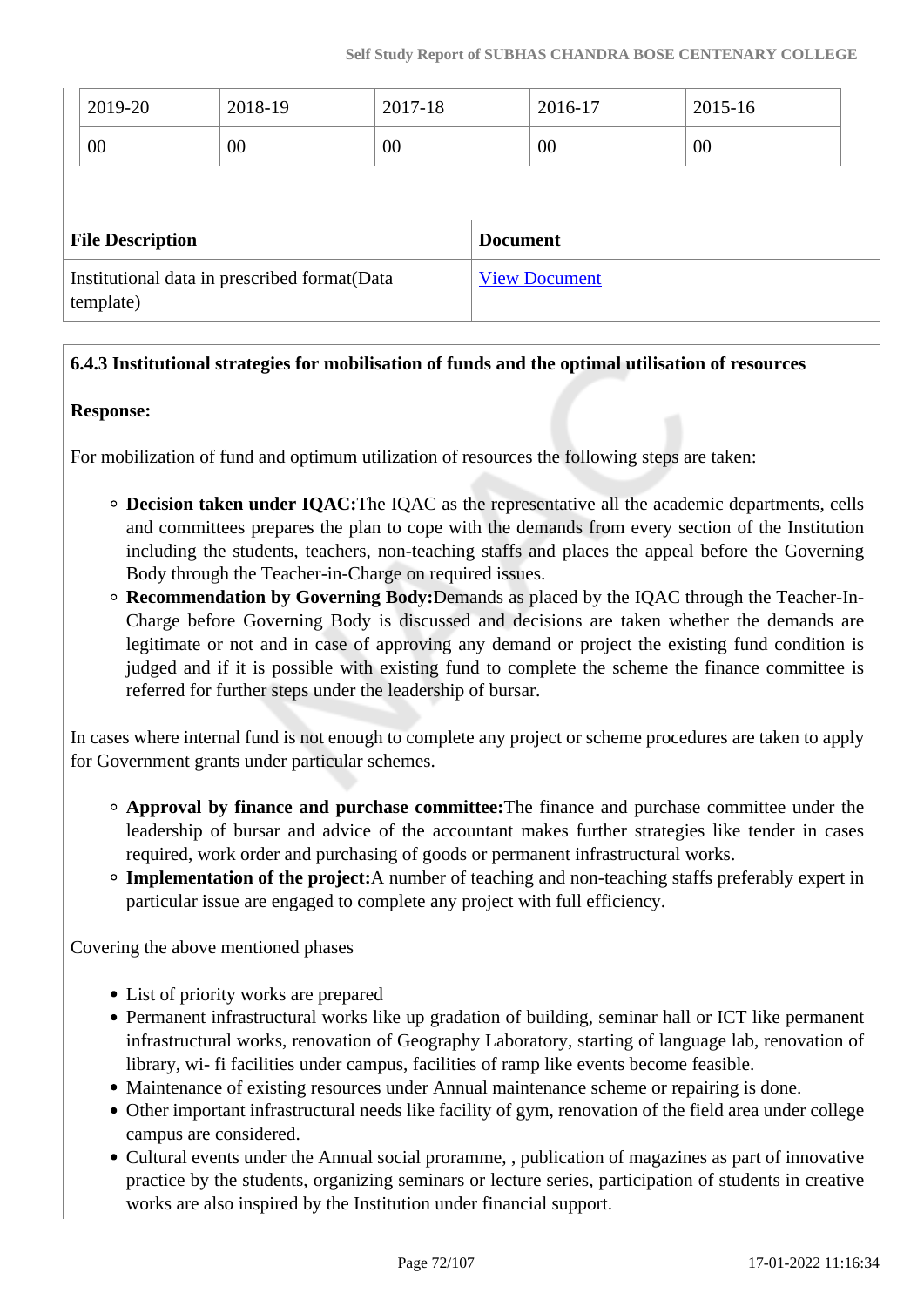| <b>File Description</b>               | <b>Document</b>      |
|---------------------------------------|----------------------|
| Upload any additional information     | <b>View Document</b> |
| Paste link for additional information | <b>View Document</b> |

## **6.5 Internal Quality Assurance System**

## **6.5.1 Internal Quality Assurance Cell (IQAC) has contributed significantly for institutionalizing the quality assurance strategies and processes**

## **Response:**

The IQAC as the key planner and with the role of an effective connector is involved in several academic initiatives including:

#### **Effective teaching-learning process:**

Teaching-learning is the centre event of any academic institution, to make it effective in our Institution the IQAC inspires in:

- Proper utilization of the faculty resources through the effective time-table and its adjustment or changes whenever required.
- Framing an effective academic calendar with assistance from the academic sub-committee and its true implementation.
- Direct the departments in using modern teaching facilities like use of ICT and open resources.
- Structured process of internal assessment and its review.
- Analysis of University results at department level.
- Initiative for remedial and tutorial classes.
- Innovative practices like students' interaction through quiz competition, department level topic wise seminar presentation, extempore.
- To reveal the innovative power within the students through model competition, creative presentation in photo gallery, wall magazine.
- Mobilize the students in practical oriented study through field survey, educational tour, interviewing the community.
- Inspire direct student participation in activities like forestation, cleaning the campus, making awareness on environmental issues.

#### **Workshop/ seminar/webinar:**

In fact these are the inevitable part of teaching-learning process, to make such attempts fruitful the IQAC inspires in following manner: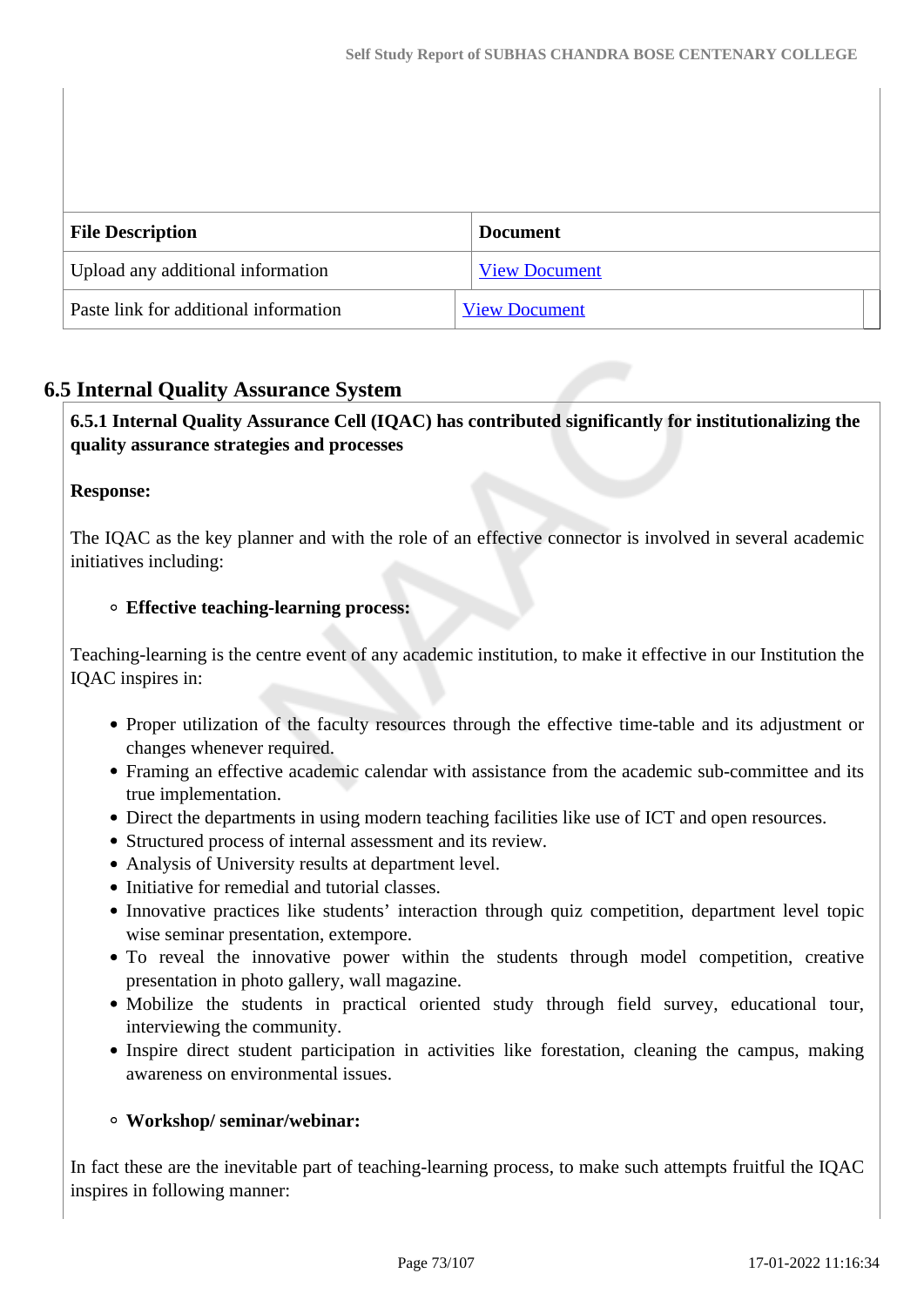- Inspire the departments in quality programmes to provide the students an opportunity to be familiar with the academic environment beyond the Institution.
- Discuss with the organizing department or the cell about the frame work of the programme and make suggestions.
- Analyze the financial demands placed by individual academic departments/cells and recommend the finance sub-committee to do the needful whenever required.

| <b>Document</b>      |
|----------------------|
| <b>View Document</b> |
| <b>View Document</b> |
|                      |

 **6.5.2 The institution reviews its teaching learning process, structures & methodologies of operations and learning outcomes at periodic intervals through IQAC set up as per norms and recorded the incremental improvement in various activities ( For first cycle - Incremental improvements made for the preceding five years with regard to quality For second and subsequent cycles - Incremental improvements made for the preceding five years with regard to quality and post accreditation quality initiatives )** 

**Response:**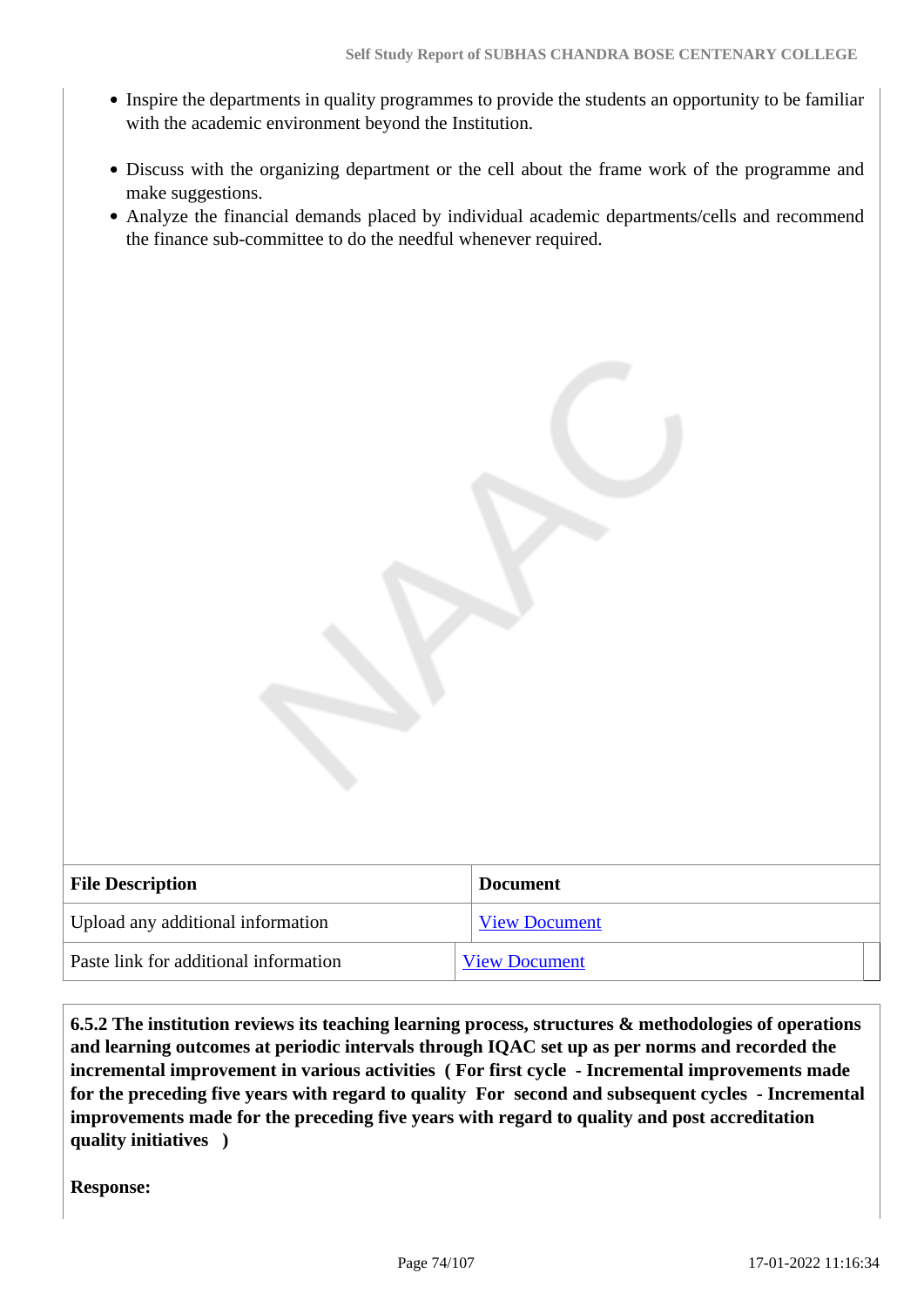Institutional reviews and reforms in teaching-learning process are among the topmost priority jobs of the IQAC, which may be reflected in following events:

## **Feedback collection and its analysis:**

Students are the lifeline of an educational institution. Success of an academic unit depends on the fulfillment of students' needs, level of satisfaction, facilities provided to the pupils. With the progress of time demands raised by the students or the facilities they really need vary and time to time feedback collection is the only process to satisfy their needs. To make it systematized annual students' feed- back collection is a regular process within the Institution from 2017-18. Analysis of the collected feed-back, taking necessary steps to combat the demand or satisfy the needs is the following steps which run under the supervision of the IQAC. If we highlight on academic demands we had observed that a moderate level of satisfaction was found among students in issues like completion of syllabus, understanding the lessons. The IQAC successfully identified the root of dissatisfaction and steps like

- Moderation of time table
- Lesson plan by the academic departments and its implementation
- Remedial classes
- Importance on ICT based classes
- Field trip/ educational tour
- Students' seminar presentation

Could solve the problems at maximum level as per the direction by the IQAC after analysis of students' demands.

The second important unit of teaching-learning process is the teachers, so collection of feedbacks from the faculties is another important step maintained by the IQAC from 2018-19 especially after the implementation of CBCS. Though the Institution has to follow the syllabus followed by the University of Kalyani, but view of the faculties on syllabus, its implement in real life were viewed from the stand point of the faculties and few initiatives like

- Select the specialized teachers for specialized portion
- For Skill Enhanced Courses (SEC) to prioritize the portions with scope of application in real world
- Use of innovative techniques to make the teaching interesting

Are some of the strategies proposed by the IQAC.

## **Inspire and facilitate improved teaching-learning process:**

Here also in fact a review is done under the supervision of IQAC and it is the Internal Annual Academic Audit for each of the academic departments. The process is continuing from 2015-16 and based on the strength or weakness proposed by each department necessary steps like

- Recommendation before Governing Body for the demand of faculties.
- Need of equipments specially laboratory based departments like Geography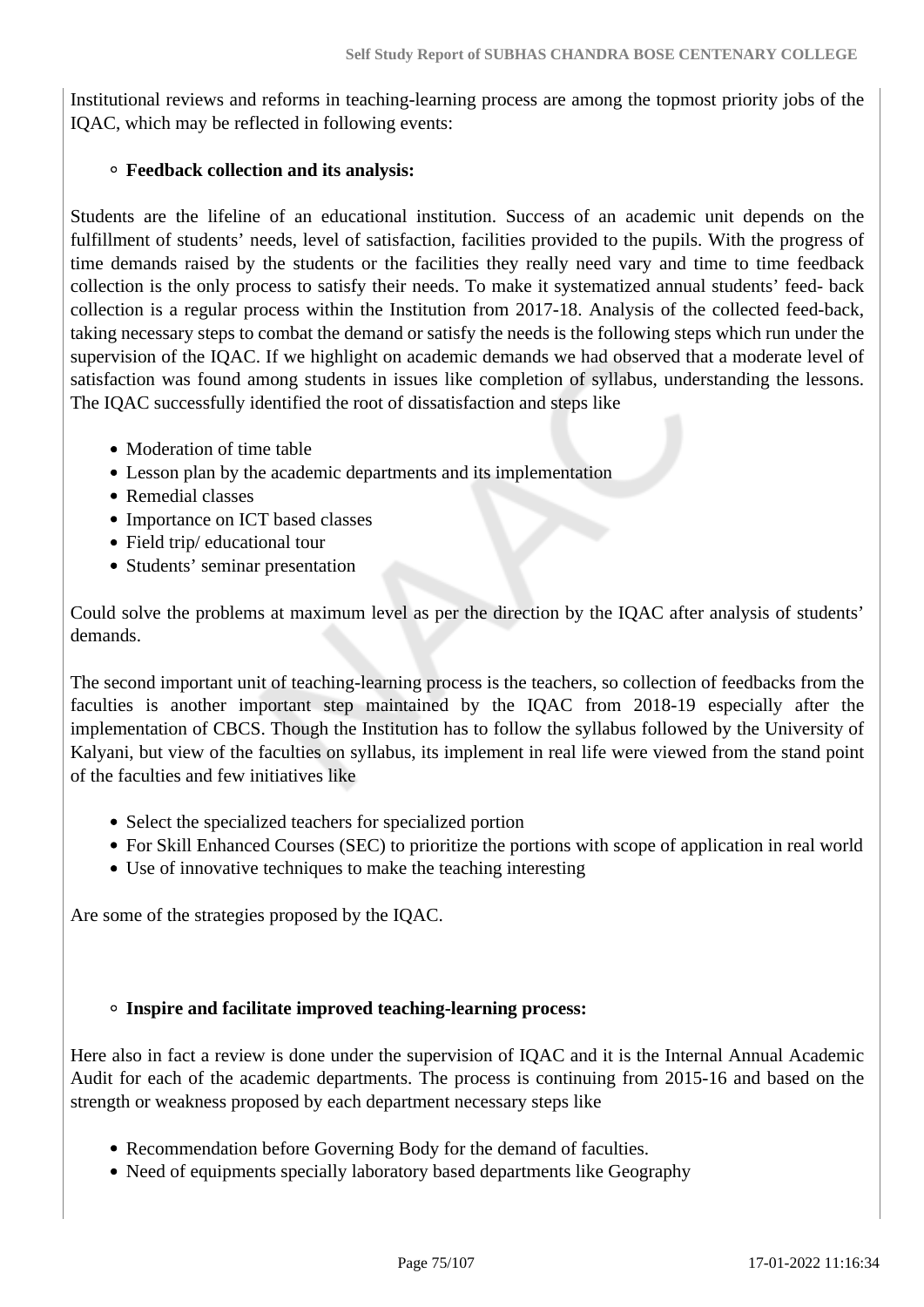Are done.

In academic issues specially during pandemic situation from March'2020 analyzing the real situation and as per the demands from students the academic departments are trying to continue the classes in online mode using zoom, Google Meet, Teach mint like applications under the guidance of IQAC, though such methods could reach a limited number of students (about 30-40%), the methods need improvement. Already the IQAC in its meeting with academic sub-committee has decided to display the teaching resources in college website, such that maximum number of students whenever possible could access those resources.

| <b>File Description</b>               | <b>Document</b>      |
|---------------------------------------|----------------------|
| Upload any additional information     | <b>View Document</b> |
| Paste link for additional information | <b>View Document</b> |

## **6.5.3 Quality assurance initiatives of the institution include:**

- **1.Regular meeting of Internal Quality Assurance Cell (IQAC); Feedback collected, analysed and used for improvements**
- **2.Collaborative quality intitiatives with other institution(s)**
- **3.Participation in NIRF**
- **4.any other quality audit recognized by state, national or international agencies (ISO Certification, NBA)**

#### **Response:** C. 2 of the above

| <b>File Description</b>                                    | <b>Document</b>      |
|------------------------------------------------------------|----------------------|
| Upload any additional information                          | <b>View Document</b> |
| Institutional data in prescribed format (Data<br>template) | <b>View Document</b> |
| Paste web link of Annual reports of Institution            | <b>View Document</b> |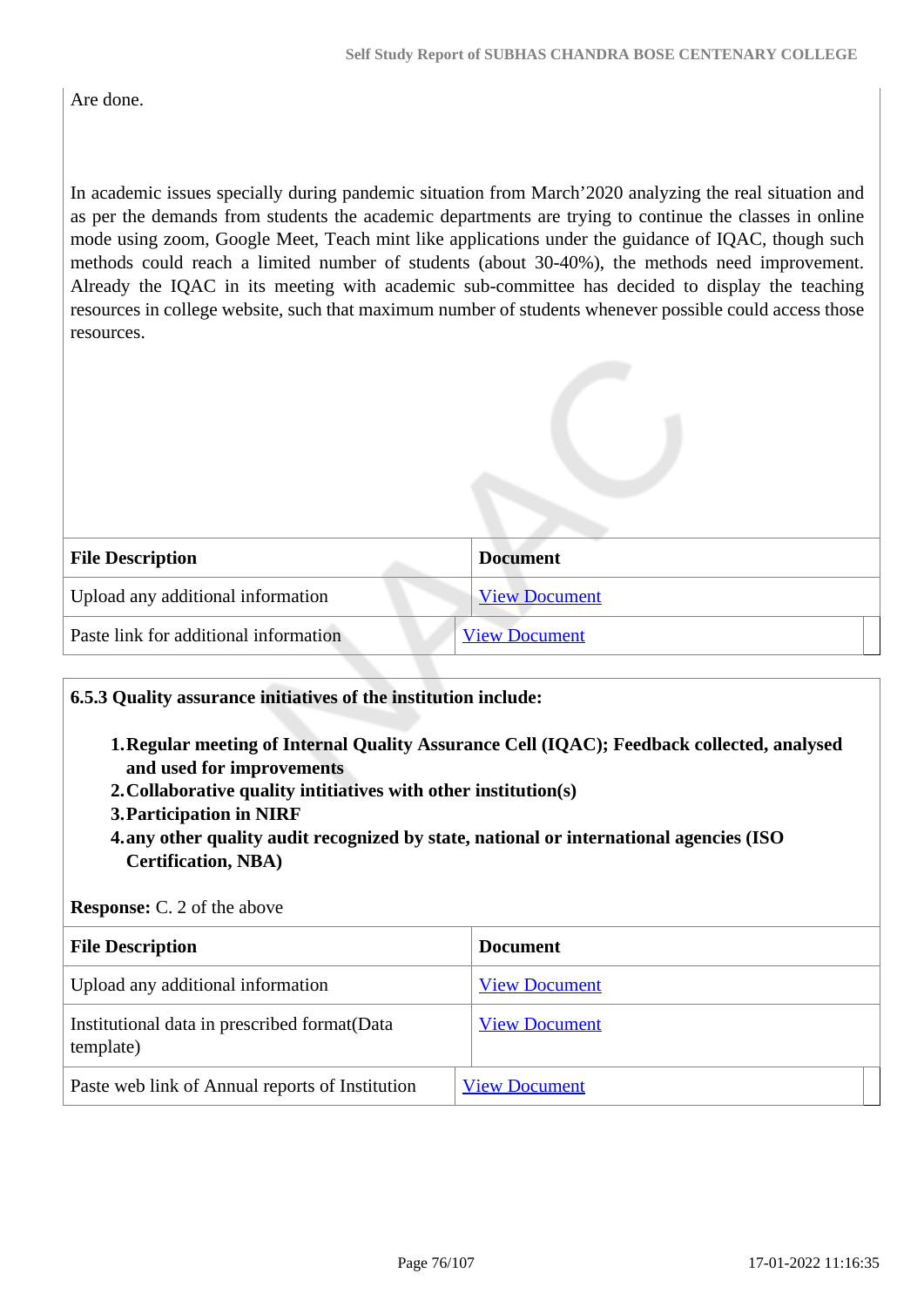# **Criterion 7 - Institutional Values and Best Practices**

## **7.1 Institutional Values and Social Responsibilities**

 **7.1.1 Measures initiated by the Institution for the promotion of gender equity during the last five years.**

## **Response:**

**7.1.1.a.** 'Pratayee'- A Gender Sensitization Cell

## **Preface of Pratayee Gender Sensitization Cell**

The Subhas Chandra Bose Centenary College has established a Women Empowerment Cell named "Pratyayee" to focus on a vision of "gender equity" and to sensitize all issues related to women. The cell has been working since 2016 to empower girl students and also equipping them with skills and tools that will enable them to succeed and prove themselves as a worthy and contributing member of the society.

## **Year of establishment (with month) 2016**

**Event Highlight**

|                | <b>Sl. No. Event Title</b>       | <b>Date</b>                     | <b>Resource</b><br>person | Venue   | Aims                            | Outcl              |
|----------------|----------------------------------|---------------------------------|---------------------------|---------|---------------------------------|--------------------|
| 1              | Women                            | 11TH MAY, 2017                  | Anuradha                  | S.C.B.C | To give them a basicStude       |                    |
|                | Empowerment                      |                                 | Mondal                    | College | about<br>differentwas g<br>idea |                    |
|                | from<br>-Voices<br>the           |                                 | (advocate)                |         | existing laws and legal         |                    |
|                | margins                          |                                 |                           |         | actions that can preventMany    |                    |
|                |                                  |                                 |                           |         | crime against women             | askin              |
|                |                                  |                                 |                           |         |                                 | help               |
|                |                                  |                                 |                           |         |                                 | We v               |
|                |                                  |                                 |                           |         |                                 | some               |
|                |                                  |                                 |                           |         |                                 | gave               |
|                |                                  |                                 |                           |         |                                 | legal              |
| $\overline{2}$ | One day Workshop 14TH JUNE, 2017 |                                 | College                   |         | S.C.B.CTeach<br>them            | someThey           |
|                | on Fabric on Cloth               |                                 | Faculties                 | College | handicrafts<br>skill            | andand a           |
|                | and Different Types              |                                 |                           |         | give them some ideasome         |                    |
|                | of Stitches                      |                                 |                           |         | about entrepreneurship  like tl |                    |
|                |                                  |                                 |                           |         |                                 |                    |
| 3              | day<br>One                       | Cancer <sub>20th</sub> Jan 2018 | Dr. R Chaterjee S.C.B.C   |         | aboutThe<br>Give<br>awareness   |                    |
|                | Awareness                        |                                 |                           | College | Spreadwell<br>and<br>cancer     |                    |
|                | Programme                        |                                 |                           |         | awareness about canceraware     |                    |
|                |                                  |                                 |                           |         | in our adopted village.         | $ c$ ance<br>stude |
| 4              | Tribute to Netaji                | 25thJan 2018                    | College                   | S.C.B.C | Celebrate<br>Netaji's The       |                    |
|                |                                  |                                 | faculties                 | College | 121st birthday                  | succe              |
|                |                                  |                                 |                           |         |                                 | celeb              |
|                |                                  |                                 |                           |         |                                 | Cultu              |
|                |                                  |                                 |                           |         |                                 |                    |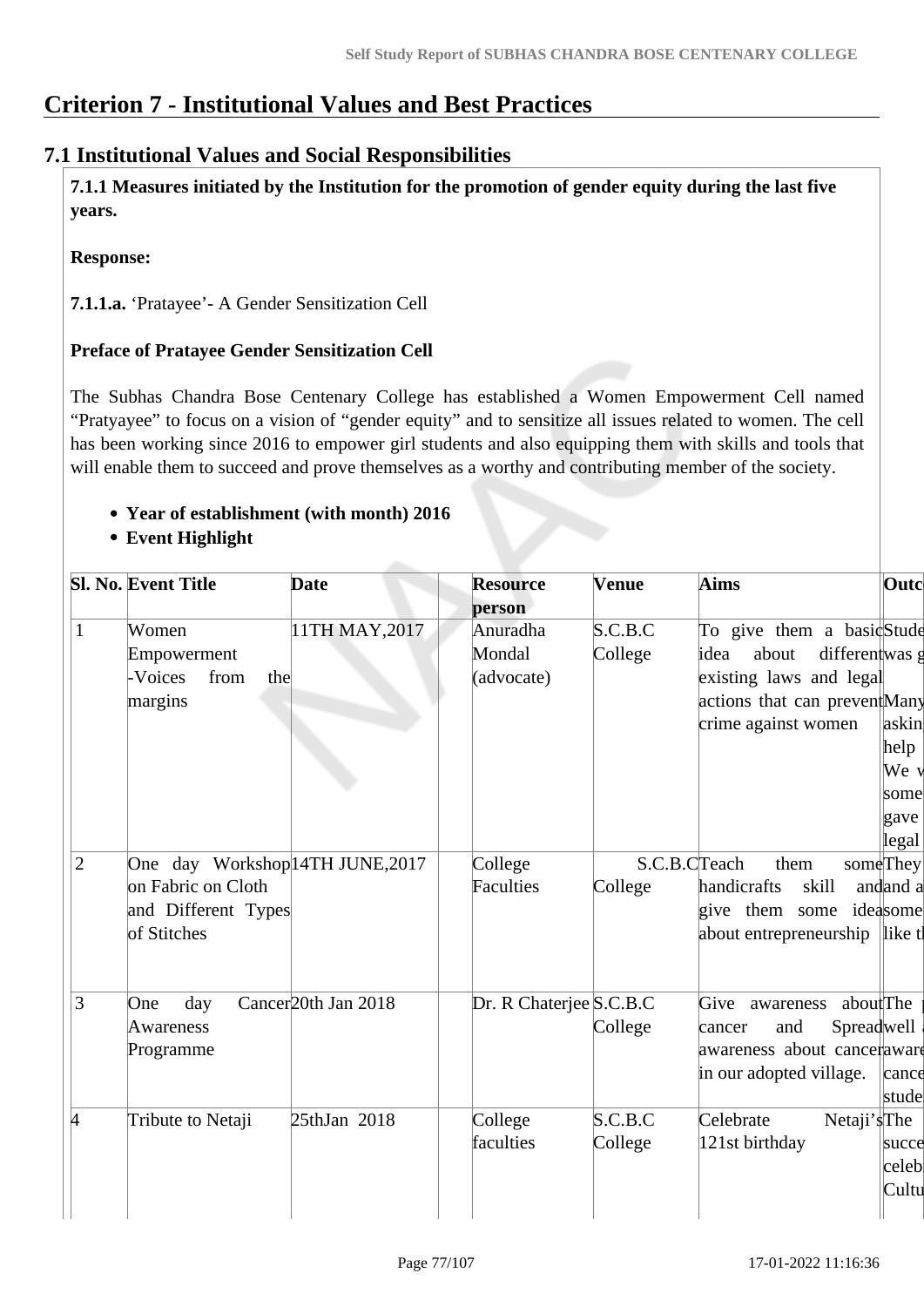|                |                                 |                                                                                  |                  |                |                                       | from     |
|----------------|---------------------------------|----------------------------------------------------------------------------------|------------------|----------------|---------------------------------------|----------|
| 5              | Celebration                     | of9TH                                                                            | College          | S.C.B.C        | Main theme of the The                 |          |
|                | Gender Equality                 | <b>MARCH, 2018</b>                                                               | faculties        | College        | programme                             | wassucce |
|                |                                 |                                                                                  |                  |                | "Happy to bleed".                     | partic   |
|                |                                 |                                                                                  |                  |                |                                       | stude    |
|                |                                 |                                                                                  |                  |                | Our aim was to give                   |          |
|                |                                 |                                                                                  |                  |                | the<br>awareness<br>to                |          |
|                |                                 |                                                                                  |                  |                | students about health                 |          |
|                |                                 |                                                                                  |                  |                | and hygiene issues of                 |          |
|                |                                 |                                                                                  |                  |                | menstruation.                         |          |
|                |                                 |                                                                                  |                  |                | Also organised a karate               |          |
|                |                                 |                                                                                  |                  |                | demonstration                         |          |
|                |                                 |                                                                                  |                  |                |                                       |          |
|                |                                 |                                                                                  |                  |                | To encourage them in<br>self defence. |          |
| 6              | One day awareness8th march 2019 |                                                                                  | College          | S.C.B.C        | Celebration<br>of                     | W        |
|                | programme<br>on                 |                                                                                  | <b>Faculties</b> | College        | international<br>women's aware        |          |
|                | International                   |                                                                                  |                  |                | handicraftcomn<br>with<br>day         |          |
|                | Women's Day                     |                                                                                  |                  |                | exhibition,<br>postermorn             |          |
|                |                                 |                                                                                  |                  |                | presentation, rally andStude          |          |
|                |                                 |                                                                                  |                  |                | cultural programme                    | depar    |
|                |                                 |                                                                                  |                  |                |                                       | partic   |
|                |                                 |                                                                                  |                  |                |                                       | exhib    |
|                |                                 |                                                                                  |                  |                |                                       | progr    |
|                |                                 |                                                                                  |                  |                |                                       | progr    |
|                |                                 |                                                                                  |                  |                |                                       | chand    |
|                |                                 |                                                                                  |                  |                |                                       | our      |
|                |                                 |                                                                                  |                  |                |                                       | was      |
|                |                                 |                                                                                  |                  |                |                                       | motiv    |
|                |                                 | ۰.,                                                                              |                  |                |                                       | progr    |
|                |                                 |                                                                                  |                  |                |                                       | every    |
| $\overline{7}$ | One day awareness 6th dec 2019  |                                                                                  | Dr.Manju         | S.C.B.C        | To give<br>awareness The              |          |
|                | programme on cancer             |                                                                                  | Banerjee         | <b>COLLEGE</b> | about cancer and aids tosucce         |          |
|                | and aids                        |                                                                                  | principal<br>of  |                | students                              | stude    |
|                |                                 |                                                                                  | medical          |                |                                       | on the   |
|                |                                 |                                                                                  | college and her  |                | Built a team to spread                |          |
|                |                                 |                                                                                  | team including   |                | awareness to near by                  |          |
|                |                                 |                                                                                  | six<br>junior    |                | villages                              |          |
|                |                                 |                                                                                  | doctors          |                |                                       |          |
|                | 7.1.1.b. Girls Common Room      |                                                                                  |                  |                |                                       |          |
|                |                                 |                                                                                  |                  |                |                                       |          |
|                |                                 | A well-furnished common waiting room with rest room is made available for girls. |                  |                |                                       |          |
|                |                                 |                                                                                  |                  |                |                                       |          |
|                |                                 |                                                                                  |                  |                |                                       |          |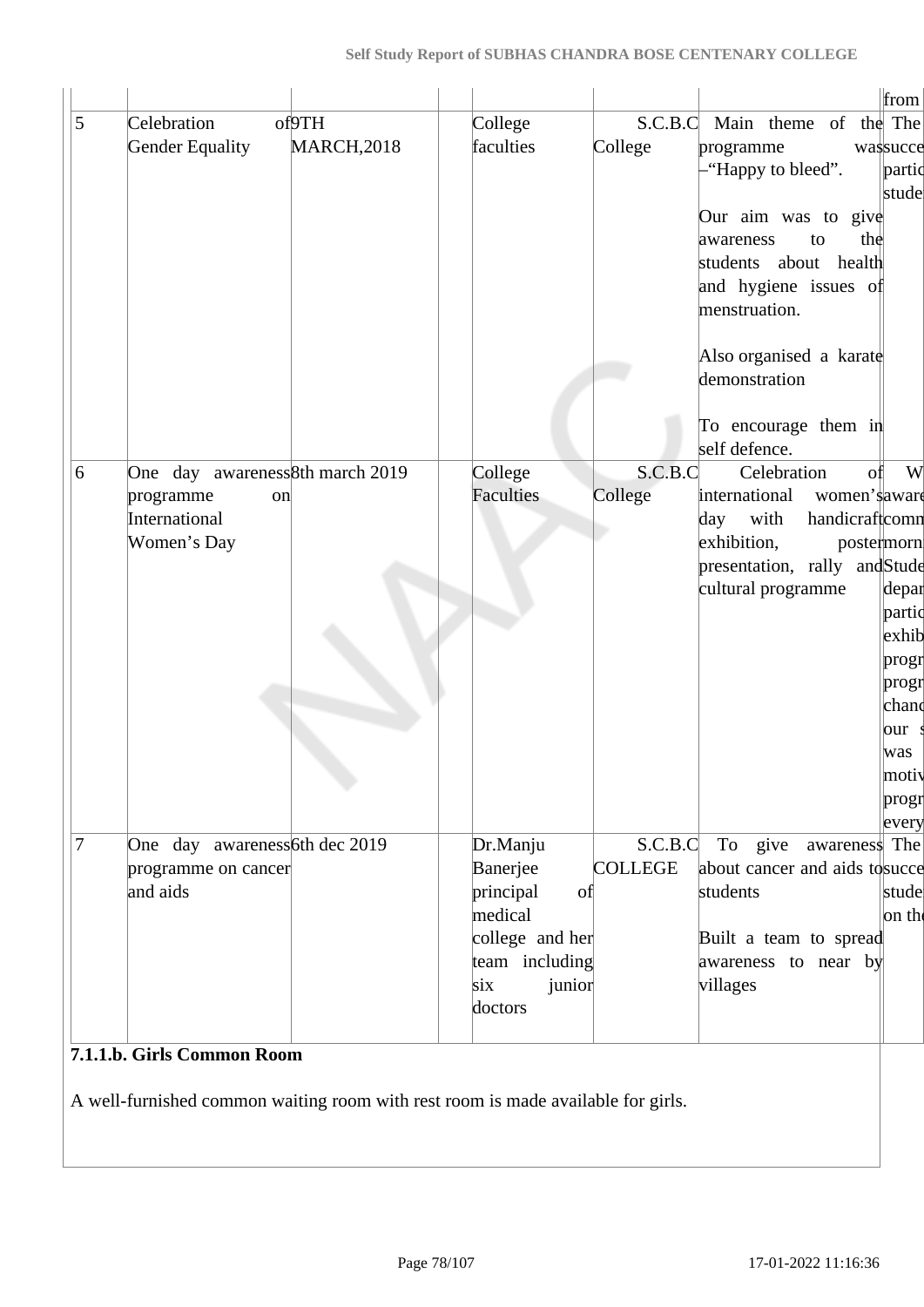| <b>File Description</b>                                                                                                                                                                    | <b>Document</b>      |  |
|--------------------------------------------------------------------------------------------------------------------------------------------------------------------------------------------|----------------------|--|
| Specific facilities provided for women in terms<br>of: a. Safety and security b. Counselling c.<br>Common Rooms d. Day care center for young<br>children e. Any other relevant information | <b>View Document</b> |  |

 **7.1.2 The Institution has facilities for alternate sources of energy and energy conservation measures** 

- **1.Solar energy**
- **2.Biogas plant**
- **3.Wheeling to the Grid**
- **4.Sensor-based energy conservation**
- **5.Use of LED bulbs/ power efficient equipment**

#### **Response:** C. 2 of the above

| <b>File Description</b>        | <b>Document</b>      |
|--------------------------------|----------------------|
| <b>Geotagged Photographs</b>   | <b>View Document</b> |
| Any other relevant information | <b>View Document</b> |

## **7.1.3 Describe the facilities in the Institution for the management of the following types of degradable and non-degradable waste (within 500 words)**

- **Solid waste management**
- **Liquid waste management**
- **Biomedical waste management**
- **E-waste management**
- **Waste recycling system**
- **Hazardous chemicals and radioactive waste management**

## **Response:**

## 7.1.3 **Management of the degradable and non-degradable waste**

## **7.1.3.a. Solid waste management**

## **1) Solid degradable waste management by Rotary Drum Composting**

The disposal of solid waste is a big challenge both in the rural and the urban areas. The waste generation in India is 400–600 gram/capita/day. Due to the huge production of waste, the availability of land for landfilling is increasing. When these wastes, with huge organic content, are disposed of in open dumps or in landfills, they pose a significant environmental problem by emitting greenhouse gases, and also lead to leachate production. Moreover, this open dumping is becoming impractical due to public consciousness, and also expensive due to transportation and unavailability of lands.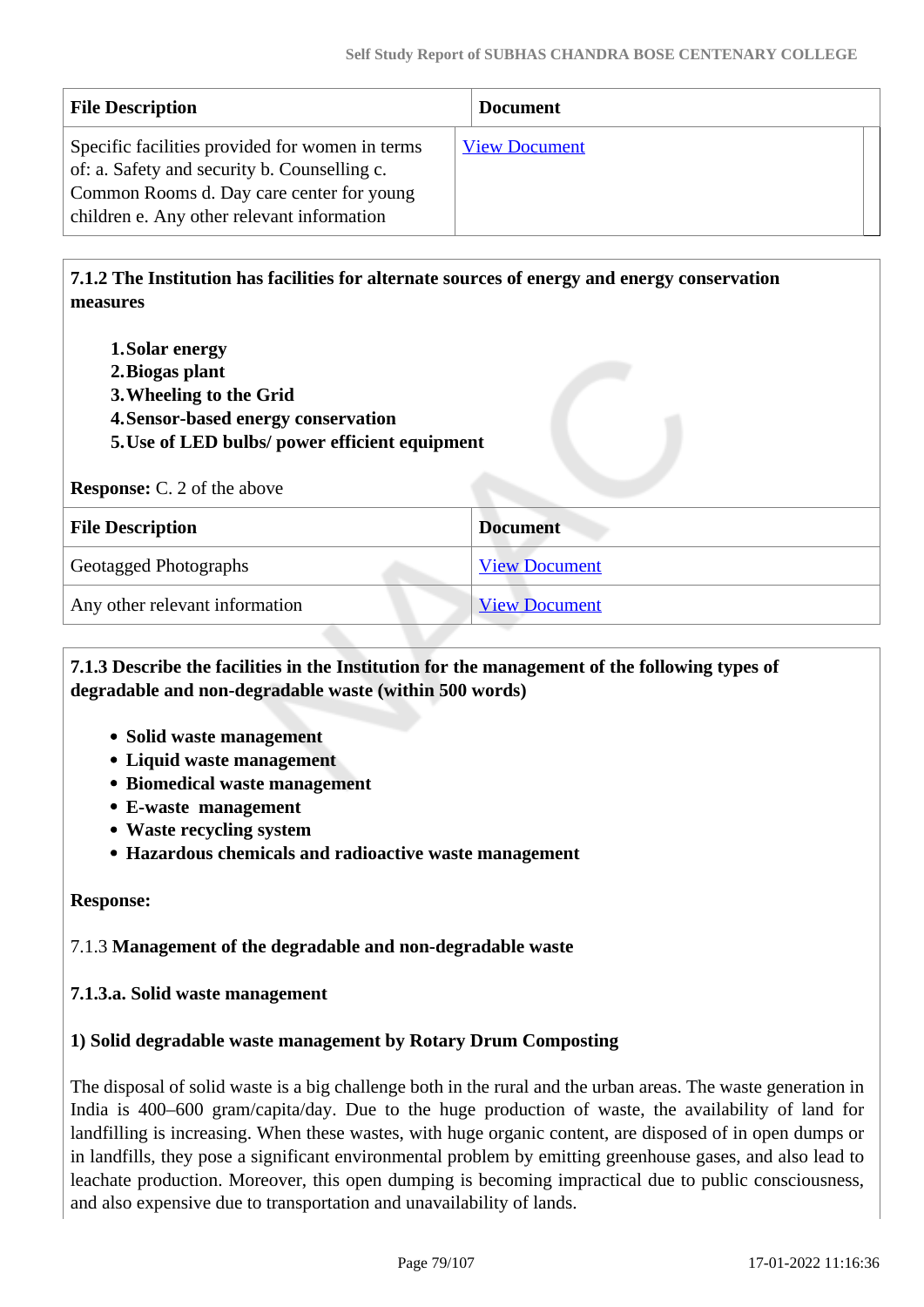## **Why Rotary drum?**

Rotary drum composting is an efficient and promising technology compared to conventional outdoor technologies such as windrows and static piles, as it provides adequate agitation, aeration and proper compost mixing to produce consistent and uniform end product without any nuisance odor or leachaterelated problems.

The Institution has taken up some crucial initiatives to maintain an environment friendly campus and critical thinking skills of the students in environmental education. Appropriate management of waste is crucial for the sustainable and eco-friendly college campus and environment responsible next generation.

The Institution implements effective waste management through waste segregation and recycling of the waste. Students and faculties were also actively involved by knowing their perspective about the waste management techniques in the campus.

## *Objectives*

- 1.Lessens the amount of solid waste propel to landfills.
- 2.Help to enhance the income of the trash collectors (*HAWKER*),
- 3.Improvement and maintaining an environment friendly college campus.

## *Degradable Waste Management through Vermicomposting*

After collecting and segregating all the wet and dry waste into separate pot, the degradable waste has undergone into some process to become bio-fertilizer. For this purpose our college implemented Drum Composting Practice in the year 2019. The degradable waste from the campus like food waste, flower and bookey from Seminar, and Various programme are given away to bio fertilizer plants for making ecofriendly fertilizers and finally utilized for our horticulture garden.

The Drum Composting processes is accomplished by one large rotatory drum (Capacity of 100 Ltr.) with good aerobic environment.

## **2) Solid non-degradable waste management by Proper** *Segregation Steps*

The Institution implements solid waste management by enforcing the waste segregation rules. Dustbins are placed in every floor, in front of laboratory, stuff room, and at different locations in the campus. Sweepers are allotted to each floor who manages all the waste generated in the campus. All waste/garbage from college campus are segregated at source and disposed of in the following manner.

## **7.1.3.b.** *Recycling Steps*

Wastes like broken glass, metals, papers and stationary is sold to proper recycling agencies/vendors.

## **7.1.3.c.** *E-waste management*

The Institution has undertaken a number of e-waste management initiatives with the objective of creating an eco-friendly environment. E-waste such as LED Bulbs, CFL Bulbs, Tube Light, Computers and its components are upgraded regularly to continue usage and to avoid its wastage and sold to proper recycling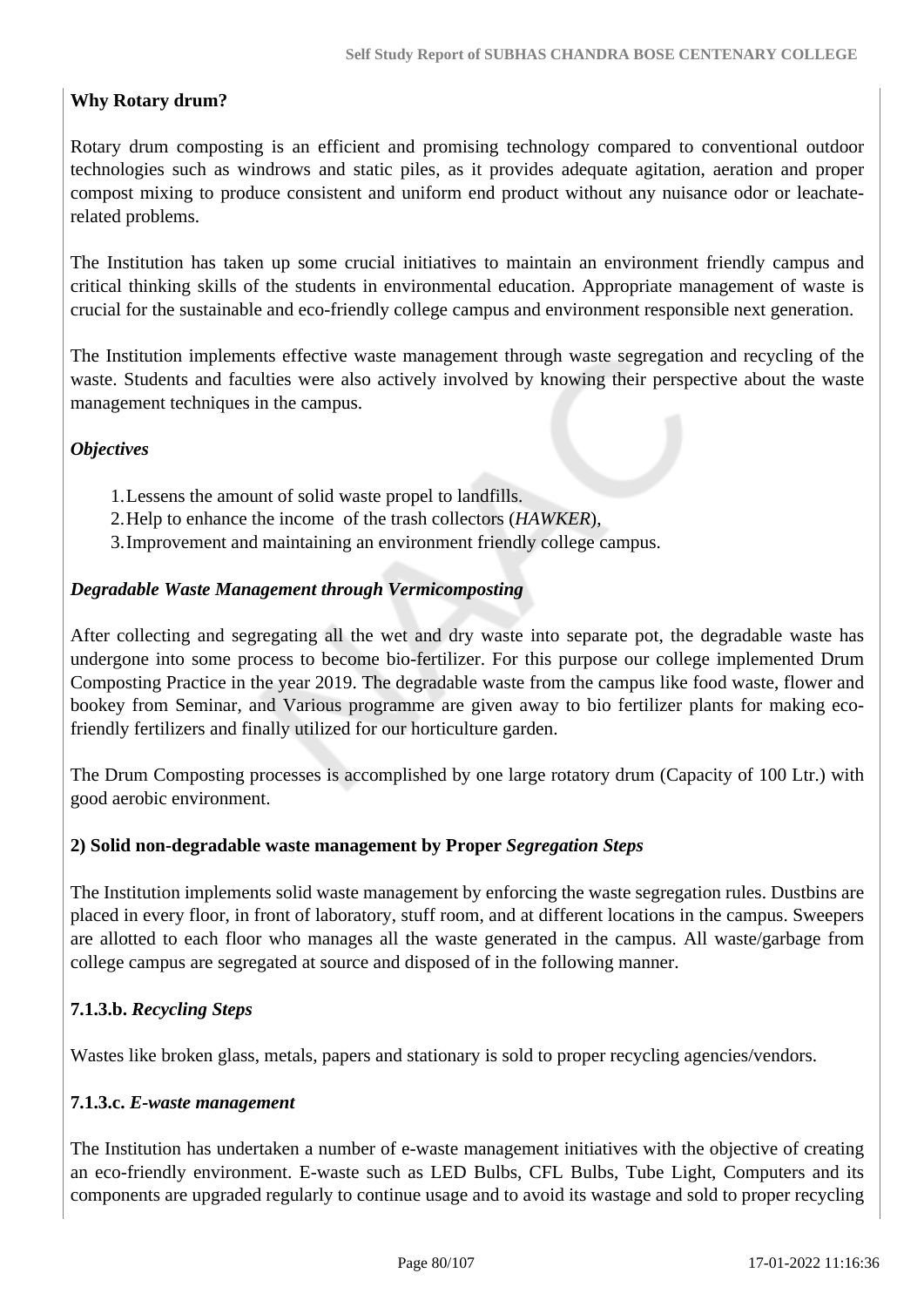agencies/vendors.

| <b>File Description</b>                 | <b>Document</b>      |
|-----------------------------------------|----------------------|
| Geotagged photographs of the facilities | <b>View Document</b> |

| 7.1.4 Water conservation facilities available in the Institution:                                                                                                                                     |                      |
|-------------------------------------------------------------------------------------------------------------------------------------------------------------------------------------------------------|----------------------|
| 1. Rain water harvesting<br>2. Borewell /Open well recharge<br>3. Construction of tanks and bunds<br>4. Waste water recycling<br>5. Maintenance of water bodies and distribution system in the campus |                      |
| <b>Response:</b> D.1 of the above                                                                                                                                                                     |                      |
|                                                                                                                                                                                                       |                      |
| <b>File Description</b>                                                                                                                                                                               | <b>Document</b>      |
| Geotagged photographs / videos of the facilities                                                                                                                                                      | <b>View Document</b> |

# **7.1.5 Green campus initiatives include: 1.Restricted entry of automobiles 2.Use of Bicycles/ Battery powered vehicles 3.Pedestrian Friendly pathways 4.Ban on use of Plastic 5.landscaping with trees and plants Response:** C. 2 of the above **File Description Document** Geotagged photos / videos of the facilities [View Document](https://assessmentonline.naac.gov.in/storage/app/hei/SSR/103261/7.1.5_1627225668_6549.pdf) Any other relevant documents [View Document](https://assessmentonline.naac.gov.in/storage/app/hei/SSR/103261/7.1.5_1627225684_6549.pdf)

 **7.1.6 Quality audits on environment and energy are regularly undertaken by the Institution and any awards received for such green campus initiatives:**

- **1.Green audit**
- **2.Energy audit**
- **3.Environment audit**
- **4.Clean and green campus recognitions / awards**
- **5.Beyond the campus environmental promotion activities**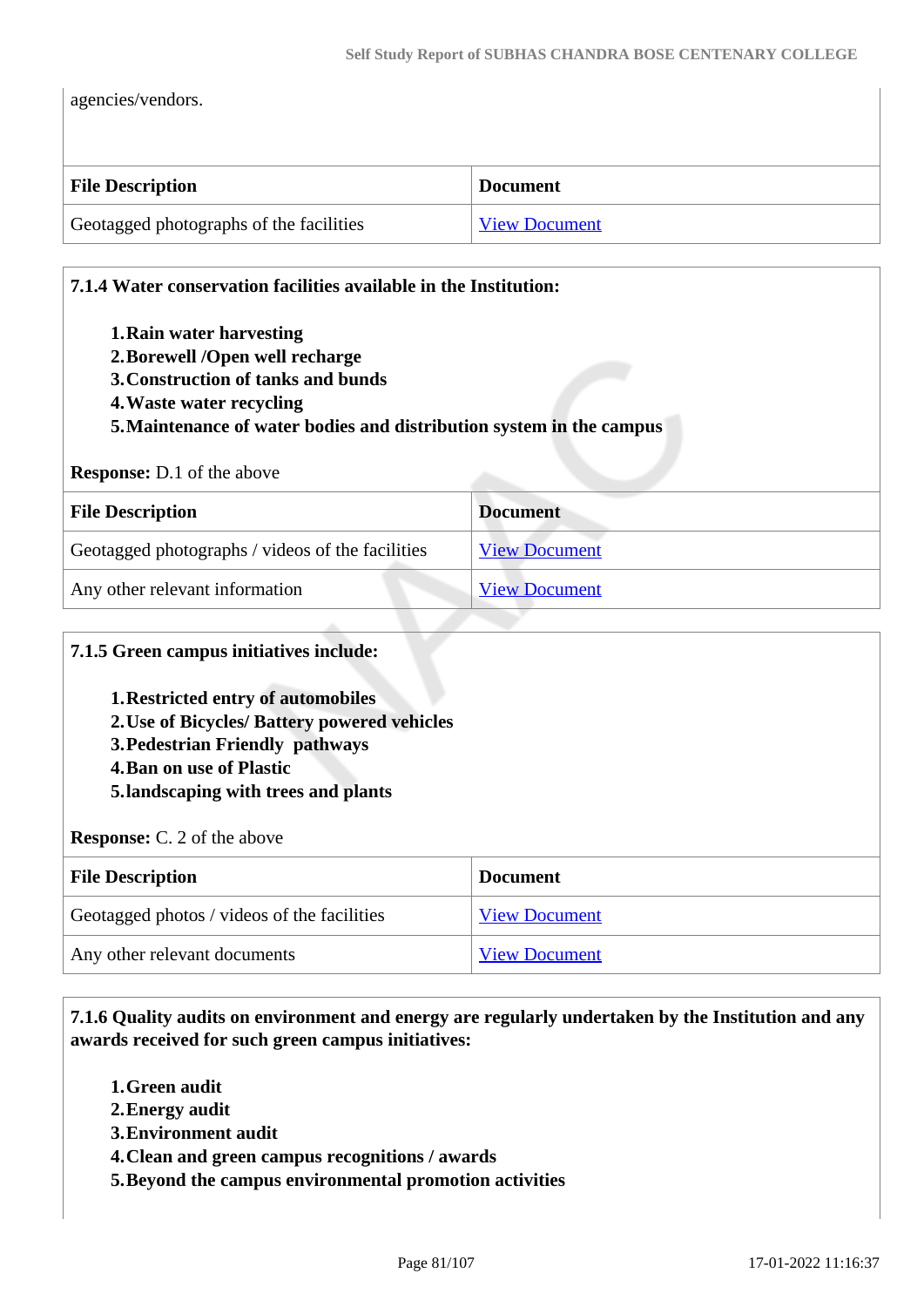| <b>Response:</b> D.1 of the above |                      |
|-----------------------------------|----------------------|
| <b>File Description</b>           | <b>Document</b>      |
| Any other relevant information    | <b>View Document</b> |

## **7.1.7 The Institution has disabled-friendly, barrier free environment**

- **1.Built environment with ramps/lifts for easy access to classrooms.**
- **2.Divyangjan friendly washrooms**
- **3.Signage including tactile path, lights, display boards and signposts**
- **4.Assistive technology and facilities for Divyangjan accessible website, screen-reading software, mechanized equipment**
- **5.Provision for enquiry and information : Human assistance, reader, scribe, soft copies of reading material, screen reading**

#### **Response:** D.1 of the above

| <b>File Description</b>                          | <b>Document</b>      |
|--------------------------------------------------|----------------------|
| Geotagged photographs / videos of the facilities | <b>View Document</b> |

 **7.1.8 Describe the Institutional efforts/initiatives in providing an inclusive environment i.e., tolerance and harmony towards cultural, regional, linguistic, communal socioeconomic and other diversities (within 500 words).**

## **Response:**

Subhas Chandra Bose Centenary College has executed numerous actions to make the college an inclusive environment, which promotes tolerance and harmony towards cultural, regional, linguistic, communal socio-economic, and other diversities in the institution. Many students get admitted to the college, who belong to a different religion, linguistic community, and socio-economic background

## **Measures for equal opportunities**

- The Subhas Chandra Bose Centenary College has established a Women Empowerment Cell named "Pratyayee" to focus on a vision of "gender equity" and to sensitize all issues related to women. The cell has been working since 2016 to empower girl students and also equipping them with skills and tools that will enable them to succeed and prove themselves as a worthy and contributing member of the society.
- Students from low socio-economic spectrum are granted fee concessions in every academic session. The college also promotes several financial assistance/scholarships provided by the Government of India, state governments and non-governmental organisations to facilitate access to facilitate access to financial assistance among students.
- Teachers take remedial classes, wherever required, to assist weak students. This helps students enhance their academic performance.
- Mentor-mentee meetings are held regularly and students are encouraged to share their problems –academic or personal – with their mentors. Dedicated teacher-mentor are assigned for outstation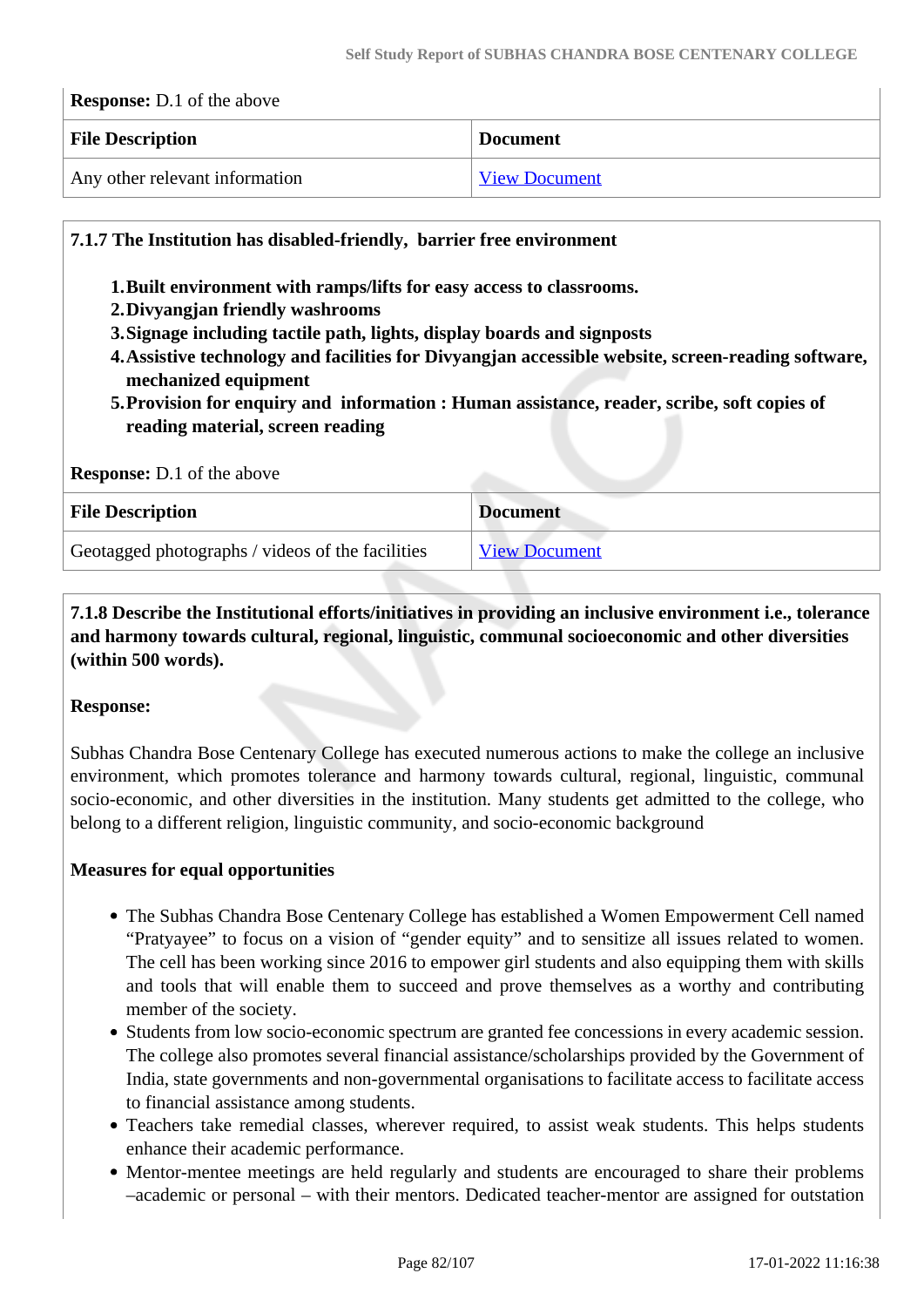students.

- The college has an Equal Opportunity Cell (EOC) which looks after the welfare of differently abled students. Equal Opportunity Cell (EOC), established in Subhas Chandra Bose Centenary College in 2010 under the merged scheme( memo no- FMSWK-034/09-10) to aid and advise the students belonging to marginalized sections including Scheduled Castes (SC), Scheduled Tribes (ST), Other Backward Communities (OBCs), minority communities, disabled students etc. The EOC is dedicated towards ensuring that students from different communal, regional and religious spectrums are able to access our resources and infrastructures with safety and dignity irrespective of their caste, creed and physical obstacles.
- **Financial assistance by College Fund**
- For Economically weaker students of College By proper verification and selection
- This is to inform all Students that the following Govt./Non-Govt. Scholarship and Tuition Fee Waiver Schemes are available for applying.
- Students may select the suitable options for them and contact the Students' Support Cell of the College and the college concerned non-teaching staff room.

## **Promotion of diversity and inclusivity**

Subhas Chandra Bose Centenary College promotes cultural plurality and inclusivity on campus. In an effort to unite all cultures, many events are organised to promote cultural diversity. While organizing cultural programs in the college, we provide equal space to all students in showcasing the cultural activities of their respective communities. As a result, it strengthens cultural harmony in the institution.

| <b>File Description</b>                                                                                                                | <b>Document</b>      |
|----------------------------------------------------------------------------------------------------------------------------------------|----------------------|
| Any other relevant information.                                                                                                        | <b>View Document</b> |
| Supporting documents on the information<br>provided (as reflected in the administrative and<br>academic activities of the Institution) | <b>View Document</b> |

 **7.1.9 Sensitization of students and employees of the Institution to the constitutional obligations: values, rights, duties and responsibilities of citizens (within 500 words).**

**Response:** 

## 1.**Democratic values**

**National Voters Day**

Every year "National Voters Day**"** is also celebrated on 25 January to encourage youth to participate in the electoral process. To spread awareness among the youths so that they can cast their votes to a responsible person and participate in the development of the country.

Voter Awareness Programme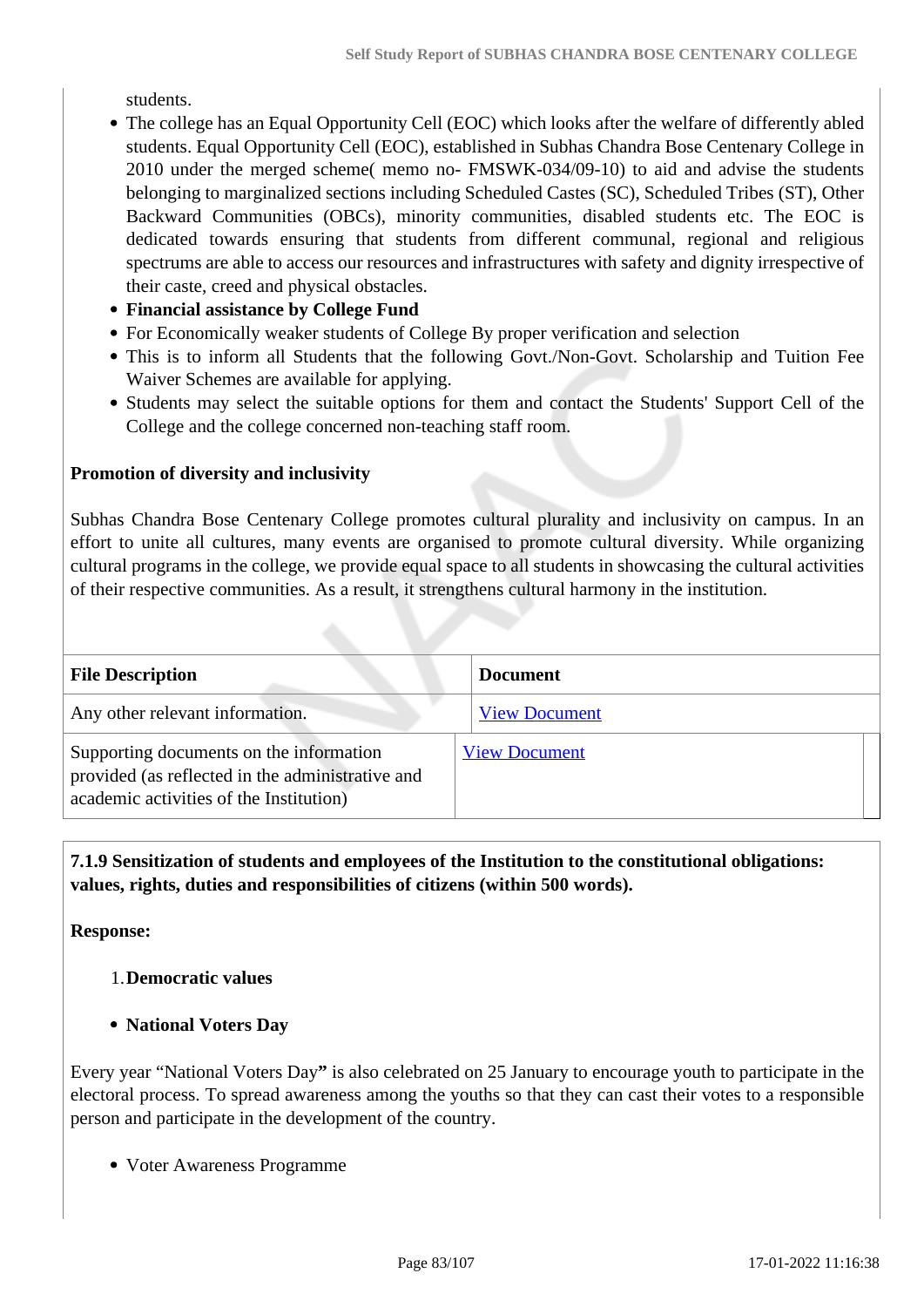A bicycle rally with new voters was held on Tuesday morning at the initiative of the block administrator and the college to encourage voting. After doing the rally in multiple areas of the city, everyone attends the college seminar at the length. The seminar was attended by several administrative persons including Block Development Officers, Join BDO and so many administrative personalities. The importance of voting as an Indian citizen is encouraged in many ways so that voters are not influenced by another person.

#### **Participation in Youth Parliament competition**

- 1.It was the pleasure for the College and specially for the Department of Political Science that they got the opportunity to organize the district level Youth Parliament Programme. It was organized on 4th and 5th January, 2016. Eleven colleges within the district participated in the programme, in Youth Parliament competition the colleges ranked within top three were Jangipur College, Kandi Raja Birendra Chandra College and K.N College respectively
- 2.Our students participated in Youth Parliament programme in January 2020; it was organized by Berhampore Girls' College.

#### 1.**Programmes instilling citizens' responsibilities**

#### **Responsibility as citizens during COVID situation**

NSS Unit and teachers were encouraged to undertake Janta Curfew pledge during lockdown 2020 to show their responsibility as citizens. They gave messages to local peoples and citizens from all background to stay at home and fight against pandemic situation.

#### **Blood Donation**

- The most important humanitarian activity performed by the unit is annual organising blood donation camp. In this activity of the NSS unit we are supervised by Lalbagh Sub-division Hospital. Involvement of students and teachers make the activity successful.
- Another most important humanitarian activity performed by the NSS unit is last year publication of enthusiastic volunteers name as blood donor. We provide 30 blood donors every year to meet the requirement of blood bank at Lalbagh Sadar Hospital especially at a time when blood banks in the district are struggling to maintain sufficient stock during Covid pandemic situation.
- The college with its NSS Units renders national service by organising 'Safe Drive Save Life' programmes as road-safety awareness programmes. Students are informed about traffic rules and regulations and instil the importance of safeguarding human life.

| <b>File Description</b>                                                                                    | <b>Document</b>      |
|------------------------------------------------------------------------------------------------------------|----------------------|
| Any other relevant information                                                                             | <b>View Document</b> |
| Details of activities that inculcate values;<br>necessary to render students in to responsible<br>citizens | <b>View Document</b> |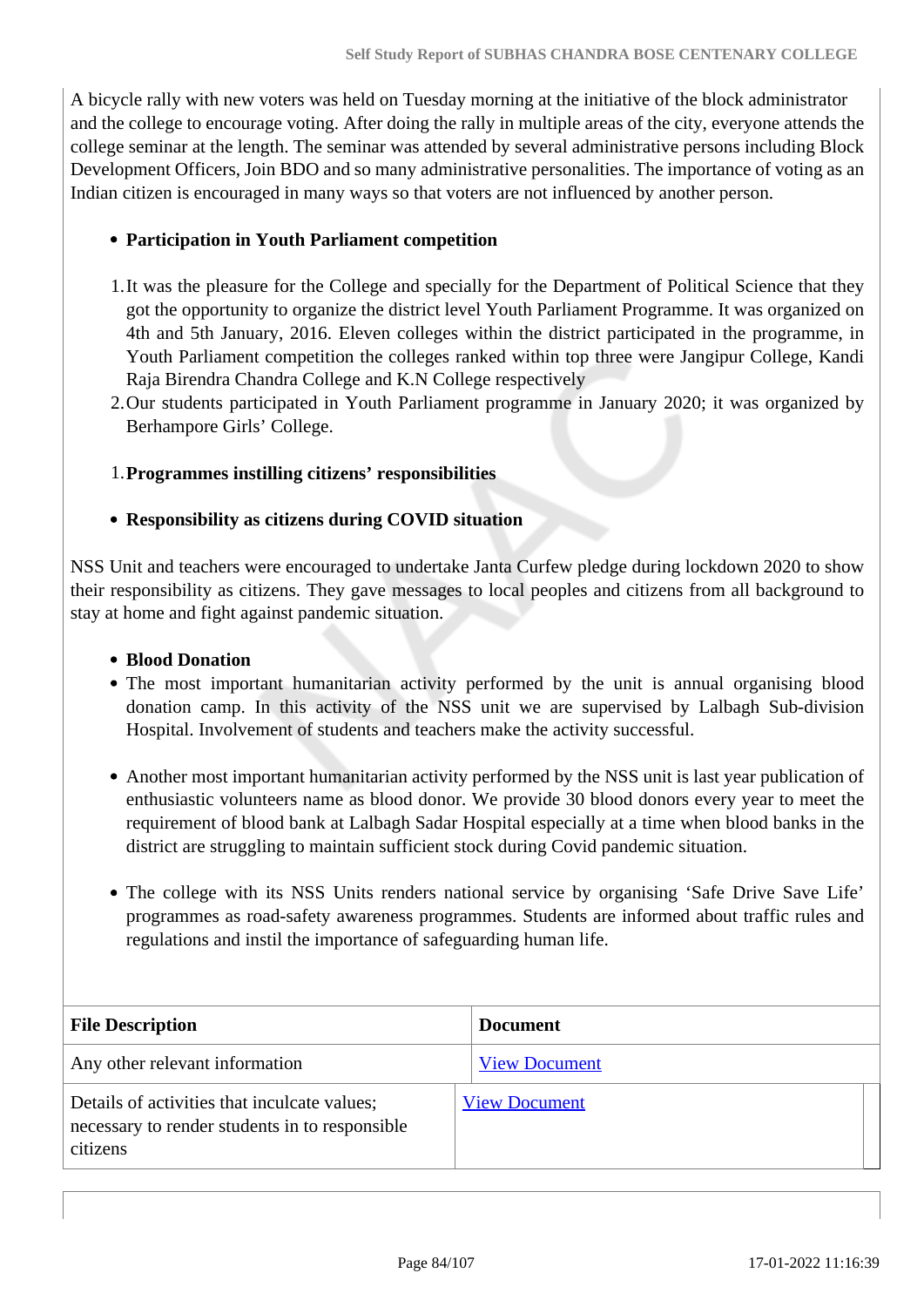**7.1.10 The Institution has a prescribed code of conduct for students, teachers, administrators and other staff and conducts periodic programmes in this regard.** 

- **1.The Code of Conduct is displayed on the website**
- **2.There is a committee to monitor adherence to the Code of Conduct**
- **3.Institution organizes professional ethics programmes for students, teachers, administrators and other staff**
- **4.Annual awareness programmes on Code of Conduct are organized**

#### **Response:** C. 2 of the above

| <b>File Description</b>                                                                                                                                                                        | <b>Document</b>      |
|------------------------------------------------------------------------------------------------------------------------------------------------------------------------------------------------|----------------------|
| Details of the monitoring committee composition<br>and minutes of the committee meeting, number of<br>programmes organized, reports on the various<br>programs etc., in support of the claims. | <b>View Document</b> |
| Code of ethics policy document                                                                                                                                                                 | <b>View Document</b> |

## **7.1.11 Institution celebrates / organizes national and international commemorative days, events and festivals (within 500 words).**

#### **Response:**

Subhas Chandra Bose Centenary College celebrates national and international commemorative days to inculcate constitutional responsibilities, to instil patriotic spirit and to foster unity among fellow citizens

- Independence Day and Republic Day are celebrated in the college by hoisting the Indian flag and by organising kite-flying events particularly on 15th August every year.
- International Mother Language Day is observed on 21st February to promote the preservation and protection of our mother language.
- International Women's Day is celebrated on 8th March. On this occasion, the faculty members of our institution celebrated to bring awareness about the significance of the day among the students. The programme started with a morning rally, followed by cultural events, handicrafts exhibition and poster presentation. *'Pratayayee'* the Women Empowerment Cell addresses issues related to gender disparity and promote gender equity in our society.
- The Sanskrit Department of S.C.B.C. College had celebrated Sanskrit Day with a great success on the honour of Guru-disciple relationship on the full moon day in Sravan mash (Sravana purnima). According to the Central Government, since 1969, the "*Rakhipurnima Thithi"* is being celebrated as Sanskrit Day. The department of Sanskrit is no exception.The students participated in this programme actively. The programme was started with Vedic manglacaranam according to the Vedic tradition. Many of the students sung Sanskrit songs. They listened intently the significance of the day. Sanskrit was spoken throughout the day out of respect for the Sanskrit language.
- National Youth Day is celebrated every year on 12th January to commemorate the birth of Swami Vivekananda. The programme has been organised by NSS Unit of our college.
- International Yoga Day is celebrated every year on 21st June to mark the practice of self-discipline and tradition of well-being continuing for thousands of years in India.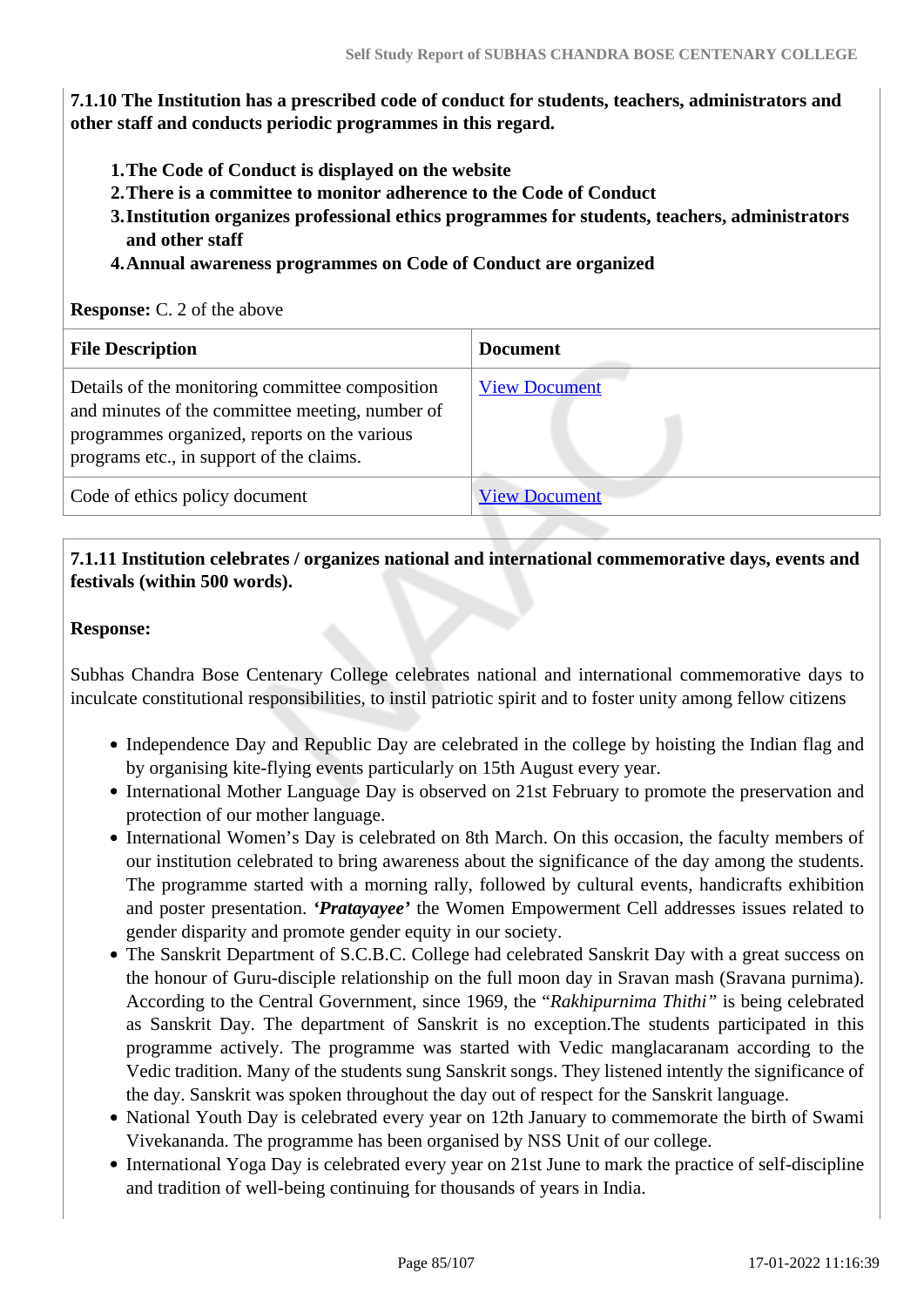- The Eco-club (*Arcadia*), NSS and all the faculty members of our college, gathered on Online Platform to share their message on World Environment Day is observed every year on 5th June. Various competitions like drawing competition on environmental theme, poem and essay writing, etc. are organised on this occasion.
- The college actively participates in the Swachh Bharat Abhiyaan by ensuring proper sanitation facilities, dustbins on the campus, and hygiene in the toilets.

## **Some other important national and international commemorative days that are celebrated by NSS Unit of our college are:**

- 1st July National Doctors' Day
- 11th July World Population Day & Awareness Camping Programme
- 20th August Sadbhabana Diwas
- 31st October National Unity
- 1st December World Aids Day
- 10th December Human Rights Day
- 24th March World TB Day.

| <b>File Description</b>                                                               | <b>Document</b>      |
|---------------------------------------------------------------------------------------|----------------------|
| Geotagged photographs of some of the events                                           | <b>View Document</b> |
| Annual report of the celebrations and<br>commemorative events for the last five years | <b>View Document</b> |

## **7.2 Best Practices**

 **7.2.1 Describe two best practices successfully implemented by the Institution as per NAAC format provided in the Manual.**

**Response:** 

**1st Institutional best practice**

## **BEST PRACTICE - 1**

**1. Title:** Recycle of Single Use Plastic in vicinity of College Campus

## **2. Objectives:**

a) Try to make a plastic free heritage campus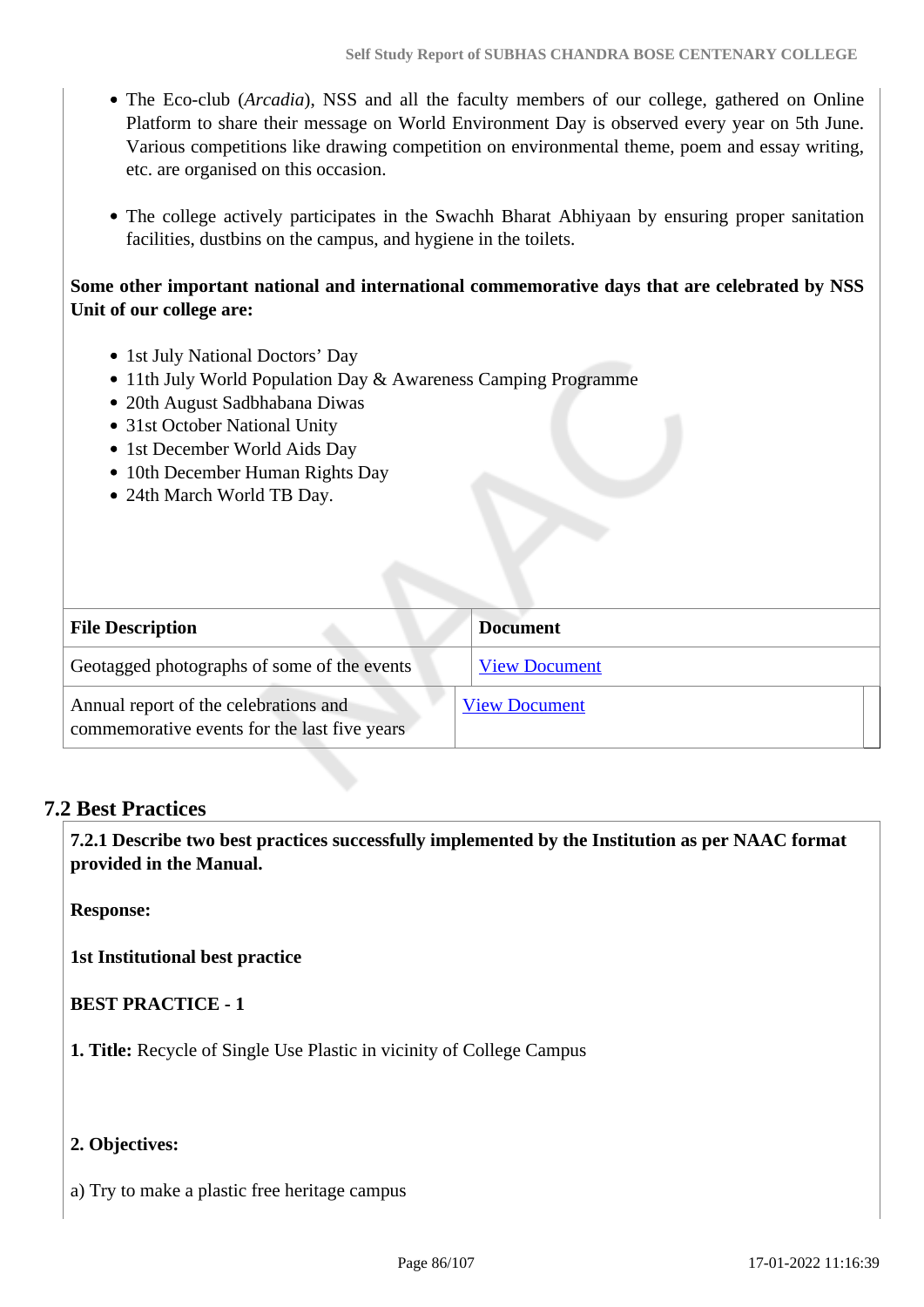- b) Grow awareness among domestic tourist as well as local people
- c) Institutional accountability toward society

d) Try to keep hygienic environment at Government as well as Railway station at Lalbagh, Murshidabad.

## **3. The Context**

Geographically, the college is located in the city of Murshidabad with a number of historical monuments and tourist sites. Tourists from all over the world flock this attraction every year to escape the present and get a glimpse of the Nawabi cultural heritage. As we know environmental degradation associated with tourism in any area is haphazard and uncontrolled growth of mass form of tourism. Most of the visitors come to Murshidabad town for the attraction of Hazarduari Palace Museum, its architecture and the historical preservations heaps of garbage here and there; misuse of polythene and plastics, tea cups, plates and dishes used for foods etc creating the land pollution. Heaps of garbage of used goods also create environmental problem and aesthetic beauty is totally lost.

A student survey was accomplished on 6th January, 2020 to examine the role of plastic pollution. When questions were kept to the local respondents that who is/are responsible for making the place pollution as well as the heaps of garbage here and there, they says that visitors, local residents as well as small retailers equally responsible. Therefore college has decided to create Recycling of Single Use Plastic model for some important tourist site along with Murshidabad Rail station and Lalbagh Sadar Hospital etc. So the innovative concept was come into existence i.e. 'Recycle your plastic bottle'. The "Swachh Bharat Abhiyan" was created to tackle these very issues related to waste management, cleanliness and sanitation on a national level. If our initiative is too small but it is one of the unique practices at some heritage as well as govt. campus vicinity of our college.

Our initiative has been called differently in different places

- 1.**Recycle Plastic to make Hazarduary Fantastic!-At Hazarduary Campuss**
- 2.**Recycle Plastic to make Station Fantastic!—At Murshidabad Railway Satiation**
- 3.**Recycle Plastic to make Hospital Fantastic!—At Lalbagh sadar Hospital**
- 4.**Recycle Plastic to make Motijhil Fantastic!—At Lalbagh Motijhil Park**

5.**Recycle Plastic to make College Fantastic!—At Our college premises**

## **Waste management Steps Include**

The Institution has taken up various initiatives to maintain an environment friendly campus. The campus is full of greenery and is kept clean and tidy. The gardens, lawns and plantations inside the campus are maintained by a dedicated group of caretakers, sweepers and housekeeping staff.

## **Steps in Waste management System:**

Waste management is a collective activity involving segregation, collection, transportation, re-processing, recycle and disposal of various types of waste. The Institution implements solid waste management by enforcing the waste segregation rules. Dustbins are placed in every heritage sites, at different locations in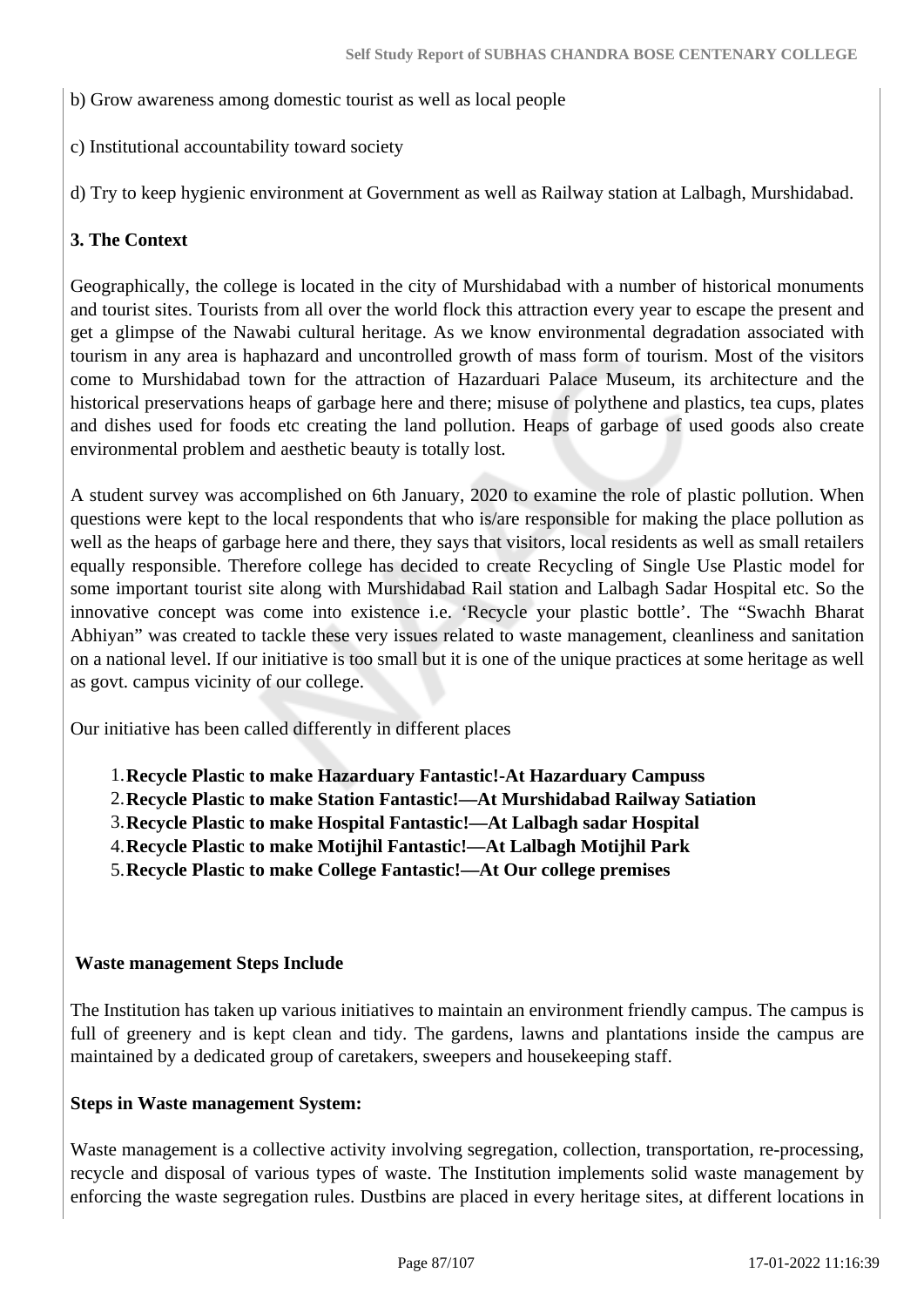the Lalbagh Municipality.

- **Point Source Collection**: At every heritage site located proximity to our college. In every mentioned site college installed some dustbin. In the first stage garbage's are segregated, the biodegradable material is used for *Vermicompost* or landfill and other non-biodegradable materials (e.g. -Plastic) collect for recycle by the waste collector.
- **Waste Collector:** Collectors are allotted to each heritage sites who manages all the waste generated in the said campuses.
- **Collaboration with vendors:** Wastes like single use plastic bottles, containers etc. are sold to proper recycling agencies/vendors by the waste collector. Through recycling the transport of large quantities of garbage to far-off dumps has been reduced.

## **BEST PRACTICE - 2**

## **1. Title: Promotion of Sustainable Environment**

## **2. Objectives of the Practice**

Environment sustainability is of utmost importance in the light of increasing environmental degradation; and the same can be accomplished with the implementation of eco-friendly facilities and practices. The objectives of promoting environment sustainability are:

- To reduce overall carbon and ecological footprints, to find innovative ways to reduce pollution, to promote the sustainable use of natural resources by implementing simple everyday practices to larger, innovative ones.
- To nurture generations of students who are sensitive to environmental concerns. The need of the present times is to educate the youth and the public about sustainability. The efforts of each of us can bring about significant positive changes in the pollution levels and ensure healthier lives for all of us.
- To maintain a waste-free, pollution-free, healthy, and eco-friendly green campus

## **3. The Context:**

India produces 277.1 million tons of solid waste every year, which is likely to touch 387.8 million tons in 2030 and 543.3 million tons by 2050 due to 'rapid urbanization, population growth and economic development.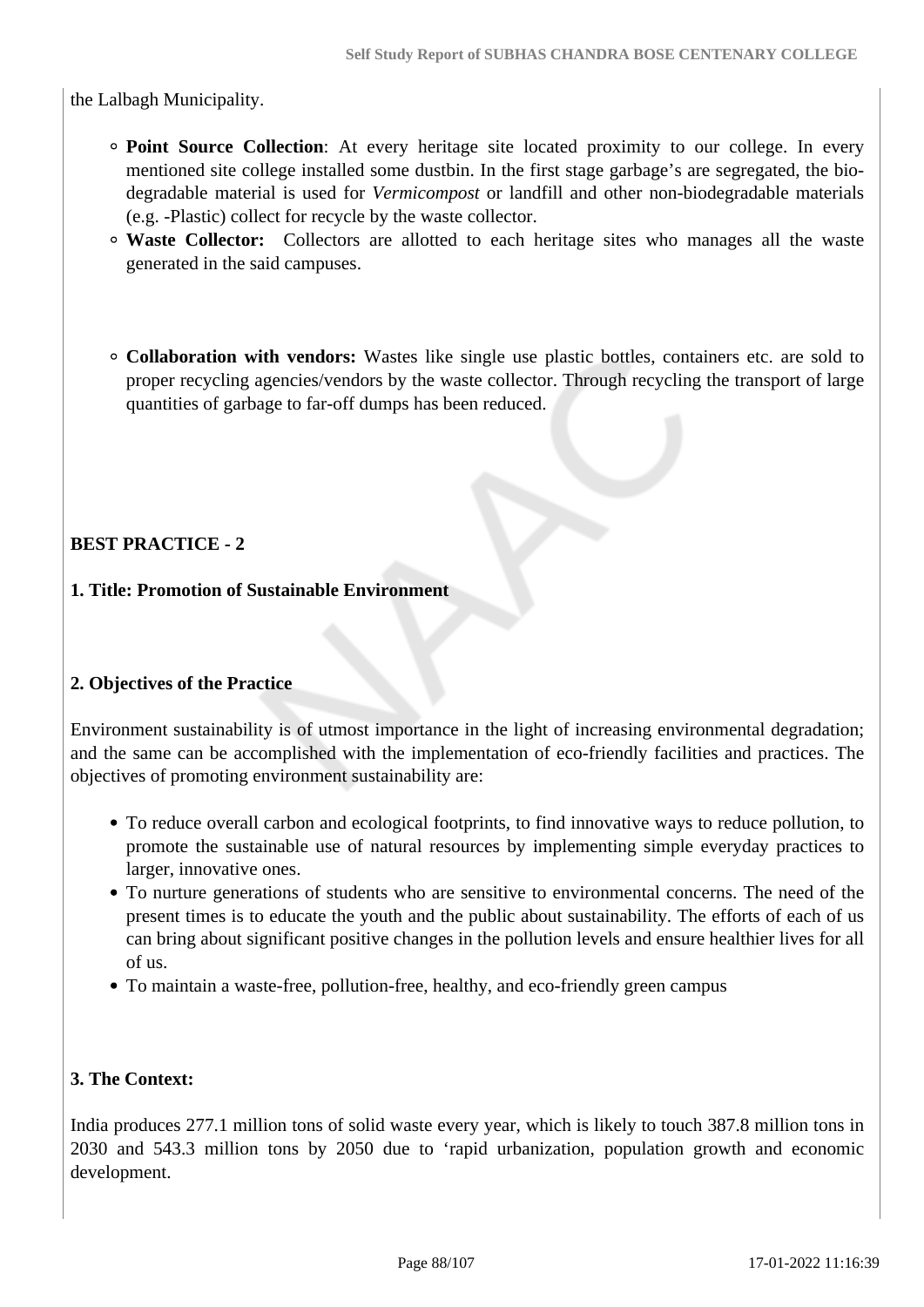In this circumstance we need to take some action to sustainable development its our duties as an education community.

Waste management can be done in two ways:

- One is through waste reduction
- Two through recycling

The institute is planning to implement Solar Energy Project to become a part of Green Audit Energy Initiatives as a part of Green Audit. Efforts are being made to minimise carbon by planting trees which are added in the various year in the college campus and its surrounding locality. Our main focus behind this green campus program is to ensure the sustainability of sufficient water, materials and other resources for our future generation.

## **Promote Jute Bag and Cloth Bag**

In our locality main source of plastic is market. A huge amount of plastic bag came from market that's why we promote jute bag or cloth bag instead of plastic in the surrounding area and we awareness about the negative impact of plastic and gives idea about reuse of plastic.

Workshop was organized to grow the interest of the students regarding this widely used biodegradable golden crop called "jute". Jute is produced in India in large quantity and has got much wider opportunities because of its eco-friendly nature. The sessions helped the students to learn team-work, creative thinking, coordination, organization and leadership. The department believes in the holistic development of the students and encourages them to develop skill and merit in all directions with the help of fellow students and dedicated faculty members.

## • Tree planting

We undertake plantations on regular basis. Our college organizes world environment every year at the campus and the neighbor's area, the faculty, the staff members and the students participate in this 'Vanamahotsav' programme.

We also provide some tree every year among the local peoples because we believe that they will grow the trees with care and responsibility.

**Energy conservation**: Energy conservation is a prerequisite for eco-friendly practices. The concern for energy conservation prevails among both the staff and the students. Special attention is given so that by the end of regular College hours, all electronic and electrical installations are immediately switched off and the devices are unplugged. Use of AC machines is regulated through awareness programme. The use of generators at the time of power cut and that of the emergency power supply is kept at an optimal level. We have started replacing old bulbs with LED bulbs for the sake of energy conservation. The college uses environment friendly and Bureau of

Energy Efficiency (BEE) star rated instruments for moderate consumption of energy.

**Use of renewable energy**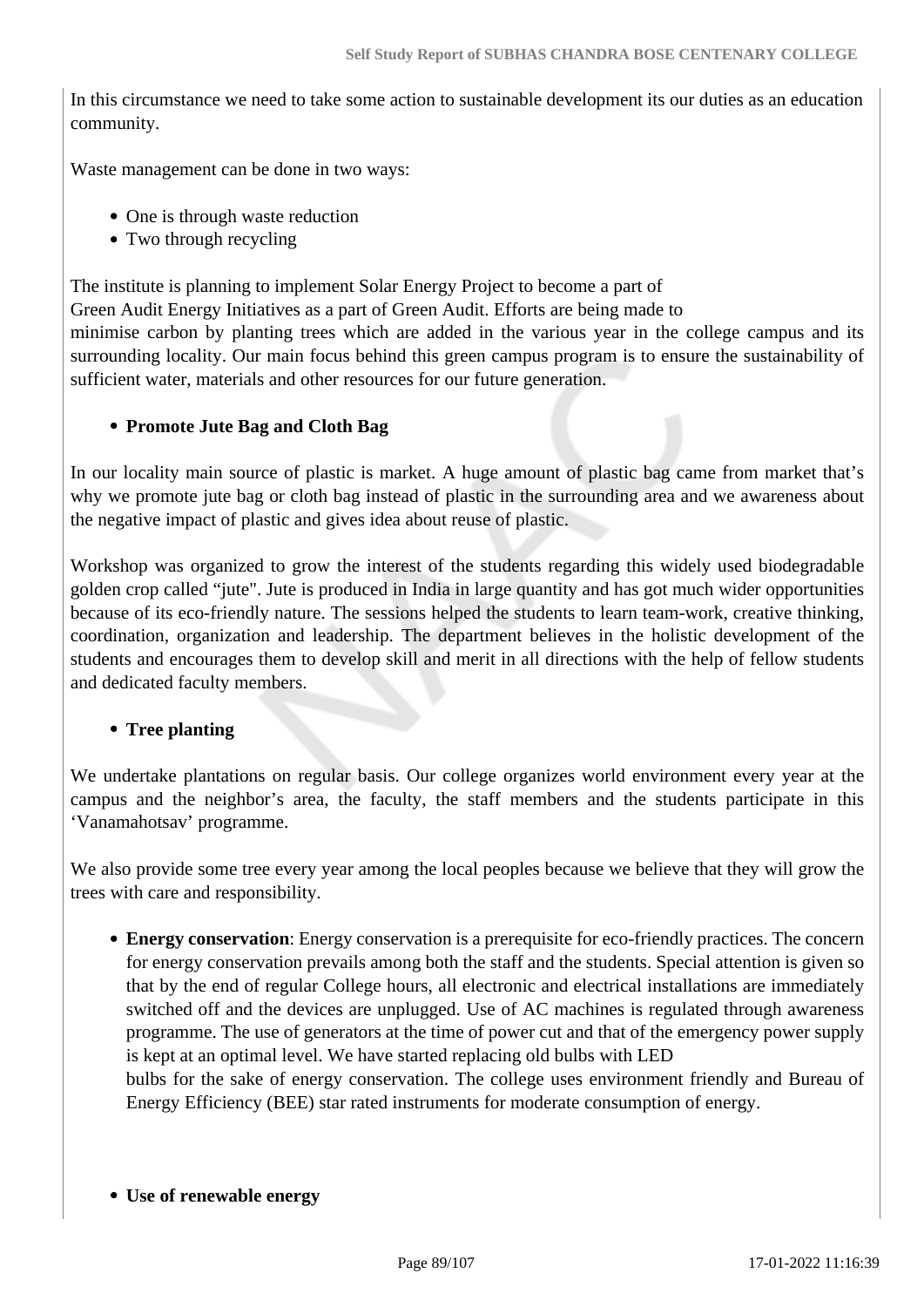Subhas Chandra Bose Centenary College started its solar initializing by installing 1kW off-grid solar plant. The Solar Photovoltaic (SPV) system installed at the roof-top of our college. The prime objective is minimizing the use of conventional energy by generating energy through unconventional energy source. It also saves the money spent on electricity in our college. Uses of renewable energy in the form of installation of solar panel photovoltaic system result in the reduction of carbon footprint within the college premises and simultaneously reduce grid energy conservation. This solar system generates average 120 units per month which is not sufficient to run the institution. The solar based energy is used in mainly ITC room, when the ITC classroom remains off the energy is used for stuff room.

**E-waste management:** The different departments of the college take the responsibility to identify all unusable/irreparable, rejected/discarded electrical and electronic products as e-waste products. These are kept in a separate, isolated, unexposed area, to prevent accidental breakage. In order to minimize such waste and to save resources, we always encourage recycling of all end-of-life useful products and valuable material from e-waste. Vendors are appointed to recycle usable parts of discarded computer sets. Buy-back policy is also employed to manage the waste

caused by appliances. An eco-friendly care is taken so that toxic material present in e-waste, like batteries, old UPS, and damaged monitors do not come in contact with the natural elements. The Eco-club committee of the college organizes measures so that the waste-material may be handed over to authorized recyclers for proper disposal of e-waste as further insurance of minimum environment pollution. Awareness is generated among the students, teachers and the non-teaching staff to dump their personal e-waste into the bin.

## **Sensor based energy conservation**

Lights and/ or fan in the classroom are not turned off in many times after using them that's why a huge amount of electricity is consumed or getting into waste. In order to overcome this malpractice a sensor based classroom system has been mounted. Presently we installed PIR Motion sensor, Microwave sensor and Time-based switches to automatically Control them. PIR detects the human presence inside the classroom and switches ON only if there is any human inside the class.

## **Sanitary Napkin Vending Machine**

The National Commission for Women (NCW) has written to HRD Minister to consider the installation of sanitary napkin vending machines and incinerators within the premises of educational institutions across the country. Adhere to that guideline; our college has decided to set up the Sanitary Napkin Vending Machine at Girls Common room.

- **Vermicomposting:** Non-hazardous wastes, like dead plants and other bio-degradable waste, are collected in a chamber for pre-decomposition and the partially decomposed material is underwent through vermicomposting in the vats and re-cycled as fertilizers for the garden. The College maintains a system of segregating the bio-degradable waste from the non-biodegradable one by installing separate dustbins in several strategic locations.
- **Awareness toward the sustainable environment**

 The Eco Club has played a crucial role in empowering and educating students about the insistent desires to protect the environment through sustainable practices. Multiple approaches to addressing environmental issues like arsenic measurement in tube-well in the vicinity of college campus and solid waste management measures and locality cleaning drive have become a model of sorts for green initiatives in the area.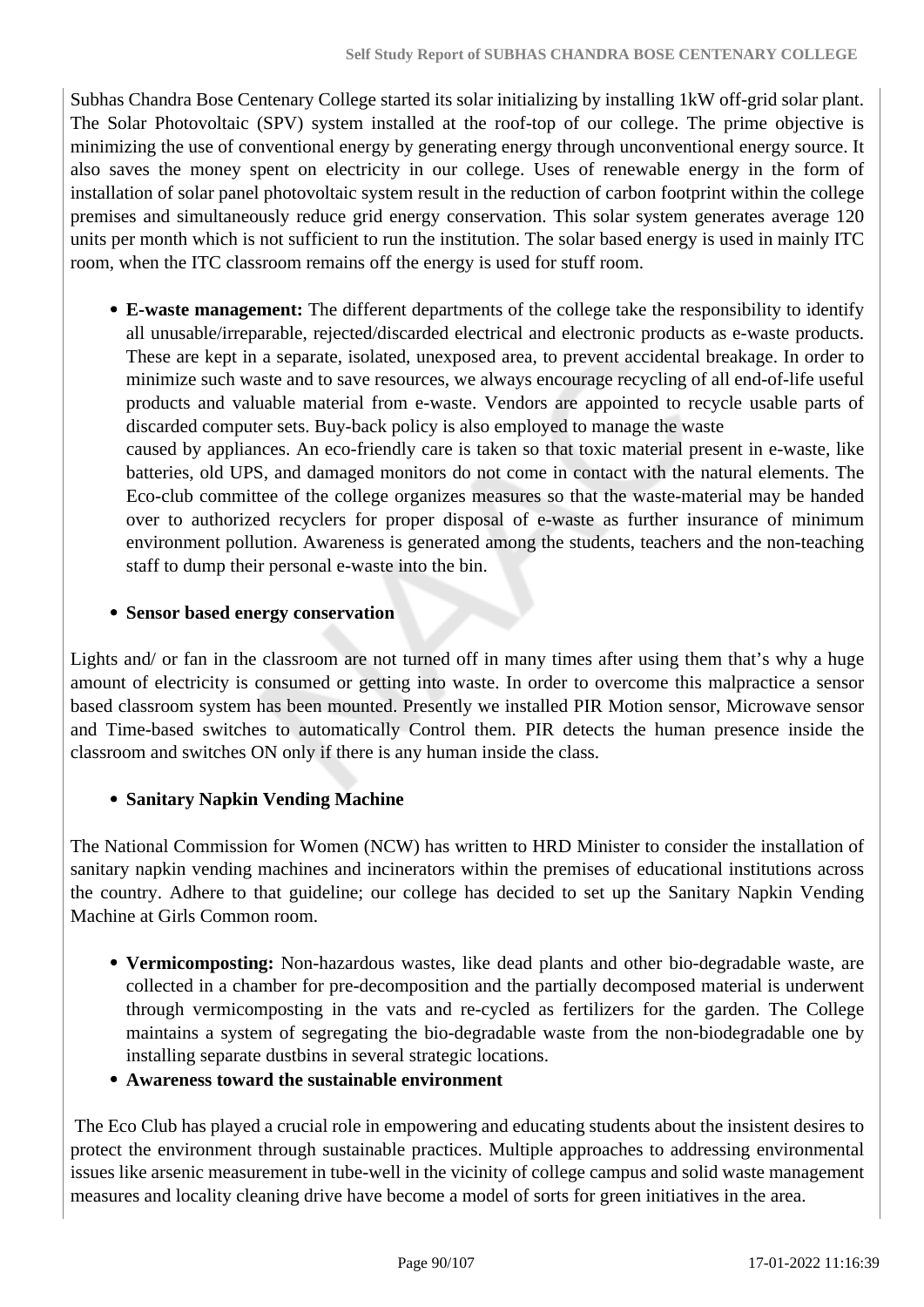| <b>File Description</b>                      | <b>Document</b>      |  |  |  |
|----------------------------------------------|----------------------|--|--|--|
| Any other relevant information               | <b>View Document</b> |  |  |  |
| Best practices in the Institutional web site | <b>View Document</b> |  |  |  |

## **7.3 Institutional Distinctiveness**

 **7.3.1 Portray the performance of the Institution in one area distinctive to its priority and thrust within 1000 words**

## **Response:**

Inclusivity on campus and beyond is the priority and thrust area in which the college has been making strides. S.C. Bose Centenary College, therefore, not only promotes inclusivity in principle but also implements inclusive education on the campus through various practices in teaching learning processes and co/extra-curricular activities. Inclusive education entails ease of access to the teaching-learning ecosystem, regardless of cognitive or disability challenges, and equal opportunities for holistic development among students of diverse capacities and different backgrounds.

Practices that promote inclusivity in campus and beyond are:

- Educational Practices
- Community Involvement
- Collaborative Practices
- Supplementary Aids and Services
- Education for Sustainable Development (ESD)

Furthermore, the college also works for strengthening the environment of inclusivity in college at all levels viz. ecology, economic and social, as the inclusivity should be practised in various dimensions.

## **Educational Practices**

- **Departmental seminars** have been organized in each department during the mid of semester. Speakers include departmental faculties and semester students, and speakers from outside the department but inter to the college. These seminars generally cover a formal syllabus oriented demonstration which is followed by a question-and-answer round that can significantly assists to lively discussion.
- **GIS Laboratory** has been established in 2018 in the department of geography. The GIS Lab is the first of its kind to be established at a small college. It is the practical hub for mapping, analysis using some open source GIS software like QGIS, Google Earth.
- Our college is known for transforming and empowering students who come from diverse backgrounds of Murshidabad district ranging from underprivileged sections to affluent ones. The college is committed not only to cultivating ethical thought among students; it also believes in pursuing, preserving, and promoting environment-friendly practices in every significant way.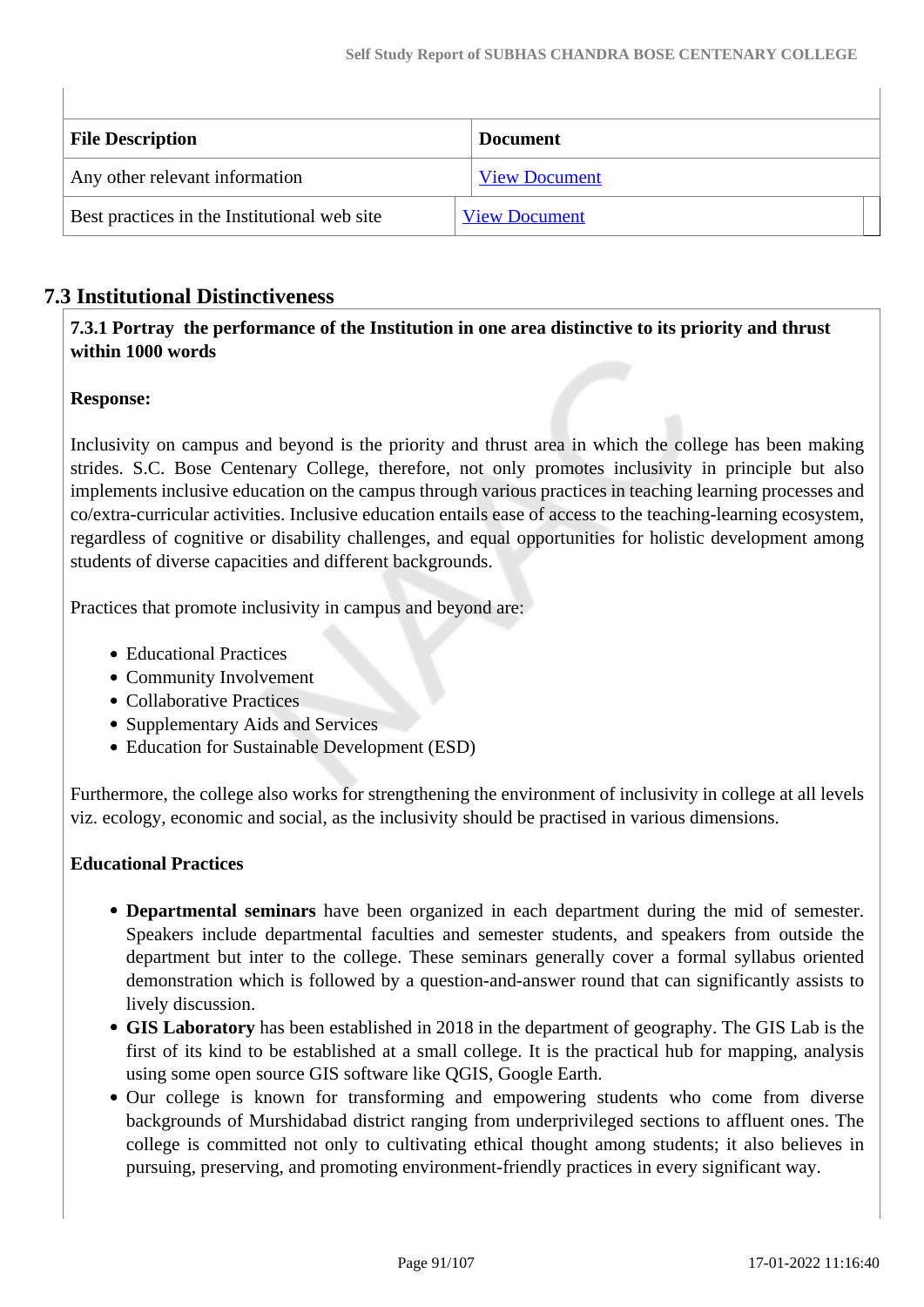- **Mentor-mentee meetings** are held regularly and students are encouraged to share their problems –academic or personal – with their mentors. Dedicated teacher-mentor are assigned for outstation student.
- **Mock-Teaching, Seminar**, Debates & Quizzes: Students deliver lectures and seminars department wise, take part in seminars, workshops, etc. organized by other colleges and universities, NGOs, etc. Participation in debates, extempore, power-point presentation, speeches, enables the students to learn new things.
- **Exhibition:** Academic Exhibitions are annually arranged to promote innovations, participative learning, and the ability to accept challenges.
- **Cultural competition:** Various cultural and academic competitions (recitation, song, debate essay writing, etc.) are also organized by which the students get the scope of participative learning.
- **Sports Activity:** The students regularly participate in different inter-college sports competitions (arranged by the University) and achieve success every year. Participation in such programs gives the scope to the students to interact in wider academic as well as cultural circles.

## **Community Involvement**

- Adoption of a village and area is an identical noteworthy agenda in NSS. It is far better to focus helpfulness on one village and take up the commission for holistic development viewpoint, than to fritter away energy in many locations involving too many activities which may not be completed at all or where the follow up action may not be possible. From this point of view, The NSS unit at S.C. Bose Centenary College take *Dighipara* **as an adopted village during 2015-2019 and recently** *Toyebbagh* **has been taken as second adopted village after 2020.** The volunteers of NSS unit train students for community outreach. Student volunteers work towards facilitating access to education for children in neighbouring *Toyebbagh* village. The volunteers also make change the rural road conation to maintain smooth and easy communication for better living conditions.
- The Subhas Chandra Bose Centenary College has established a Women Empowerment Cell named "Pratyayee" to focus on a vision of "gender equity" and to sensitize all issues related to women. The cell has been working since 2016 to empower girl students and also equipping them with skills and tools that will enable them to succeed and prove themselves as a worthy and contributing member of the society. The Women Development Cell at S.C. Bose Centenary College spearheads the campaign for gender justice. Through various programmes and activities, students are apprised of conceptual, theoretical and analytical interpretation of gender (identities) from a cross-cultural perspective.

## **Collaborative Learning/Practices**

S.C. Bose Centenary College has signed MOU with Sripath Singh College a neighbour college as collaborative practices with educators and organisations and in turn students

## **Supplementary Aids and Services**

The students from diverse backgrounds are given access to educational and personal growth opportunities. Minority students are entitled to relaxation in the admissions cut-off. Due benefits are given to students from reserved categories to enable them to take admissions in the college. Scholarships and fee concessions are provided to students from economically underprivileged families.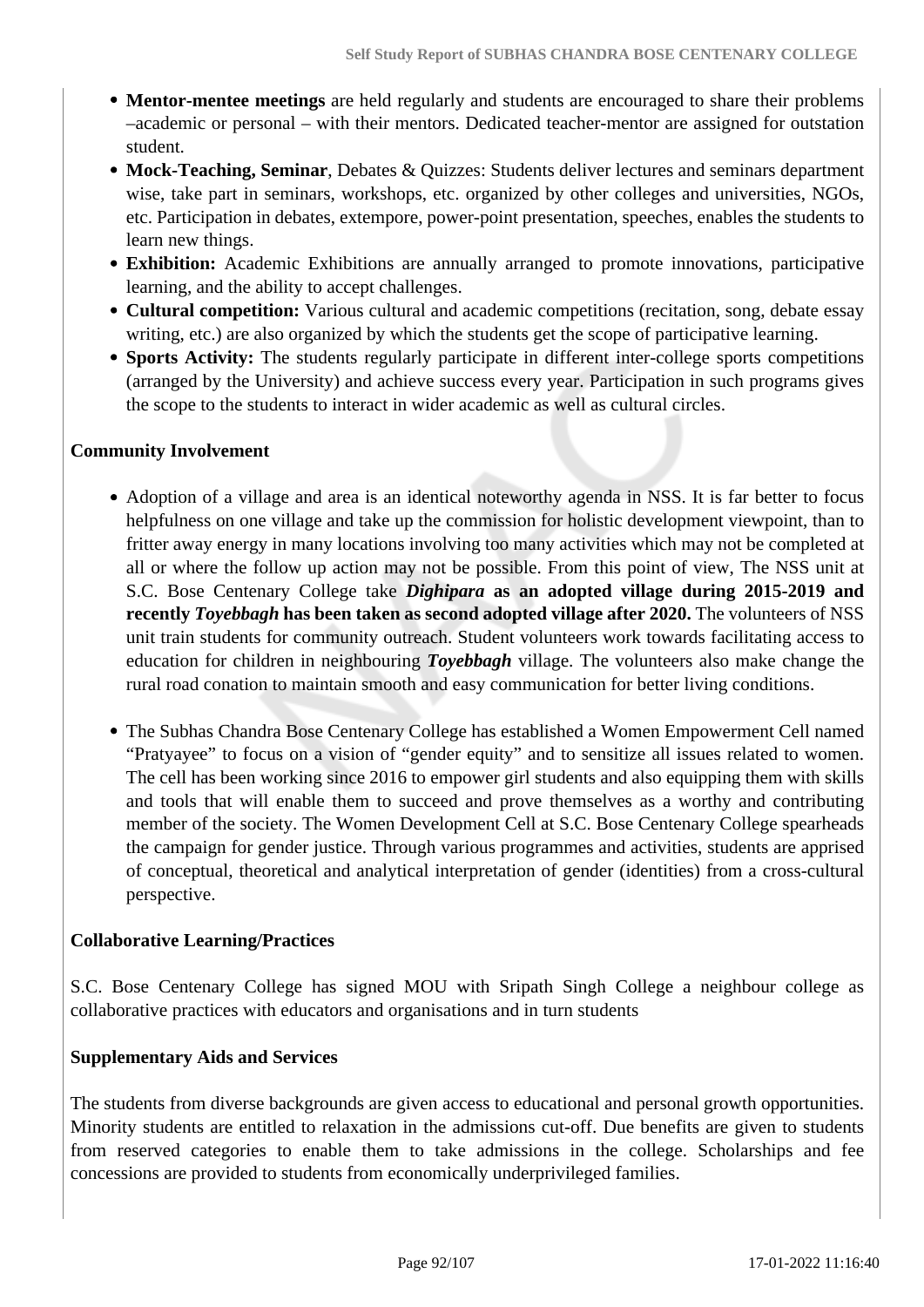- Enabling differently-abled students The Equal Opportunity Cell at S.C. Bose Centenary College acts as an enabling unit in registering and addressing the concerns of the differently-abled students. Differently-abled students are supported in their academic endeavours to bring them on a par with other students in matters of academic competence and otherwise. The well-managed digital cataloguing system through KOHA facilities is available in the library, including provision of the reader and students for examination.
- Physical facilities and infrastructures like ramps/rails and wheelchairs are also provided for exclusive restrooms are there too. Classes with PWD students are allotted on the ground floor.
- College has established a special multi-lingual laboratory to provide an interactive space to acquire the basic languages and to enhance the communication skill among the students. As of now college have built resources for three languages: English, Sanskrit and Urdu.

## **Education for Sustainable Development (ESD)**

The basic aims of ESD is to empowers learners of all ages with the knowledge, skills, values and attitudes to address the interconnected global challenges we are facing, including climate change, environmental degradation, loss of biodiversity, poverty and inequality. In this context, S.C. Bose Centenary College involves prepare students to find solution for the challenges of modern era and finally collective actions toward the sustainable and better future. The team members from Eco-club and NSS unit mutually work various challenging issues in this regard.

| <b>File Description</b>                      | <b>Document</b>      |
|----------------------------------------------|----------------------|
| Appropriate web in the Institutional website | <b>View Document</b> |
| Any other relevant information               | <b>View Document</b> |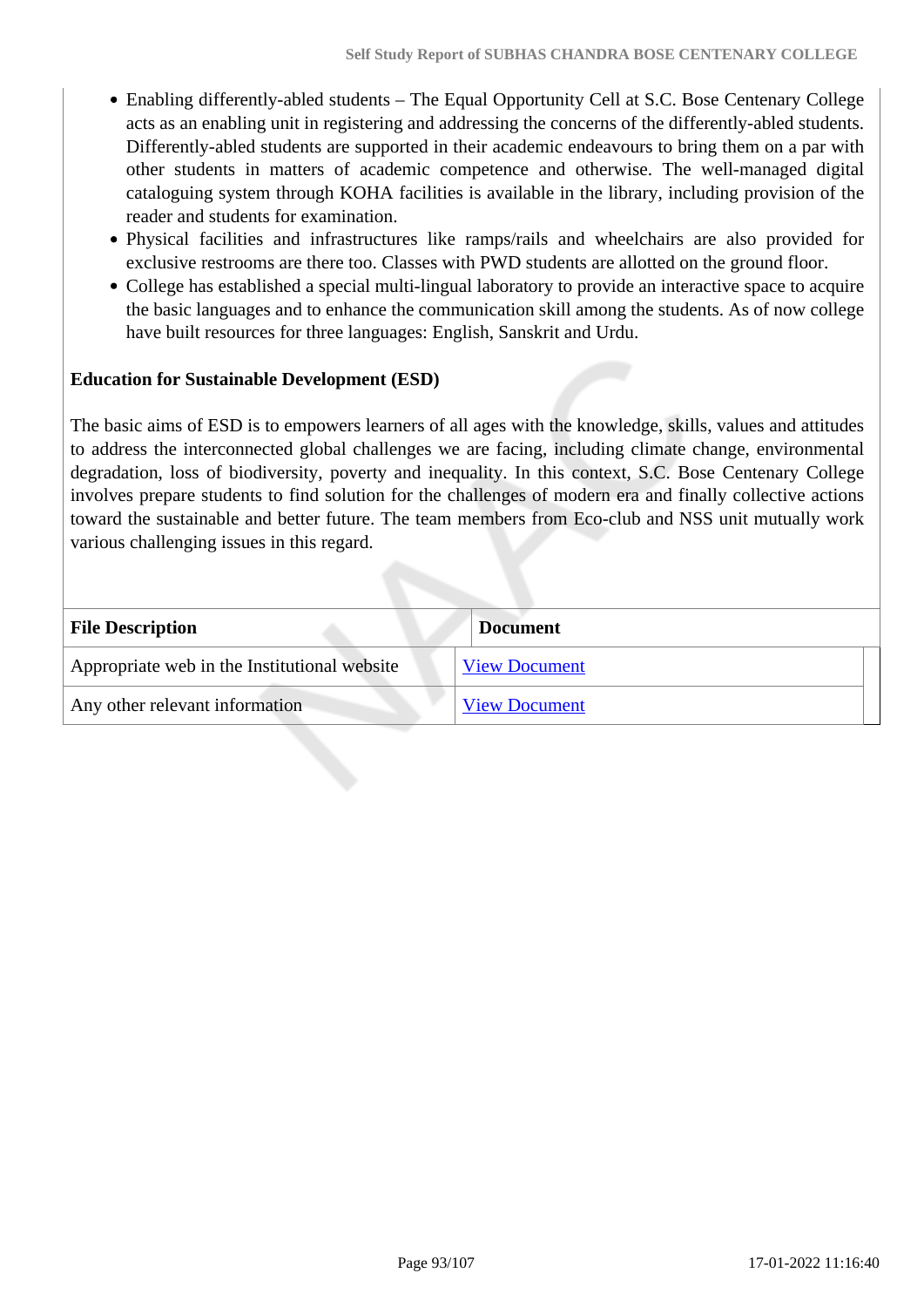# **5. CONCLUSION**

## **Additional Information :**

In spite of several challenges the college is progressing with the steps:

- Introducing innovative teaching-learning technique like use of ICT, seminar presentation by students, field trip, workshop like events reveal a new horizon before our students.
- Encouraging the students in participating inter-college competitions to make them efficient.
- The college is with the plan of introducing value added courses, already department of Geography and department of Sanskrit have prepared curriculum of value added courses.
- Fully run OPAC in library, facilities of e-resource are our future plans to improve library facility.
- The college is within a historical tourist spot of Bengal, here the college has the opportunity to frame a sustainable tourism frame work with innovative research, and it is also within our future plan.
- <sup>o</sup> Still it has not been possible for the college to start Post-Graduation Programme, but the students could avail the facility of Masters in distance education under DODL, University of Kalyani, where our college is also a study centre, here is also the facility of graduation in Urdu medium and Masters in Urdu through distance education under Moulana Azad National Urdu University study centre.

# **Concluding Remarks :**

The college started its journey with a great challenge to establish a real academic environment for a large number of people of Lalbagh and its surroundings. For the newly established college it was really difficult to prove its efficiency for providing a good teaching-learning facility, though with the passage of time the institution could prove its potentiality before the locality. It is the dedication of each and every teaching and non-teaching members of the college, potentiality of our students to prove them efficient within and beyond the curriculum that could conquer the faith of the locality. The college is really a place of dependence for a large number of students even from the remote villages. A long journey still the college has to go to facilitate the students with improved teaching-learning method, fulfill their demands, making the institution as a research centre for the historical spot of Bengal.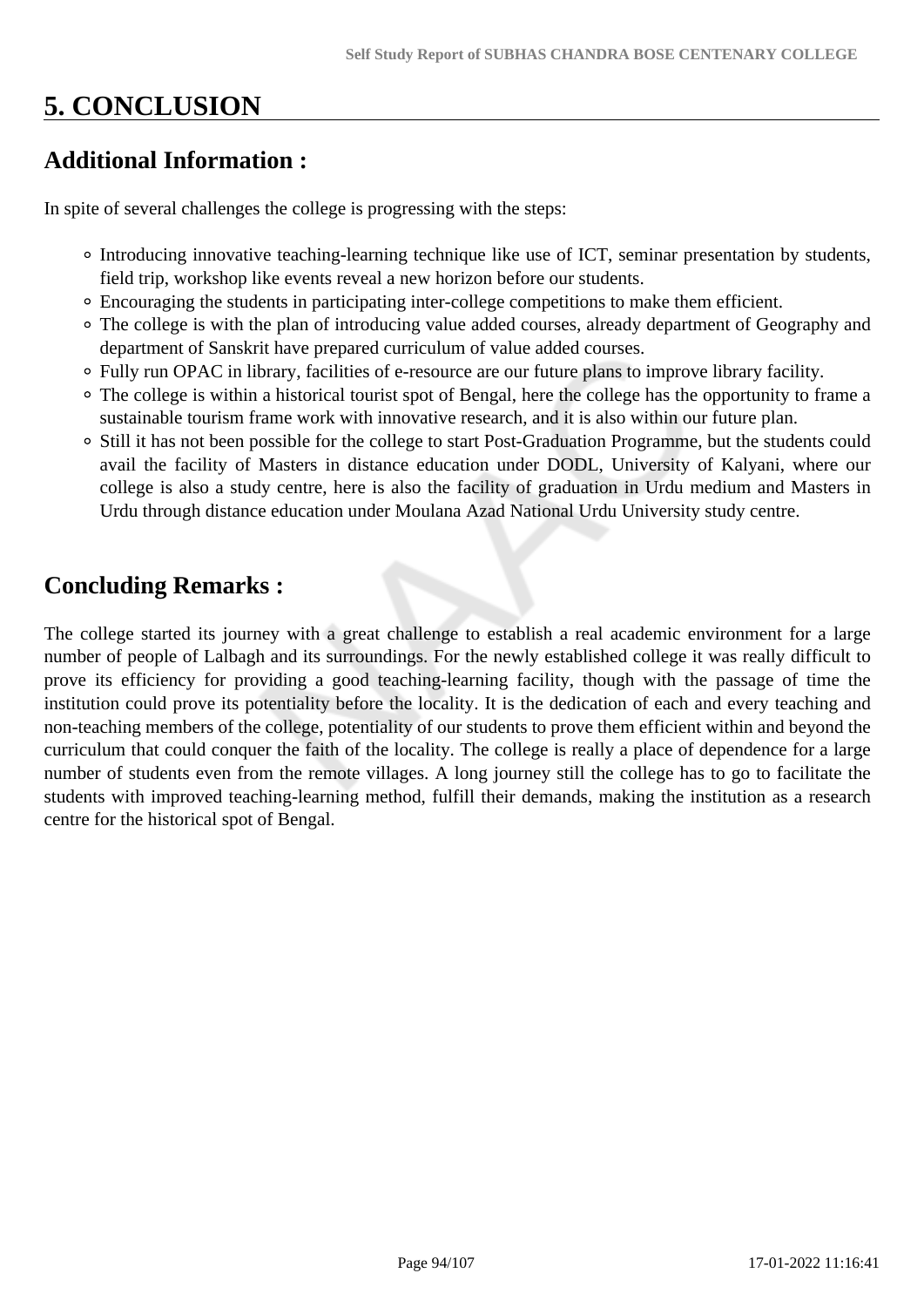# **6.ANNEXURE**

# **1.Metrics Level Deviations** Metric ID Sub Questions and Answers before and after DVV Verification 1.3.2 **Average percentage of courses that include experiential learning through project work/field work/internship during last five years** 1.3.2.1. **Number of courses that include experiential learning through project work/field work/internship year-wise during last five years** Answer before DVV Verification: 2019-20 2018-19 2017-18 2016-17 2015-16  $3 \mid 2 \mid 2 \mid 2 \mid 2 \mid 2$  Answer After DVV Verification : 2019-20 2018-19 2017-18 2016-17 2015-16  $3$  2 2 2 2 2 1.4.2 **Feedback process of the Institution may be classified as follows: Options:** 1. **Feedback collected, analysed and action taken and feedback available on website** 2. **Feedback collected, analysed and action has been taken** 3. **Feedback collected and analysed** 4. **Feedback collected** 5. **Feedback not collected** Answer before DVV Verification : B. Feedback collected, analysed and action has been taken Answer After DVV Verification: C. Feedback collected and analysed Remark : No action taken on syllabus is noted 2.1.1 **Average Enrolment percentage (Average of last five years)** 2.1.1.1. **Number of students admitted year-wise during last five years** Answer before DVV Verification: 2019-20 2018-19 2017-18 2016-17 2015-16 1925 1981 1936 2181 2083 Answer After DVV Verification : 2019-20 2018-19 2017-18 2016-17 2015-16 1921 1982 1892 2179 2042 2.1.1.2. **Number of sanctioned seats year wise during last five years**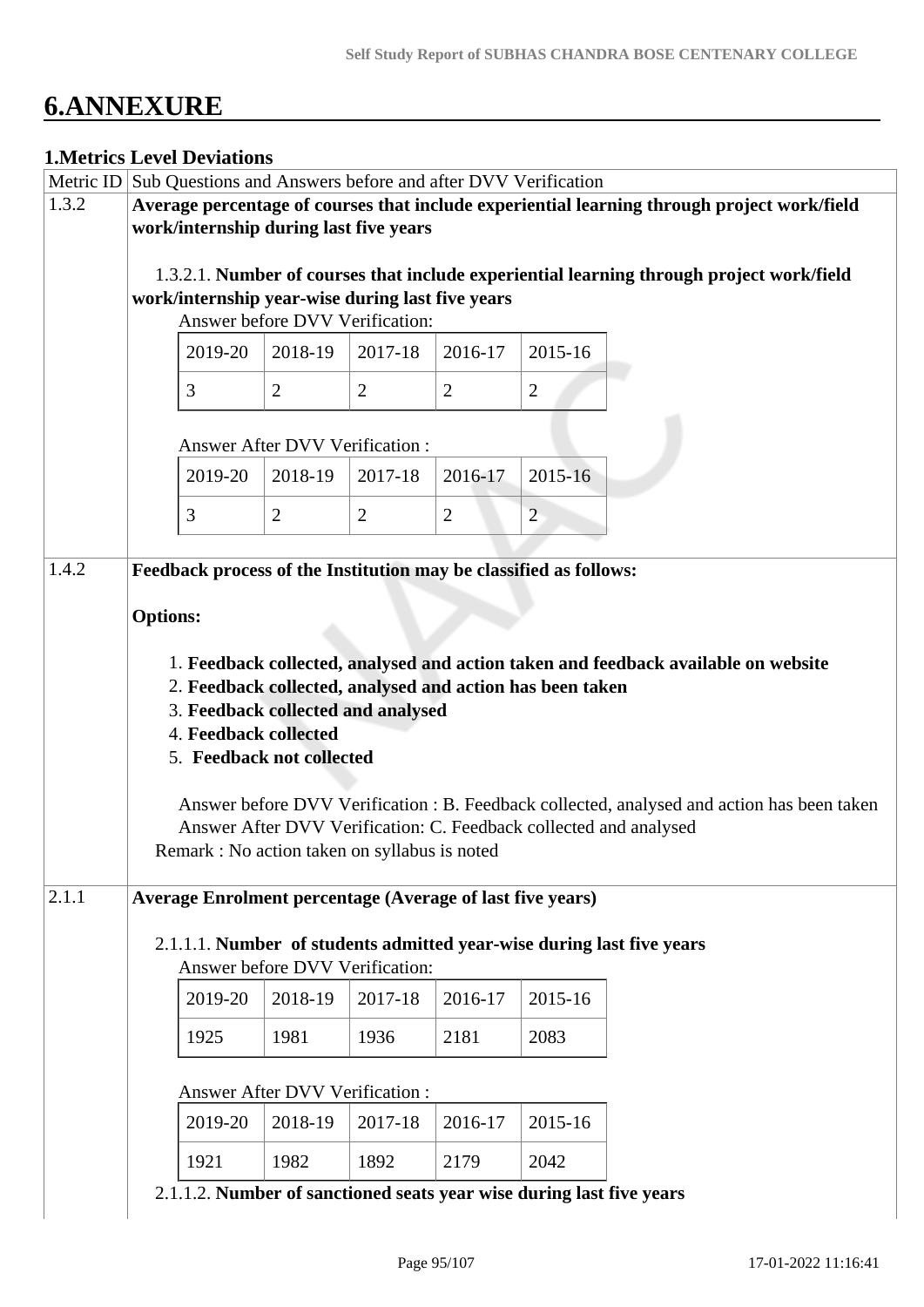|       |        | Answer before DVV Verification:                                                                                                                                                                                                                                                                                                                  |                                            |              |              |              |
|-------|--------|--------------------------------------------------------------------------------------------------------------------------------------------------------------------------------------------------------------------------------------------------------------------------------------------------------------------------------------------------|--------------------------------------------|--------------|--------------|--------------|
|       |        | 2019-20                                                                                                                                                                                                                                                                                                                                          | 2018-19                                    | 2017-18      | 2016-17      | 2015-16      |
|       |        | 2232                                                                                                                                                                                                                                                                                                                                             | 2232                                       | 2132         | 2132         | 2132         |
|       |        |                                                                                                                                                                                                                                                                                                                                                  | <b>Answer After DVV Verification:</b>      |              |              |              |
|       |        | 2019-20                                                                                                                                                                                                                                                                                                                                          | 2018-19                                    | 2017-18      | 2016-17      | 2015-16      |
|       |        | 2232                                                                                                                                                                                                                                                                                                                                             | 2232                                       | 2120         | 2120         | 2120         |
| 2.1.2 |        | Remark : Metric 2.1.1.2 is edited based on clarification document (letter from University of<br>Kalyani, signed by registrar) provided by HEI.<br>Average percentage of seats filled against reserved categories (SC, ST, OBC, Divyangjan, etc.<br>as per applicable reservation policy ) during the last five years (exclusive of supernumerary |                                            |              |              |              |
|       | seats) |                                                                                                                                                                                                                                                                                                                                                  |                                            |              |              |              |
|       |        | 2.1.2.1. Number of actual students admitted from the reserved categories year wise during                                                                                                                                                                                                                                                        |                                            |              |              |              |
|       |        | last five years                                                                                                                                                                                                                                                                                                                                  |                                            |              |              |              |
|       |        | 2019-20                                                                                                                                                                                                                                                                                                                                          | Answer before DVV Verification:<br>2018-19 | 2017-18      | 2016-17      | 2015-16      |
|       |        | 698                                                                                                                                                                                                                                                                                                                                              | 767                                        | 814          | 877          | 730          |
|       |        |                                                                                                                                                                                                                                                                                                                                                  |                                            |              |              |              |
|       |        |                                                                                                                                                                                                                                                                                                                                                  | <b>Answer After DVV Verification:</b>      |              |              |              |
|       |        | 2019-20                                                                                                                                                                                                                                                                                                                                          | 2018-19                                    | 2017-18      | 2016-17      | 2015-16      |
|       |        | 698                                                                                                                                                                                                                                                                                                                                              | 766                                        | 813          | 877          | 730          |
|       |        | Remark : Edited based on certificate of Principal.                                                                                                                                                                                                                                                                                               |                                            |              |              |              |
|       |        |                                                                                                                                                                                                                                                                                                                                                  |                                            |              |              |              |
|       |        |                                                                                                                                                                                                                                                                                                                                                  |                                            |              |              |              |
|       |        | Average percentage of full time teachers with Ph. D. / D.M. / M.Ch. / D.N.B Superspeciality /<br>D.Sc. / D.Litt. during the last five years (consider only highest degree for count)                                                                                                                                                             |                                            |              |              |              |
|       |        | 2.4.2.1. Number of full time teachers with Ph. D. / D.M. / M.Ch. / D.N.B Superspeciality /                                                                                                                                                                                                                                                       |                                            |              |              |              |
|       |        | D.Sc. / D.Litt. year wise during the last five years                                                                                                                                                                                                                                                                                             |                                            |              |              |              |
|       |        | 2019-20                                                                                                                                                                                                                                                                                                                                          | Answer before DVV Verification:<br>2018-19 | 2017-18      | 2016-17      | 2015-16      |
|       |        |                                                                                                                                                                                                                                                                                                                                                  |                                            |              |              |              |
|       |        | $\overline{2}$                                                                                                                                                                                                                                                                                                                                   | $\overline{0}$                             | $\mathbf{1}$ | $\mathbf{1}$ | $\mathbf{1}$ |
| 2.4.2 |        |                                                                                                                                                                                                                                                                                                                                                  | <b>Answer After DVV Verification:</b>      |              |              |              |
|       |        | 2019-20                                                                                                                                                                                                                                                                                                                                          | 2018-19                                    | 2017-18      | 2016-17      | 2015-16      |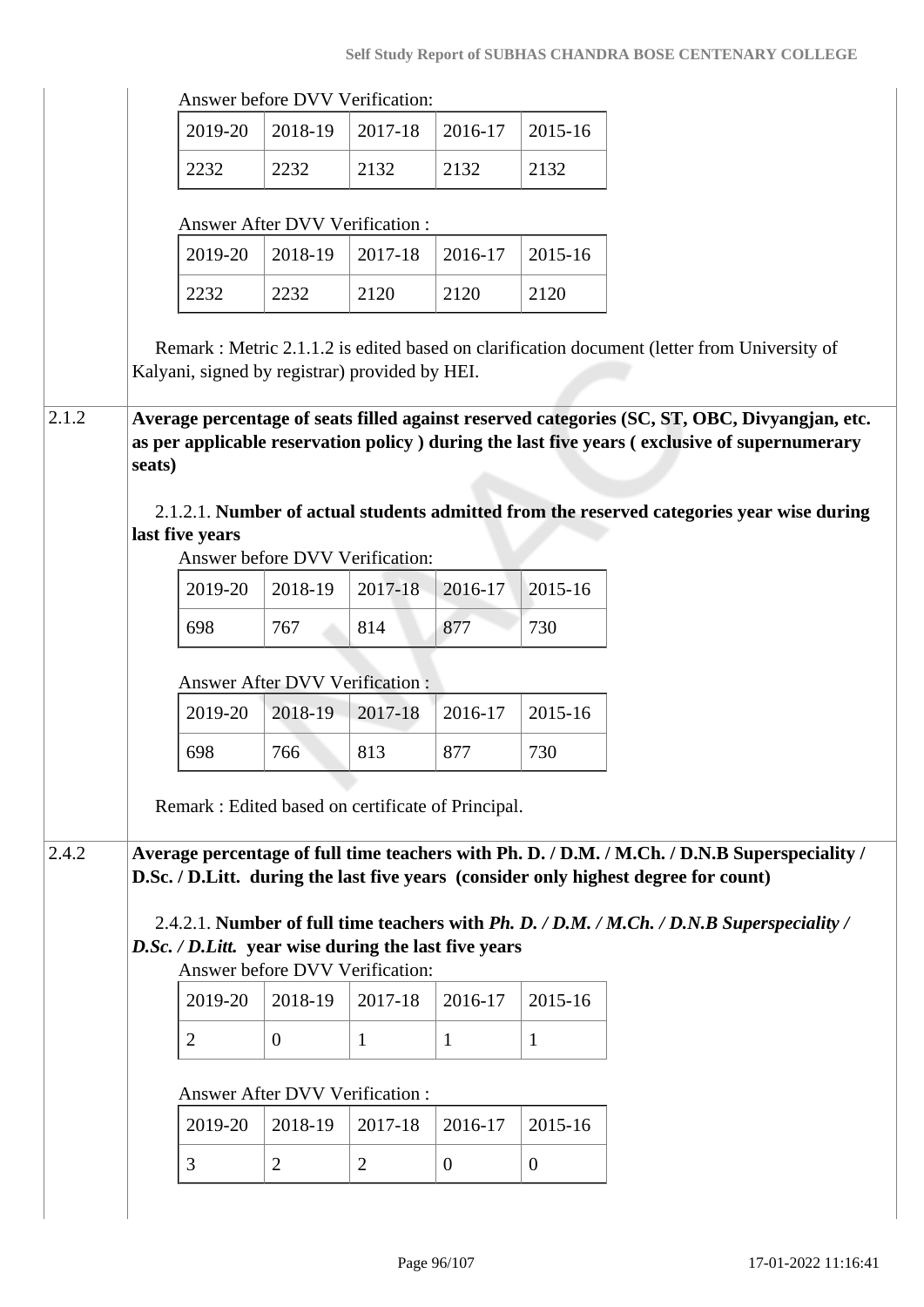|       | certificate and letter of completion not considered.                                                                                                                        |                                                                             |         |         |         | Remark : Considered full time teachers whose PhD degree certificate is provided. Provisional                                                                                                                                                                    |
|-------|-----------------------------------------------------------------------------------------------------------------------------------------------------------------------------|-----------------------------------------------------------------------------|---------|---------|---------|-----------------------------------------------------------------------------------------------------------------------------------------------------------------------------------------------------------------------------------------------------------------|
| 2.4.3 | completed academic year in number of years)<br>2.4.3.1. Total experience of full-time teachers<br>Remark : Considered the full year of experience of the full time teachers | Answer before DVV Verification : 107.5<br>Answer after DVV Verification: 94 |         |         |         | Average teaching experience of full time teachers in the same institution (Data for the latest                                                                                                                                                                  |
| 2.6.3 | Average pass percentage of Students during last five years<br>wise during the last five years                                                                               | Answer before DVV Verification:                                             |         |         |         | 2.6.3.1. Total number of final year students who passed the university examination year-                                                                                                                                                                        |
|       | 2019-20                                                                                                                                                                     | 2018-19                                                                     | 2017-18 | 2016-17 | 2015-16 |                                                                                                                                                                                                                                                                 |
|       | 474                                                                                                                                                                         | 459                                                                         | 420     | 547     | 512     |                                                                                                                                                                                                                                                                 |
|       |                                                                                                                                                                             | <b>Answer After DVV Verification:</b>                                       |         |         |         |                                                                                                                                                                                                                                                                 |
|       | 2019-20                                                                                                                                                                     | 2018-19                                                                     | 2017-18 | 2016-17 | 2015-16 |                                                                                                                                                                                                                                                                 |
|       | 543                                                                                                                                                                         | 500                                                                         | 426     | 569     | 512     |                                                                                                                                                                                                                                                                 |
|       | year-wise during the last five years                                                                                                                                        | Answer before DVV Verification:                                             |         |         |         | 2.6.3.2. Total number of final year students who appeared for the university examination                                                                                                                                                                        |
|       | 2019-20                                                                                                                                                                     | 2018-19                                                                     | 2017-18 | 2016-17 | 2015-16 |                                                                                                                                                                                                                                                                 |
|       | 553                                                                                                                                                                         | 523                                                                         | 475     | 599     | 578     |                                                                                                                                                                                                                                                                 |
|       |                                                                                                                                                                             | <b>Answer After DVV Verification:</b>                                       |         |         |         |                                                                                                                                                                                                                                                                 |
|       | 2019-20                                                                                                                                                                     | 2018-19                                                                     | 2017-18 | 2016-17 | 2015-16 |                                                                                                                                                                                                                                                                 |
|       | 546                                                                                                                                                                         | 585                                                                         | 571     | 697     | 724     |                                                                                                                                                                                                                                                                 |
| 3.1.1 | endowments in the institution during the last five years (INR in Lakhs)                                                                                                     | Answer before DVV Verification:                                             |         |         |         | Grants received from Government and non-governmental agencies for research projects /<br>3.1.1.1. Total Grants from Government and non-governmental agencies for research<br>projects / endowments in the institution during the last five years (INR in Lakhs) |
|       | 2019-20                                                                                                                                                                     | 2018-19                                                                     | 2017-18 | 2016-17 | 2015-16 |                                                                                                                                                                                                                                                                 |
|       | $00\,$                                                                                                                                                                      | 00                                                                          | .16     | 00      | .64     |                                                                                                                                                                                                                                                                 |
|       |                                                                                                                                                                             |                                                                             |         |         |         |                                                                                                                                                                                                                                                                 |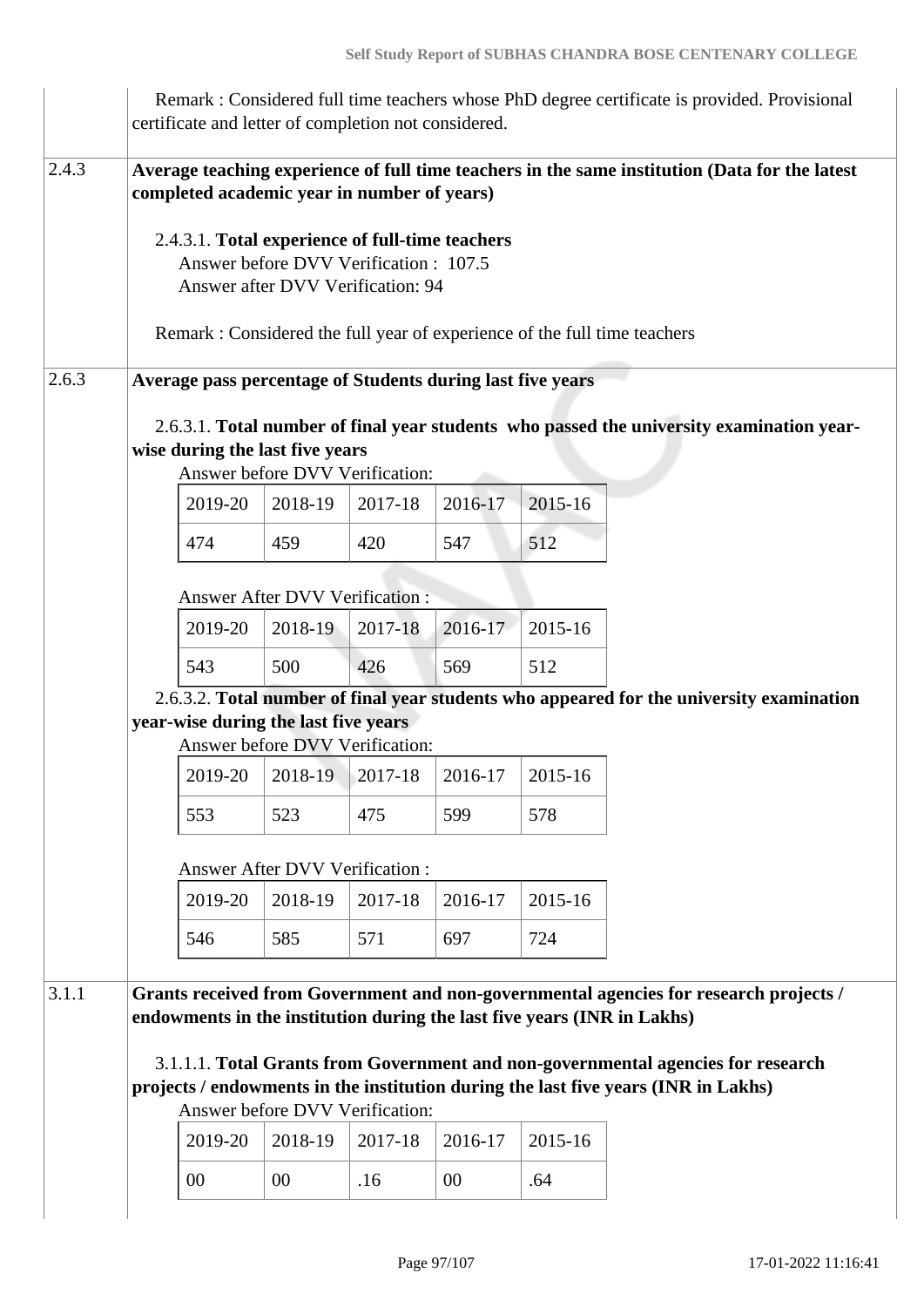$\overline{1}$ 

|       |             |                                                                                                                                                                            |                                | <b>Answer After DVV Verification:</b> |                  |              |
|-------|-------------|----------------------------------------------------------------------------------------------------------------------------------------------------------------------------|--------------------------------|---------------------------------------|------------------|--------------|
|       |             | 2019-20                                                                                                                                                                    | 2018-19                        | 2017-18                               | 2016-17          | 2015-16      |
|       |             | $00\,$                                                                                                                                                                     | $00\,$                         | 0.16                                  | 00               | 0.64         |
|       |             | Remark : HEI input accepted.                                                                                                                                               |                                |                                       |                  |              |
| 3.1.3 | years       | Number of Seminars/conferences/workshops conducted by the institution during the last five                                                                                 |                                |                                       |                  |              |
|       |             | 3.1.3.1. Total number of Seminars/conferences/workshops conducted by the institution year-<br>wise during last five years                                                  |                                | Answer before DVV Verification:       |                  |              |
|       |             | 2019-20                                                                                                                                                                    | 2018-19                        | 2017-18                               | 2016-17          | 2015-16      |
|       |             | 09                                                                                                                                                                         | 03                             | 03                                    | 13               | 09           |
|       |             |                                                                                                                                                                            | Answer After DVV Verification: |                                       |                  |              |
|       |             | 2019-20                                                                                                                                                                    | 2018-19                        | 2017-18                               | 2016-17          | 2015-16      |
|       |             | 09                                                                                                                                                                         | 03                             | 03                                    | 13               | 08           |
| 3.2.1 | period.     | Number of papers published per teacher in the Journals notified on UGC website during the<br>last five years                                                               |                                |                                       |                  |              |
|       | five years. | 3.2.1.1. Number of research papers in the Journals notified on UGC website during the last                                                                                 |                                | Answer before DVV Verification:       |                  |              |
|       |             | 2019-20                                                                                                                                                                    | 2018-19                        | 2017-18                               | 2016-17          | 2015-16      |
|       |             | 05                                                                                                                                                                         | 12                             | 08                                    | 04               | 07           |
|       |             |                                                                                                                                                                            |                                | <b>Answer After DVV Verification:</b> |                  |              |
|       |             | 2019-20                                                                                                                                                                    | 2018-19                        | 2017-18                               | 2016-17          | 2015-16      |
|       |             | $\overline{2}$                                                                                                                                                             | $\mathbf{1}$                   | $\mathbf{0}$                          | $\boldsymbol{0}$ | $\mathbf{1}$ |
|       |             | Remark: Considered research papers published in the Journals notified on UGC CARE /<br>SCOPUS / ScienceDirect/ Web of Science portals                                      |                                |                                       |                  |              |
| 3.2.2 |             | Number of books and chapters in edited volumes/books published and papers published in<br>national/international conference proceedings per teacher during last five years |                                |                                       |                  |              |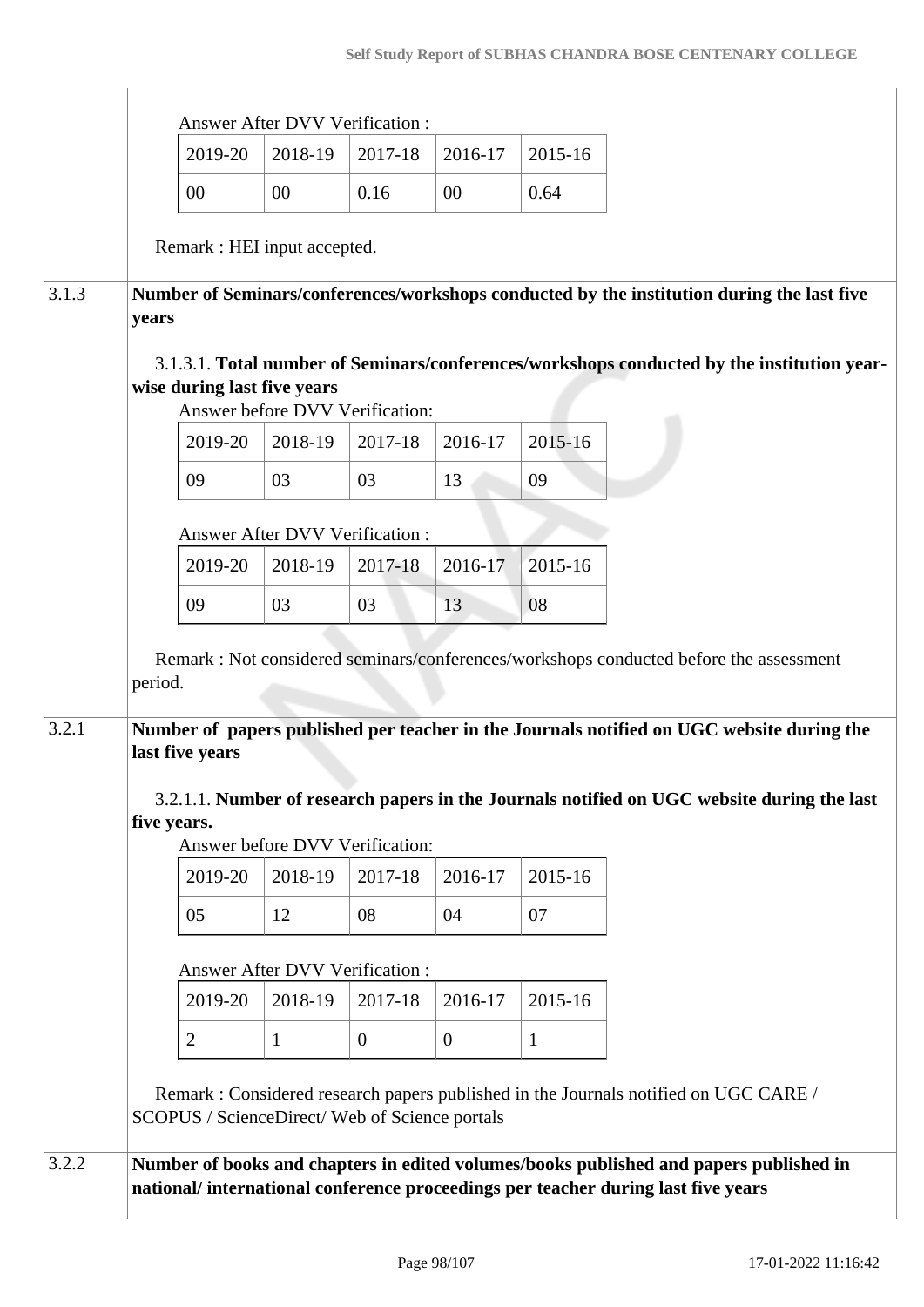|                                                                                                                                                                          | 3.2.2.1. Total number of books and chapters in edited volumes/books published and papers |
|--------------------------------------------------------------------------------------------------------------------------------------------------------------------------|------------------------------------------------------------------------------------------|
| in national/international conference proceedings year-wise during last five years<br>Answer before DVV Verification:                                                     |                                                                                          |
| 2019-20<br>2018-19<br>2017-18<br>2016-17<br>2015-16                                                                                                                      |                                                                                          |
| 05<br>08<br>12<br>04<br>07                                                                                                                                               |                                                                                          |
| <b>Answer After DVV Verification:</b>                                                                                                                                    |                                                                                          |
| 2015-16<br>2019-20<br>2018-19<br>2017-18<br>2016-17                                                                                                                      |                                                                                          |
| 00<br>00<br>02<br>00<br>00                                                                                                                                               |                                                                                          |
| Remark: Considered books and chapters in edited volumes published with ISBN numbers.                                                                                     |                                                                                          |
| Number of awards and recognitions received for extension activities from government/<br>3.3.2                                                                            |                                                                                          |
| government recognised bodies during the last five years                                                                                                                  |                                                                                          |
|                                                                                                                                                                          |                                                                                          |
|                                                                                                                                                                          |                                                                                          |
| 3.3.2.1. Total number of awards and recognition received for extension activities from<br>Government/ Government recognised bodies year-wise during the last five years. |                                                                                          |
| Answer before DVV Verification:                                                                                                                                          |                                                                                          |
| 2016-17<br>2015-16<br>2019-20<br>2018-19<br>2017-18                                                                                                                      |                                                                                          |
| $\boldsymbol{0}$<br>$\overline{0}$<br>$\mathbf{0}$<br>$\overline{0}$<br>01                                                                                               |                                                                                          |
| <b>Answer After DVV Verification:</b>                                                                                                                                    |                                                                                          |
| 2019-20<br>2018-19<br>2017-18<br>2016-17<br>2015-16                                                                                                                      |                                                                                          |
|                                                                                                                                                                          |                                                                                          |
| $\overline{0}$<br>$\boldsymbol{0}$<br>$\overline{0}$<br>$\theta$<br>1                                                                                                    |                                                                                          |
|                                                                                                                                                                          |                                                                                          |
| Remark: Considered based on clarification documents.                                                                                                                     |                                                                                          |
| 3.3.3<br>Number of extension and outreach programs conducted by the institution through NSS/NCC,                                                                         |                                                                                          |
| Government and Government recognised bodies during the last five years                                                                                                   |                                                                                          |
| 3.3.3.1. Number of extension and outreach programs conducted by the institution through                                                                                  |                                                                                          |
| NSS/NCC, Government and Government recognised bodies during the last five years                                                                                          |                                                                                          |
| Answer before DVV Verification:<br>2018-19<br>2019-20<br>2017-18<br>2016-17<br>2015-16                                                                                   |                                                                                          |
| 27<br>18<br>19<br>26<br>17                                                                                                                                               |                                                                                          |
|                                                                                                                                                                          |                                                                                          |
| <b>Answer After DVV Verification:</b><br>2018-19<br>2015-16<br>2019-20<br>2017-18<br>2016-17                                                                             |                                                                                          |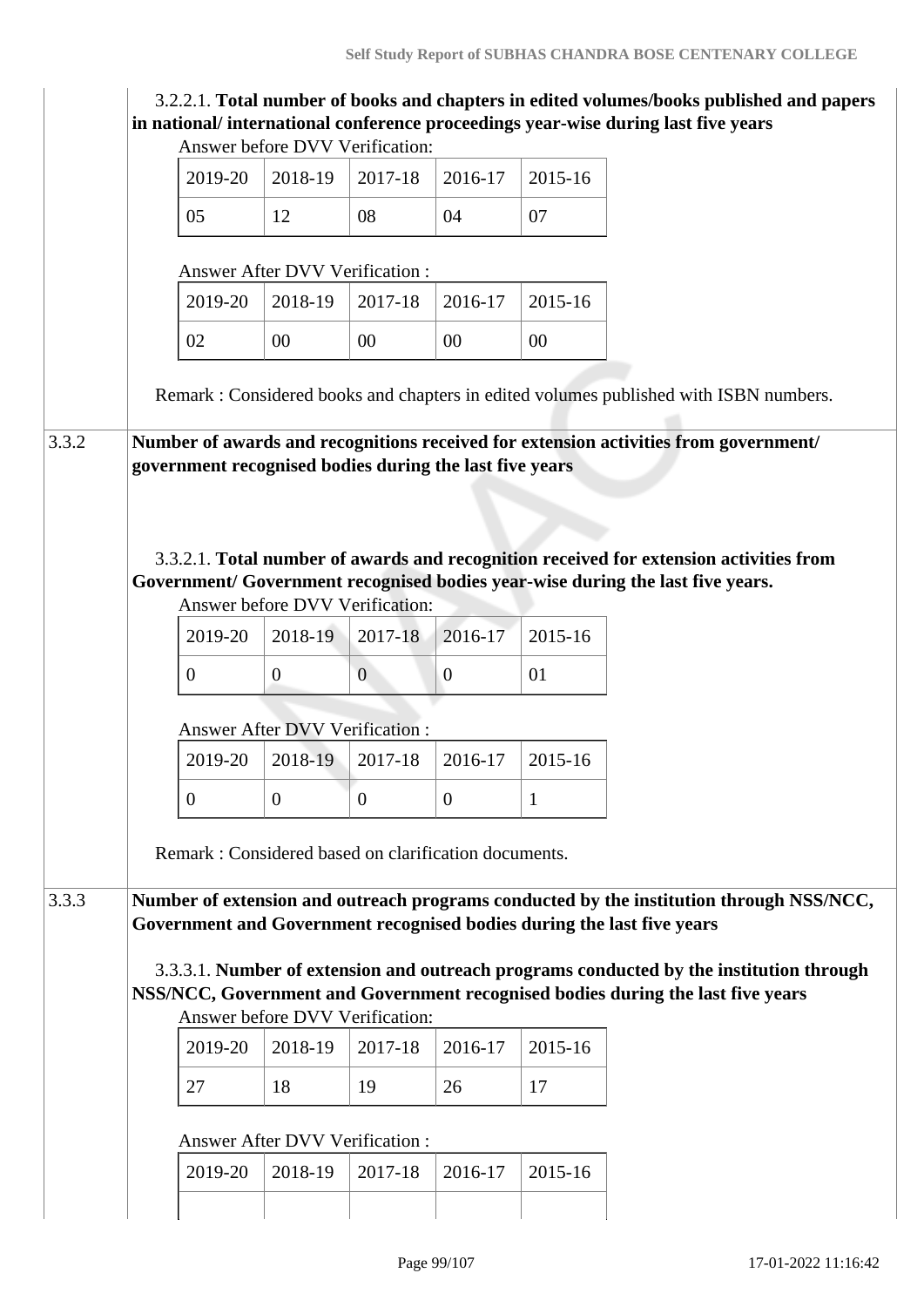|       |            | 19             | 18                                    | 19                                                           | 23      | 17                                                              |                                                                                                                                                                               |
|-------|------------|----------------|---------------------------------------|--------------------------------------------------------------|---------|-----------------------------------------------------------------|-------------------------------------------------------------------------------------------------------------------------------------------------------------------------------|
| 3.3.4 | five years |                |                                       |                                                              |         |                                                                 | Average percentage of students participating in extension activities at 3.3.3. above during last                                                                              |
|       |            |                |                                       | Answer before DVV Verification:                              |         | NCC/ Red Cross/ YRC etc., year-wise during last five years      | 3.3.4.1. Total number of Students participating in extension activities conducted in<br>collaboration with industry, community and Non- Government Organizations through NSS/ |
|       |            | 2019-20        | 2018-19                               | 2017-18                                                      | 2016-17 | 2015-16                                                         |                                                                                                                                                                               |
|       |            | 1586           | 1211                                  | 1323                                                         | 1700    | 1135                                                            |                                                                                                                                                                               |
|       |            |                | Answer After DVV Verification:        |                                                              |         |                                                                 |                                                                                                                                                                               |
|       |            | 2019-20        | 2018-19                               | 2017-18                                                      | 2016-17 | 2015-16                                                         |                                                                                                                                                                               |
|       |            | 1226           | 1211                                  | 1323                                                         | 1700    | 1135                                                            |                                                                                                                                                                               |
| 3.4.1 |            |                |                                       |                                                              |         |                                                                 | The Institution has several collaborations/linkages for Faculty exchange, Student exchange,                                                                                   |
|       |            |                |                                       |                                                              |         |                                                                 | Internship, Field trip, On-job training, research etc during the last five years                                                                                              |
|       |            |                |                                       |                                                              |         |                                                                 | 3.4.1.1. Number of linkages for faculty exchange, student exchange, internship, field trip, on-                                                                               |
|       |            |                |                                       | Answer before DVV Verification:                              |         | job training, research etc year-wise during the last five years |                                                                                                                                                                               |
|       |            | 2019-20        | 2018-19                               | 2017-18                                                      | 2016-17 | 2015-16                                                         |                                                                                                                                                                               |
|       |            | 6              | 8                                     | 6                                                            | 5       | $\mathbf{0}$                                                    |                                                                                                                                                                               |
|       |            |                | <b>Answer After DVV Verification:</b> |                                                              |         |                                                                 |                                                                                                                                                                               |
|       |            | 2019-20        | 2018-19                               | 2017-18                                                      | 2016-17 | 2015-16                                                         |                                                                                                                                                                               |
|       |            | 6              | 8                                     | 6                                                            | 5       | $\overline{0}$                                                  |                                                                                                                                                                               |
|       |            |                |                                       |                                                              |         | Remark : Edited based on supporting clarification documents.    |                                                                                                                                                                               |
|       |            |                |                                       |                                                              |         |                                                                 |                                                                                                                                                                               |
| 3.4.2 |            |                |                                       | industries, corporate houses etc. during the last five years |         |                                                                 | Number of functional MoUs with national and international institutions, universities,                                                                                         |
|       |            |                |                                       |                                                              |         |                                                                 | 3.4.2.1. Number of functional MoUs with Institutions of national, international importance,                                                                                   |
|       |            |                |                                       | Answer before DVV Verification:                              |         |                                                                 | other universities, industries, corporate houses etc. year-wise during the last five years                                                                                    |
|       |            | 2019-20        | 2018-19                               | 2017-18                                                      | 2016-17 | 2015-16                                                         |                                                                                                                                                                               |
|       |            | $\overline{0}$ | $\overline{0}$                        | $\mathbf{1}$                                                 | 1       | $\overline{0}$                                                  |                                                                                                                                                                               |
|       |            |                | <b>Answer After DVV Verification:</b> |                                                              |         |                                                                 |                                                                                                                                                                               |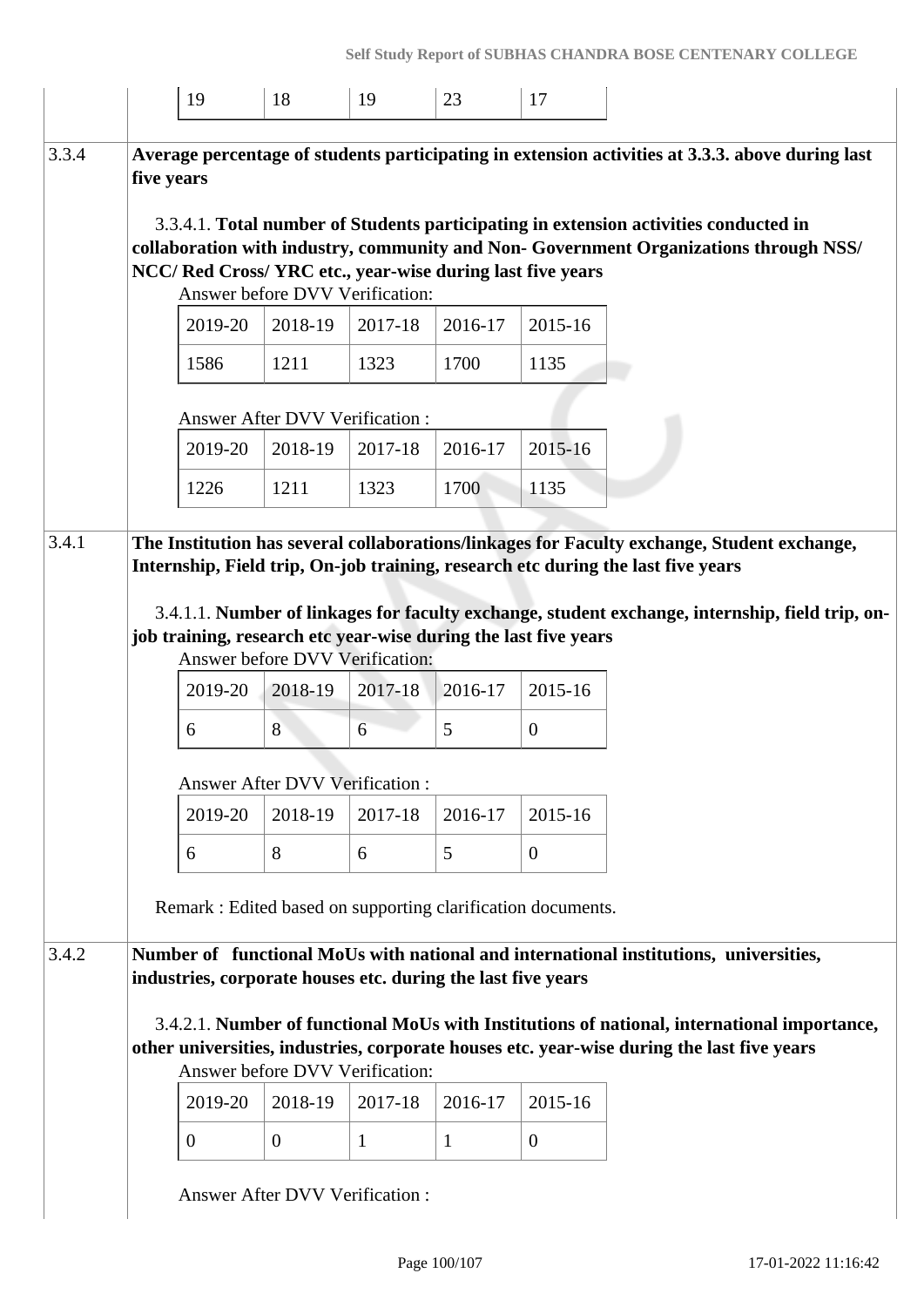|       |            | 2019-20                                  | 2018-19                                                                  | 2017-18      | 2016-17                                                  | 2015-16                                                             |                                                                                                                                                                                        |
|-------|------------|------------------------------------------|--------------------------------------------------------------------------|--------------|----------------------------------------------------------|---------------------------------------------------------------------|----------------------------------------------------------------------------------------------------------------------------------------------------------------------------------------|
|       |            | $\overline{0}$                           | $\mathbf{0}$                                                             | $\mathbf{1}$ | $\mathbf{1}$                                             | $\mathbf{0}$                                                        |                                                                                                                                                                                        |
|       |            |                                          |                                                                          |              | Remark: Considered supporting clarification documents.   |                                                                     |                                                                                                                                                                                        |
| 4.1.3 |            |                                          |                                                                          |              | LMS, etc. (Data for the latest completed academic year)  |                                                                     | Percentage of classrooms and seminar halls with ICT- enabled facilities such as smart class,                                                                                           |
|       |            |                                          | Answer before DVV Verification : 3<br>Answer after DVV Verification: 2   |              |                                                          | 4.1.3.1. Number of classrooms and seminar halls with ICT facilities |                                                                                                                                                                                        |
|       |            | certified documents, answer edited to 2. |                                                                          |              |                                                          |                                                                     | Remark: No geotagged photographs provided. Considering the photographs and Principal                                                                                                   |
| 4.2.3 |            |                                          |                                                                          |              |                                                          |                                                                     | Average annual expenditure for purchase of books/e-books and subscription to journals/e-                                                                                               |
|       |            |                                          |                                                                          |              | journals during the last five years (INR in Lakhs)       |                                                                     |                                                                                                                                                                                        |
|       |            |                                          |                                                                          |              |                                                          |                                                                     | 4.2.3.1. Annual expenditure of purchase of books/e-books and subscription to journals/e-                                                                                               |
|       |            |                                          | Answer before DVV Verification:                                          |              | journals year wise during last five years (INR in Lakhs) |                                                                     |                                                                                                                                                                                        |
|       |            | 2019-20                                  | 2018-19                                                                  | 2017-18      | 2016-17                                                  | 2015-16                                                             |                                                                                                                                                                                        |
|       |            | 0.98                                     | 1.7                                                                      | 1.3          | 2.1                                                      | 1.5                                                                 |                                                                                                                                                                                        |
|       |            |                                          | Answer After DVV Verification:                                           |              |                                                          |                                                                     |                                                                                                                                                                                        |
|       |            | 2019-20                                  | 2018-19                                                                  | 2017-18      | 2016-17                                                  | 2015-16                                                             |                                                                                                                                                                                        |
|       |            | 0.06                                     | 1.72                                                                     | 0.03         | 2.11                                                     | 1.53                                                                |                                                                                                                                                                                        |
|       | for N-list |                                          |                                                                          |              |                                                          |                                                                     | Remark : Edited from the audited financial statements, cost of library books $\&$ cost of subscription                                                                                 |
| 4.2.4 |            |                                          |                                                                          |              | online access) during the latest completed academic year |                                                                     | Percentage per day usage of library by teachers and students (foot falls and login data for                                                                                            |
|       |            |                                          | Answer before DVV Verification : 466<br>Answer after DVV Verification: 6 |              |                                                          |                                                                     | 4.2.4.1. Number of teachers and students using library per day over last one year                                                                                                      |
|       |            | of July, 2019.                           |                                                                          |              |                                                          |                                                                     | Remark: Answer edited based on the students library transactions provided by the HEI for 6 days                                                                                        |
| 4.4.1 |            |                                          |                                                                          |              |                                                          |                                                                     | Average percentage of expenditure incurred on maintenance of infrastructure (physical and<br>academic support facilities) excluding salary component during the last five years(INR in |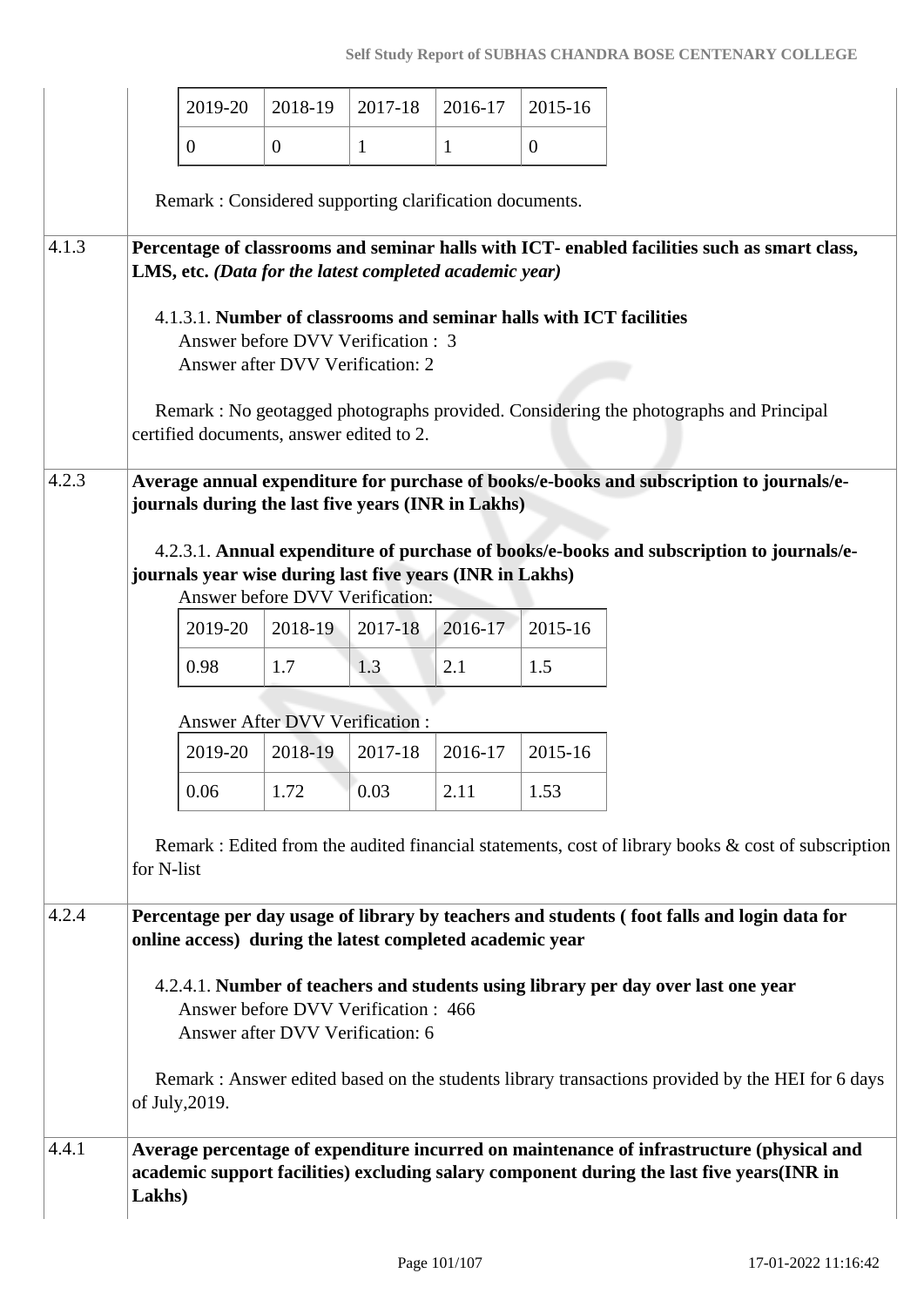4.4.1.1. **Expenditure incurred on maintenance of infrastructure (physical facilities and academic support facilities) excluding salary component year-wise during the last five years (INR in lakhs)**

Answer before DVV Verification:

| Allswer before DVV v erification:                                                                                                                                                                                                                                                                                                 |                                 |         |                                                                                           |         |
|-----------------------------------------------------------------------------------------------------------------------------------------------------------------------------------------------------------------------------------------------------------------------------------------------------------------------------------|---------------------------------|---------|-------------------------------------------------------------------------------------------|---------|
| 2019-20                                                                                                                                                                                                                                                                                                                           | 2018-19                         | 2017-18 | 2016-17                                                                                   | 2015-16 |
| 27.32                                                                                                                                                                                                                                                                                                                             | 29.7                            | 28.76   | 35.36                                                                                     | 26.26   |
|                                                                                                                                                                                                                                                                                                                                   | Answer After DVV Verification : |         |                                                                                           |         |
| 2019-20                                                                                                                                                                                                                                                                                                                           | 2018-19                         | 2017-18 | 2016-17                                                                                   | 2015-16 |
| 27.32                                                                                                                                                                                                                                                                                                                             | 29.7                            | 28.76   | 35.36                                                                                     | 26.26   |
| Remark : HEI input accepted based on the audited statements.                                                                                                                                                                                                                                                                      |                                 |         |                                                                                           |         |
| Average percentage of students benefited by scholarships and freeships provided by the                                                                                                                                                                                                                                            |                                 |         |                                                                                           |         |
| <b>Government during last five years</b>                                                                                                                                                                                                                                                                                          |                                 |         |                                                                                           |         |
| institution, Government and non-government bodies, industries, individuals, philanthropists<br>during the last five years (other than students receiving scholarships under the government<br>schemes for reserved categories)                                                                                                    | Answer before DVV Verification: |         |                                                                                           |         |
| 2019-20                                                                                                                                                                                                                                                                                                                           | 2018-19                         | 2017-18 | 2016-17                                                                                   | 2015-16 |
| 1223                                                                                                                                                                                                                                                                                                                              | 1907                            | 2292    | 2509                                                                                      | 2981    |
|                                                                                                                                                                                                                                                                                                                                   | Answer After DVV Verification : |         |                                                                                           |         |
| 2019-20                                                                                                                                                                                                                                                                                                                           | 2018-19                         | 2017-18 | 2016-17                                                                                   | 2015-16 |
| 403                                                                                                                                                                                                                                                                                                                               | 471                             | 511     | 456                                                                                       | 289     |
| Remark: Considered list of students received Kanyashri scholarship certified by Teacher-in-<br>charge of Principal. Other claims of HEI not considered in the absence of certified list of<br>beneficiaries and other requested supporting documents. Weblink provided is not leading to the<br>answers of clarification request. |                                 |         |                                                                                           |         |
|                                                                                                                                                                                                                                                                                                                                   |                                 |         | Capacity building and skills enhancement initiatives taken by the institution include the |         |
| following                                                                                                                                                                                                                                                                                                                         |                                 |         |                                                                                           |         |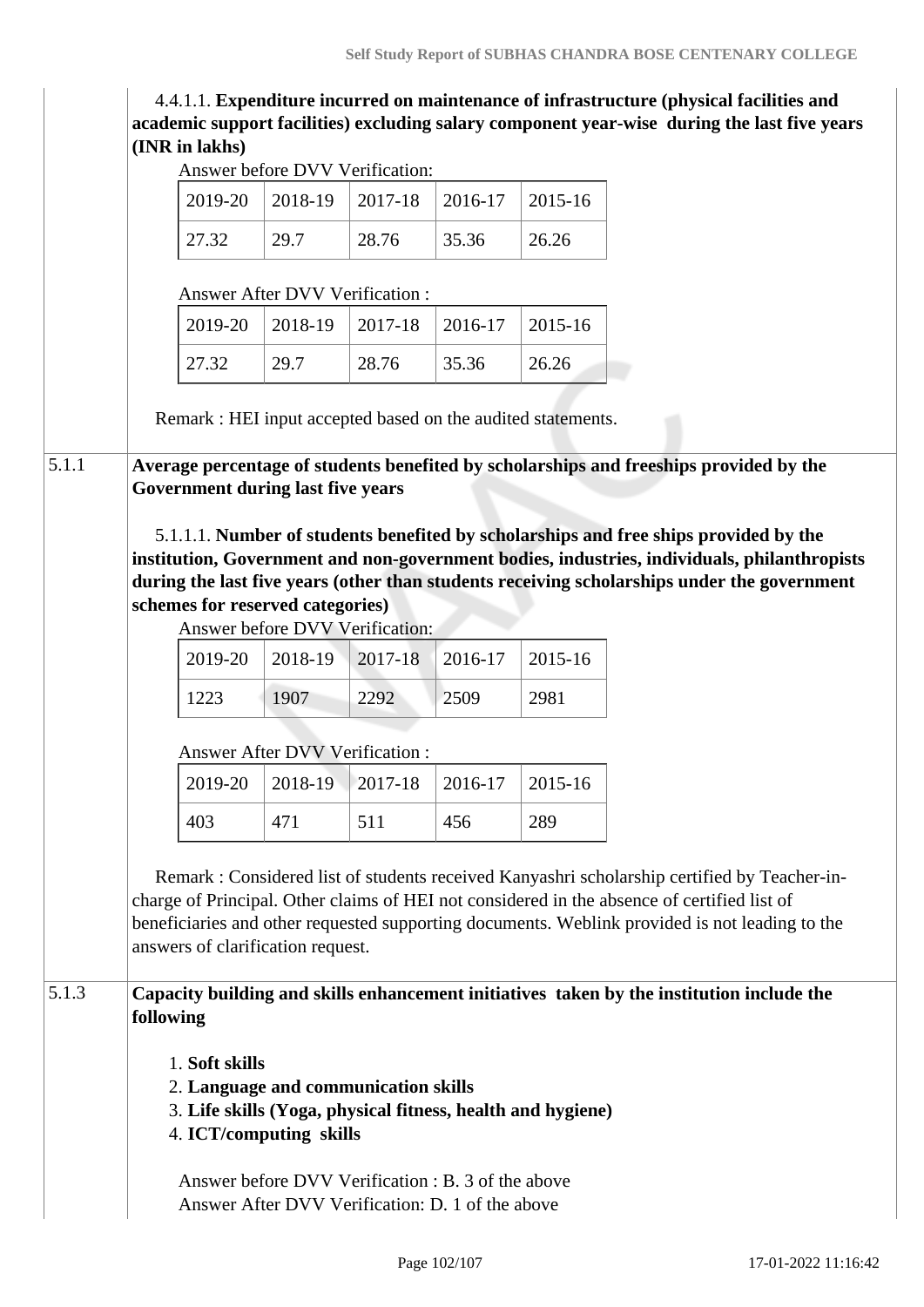|       | communicative skills.                                                                                           |                                                                                                          |                |                |                  | Remark: Considered sl.no2, programs conducted for language and technology and                                                                                                                                                                                                                                                                                                                              |
|-------|-----------------------------------------------------------------------------------------------------------------|----------------------------------------------------------------------------------------------------------|----------------|----------------|------------------|------------------------------------------------------------------------------------------------------------------------------------------------------------------------------------------------------------------------------------------------------------------------------------------------------------------------------------------------------------------------------------------------------------|
| 5.1.5 | including sexual harassment and ragging cases<br>1. Implementation of guidelines of statutory/regulatory bodies | Answer before DVV Verification : A. All of the above<br>Answer After DVV Verification: C. 2 of the above |                |                |                  | The Institution has a transparent mechanism for timely redressal of student grievances<br>2. Organisation wide awareness and undertakings on policies with zero tolerance<br>3. Mechanisms for submission of online/offline students' grievances<br>4. Timely redressal of the grievances through appropriate committees<br>Remark : Considered sl.no 1 and 3 based on supporting clarification documents. |
| 5.2.1 |                                                                                                                 | Answer before DVV Verification:                                                                          |                |                |                  | Average percentage of placement of outgoing students during the last five years<br>5.2.1.1. Number of outgoing students placed year - wise during the last five years.                                                                                                                                                                                                                                     |
|       | 2019-20                                                                                                         | 2018-19                                                                                                  | 2017-18        | 2016-17        | 2015-16          |                                                                                                                                                                                                                                                                                                                                                                                                            |
|       | 3                                                                                                               | $\overline{4}$                                                                                           | $\overline{4}$ | $\overline{0}$ | $\mathbf{0}$     |                                                                                                                                                                                                                                                                                                                                                                                                            |
|       |                                                                                                                 | <b>Answer After DVV Verification:</b>                                                                    |                |                |                  |                                                                                                                                                                                                                                                                                                                                                                                                            |
|       | 2019-20                                                                                                         | 2018-19                                                                                                  | 2017-18        | 2016-17        | 2015-16          |                                                                                                                                                                                                                                                                                                                                                                                                            |
|       | 3                                                                                                               | $\overline{4}$                                                                                           | $\overline{4}$ | $\overline{0}$ | $\boldsymbol{0}$ |                                                                                                                                                                                                                                                                                                                                                                                                            |
|       | Remark: Edited based on clarification documents.                                                                |                                                                                                          |                |                |                  |                                                                                                                                                                                                                                                                                                                                                                                                            |
| 5.2.3 | <b>Services/State government examinations)</b>                                                                  |                                                                                                          |                |                |                  | Average percentage of students qualifying in state/national/ international level examinations<br>during the last five years (eg: JAM/CLAT/GATE/ GMAT/CAT/GRE/ TOEFL/ Civil<br>5.2.3.1. Number of students qualifying in state/national/international level examinations                                                                                                                                    |
|       | government examinations) year wise during last five years                                                       |                                                                                                          |                |                |                  | (eg: JAM/CLAT/NET/ SLET/ GATE/ GMAT/CAT/GRE/ TOEFL/ Civil Services/ State                                                                                                                                                                                                                                                                                                                                  |
|       |                                                                                                                 | Answer before DVV Verification:                                                                          |                |                |                  |                                                                                                                                                                                                                                                                                                                                                                                                            |
|       | 2019-20                                                                                                         | 2018-19                                                                                                  | 2017-18        | 2016-17        | 2015-16          |                                                                                                                                                                                                                                                                                                                                                                                                            |
|       | 3                                                                                                               | 8                                                                                                        | 5              | 6              | $\overline{0}$   |                                                                                                                                                                                                                                                                                                                                                                                                            |
|       |                                                                                                                 | <b>Answer After DVV Verification:</b>                                                                    |                |                |                  |                                                                                                                                                                                                                                                                                                                                                                                                            |
|       | 2019-20                                                                                                         | 2018-19                                                                                                  | 2017-18        | 2016-17        | 2015-16          |                                                                                                                                                                                                                                                                                                                                                                                                            |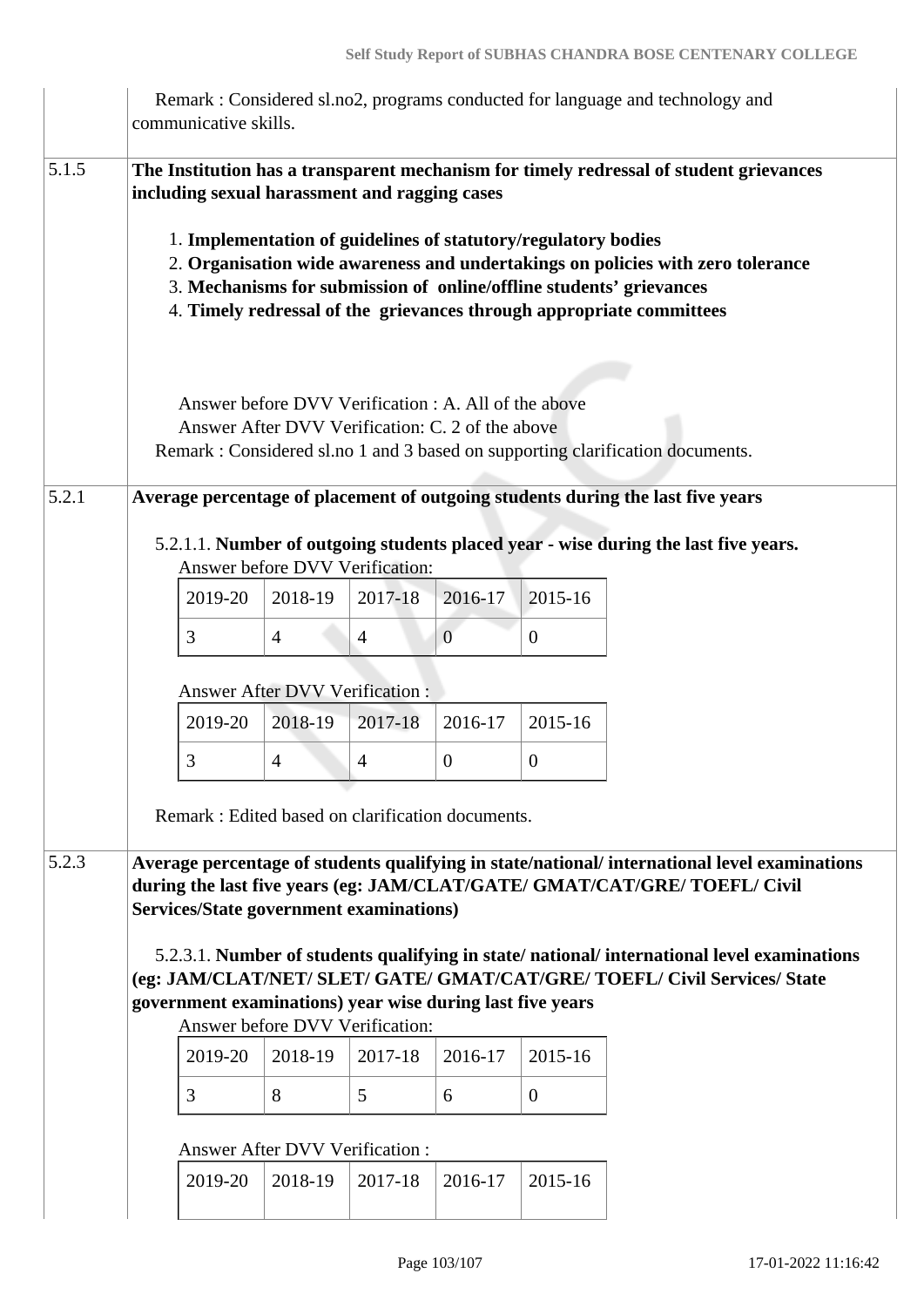| 3                | 8                                                                                            | 5       | 6              | $\Omega$                                                                                        |  |  |
|------------------|----------------------------------------------------------------------------------------------|---------|----------------|-------------------------------------------------------------------------------------------------|--|--|
|                  |                                                                                              |         |                | 5.2.3.2. Number of students appearing in state/national/international level examinations        |  |  |
|                  |                                                                                              |         |                | (eg: JAM/CLAT/NET/ SLET/ GATE/ GMAT/CAT, GRE/ TOFEL/ Civil Services/ State                      |  |  |
|                  | government examinations) year-wise during last five years                                    |         |                |                                                                                                 |  |  |
|                  | Answer before DVV Verification:                                                              |         |                |                                                                                                 |  |  |
| 2019-20          | 2018-19                                                                                      | 2017-18 | 2016-17        | 2015-16                                                                                         |  |  |
| 3                | 9                                                                                            | 5       | 6              | $\overline{0}$                                                                                  |  |  |
|                  | <b>Answer After DVV Verification:</b>                                                        |         |                |                                                                                                 |  |  |
| 2019-20          | 2018-19                                                                                      | 2017-18 | 2016-17        | 2015-16                                                                                         |  |  |
| 3                | 8                                                                                            | 5       | 6              | $\overline{0}$                                                                                  |  |  |
|                  | Remark : Edited based on supporting documents.                                               |         |                |                                                                                                 |  |  |
|                  |                                                                                              |         |                |                                                                                                 |  |  |
|                  |                                                                                              |         |                | Number of awards/medals won by students for outstanding performance in sports/cultural          |  |  |
|                  |                                                                                              |         |                | 5.3.1.1. Number of awards/medals for outstanding performance in sports/cultural activities      |  |  |
|                  |                                                                                              |         |                | at university/state/national / international level (award for a team event should be counted as |  |  |
|                  | one) year-wise during the last five years.                                                   |         |                |                                                                                                 |  |  |
|                  | Answer before DVV Verification:                                                              |         |                |                                                                                                 |  |  |
| 2019-20          | 2018-19                                                                                      | 2017-18 | 2016-17        | 2015-16                                                                                         |  |  |
| 11               | 10                                                                                           | 7       | $\overline{0}$ | $\overline{0}$                                                                                  |  |  |
|                  |                                                                                              |         |                |                                                                                                 |  |  |
|                  | <b>Answer After DVV Verification:</b>                                                        |         |                |                                                                                                 |  |  |
| 2019-20          | 2018-19                                                                                      | 2017-18 | 2016-17        | 2015-16                                                                                         |  |  |
| $\boldsymbol{0}$ | 6                                                                                            | 3       | $\overline{0}$ | $\overline{0}$                                                                                  |  |  |
|                  |                                                                                              |         |                |                                                                                                 |  |  |
|                  |                                                                                              |         |                | Remark: Considered only University and state sports and games championships.                    |  |  |
|                  |                                                                                              |         |                | Average number of sports and cultural events/competitions in which students of the Institution  |  |  |
|                  |                                                                                              |         |                | participated during last five years (organised by the institution/other institutions)           |  |  |
|                  |                                                                                              |         |                |                                                                                                 |  |  |
|                  |                                                                                              |         |                | 5.3.3.1. Number of sports and cultural events/competitions in which students of the             |  |  |
|                  | Institution participated year-wise during last five years<br>Answer before DVV Verification: |         |                |                                                                                                 |  |  |
| 2019-20          | 2018-19                                                                                      | 2017-18 | 2016-17        | 2015-16                                                                                         |  |  |
| 10               | 08                                                                                           | 08      | 08             | 08                                                                                              |  |  |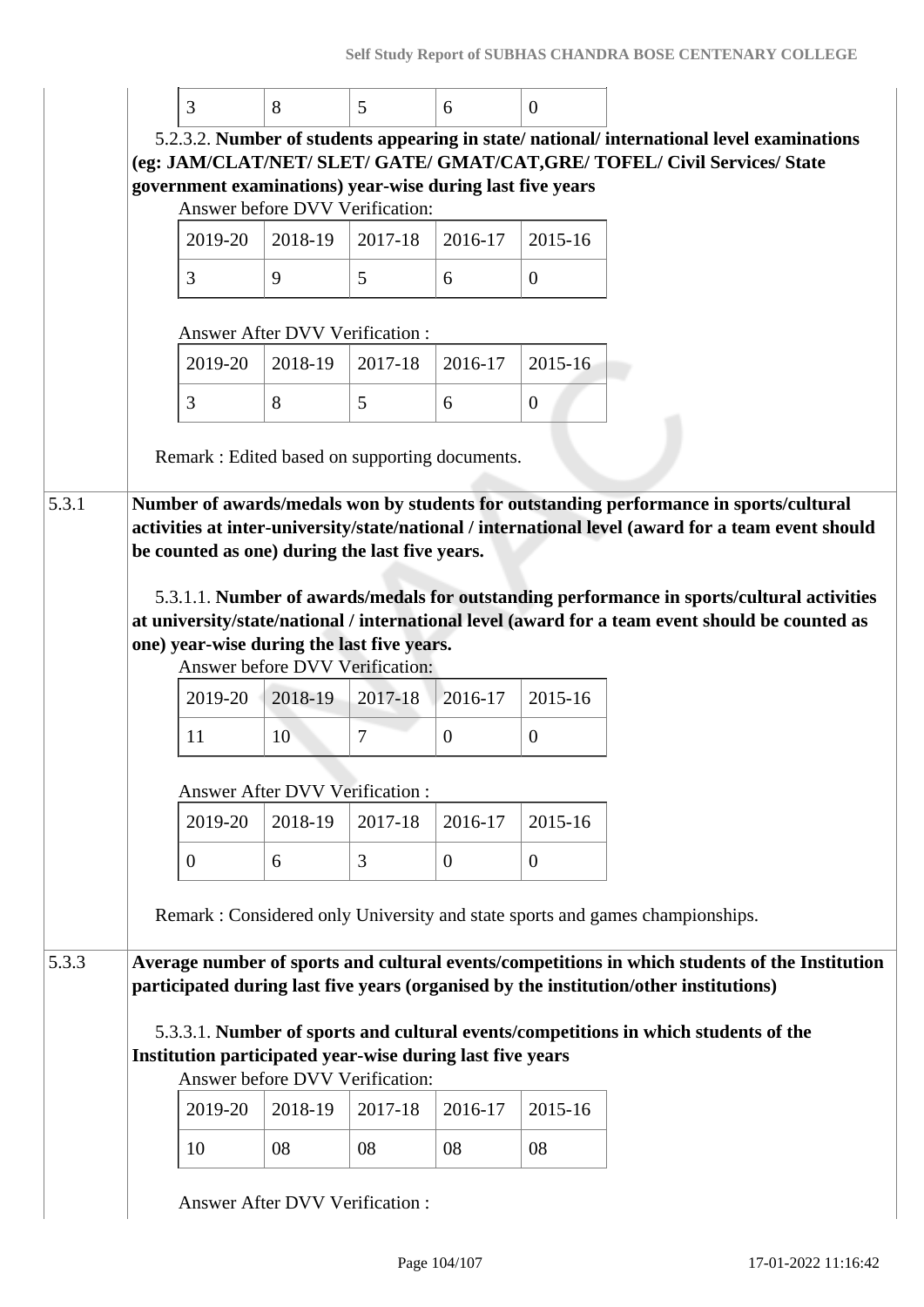| 2019-20                                                                                                                                                                                                                                                                                                                                  | 2018-19                                                                                                | 2017-18        | 2016-17        | 2015-16 |
|------------------------------------------------------------------------------------------------------------------------------------------------------------------------------------------------------------------------------------------------------------------------------------------------------------------------------------------|--------------------------------------------------------------------------------------------------------|----------------|----------------|---------|
| $\overline{2}$                                                                                                                                                                                                                                                                                                                           | $\overline{2}$                                                                                         | $\overline{0}$ | $\overline{2}$ | 2       |
| Remark: Activities under the same event, considered as one.                                                                                                                                                                                                                                                                              |                                                                                                        |                |                |         |
| Average percentage of teachers undergoing online/face-to-face Faculty Development<br>Programmes (FDP) during the last five years (Professional Development Programmes,<br>Orientation / Induction Programmes, Refresher Course, Short Term Course).                                                                                      |                                                                                                        |                |                |         |
| 6.3.4.1. Total number of teachers attending professional development Programmes viz.,<br>Orientation / Induction Programme, Refresher Course, Short Term Course year-wise during<br>the last five years                                                                                                                                  |                                                                                                        |                |                |         |
|                                                                                                                                                                                                                                                                                                                                          | Answer before DVV Verification:                                                                        |                |                |         |
| 2019-20                                                                                                                                                                                                                                                                                                                                  | 2018-19                                                                                                | 2017-18        | 2016-17        | 2015-16 |
| 10                                                                                                                                                                                                                                                                                                                                       | $\overline{2}$                                                                                         | $\overline{4}$ | $\overline{2}$ | 1       |
|                                                                                                                                                                                                                                                                                                                                          | <b>Answer After DVV Verification:</b>                                                                  |                |                |         |
| 2019-20                                                                                                                                                                                                                                                                                                                                  | 2018-19                                                                                                | 2017-18        | 2016-17        | 2015-16 |
| 10                                                                                                                                                                                                                                                                                                                                       | $\overline{2}$                                                                                         | $\overline{4}$ | $\overline{2}$ | 1       |
|                                                                                                                                                                                                                                                                                                                                          |                                                                                                        |                |                |         |
| Quality assurance initiatives of the institution include:<br>1. Regular meeting of Internal Quality Assurance Cell (IQAC); Feedback collected,<br>2. Collaborative quality intitiatives with other institution(s)<br>3. Participation in NIRF<br>4. any other quality audit recognized by state, national or international agencies (ISO | analysed and used for improvements<br><b>Certification, NBA)</b>                                       |                |                |         |
|                                                                                                                                                                                                                                                                                                                                          | Answer before DVV Verification : C. 2 of the above<br>Answer After DVV Verification: C. 2 of the above |                |                |         |
| The Institution has facilities for alternate sources of energy and energy conservation<br>measures                                                                                                                                                                                                                                       |                                                                                                        |                |                |         |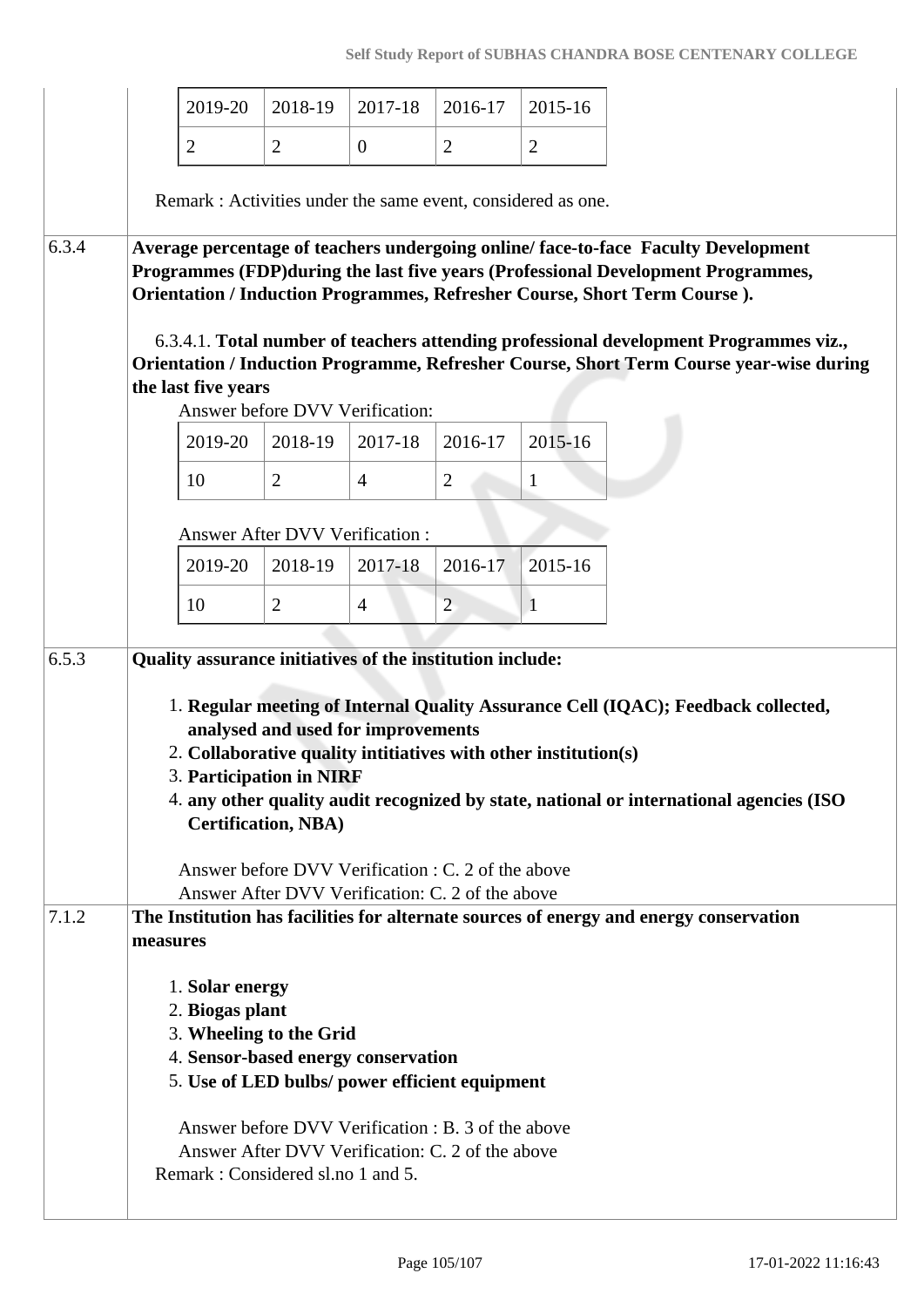| 7.1.5  | Green campus initiatives include:                                                                                 |
|--------|-------------------------------------------------------------------------------------------------------------------|
|        | 1. Restricted entry of automobiles                                                                                |
|        | 2. Use of Bicycles/ Battery powered vehicles                                                                      |
|        | 3. Pedestrian Friendly pathways                                                                                   |
|        | 4. Ban on use of Plastic                                                                                          |
|        | 5. landscaping with trees and plants                                                                              |
|        | Answer before DVV Verification : C. 2 of the above                                                                |
|        | Answer After DVV Verification: C. 2 of the above                                                                  |
| 7.1.10 | The Institution has a prescribed code of conduct for students, teachers, administrators and                       |
|        | other staff and conducts periodic programmes in this regard.                                                      |
|        | 1. The Code of Conduct is displayed on the website                                                                |
|        | 2. There is a committee to monitor adherence to the Code of Conduct                                               |
|        | 3. Institution organizes professional ethics programmes for students, teachers,<br>administrators and other staff |
|        | 4. Annual awareness programmes on Code of Conduct are organized                                                   |
|        | Answer before DVV Verification : B. 3 of the above                                                                |
|        | Answer After DVV Verification: C. 2 of the above                                                                  |

## **2.Extended Profile Deviations**

| ID  | <b>Extended Questions</b> |                                        |         |                                                     |                                                          |                                                                                             |
|-----|---------------------------|----------------------------------------|---------|-----------------------------------------------------|----------------------------------------------------------|---------------------------------------------------------------------------------------------|
| 1.1 |                           |                                        |         |                                                     |                                                          | Number of courses offered by the Institution across all programs during the last five years |
|     |                           | <b>Answer before DVV Verification:</b> |         |                                                     |                                                          |                                                                                             |
|     | 2019-20                   | 2018-19                                | 2017-18 | 2016-17                                             | 2015-16                                                  |                                                                                             |
|     | 351                       | 318                                    | 140     | 140                                                 | 140                                                      |                                                                                             |
|     |                           | <b>Answer After DVV Verification:</b>  |         |                                                     |                                                          |                                                                                             |
|     | 2019-20                   | 2018-19                                | 2017-18 | 2016-17                                             | 2015-16                                                  |                                                                                             |
|     | 452                       | 452                                    | 428     | 428                                                 | 428                                                      |                                                                                             |
|     |                           |                                        |         |                                                     |                                                          |                                                                                             |
| 1.2 |                           |                                        |         |                                                     | Number of programs offered year-wise for last five years |                                                                                             |
|     |                           | <b>Answer before DVV Verification:</b> |         |                                                     |                                                          |                                                                                             |
|     | 2019-20                   | 2018-19                                | 2017-18 | 2016-17                                             | 2015-16                                                  |                                                                                             |
|     | 19                        | 19                                     | 18      | 18                                                  | 18                                                       |                                                                                             |
|     |                           | <b>Answer After DVV Verification:</b>  |         |                                                     |                                                          |                                                                                             |
|     | 2019-20                   | 2018-19                                | 2017-18 | 2016-17                                             | 2015-16                                                  |                                                                                             |
|     | 19                        | 19                                     | 18      | 18                                                  | 8                                                        |                                                                                             |
|     |                           |                                        |         |                                                     |                                                          |                                                                                             |
| 2.1 |                           |                                        |         | Number of students year-wise during last five years |                                                          |                                                                                             |